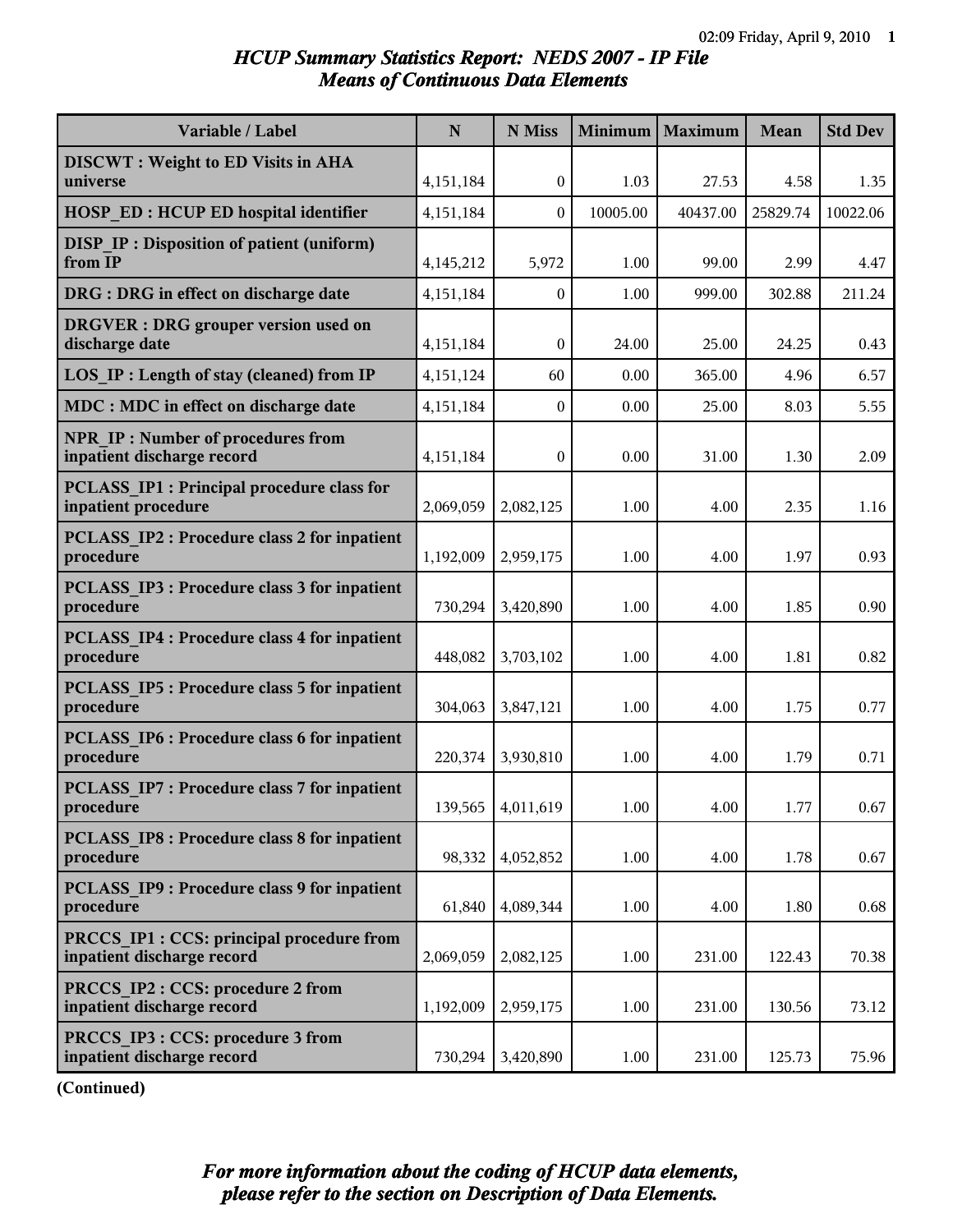# *HCUP Summary Statistics Report: NEDS 2007 - IP File Means of Continuous Data Elements*

| Variable / Label                                                      | N         | N Miss    | <b>Minimum</b> | <b>Maximum</b> | Mean     | <b>Std Dev</b> |
|-----------------------------------------------------------------------|-----------|-----------|----------------|----------------|----------|----------------|
| PRCCS IP4 : CCS: procedure 4 from<br>inpatient discharge record       | 448,082   | 3,703,102 | 1.00           | 231.00         | 131.02   | 76.23          |
| <b>PRCCS IP5: CCS: procedure 5 from</b><br>inpatient discharge record | 304,063   | 3,847,121 | 1.00           | 231.00         | 128.36   | 77.78          |
| PRCCS IP6 : CCS: procedure 6 from<br>inpatient discharge record       | 220,374   | 3,930,810 | 1.00           | 231.00         | 126.19   | 77.39          |
| PRCCS IP7 : CCS: procedure 7 from<br>inpatient discharge record       | 139,565   | 4,011,619 | 1.00           | 231.00         | 125.18   | 77.70          |
| PRCCS IP8 : CCS: procedure 8 from<br>inpatient discharge record       | 98,332    | 4,052,852 | 1.00           | 231.00         | 146.37   | 78.89          |
| PRCCS IP9 : CCS: procedure 9 from<br>inpatient discharge record       | 61,840    | 4,089,344 | 1.00           | 231.00         | 147.36   | 77.51          |
| <b>TOTCHG IP: Total charge for ED and</b><br>inpatient services       | 4,121,666 | 29,518    | 100.00         | 1499847.0      | 29322.28 | 48804.88       |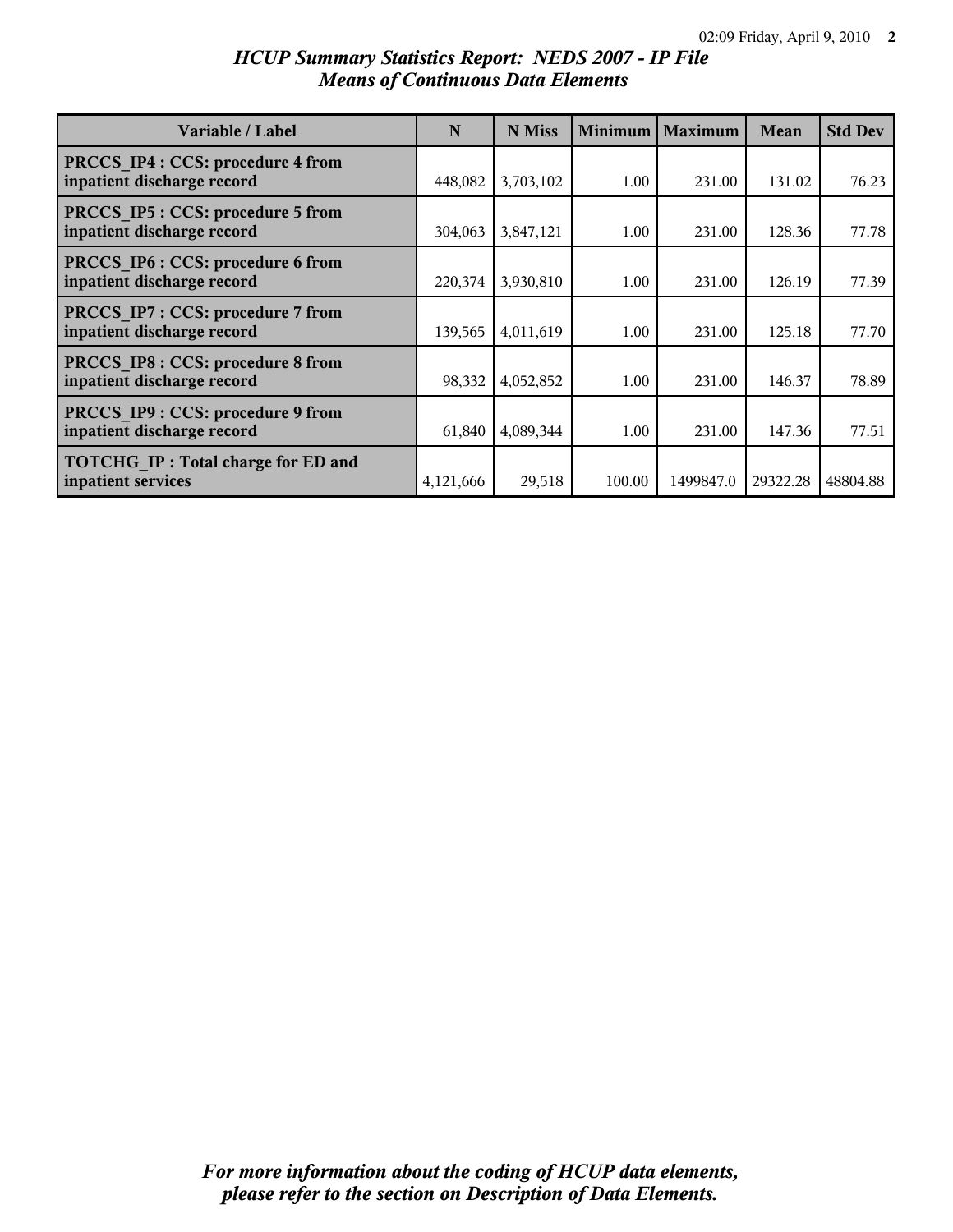| HCUP Summary Statistics Report: NEDS 2007 - IP File |  |
|-----------------------------------------------------|--|
| <b>Frequency Distribution for DISP IP</b>           |  |

| DISP <sub>IP</sub>                                               | Frequency | Percent |
|------------------------------------------------------------------|-----------|---------|
| $\therefore$ Missing                                             | 1,325     | 0.03    |
| .A: Invalid                                                      | 4,647     | 0.11    |
| 1: Routine                                                       | 2,667,970 | 64.27   |
| 2: Short-term hospital                                           | 116,527   | 2.81    |
| 5: Another type of health care institution not defined elsewhere | 742,031   | 17.88   |
| 6: Home health care                                              | 428,732   | 10.33   |
| 7: Against medical advice                                        | 65,300    | 1.57    |
| 20: Died in hospital                                             | 121,504   | 2.93    |
| 99: Discharged alive, destination unknown                        | 3,148     | 0.08    |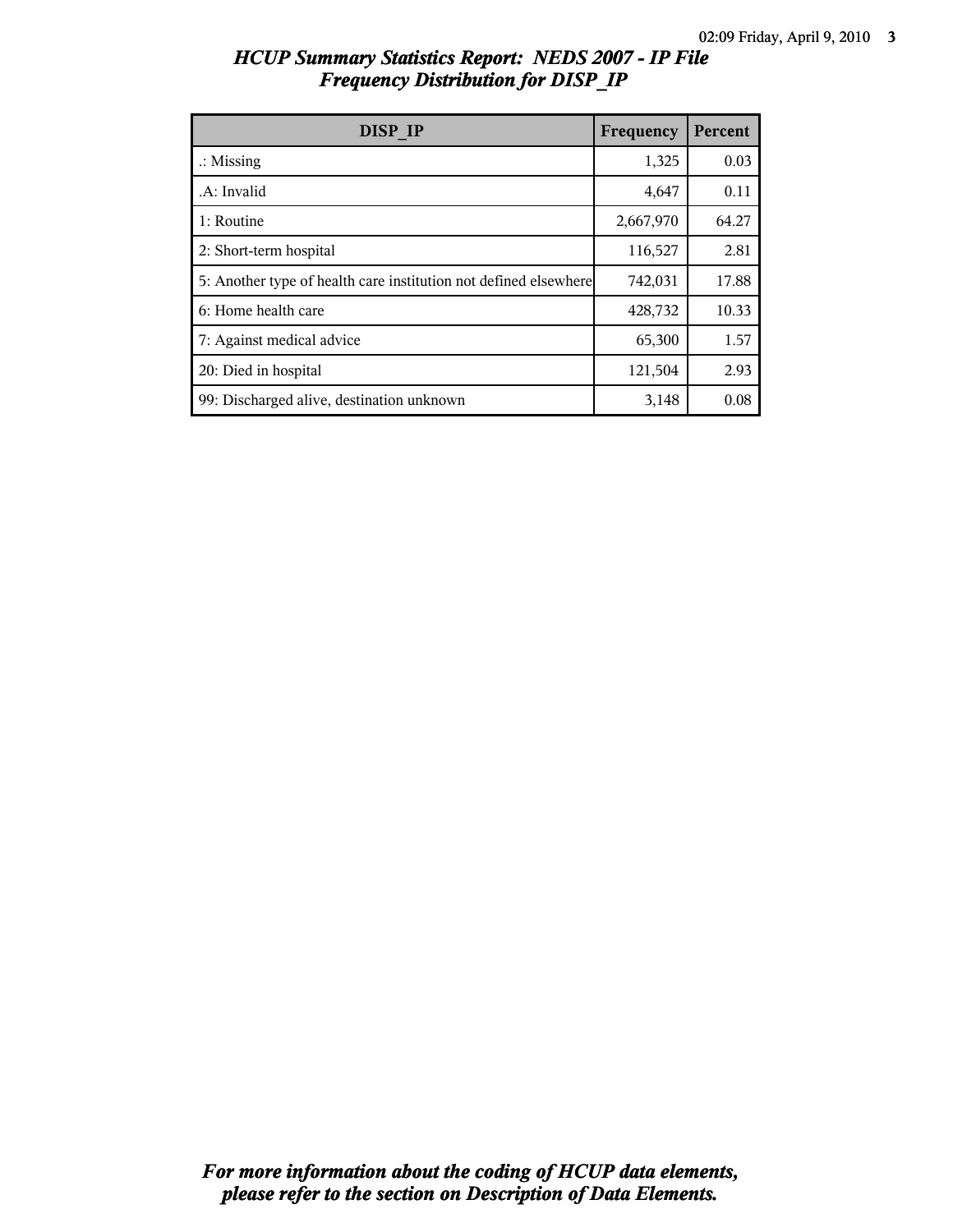| <b>DRG</b>                                              | Frequency | Percent  |
|---------------------------------------------------------|-----------|----------|
| 1: CRANIOTOMY AGE >17 W CC                              | 4,569     | 0.15     |
| 2: CRANIOTOMY AGE >17 W/O CC                            | 1,334     | 0.04     |
| 3: CRANIOTOMY AGE 0-17                                  | 1,598     | 0.05     |
| 6: CARPAL TUNNEL RELEASE                                | 15        | 0.00     |
| 7: PERIPH & CRANIAL NERVE & OTHER NERV SYST PROC W CC   | 2,892     | 0.09     |
| 8: PERIPH & CRANIAL NERVE & OTHER NERV SYST PROC W/O CC | 450       | 0.01     |
| 9: SPINAL DISORDERS & INJURIES                          | 732       | 0.02     |
| 10: NERVOUS SYSTEM NEOPLASMS W CC                       | 5,184     | 0.17     |
| 11: NERVOUS SYSTEM NEOPLASMS W/O CC                     | 995       | 0.03     |
| 12: DEGENERATIVE NERVOUS SYSTEM DISORDERS               | 13,518    | 0.43     |
| 13: MULTIPLE SCLEROSIS & CEREBELLAR ATAXIA              | 2,640     | 0.08     |
| 14: INTRACRANIAL HEMORRHAGE OR CEREBRAL INFARCTION      | 65,772    | 2.11     |
| 15: NONSPECIFIC CVA & PRECEREBRAL OCCLUSION W/O INFARCT | 2,737     | 0.09     |
| 16: NONSPECIFIC CEREBROVASCULAR DISORDERS W CC          | 4,914     | 0.16     |
| 17: NONSPECIFIC CEREBROVASCULAR DISORDERS W/O CC        | 1,232     | 0.04     |
| 18: CRANIAL & PERIPHERAL NERVE DISORDERS W CC           | 9,763     | 0.31     |
| 19: CRANIAL & PERIPHERAL NERVE DISORDERS W/O CC         | 3,241     | 0.10     |
| 21: VIRAL MENINGITIS                                    | 4,491     | 0.14     |
| 22: HYPERTENSIVE ENCEPHALOPATHY                         | 1,068     | 0.03     |
| 23: NONTRAUMATIC STUPOR & COMA                          | 2,737     | 0.09     |
| 26: SEIZURE & HEADACHE AGE 0-17                         | 6,299     | 0.20     |
| 27: TRAUMATIC STUPOR & COMA, COMA >1 HR                 | 3,669     | 0.12     |
| 28: TRAUMATIC STUPOR & COMA, COMA <1 HR AGE >17 W CO    | 6,689     | 0.21     |
| 29: TRAUMATIC STUPOR & COMA, COMA <1 HR AGE >17 W/O CO  | 3,200     | 0.10     |
| 30: TRAUMATIC STUPOR & COMA, COMA <1 HR AGE 0-17        | 2,070     | 0.07     |
| 31: CONCUSSION AGE >17 W CC                             | 2,920     | 0.09     |
| 32: CONCUSSION AGE >17 W/O CC                           | 1,754     | 0.06     |
| 33: CONCUSSION AGE 0-17                                 | 1,015     | 0.03     |
| 34: OTHER DISORDERS OF NERVOUS SYSTEM W CC              | 8,010     | 0.26     |
| 35: OTHER DISORDERS OF NERVOUS SYSTEM W/O CC            | 3,681     | 0.12     |
| 36: RETINAL PROCEDURES                                  | 32        | 0.00     |
| 37: ORBITAL PROCEDURES                                  | 546       | $0.02\,$ |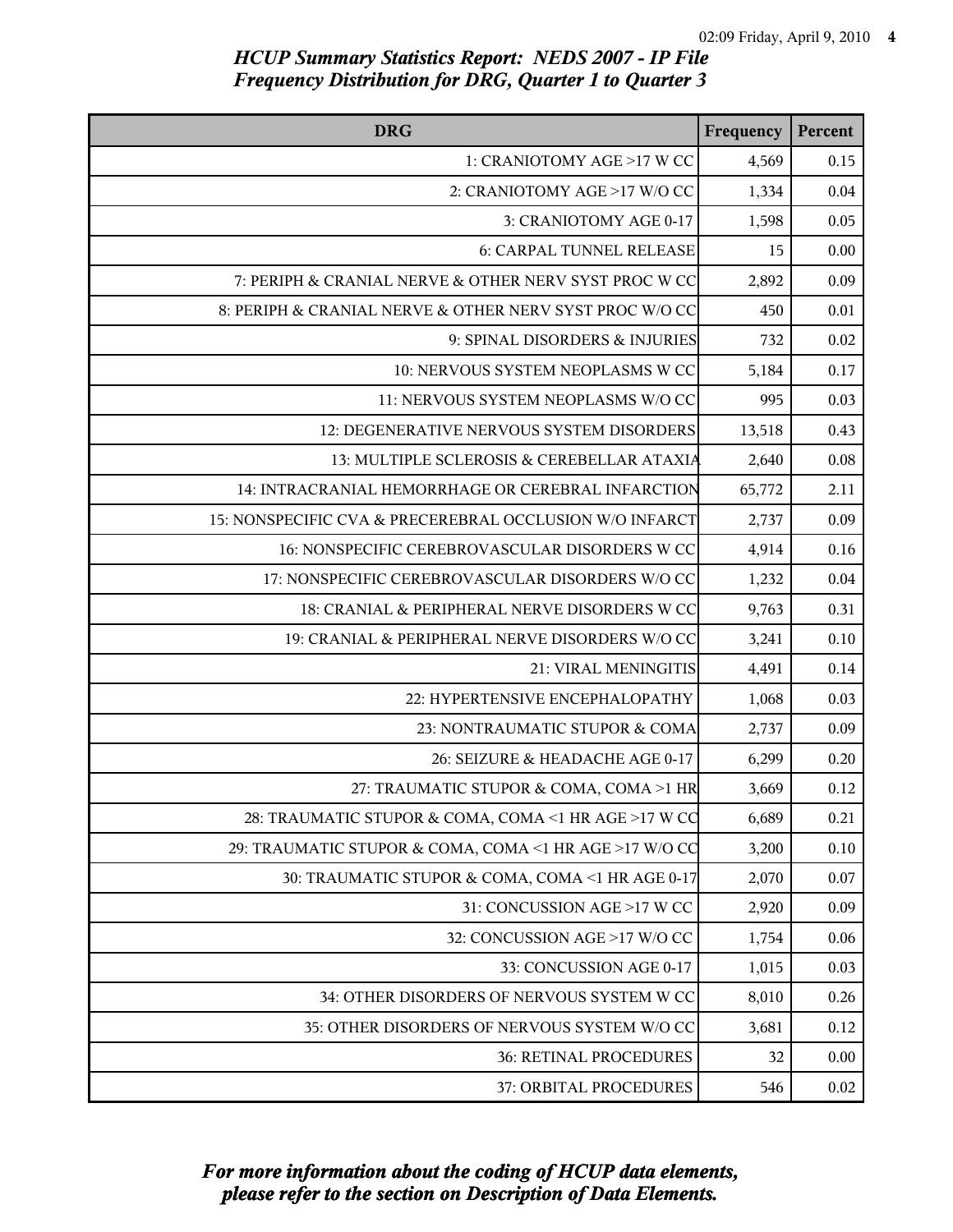| <b>DRG</b>                                                           | Frequency | Percent |
|----------------------------------------------------------------------|-----------|---------|
| 38: PRIMARY IRIS PROCEDURES                                          | $\leq 10$ | $***$   |
| 39: LENS PROCEDURES WITH OR WITHOUT VITRECTOMY                       | 19        | 0.00    |
| 40: EXTRAOCULAR PROCEDURES EXCEPT ORBIT AGE >17                      | 185       | 0.01    |
| 41: EXTRAOCULAR PROCEDURES EXCEPT ORBIT AGE 0-17                     | 73        | 0.00    |
| 42: INTRAOCULAR PROCEDURES EXCEPT RETINA, IRIS & LENS                | 280       | 0.01    |
| 43: HYPHEMA                                                          | 95        | 0.00    |
| 44: ACUTE MAJOR EYE INFECTIONS                                       | 869       | 0.03    |
| <b>45: NEUROLOGICAL EYE DISORDERS</b>                                | 1,117     | 0.04    |
| 46: OTHER DISORDERS OF THE EYE AGE >17 W CC                          | 1,354     | 0.04    |
| 47: OTHER DISORDERS OF THE EYE AGE >17 W/O CC                        | 660       | 0.02    |
| 48: OTHER DISORDERS OF THE EYE AGE 0-17                              | 379       | 0.01    |
| 49: MAJOR HEAD & NECK PROCEDURES                                     | 17        | 0.00    |
| 50: SIALOADENECTOMY                                                  | 19        | 0.00    |
| 51: SALIVARY GLAND PROCEDURES EXCEPT SIALOADENECTOMY                 | 17        | 0.00    |
| 52: CLEFT LIP & PALATE REPAIR                                        | $\leq 10$ | $* * *$ |
| 53: SINUS & MASTOID PROCEDURES AGE >17                               | 162       | 0.01    |
| 54: SINUS & MASTOID PROCEDURES AGE 0-17                              | 48        | 0.00    |
| 55: MISCELLANEOUS EAR, NOSE, MOUTH & THROAT PROCEDURES               | 262       | 0.01    |
| 56: RHINOPLASTY                                                      | 52        | 0.00    |
| 57: T&A PROC, EXCEPT TONSILLECTOMY &/OR ADENOIDECTOMY ONLY, AGE >17  | 741       | 0.02    |
| 58: T&A PROC, EXCEPT TONSILLECTOMY &/OR ADENOIDECTOMY ONLY, AGE 0-17 | 466       | 0.01    |
| 59: TONSILLECTOMY &/OR ADENOIDECTOMY ONLY, AGE >17                   | 66        | 0.00    |
| 60: TONSILLECTOMY &/OR ADENOIDECTOMY ONLY, AGE 0-17                  | 98        | 0.00    |
| 61: MYRINGOTOMY W TUBE INSERTION AGE >17                             | 39        | 0.00    |
| 62: MYRINGOTOMY W TUBE INSERTION AGE 0-17                            | 129       | 0.00    |
| 63: OTHER EAR, NOSE, MOUTH & THROAT O.R. PROCEDURES                  | 2,138     | 0.07    |
| 64: EAR, NOSE, MOUTH & THROAT MALIGNANCY                             | 771       | 0.02    |
| 65: DYSEQUILIBRIUM                                                   | 12,064    | 0.39    |
| 66: EPISTAXIS                                                        | 2,047     | 0.07    |
| 67: EPIGLOTTITIS                                                     | 301       | 0.01    |
| 68: OTITIS MEDIA & URI AGE >17 W CC                                  | 3,835     | 0.12    |
| 69: OTITIS MEDIA & URI AGE >17 W/O CC                                | 2,489     | 0.08    |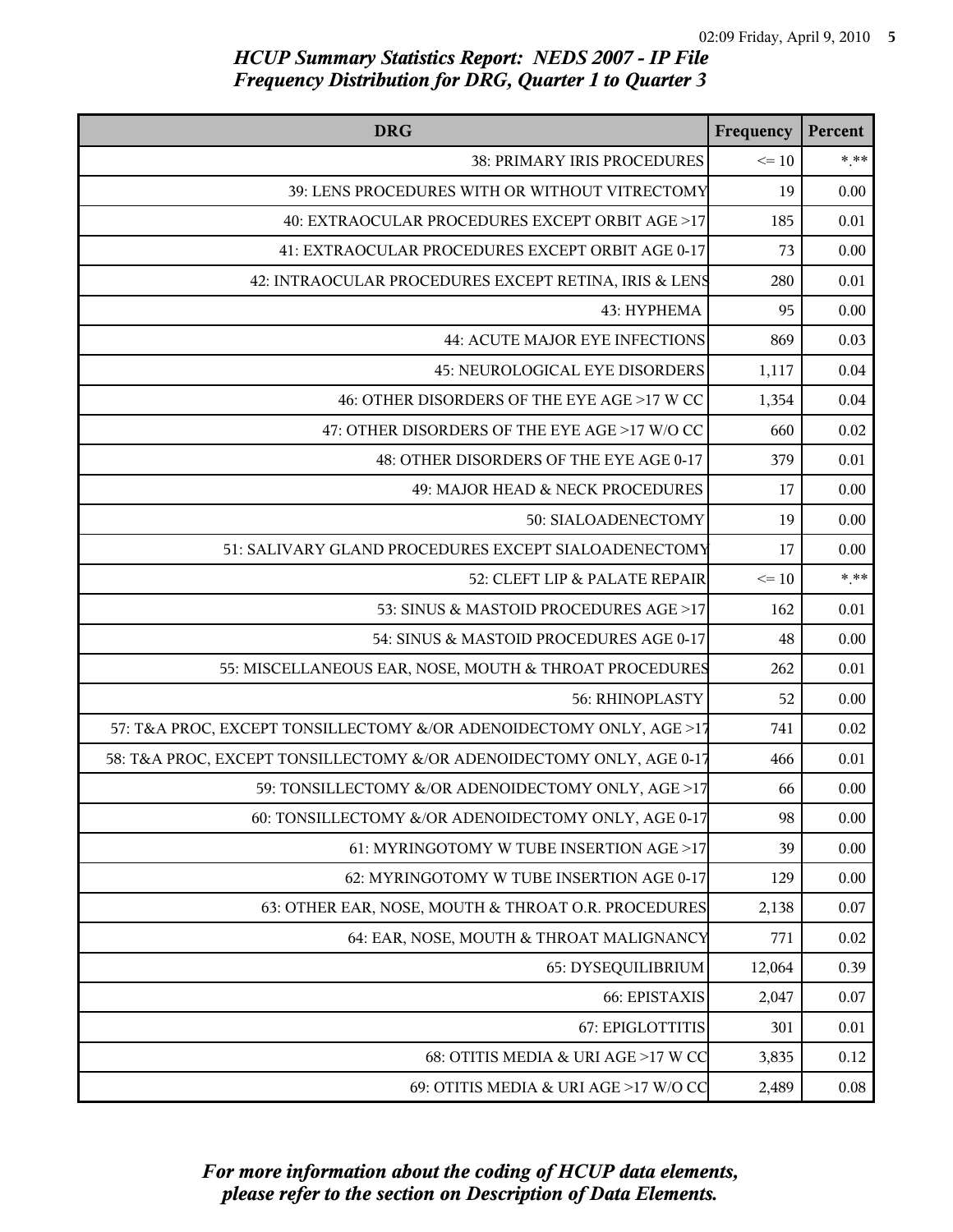| <b>DRG</b>                                                | Frequency | Percent |
|-----------------------------------------------------------|-----------|---------|
| 70: OTITIS MEDIA & URI AGE 0-17                           | 4,216     | 0.13    |
| 71: LARYNGOTRACHEITIS                                     | 1,506     | 0.05    |
| 72: NASAL TRAUMA & DEFORMITY                              | 709       | 0.02    |
| 73: OTHER EAR, NOSE, MOUTH & THROAT DIAGNOSES AGE >17     | 3,238     | 0.10    |
| 74: OTHER EAR, NOSE, MOUTH & THROAT DIAGNOSES AGE 0-17    | 767       | 0.02    |
| 75: MAJOR CHEST PROCEDURES                                | 4,336     | 0.14    |
| 76: OTHER RESP SYSTEM O.R. PROCEDURES W CC                | 9,724     | 0.31    |
| 77: OTHER RESP SYSTEM O.R. PROCEDURES W/O CC              | 448       | 0.01    |
| 78: PULMONARY EMBOLISM                                    | 17,056    | 0.55    |
| 79: RESPIRATORY INFECTIONS & INFLAMMATIONS AGE >17 W CO   | 32,853    | 1.05    |
| 80: RESPIRATORY INFECTIONS & INFLAMMATIONS AGE >17 W/O CO | 1,589     | 0.05    |
| 81: RESPIRATORY INFECTIONS & INFLAMMATIONS AGE 0-17       | 933       | 0.03    |
| 82: RESPIRATORY NEOPLASMS                                 | 13,158    | 0.42    |
| 83: MAJOR CHEST TRAUMA W CC                               | 2,777     | 0.09    |
| 84: MAJOR CHEST TRAUMA W/O CC                             | 707       | 0.02    |
| 85: PLEURAL EFFUSION W CC                                 | 5,130     | 0.16    |
| 86: PLEURAL EFFUSION W/O CC                               | 376       | 0.01    |
| 87: PULMONARY EDEMA & RESPIRATORY FAILURE                 | 27,677    | 0.89    |
| 88: CHRONIC OBSTRUCTIVE PULMONARY DISEASE                 | 88,152    | 2.82    |
| 89: SIMPLE PNEUMONIA & PLEURISY AGE >17 W CC              | 106,894   | 3.42    |
| 90: SIMPLE PNEUMONIA & PLEURISY AGE >17 W/O CC            | 11,205    | 0.36    |
| 91: SIMPLE PNEUMONIA & PLEURISY AGE 0-17                  | 12,284    | 0.39    |
| 92: INTERSTITIAL LUNG DISEASE W CO                        | 3,884     | 0.12    |
| 93: INTERSTITIAL LUNG DISEASE W/O CO                      | 375       | 0.01    |
| 94: PNEUMOTHORAX W CC                                     | 5,112     | 0.16    |
| 95: PNEUMOTHORAX W/O CC                                   | 2,512     | 0.08    |
| 96: BRONCHITIS & ASTHMA AGE >17 W CC                      | 15,512    | 0.50    |
| 97: BRONCHITIS & ASTHMA AGE >17 W/O CC                    | 12,130    | 0.39    |
| 98: BRONCHITIS & ASTHMA AGE 0-17                          | 24,296    | 0.78    |
| 99: RESPIRATORY SIGNS & SYMPTOMS W CC                     | 6,268     | 0.20    |
| 100: RESPIRATORY SIGNS & SYMPTOMS W/O CC                  | 3,063     | 0.10    |
| 101: OTHER RESPIRATORY SYSTEM DIAGNOSES W CC              | 7,270     | 0.23    |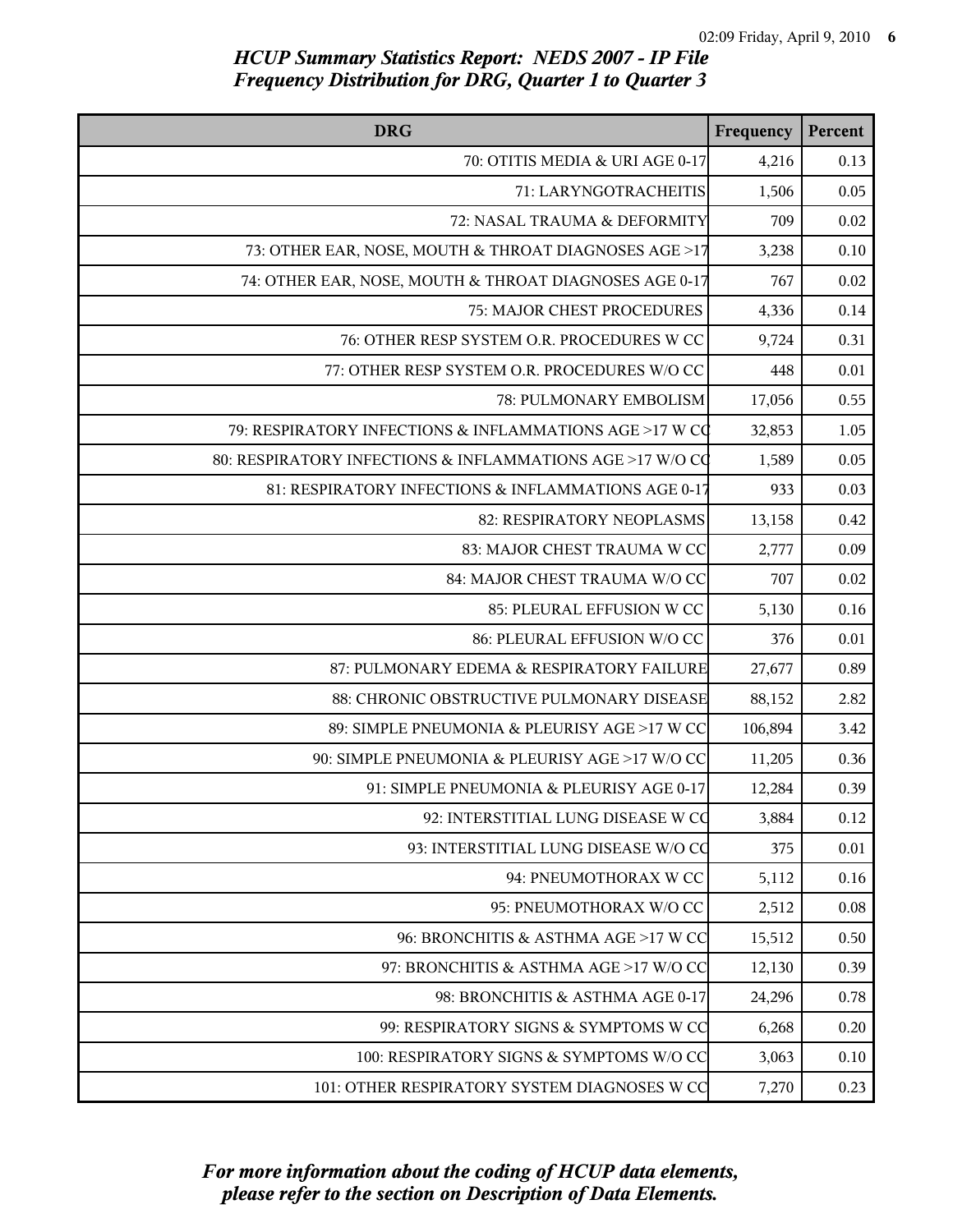| <b>DRG</b>                                                            | Frequency | Percent |
|-----------------------------------------------------------------------|-----------|---------|
| 102: OTHER RESPIRATORY SYSTEM DIAGNOSES W/O CC                        | 2,728     | 0.09    |
| 103: HEART TRANSPLANT OR IMPLANT OF HEART ASSIST SYSTEM               | 81        | 0.00    |
| 104: CARDIAC VALVE & OTHER MAJOR CARDIOTHORACIC PROC W CARDIAC CAT币   | 1,835     | 0.06    |
| 105: CARDIAC VALVE & OTHER MAJOR CARDIOTHORACIC PROC W/O CARDIAC CATH | 653       | 0.02    |
| 106: CORONARY BYPASS W PTCA                                           | 710       | 0.02    |
| 108: OTHER CARDIOTHORACIC PROCEDURES                                  | 659       | 0.02    |
| 110: MAJOR CARDIOVASCULAR PROCEDURES W CC                             | 5,575     | 0.18    |
| 111: MAJOR CARDIOVASCULAR PROCEDURES W/O CC                           | 462       | 0.01    |
| 113: AMPUTATION FOR CIRC SYSTEM DISORDERS EXCEPT UPPER LIMB & TOE     | 2,793     | 0.09    |
| 114: UPPER LIMB & TOE AMPUTATION FOR CIRC SYSTEM DISORDERS            | 877       | 0.03    |
| 117: CARDIAC PACEMAKER REVISION EXCEPT DEVICE REPLACEMENT             | 700       | 0.02    |
| 118: CARDIAC PACEMAKER DEVICE REPLACEMENT                             | 662       | 0.02    |
| 119: VEIN LIGATION & STRIPPING                                        | 90        | 0.00    |
| 120: OTHER CIRCULATORY SYSTEM O.R. PROCEDURES                         | 3,728     | 0.12    |
| 121: CIRCULATORY DISORDERS W AMI & MAJOR COMP, DISCHARGED ALIVE       | 27,539    | 0.88    |
| 122: CIRCULATORY DISORDERS W AMI W/O MAJOR COMP, DISCHARGED ALIVE     | 14,072    | 0.45    |
| 123: CIRCULATORY DISORDERS W AMI, EXPIRED                             | 4,222     | 0.14    |
| 124: CIRCULATORY DISORDERS EXCEPT AMI, W CARD CATH & COMPLEX DIAG     | 24,063    | 0.77    |
| 125: CIRCULATORY DISORDERS EXCEPT AMI, W CARD CATH W/O COMPLEX DIAG   | 24,952    | 0.80    |
| 126: ACUTE & SUBACUTE ENDOCARDITIS                                    | 1,319     | 0.04    |
| 127: HEART FAILURE & SHOCK                                            | 125,907   | 4.03    |
| 128: DEEP VEIN THROMBOPHLEBITIS                                       | 490       | 0.02    |
| 129: CARDIAC ARREST, UNEXPLAINED                                      | 914       | 0.03    |
| 130: PERIPHERAL VASCULAR DISORDERS W CC                               | 15,742    | 0.50    |
| 131: PERIPHERAL VASCULAR DISORDERS W/O CC                             | 5,101     | 0.16    |
| 132: ATHEROSCLEROSIS W CC                                             | 19,907    | 0.64    |
| 133: ATHEROSCLEROSIS W/O CC                                           | 1,602     | 0.05    |
| 134: HYPERTENSION                                                     | 14,896    | 0.48    |
| 135: CARDIAC CONGENITAL & VALVULAR DISORDERS AGE >17 W CQ             | 1,503     | 0.05    |
| 136: CARDIAC CONGENITAL & VALVULAR DISORDERS AGE >17 W/O CQ           | 262       | 0.01    |
| 137: CARDIAC CONGENITAL & VALVULAR DISORDERS AGE 0-17                 | 104       | 0.00    |
| 138: CARDIAC ARRHYTHMIA & CONDUCTION DISORDERS W CO                   | 48,416    | 1.55    |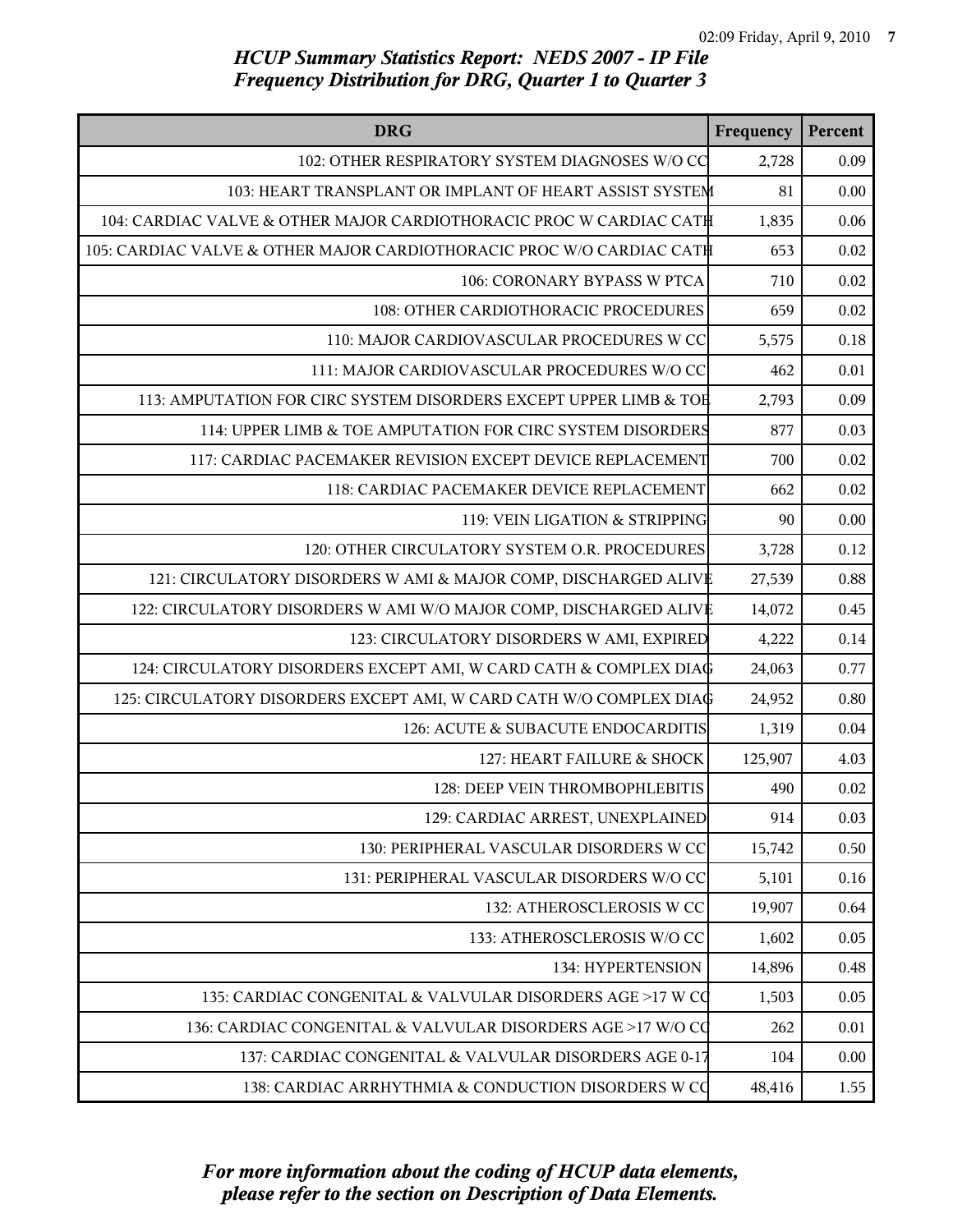| <b>DRG</b>                                                      | Frequency | Percent |
|-----------------------------------------------------------------|-----------|---------|
| 139: CARDIAC ARRHYTHMIA & CONDUCTION DISORDERS W/O CO           | 20,777    | 0.67    |
| 140: ANGINA PECTORIS                                            | 8,079     | 0.26    |
| 141: SYNCOPE & COLLAPSE W CC                                    | 32,580    | 1.04    |
| 142: SYNCOPE & COLLAPSE W/O CC                                  | 15,029    | 0.48    |
| 143: CHEST PAIN                                                 | 107,031   | 3.43    |
| 144: OTHER CIRCULATORY SYSTEM DIAGNOSES W CC                    | 23,654    | 0.76    |
| 145: OTHER CIRCULATORY SYSTEM DIAGNOSES W/O CC                  | 2,175     | 0.07    |
| 146: RECTAL RESECTION W CC                                      | 357       | 0.01    |
| 147: RECTAL RESECTION W/O CC                                    | 36        | 0.00    |
| 149: MAJOR SMALL & LARGE BOWEL PROCEDURES W/O CC                | 2,105     | 0.07    |
| 150: PERITONEAL ADHESIOLYSIS W CC                               | 5,464     | 0.17    |
| 151: PERITONEAL ADHESIOLYSIS W/O CC                             | 2,059     | 0.07    |
| 152: MINOR SMALL & LARGE BOWEL PROCEDURES W CC                  | 320       | 0.01    |
| 153: MINOR SMALL & LARGE BOWEL PROCEDURES W/O CC                | 125       | 0.00    |
| 155: STOMACH, ESOPHAGEAL & DUODENAL PROCEDURES AGE >17 W/O CC   | 468       | 0.01    |
| 156: STOMACH, ESOPHAGEAL & DUODENAL PROCEDURES AGE 0-17         | 1,388     | 0.04    |
| 157: ANAL & STOMAL PROCEDURES W CC                              | 2,069     | 0.07    |
| 158: ANAL & STOMAL PROCEDURES W/O CC                            | 1,650     | 0.05    |
| 159: HERNIA PROCEDURES EXCEPT INGUINAL & FEMORAL AGE >17 W CC   | 2,098     | 0.07    |
| 160: HERNIA PROCEDURES EXCEPT INGUINAL & FEMORAL AGE >17 W/O CC | 1,469     | 0.05    |
| 161: INGUINAL & FEMORAL HERNIA PROCEDURES AGE >17 W CC          | 1,471     | 0.05    |
| 162: INGUINAL & FEMORAL HERNIA PROCEDURES AGE >17 W/O CC        | 1,151     | 0.04    |
| 163: HERNIA PROCEDURES AGE 0-17                                 | 259       | 0.01    |
| 164: APPENDECTOMY W COMPLICATED PRINCIPAL DIAG W CO             | 4,237     | 0.14    |
| 165: APPENDECTOMY W COMPLICATED PRINCIPAL DIAG W/O CO           | 6,319     | 0.20    |
| 166: APPENDECTOMY W/O COMPLICATED PRINCIPAL DIAG W CO           | 5,450     | 0.17    |
| 167: APPENDECTOMY W/O COMPLICATED PRINCIPAL DIAG W/O CO         | 26,344    | 0.84    |
| 168: MOUTH PROCEDURES W CC                                      | 516       | 0.02    |
| 169: MOUTH PROCEDURES W/O CC                                    | 287       | 0.01    |
| 170: OTHER DIGESTIVE SYSTEM O.R. PROCEDURES W CC                | 3,756     | 0.12    |
| 171: OTHER DIGESTIVE SYSTEM O.R. PROCEDURES W/O CC              | 760       | 0.02    |
| 172: DIGESTIVE MALIGNANCY W CC                                  | 7,155     | 0.23    |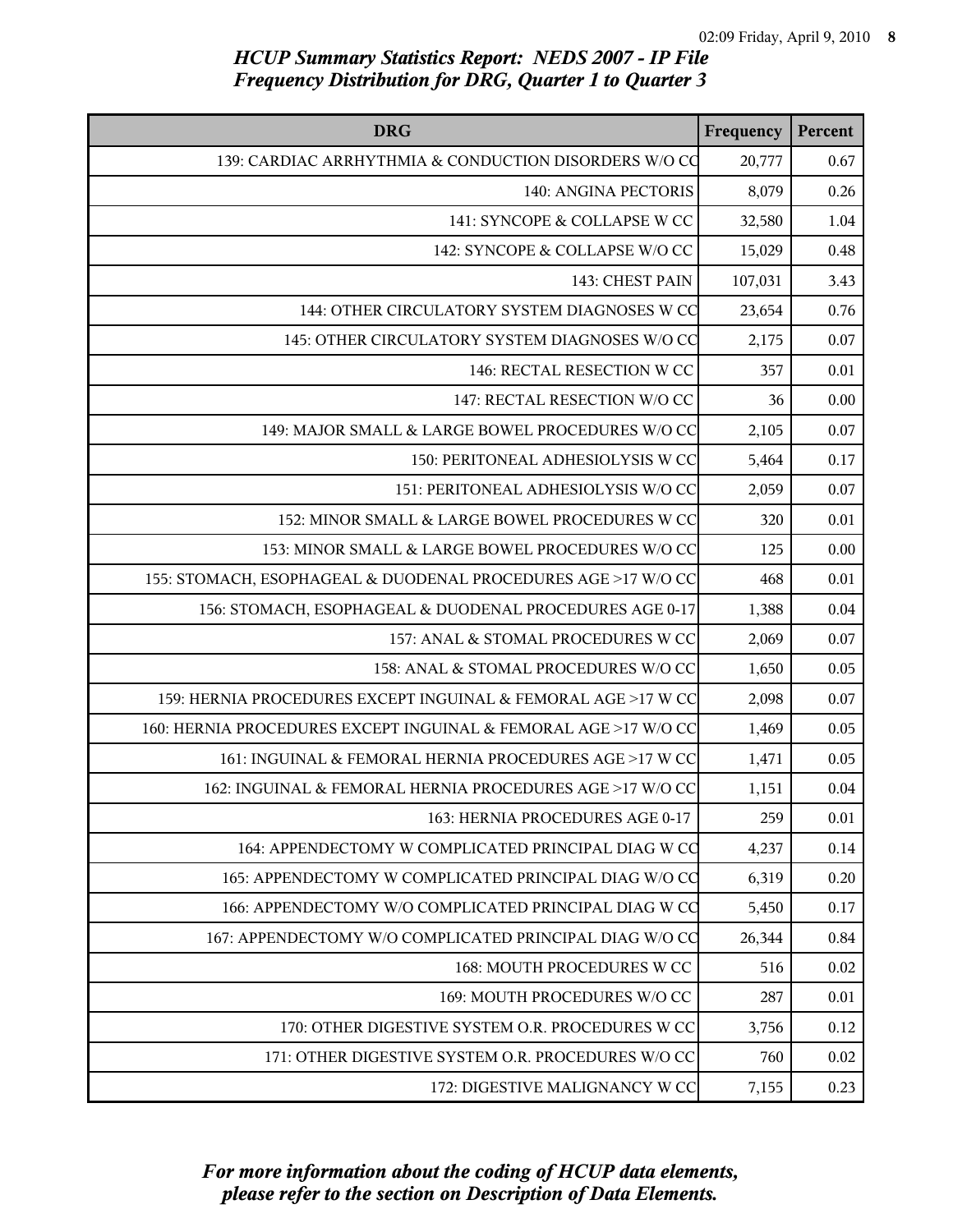| <b>DRG</b>                                                           | Frequency | Percent  |
|----------------------------------------------------------------------|-----------|----------|
| 173: DIGESTIVE MALIGNANCY W/O CC                                     | 419       | 0.01     |
| 174: G.I. HEMORRHAGE W CC                                            | 55,753    | 1.78     |
| 175: G.I. HEMORRHAGE W/O CC                                          | 8,345     | 0.27     |
| 176: COMPLICATED PEPTIC ULCER                                        | 3,698     | 0.12     |
| 177: UNCOMPLICATED PEPTIC ULCER W CC                                 | 2,210     | 0.07     |
| 178: UNCOMPLICATED PEPTIC ULCER W/O CC                               | 1,158     | $0.04\,$ |
| 179: INFLAMMATORY BOWEL DISEASE                                      | 9,416     | 0.30     |
| 180: G.I. OBSTRUCTION W CC                                           | 22,825    | 0.73     |
| 181: G.I. OBSTRUCTION W/O CC                                         | 10,707    | 0.34     |
| 182: ESOPHAGITIS, GASTROENT & MISC DIGEST DISORDERS AGE >17 W CC     | 79,496    | 2.55     |
| 183: ESOPHAGITIS, GASTROENT & MISC DIGEST DISORDERS AGE >17 W/O CO   | 41,859    | 1.34     |
| 184: ESOPHAGITIS, GASTROENT & MISC DIGEST DISORDERS AGE 0-17         | 12,933    | 0.41     |
| 185: DENTAL & ORAL DIS EXCEPT EXTRACTIONS & RESTORATIONS, AGE >17    | 3,107     | 0.10     |
| 186: DENTAL & ORAL DIS EXCEPT EXTRACTIONS & RESTORATIONS, AGE 0-17   | 610       | 0.02     |
| 187: DENTAL EXTRACTIONS & RESTORATIONS                               | 342       | $0.01\,$ |
| 188: OTHER DIGESTIVE SYSTEM DIAGNOSES AGE >17 W CC                   | 21,694    | 0.69     |
| 189: OTHER DIGESTIVE SYSTEM DIAGNOSES AGE >17 W/O CC                 | 5,305     | 0.17     |
| 190: OTHER DIGESTIVE SYSTEM DIAGNOSES AGE 0-17                       | 1,463     | 0.05     |
| 191: PANCREAS, LIVER & SHUNT PROCEDURES W CC                         | 1,040     | 0.03     |
| 192: PANCREAS, LIVER & SHUNT PROCEDURES W/O CC                       | 89        | 0.00     |
| 193: BILIARY TRACT PROC EXCEPT ONLY CHOLECYST W OR W/O C.D.E. W CO   | 543       | $0.02\,$ |
| 194: BILIARY TRACT PROC EXCEPT ONLY CHOLECYST W OR W/O C.D.E. W/O CO | 72        | 0.00     |
| 195: CHOLECYSTECTOMY W C.D.E. W CC                                   | 491       | 0.02     |
| 196: CHOLECYSTECTOMY W C.D.E. W/O CC                                 | 202       | 0.01     |
| 197: CHOLECYSTECTOMY EXCEPT BY LAPAROSCOPE W/O C.D.E. W CC           | 2,886     | 0.09     |
| 198: CHOLECYSTECTOMY EXCEPT BY LAPAROSCOPE W/O C.D.E. W/O CC         | 1,054     | 0.03     |
| 199: HEPATOBILIARY DIAGNOSTIC PROCEDURE FOR MALIGNANCY               | 134       | 0.00     |
| 200: HEPATOBILIARY DIAGNOSTIC PROCEDURE FOR NON-MALIGNANCY           | 250       | 0.01     |
| 201: OTHER HEPATOBILIARY OR PANCREAS O.R. PROCEDURES                 | 554       | 0.02     |
| 202: CIRRHOSIS & ALCOHOLIC HEPATITIS                                 | 12,618    | 0.40     |
| 203: MALIGNANCY OF HEPATOBILIARY SYSTEM OR PANCREAS                  | 6,476     | 0.21     |
| 204: DISORDERS OF PANCREAS EXCEPT MALIGNANCY                         | 35,306    | 1.13     |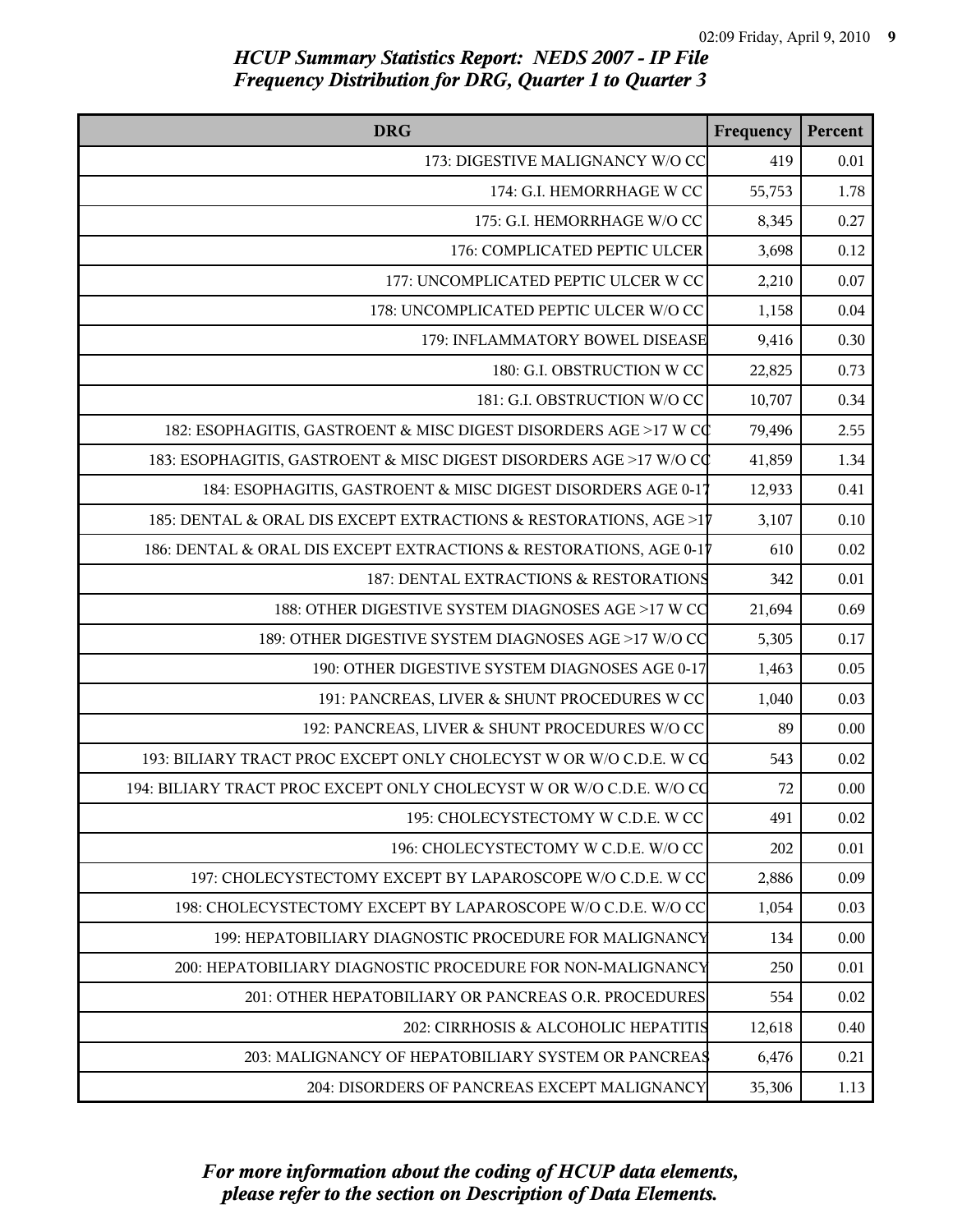| <b>DRG</b>                                                             | Frequency | Percent |
|------------------------------------------------------------------------|-----------|---------|
| 205: DISORDERS OF LIVER EXCEPT MALIG, CIRR, ALC HEPA W CO              | 11,847    | 0.38    |
| 206: DISORDERS OF LIVER EXCEPT MALIG, CIRR, ALC HEPA W/O CO            | 1,447     | 0.05    |
| 207: DISORDERS OF THE BILIARY TRACT W CC                               | 9,892     | 0.32    |
| 208: DISORDERS OF THE BILIARY TRACT W/O CC                             | 4,861     | 0.16    |
| 210: HIP & FEMUR PROCEDURES EXCEPT MAJOR JOINT AGE >17 W CC            | 25,851    | 0.83    |
| 211: HIP & FEMUR PROCEDURES EXCEPT MAJOR JOINT AGE >17 W/O CC          | 6,031     | 0.19    |
| 212: HIP & FEMUR PROCEDURES EXCEPT MAJOR JOINT AGE 0-17                | 1,382     | 0.04    |
| 213: AMPUTATION FOR MUSCULOSKELETAL SYSTEM & CONN TISSUE DISORDER\$    | 690       | 0.02    |
| 216: BIOPSIES OF MUSCULOSKELETAL SYSTEM & CONNECTIVE TISSUE            | 2,312     | 0.07    |
| 217: WND DEBRID & SKN GRFT EXCEPT HAND, FOR MUSCSKELET & CONN TISS DIS | 3,511     | 0.11    |
| 218: LOWER EXTREM & HUMER PROC EXCEPT HIP, FOOT, FEMUR AGE >17 W CC    | 8,674     | 0.28    |
| 219: LOWER EXTREM & HUMER PROC EXCEPT HIP, FOOT, FEMUR AGE >17 W/O CC  | 11,134    | 0.36    |
| 220: LOWER EXTREM & HUMER PROC EXCEPT HIP, FOOT, FEMUR AGE 0-17        | 3,043     | 0.10    |
| 223: MAJOR SHOULDER/ELBOW PROC, OR OTHER UPPER EXTREMITY PROC W CC     | 2,095     | 0.07    |
| 224: SHOULDER, ELBOW OR FOREARM PROC, EXC MAJOR JOINT PROC, W/O CC     | 3,394     | 0.11    |
| 225: FOOT PROCEDURES                                                   | 1,587     | 0.05    |
| 226: SOFT TISSUE PROCEDURES W CC                                       | 1,588     | 0.05    |
| 227: SOFT TISSUE PROCEDURES W/O CC                                     | 1,288     | 0.04    |
| 228: MAJOR THUMB OR JOINT PROC, OR OTH HAND OR WRIST PROC W CO         | 978       | 0.03    |
| 229: HAND OR WRIST PROC, EXCEPT MAJOR JOINT PROC, W/O CC               | 1,355     | 0.04    |
| 230: LOCAL EXCISION & REMOVAL OF INT FIX DEVICES OF HIP & FEMUR        | 162       | 0.01    |
| 232: ARTHROSCOPY                                                       | 39        | 0.00    |
| 233: OTHER MUSCULOSKELET SYS & CONN TISS O.R. PROC W CC                | 3,430     | 0.11    |
| 234: OTHER MUSCULOSKELET SYS & CONN TISS O.R. PROC W/O CO              | 1,009     | 0.03    |
| 235: FRACTURES OF FEMUR                                                | 1,593     | 0.05    |
| 236: FRACTURES OF HIP & PELVIS                                         | 9,834     | 0.31    |
| 237: SPRAINS, STRAINS, & DISLOCATIONS OF HIP, PELVIS & THIGH           | 620       | 0.02    |
| 238: OSTEOMYELITIS                                                     | 2,266     | 0.07    |
| 239: PATHOLOGICAL FRACTURES & MUSCULOSKELETAL & CONN TISS MALIGNANCY   | 6,766     | 0.22    |
| 240: CONNECTIVE TISSUE DISORDERS W CC                                  | 3,668     | 0.12    |
| 241: CONNECTIVE TISSUE DISORDERS W/O CC                                | 1,283     | 0.04    |
| 242: SEPTIC ARTHRITIS                                                  | 811       | 0.03    |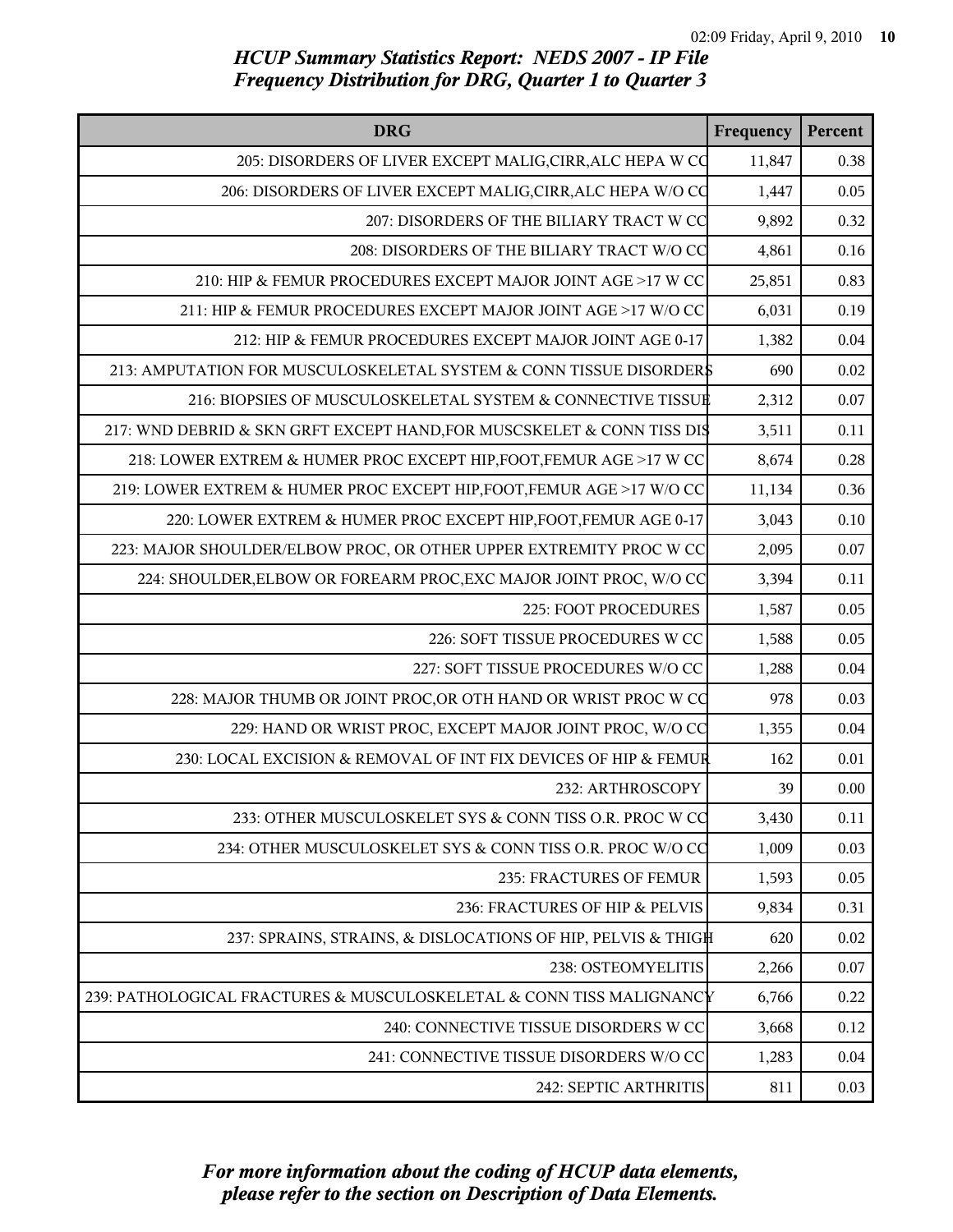| <b>DRG</b>                                                             | Frequency | Percent |
|------------------------------------------------------------------------|-----------|---------|
| 243: MEDICAL BACK PROBLEMS                                             | 28,313    | 0.91    |
| 244: BONE DISEASES & SPECIFIC ARTHROPATHIES W CO                       | 3,626     | 0.12    |
| 245: BONE DISEASES & SPECIFIC ARTHROPATHIES W/O CC                     | 1,065     | 0.03    |
| 246: NON-SPECIFIC ARTHROPATHIES                                        | 416       | 0.01    |
| 247: SIGNS & SYMPTOMS OF MUSCULOSKELETAL SYSTEM & CONN TISSUE          | 6,611     | 0.21    |
| 248: TENDONITIS, MYOSITIS & BURSITIS                                   | 6,778     | 0.22    |
| 249: AFTERCARE, MUSCULOSKELETAL SYSTEM & CONNECTIVE TISSUE             | 2,849     | 0.09    |
| 250: FX, SPRN, STRN & DISL OF FOREARM, HAND, FOOT AGE >17 W CC         | 1,349     | 0.04    |
| 251: FX, SPRN, STRN & DISL OF FOREARM, HAND, FOOT AGE >17 W/O CC       | 1,080     | 0.03    |
| 252: FX, SPRN, STRN & DISL OF FOREARM, HAND, FOOT AGE 0-17             | 622       | 0.02    |
| 253: FX, SPRN, STRN & DISL OF UPARM, LOWLEG EX FOOT AGE >17 W CC       | 7,027     | 0.22    |
| 254: FX, SPRN, STRN & DISL OF UPARM, LOWLEG EX FOOT AGE >17 W/O CO     | 3,792     | 0.12    |
| 255: FX, SPRN, STRN & DISL OF UPARM, LOWLEG EX FOOT AGE 0-17           | 955       | 0.03    |
| 256: OTHER MUSCULOSKELETAL SYSTEM & CONNECTIVE TISSUE DIAGNOSE\$       | 2,311     | 0.07    |
| 257: TOTAL MASTECTOMY FOR MALIGNANCY W CO                              | 99        | 0.00    |
| 258: TOTAL MASTECTOMY FOR MALIGNANCY W/O CO                            | 48        | 0.00    |
| 259: SUBTOTAL MASTECTOMY FOR MALIGNANCY W CO                           | 59        | 0.00    |
| 260: SUBTOTAL MASTECTOMY FOR MALIGNANCY W/O CO                         | 21        | 0.00    |
| 261: BREAST PROC FOR NON-MALIGNANCY EXCEPT BIOPSY & LOCAL EXCISION     | 22        | 0.00    |
| 262: BREAST BIOPSY & LOCAL EXCISION FOR NON-MALIGNANCY                 | 177       | 0.01    |
| 263: SKIN GRAFT &/OR DEBRID FOR SKN ULCER OR CELLULITIS W CO           | 3,581     | 0.11    |
| 264: SKIN GRAFT &/OR DEBRID FOR SKN ULCER OR CELLULITIS W/O CQ         | 1,232     | 0.04    |
| 265: SKIN GRAFT &/OR DEBRID EXCEPT FOR SKIN ULCER OR CELLULITIS W CQ   | 472       | 0.02    |
| 266: SKIN GRAFT &/OR DEBRID EXCEPT FOR SKIN ULCER OR CELLULITIS W/O CQ | 360       | 0.01    |
| 267: PERIANAL & PILONIDAL PROCEDURES                                   | 115       | 0.00    |
| 268: SKIN, SUBCUTANEOUS TISSUE & BREAST PLASTIC PROCEDURES             | 112       | 0.00    |
| 269: OTHER SKIN, SUBCUT TISS & BREAST PROC W CC                        | 3,025     | 0.10    |
| 270: OTHER SKIN, SUBCUT TISS & BREAST PROC W/O CC                      | 1,685     | 0.05    |
| 271: SKIN ULCERS                                                       | 3,717     | 0.12    |
| 272: MAJOR SKIN DISORDERS W CC                                         | 1,323     | 0.04    |
| 273: MAJOR SKIN DISORDERS W/O CC                                       | 491       | 0.02    |
| 274: MALIGNANT BREAST DISORDERS W CC                                   | 592       | 0.02    |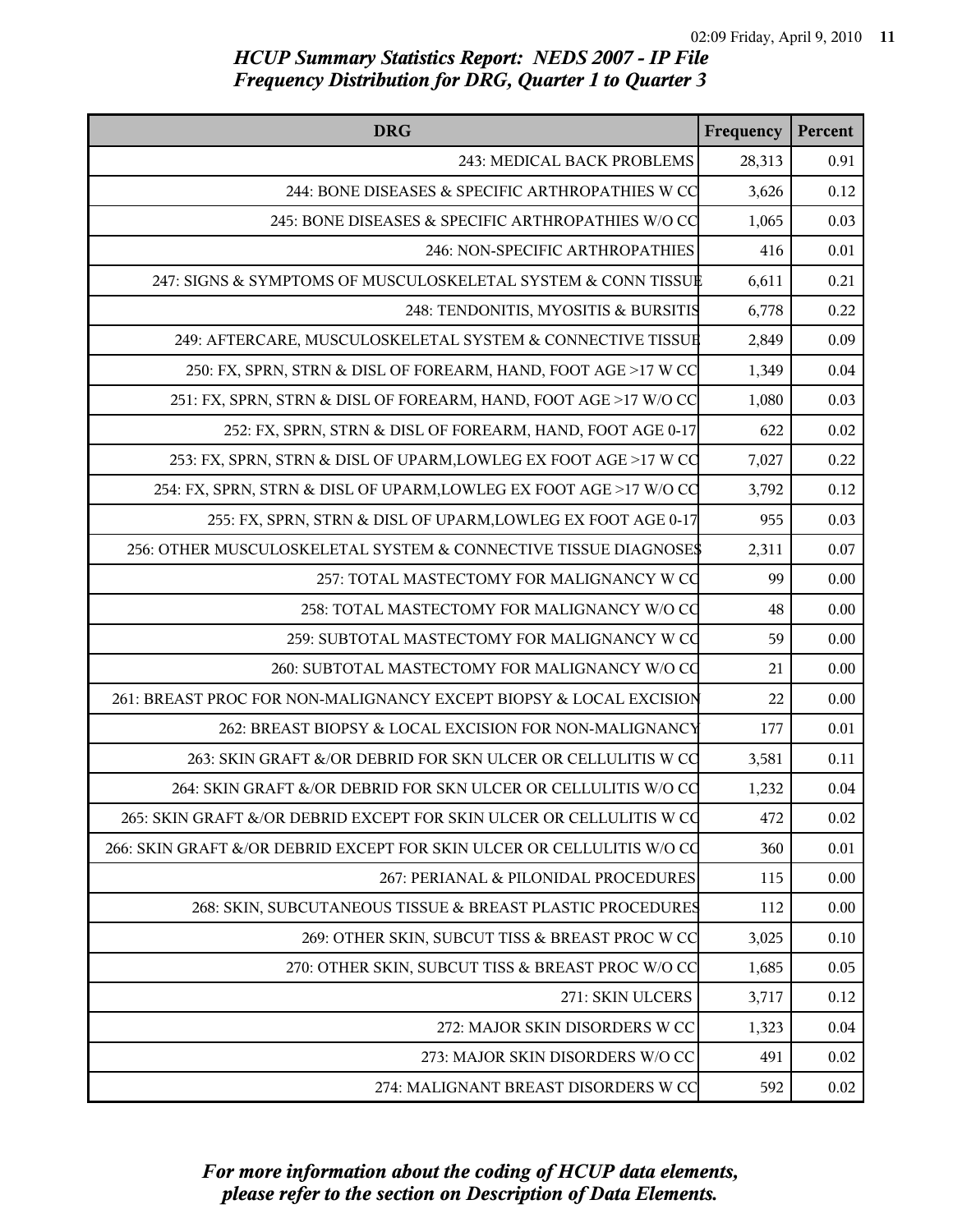| <b>DRG</b>                                                             | Frequency | Percent  |
|------------------------------------------------------------------------|-----------|----------|
| 275: MALIGNANT BREAST DISORDERS W/O CC                                 | 54        | 0.00     |
| 276: NON-MALIGNANT BREAST DISORDERS                                    | 1,055     | 0.03     |
| 277: CELLULITIS AGE >17 W CC                                           | 35,544    | 1.14     |
| 278: CELLULITIS AGE >17 W/O CC                                         | 19,835    | 0.64     |
| 279: CELLULITIS AGE 0-17                                               | 6,242     | 0.20     |
| 280: TRAUMA TO THE SKIN, SUBCUT TISS & BREAST AGE >17 W CO             | 6,137     | 0.20     |
| 281: TRAUMA TO THE SKIN, SUBCUT TISS & BREAST AGE >17 W/O CQ           | 3,481     | 0.11     |
| 282: TRAUMA TO THE SKIN, SUBCUT TISS & BREAST AGE 0-17                 | 872       | 0.03     |
| 283: MINOR SKIN DISORDERS W CC                                         | 2,389     | 0.08     |
| 284: MINOR SKIN DISORDERS W/O CC                                       | 1,442     | 0.05     |
| 285: AMPUTAT OF LOWER LIMB FOR ENDOCRINE, NUTRIT, & METABOL DISORDER\$ | 1,673     | 0.05     |
| 286: ADRENAL & PITUITARY PROCEDURES                                    | 136       | 0.00     |
| 287: SKIN GRAFTS & WOUND DEBRID FOR ENDOC, NUTRIT & METAB DISORDERS    | 1,001     | 0.03     |
| 288: O.R. PROCEDURES FOR OBESITY                                       | 58        | 0.00     |
| 289: PARATHYROID PROCEDURES                                            | 94        | 0.00     |
| 290: THYROID PROCEDURES                                                | 134       | 0.00     |
| 291: THYROGLOSSAL PROCEDURES                                           | $\leq 10$ | $*$ $**$ |
| 292: OTHER ENDOCRINE, NUTRIT & METAB O.R. PROC W CC                    | 1,377     | 0.04     |
| 293: OTHER ENDOCRINE, NUTRIT & METAB O.R. PROC W/O CC                  | 48        | 0.00     |
| 294: DIABETES AGE > 35                                                 | 34,160    | 1.09     |
| 295: DIABETES AGE 0-35                                                 | 13,323    | 0.43     |
| 296: NUTRITIONAL & MISC METABOLIC DISORDERS AGE >17 W CQ               | 50,648    | 1.62     |
| 297: NUTRITIONAL & MISC METABOLIC DISORDERS AGE >17 W/O CQ             | 10,562    | 0.34     |
| 298: NUTRITIONAL & MISC METABOLIC DISORDERS AGE 0-17                   | 8,232     | 0.26     |
| 299: INBORN ERRORS OF METABOLISM                                       | 802       | 0.03     |
| 300: ENDOCRINE DISORDERS W CC                                          | 5,892     | 0.19     |
| 301: ENDOCRINE DISORDERS W/O CC                                        | 1,448     | 0.05     |
| <b>302: KIDNEY TRANSPLANT</b>                                          | 159       | 0.01     |
| 303: KIDNEY AND URETER PROCEDURES FOR NEOPLASM                         | 455       | 0.01     |
| 304: KIDNEY AND URETER PROCEDURES FOR NON-NEOPLASM W CC                | 1,828     | 0.06     |
| 305: KIDNEY AND URETER PROCEDURES FOR NON-NEOPLASM W/O CC              | 172       | 0.01     |
| 306: PROSTATECTOMY W CC                                                | 505       | 0.02     |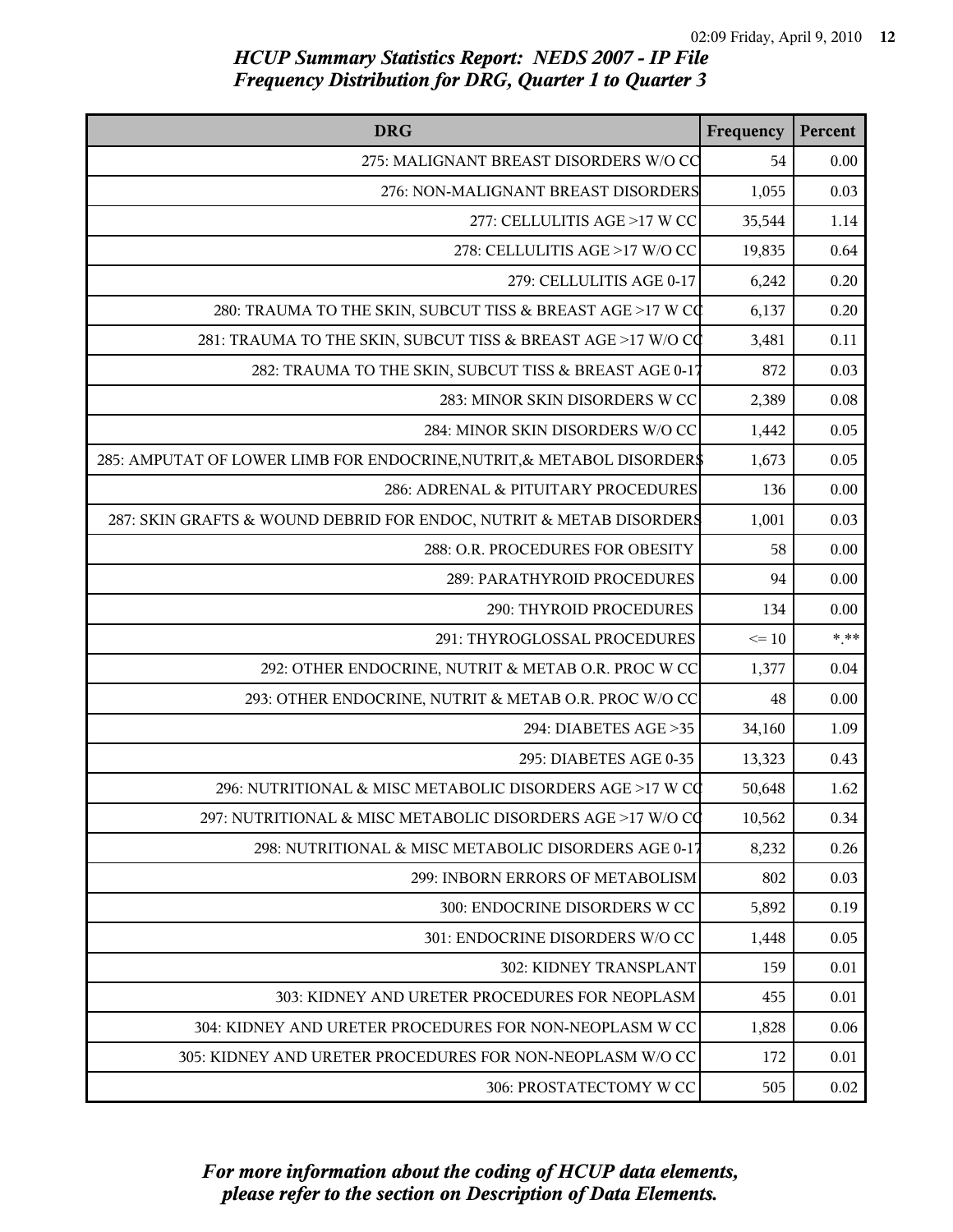| <b>DRG</b>                                                  | Frequency | Percent  |
|-------------------------------------------------------------|-----------|----------|
| 307: PROSTATECTOMY W/O CC                                   | 19        | 0.00     |
| 308: MINOR BLADDER PROCEDURES W CC                          | 511       | 0.02     |
| 309: MINOR BLADDER PROCEDURES W/O CC                        | 42        | 0.00     |
| 310: TRANSURETHRAL PROCEDURES W CC                          | 5,958     | 0.19     |
| 311: TRANSURETHRAL PROCEDURES W/O CC                        | 1,320     | 0.04     |
| 312: URETHRAL PROCEDURES, AGE >17 W CC                      | 143       | 0.00     |
| 313: URETHRAL PROCEDURES, AGE >17 W/O CC                    | 17        | 0.00     |
| 314: URETHRAL PROCEDURES, AGE 0-17                          | $\leq 10$ | $*$ **   |
| 315: OTHER KIDNEY & URINARY TRACT PROCEDURES                | 3,514     | 0.11     |
| 316: RENAL FAILURE                                          | 63,086    | 2.02     |
| 317: ADMIT FOR RENAL DIALYSIS                               | 375       | 0.01     |
| 318: KIDNEY & URINARY TRACT NEOPLASMS W CC                  | 1,156     | 0.04     |
| 319: KIDNEY & URINARY TRACT NEOPLASMS W/O CC                | 78        | 0.00     |
| 320: KIDNEY & URINARY TRACT INFECTIONS AGE >17 W CC         | 54,653    | 1.75     |
| 321: KIDNEY & URINARY TRACT INFECTIONS AGE >17 W/O CC       | 11,663    | 0.37     |
| 322: KIDNEY & URINARY TRACT INFECTIONS AGE 0-17             | 4,918     | 0.16     |
| 323: URINARY STONES W CC, &/OR ESW LITHOTRIPSY              | 10,753    | 0.34     |
| 324: URINARY STONES W/O CC                                  | 3,275     | 0.10     |
| 325: KIDNEY & URINARY TRACT SIGNS & SYMPTOMS AGE >17 W CO   | 2,114     | 0.07     |
| 326: KIDNEY & URINARY TRACT SIGNS & SYMPTOMS AGE >17 W/O CO | 571       | 0.02     |
| 327: KIDNEY & URINARY TRACT SIGNS & SYMPTOMS AGE 0-17       | 70        | 0.00     |
| 328: URETHRAL STRICTURE AGE >17 W CC                        | 115       | 0.00     |
| 329: URETHRAL STRICTURE AGE >17 W/O CC                      | $\leq 10$ | $* * *$  |
| 330: URETHRAL STRICTURE AGE 0-17                            | $\leq 10$ | $*$ $**$ |
| 331: OTHER KIDNEY & URINARY TRACT DIAGNOSES AGE >17 W CC    | 12,004    | 0.38     |
| 332: OTHER KIDNEY & URINARY TRACT DIAGNOSES AGE >17 W/O CC  | 1,046     | 0.03     |
| 333: OTHER KIDNEY & URINARY TRACT DIAGNOSES AGE 0-17        | 650       | 0.02     |
| 334: MAJOR MALE PELVIC PROCEDURES W CC                      | 44        | 0.00     |
| 335: MAJOR MALE PELVIC PROCEDURES W/O CC                    | 16        | 0.00     |
| 336: TRANSURETHRAL PROSTATECTOMY W CC                       | 645       | 0.02     |
| 337: TRANSURETHRAL PROSTATECTOMY W/O CC                     | 87        | 0.00     |
| 338: TESTES PROCEDURES, FOR MALIGNANCY                      | 100       | 0.00     |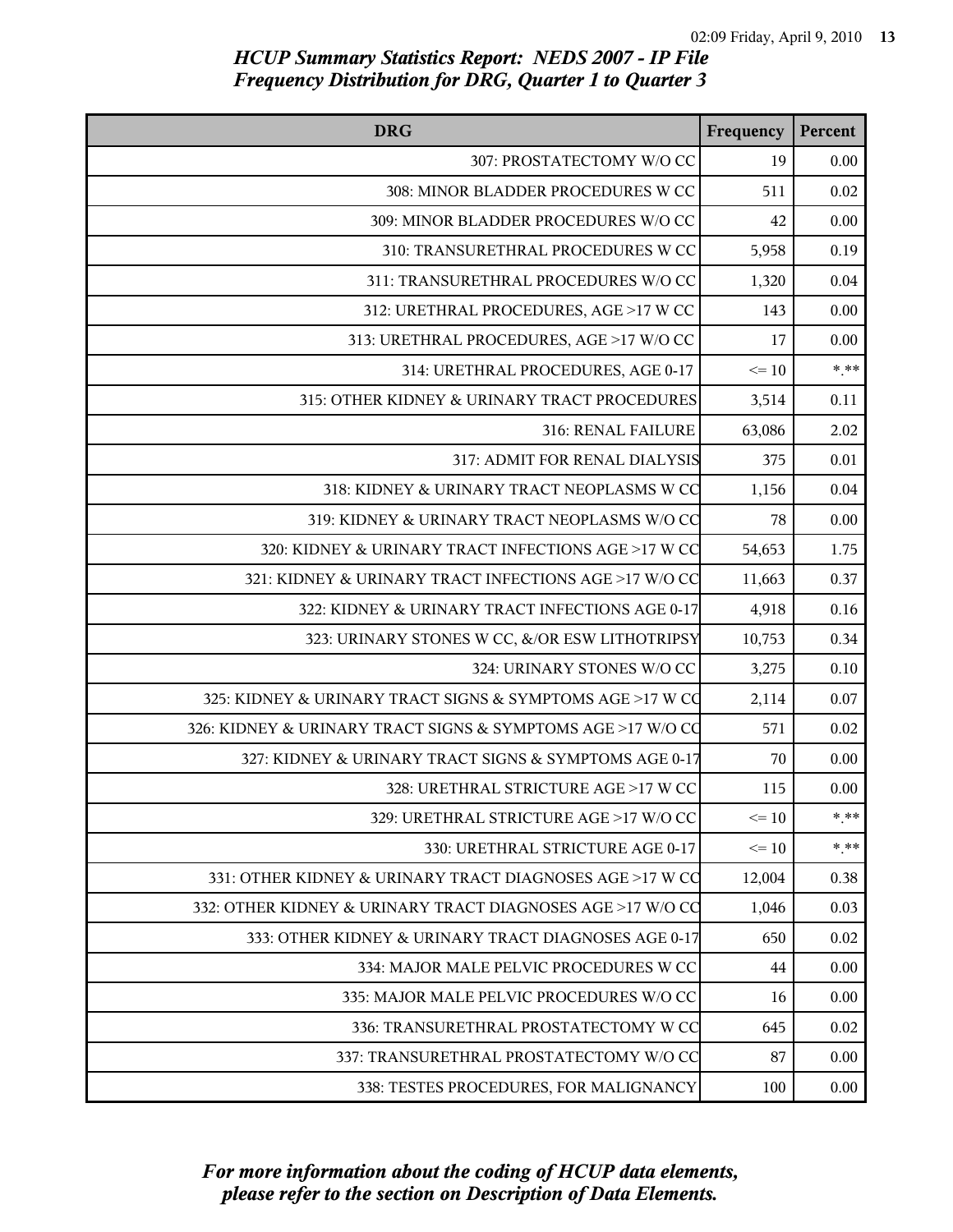| <b>DRG</b>                                                          | Frequency | Percent |
|---------------------------------------------------------------------|-----------|---------|
| 339: TESTES PROCEDURES, NON-MALIGNANCY AGE >17                      | 383       | 0.01    |
| 340: TESTES PROCEDURES, NON-MALIGNANCY AGE 0-17                     | 173       | 0.01    |
| 341: PENIS PROCEDURES                                               | 294       | 0.01    |
| 342: CIRCUMCISION AGE >17                                           | 28        | 0.00    |
| 343: CIRCUMCISION AGE 0-17                                          | $\leq 10$ | $*$ **  |
| 344: OTHER MALE REPRODUCTIVE SYSTEM O.R. PROCEDURES FOR MALIGNANCY  | 61        | 0.00    |
| 345: OTHER MALE REPRODUCTIVE SYSTEM O.R. PROC EXCEPT FOR MALIGNANCY | 247       | 0.01    |
| 346: MALIGNANCY, MALE REPRODUCTIVE SYSTEM, W CO                     | 673       | 0.02    |
| 347: MALIGNANCY, MALE REPRODUCTIVE SYSTEM, W/O CO                   | 21        | 0.00    |
| 348: BENIGN PROSTATIC HYPERTROPHY W CC                              | 844       | 0.03    |
| 349: BENIGN PROSTATIC HYPERTROPHY W/O CC                            | 74        | 0.00    |
| 350: INFLAMMATION OF THE MALE REPRODUCTIVE SYSTEM                   | 3,036     | 0.10    |
| 352: OTHER MALE REPRODUCTIVE SYSTEM DIAGNOSES                       | 497       | 0.02    |
| 353: PELVIC EVISCERATION, RADICAL HYSTERECTOMY & RADICAL VULVECTOMY | 50        | 0.00    |
| 354: UTERINE, ADNEXA PROC FOR NON-OVARIAN/ADNEXAL MALIG W CO        | 113       | 0.00    |
| 355: UTERINE, ADNEXA PROC FOR NON-OVARIAN/ADNEXAL MALIG W/O CC      | 25        | 0.00    |
| 356: FEMALE REPRODUCTIVE SYSTEM RECONSTRUCTIVE PROCEDURES           | 39        | 0.00    |
| 357: UTERINE & ADNEXA PROC FOR OVARIAN OR ADNEXAL MALIGNANCY        | 287       | 0.01    |
| 358: UTERINE & ADNEXA PROC FOR NON-MALIGNANCY W CC                  | 2,125     | 0.07    |
| 359: UTERINE & ADNEXA PROC FOR NON-MALIGNANCY W/O CC                | 2,346     | 0.08    |
| 360: VAGINA, CERVIX & VULVA PROCEDURES                              | 721       | 0.02    |
| 361: LAPAROSCOPY & INCISIONAL TUBAL INTERRUPTION                    | 237       | 0.01    |
| 362: ENDOSCOPIC TUBAL INTERRUPTION                                  | $\leq 10$ | $* * *$ |
| 363: D&C, CONIZATION & RADIO-IMPLANT, FOR MALIGNANCY                | 287       | 0.01    |
| 364: D&C, CONIZATION EXCEPT FOR MALIGNANCY                          | 920       | 0.03    |
| 365: OTHER FEMALE REPRODUCTIVE SYSTEM O.R. PROCEDURES               | 359       | 0.01    |
| 366: MALIGNANCY, FEMALE REPRODUCTIVE SYSTEM W CC                    | 1,071     | 0.03    |
| 367: MALIGNANCY, FEMALE REPRODUCTIVE SYSTEM W/O CC                  | 85        | 0.00    |
| 368: INFECTIONS, FEMALE REPRODUCTIVE SYSTEM                         | 3,672     | 0.12    |
| 369: MENSTRUAL & OTHER FEMALE REPRODUCTIVE SYSTEM DISORDERS         | 4,260     | 0.14    |
| 370: CESAREAN SECTION W CC                                          | 3,730     | 0.12    |
| 371: CESAREAN SECTION W/O CC                                        | 7,932     | 0.25    |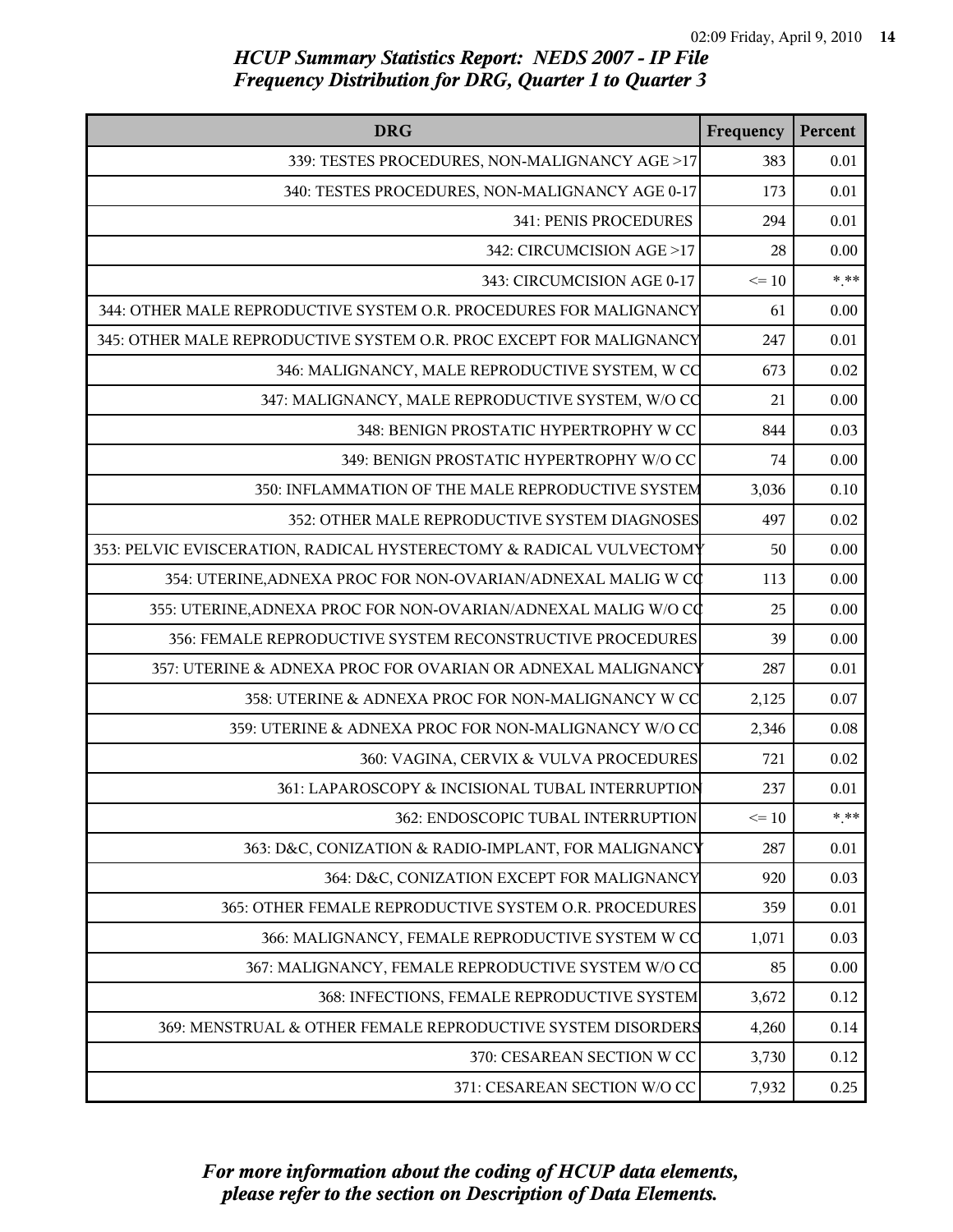| <b>DRG</b>                                                        | Frequency | Percent |
|-------------------------------------------------------------------|-----------|---------|
| 372: VAGINAL DELIVERY W COMPLICATING DIAGNOSES                    | 4,203     | 0.13    |
| 373: VAGINAL DELIVERY W/O COMPLICATING DIAGNOSES                  | 25,582    | 0.82    |
| 374: VAGINAL DELIVERY W STERILIZATION &/OR D&Q                    | 1,151     | 0.04    |
| 375: VAGINAL DELIVERY W O.R. PROC EXCEPT STERIL &/OR D&C          | 24        | 0.00    |
| 376: POSTPARTUM & POST ABORTION DIAGNOSES W/O O.R. PROCEDURE      | 5,251     | 0.17    |
| 377: POSTPARTUM & POST ABORTION DIAGNOSES W O.R. PROCEDURE        | 1,494     | 0.05    |
| 378: ECTOPIC PREGNANCY                                            | 3,810     | 0.12    |
| 379: THREATENED ABORTION                                          | 1,519     | 0.05    |
| 380: ABORTION W/O D&C                                             | 1,368     | 0.04    |
| 381: ABORTION W D&C, ASPIRATION CURETTAGE OR HYSTEROTOMY          | 2,772     | 0.09    |
| 382: FALSE LABOR                                                  | 149       | 0.00    |
| 383: OTHER ANTEPARTUM DIAGNOSES W MEDICAL COMPLICATION\$          | 13,622    | 0.44    |
| 384: OTHER ANTEPARTUM DIAGNOSES W/O MEDICAL COMPLICATION\$        | 1,239     | 0.04    |
| 385: NEONATES, DIED OR TRANSFERRED TO ANOTHER ACUTE CARE FACILITY | 239       | 0.01    |
| 386: EXTREME IMMATURITY OR RESPIRATORY DISTRESS SYNDROME, NEONATI | 164       | 0.01    |
| 387: PREMATURITY W MAJOR PROBLEMS                                 | 186       | 0.01    |
| 388: PREMATURITY W/O MAJOR PROBLEMS                               | 223       | 0.01    |
| 389: FULL TERM NEONATE W MAJOR PROBLEMS                           | 2,897     | 0.09    |
| 390: NEONATE W OTHER SIGNIFICANT PROBLEMS                         | 2,839     | 0.09    |
| 391: NORMAL NEWBORN                                               | 2,666     | 0.09    |
| 392: SPLENECTOMY AGE >17                                          | 500       | 0.02    |
| 393: SPLENECTOMY AGE 0-17                                         | 43        | 0.00    |
| 394: OTHER O.R. PROCEDURES OF THE BLOOD AND BLOOD FORMING ORGANS  | 535       | 0.02    |
| 395: RED BLOOD CELL DISORDERS AGE >17                             | 29,807    | 0.95    |
| 396: RED BLOOD CELL DISORDERS AGE 0-17                            | 2,462     | 0.08    |
| 397: COAGULATION DISORDERS                                        | 4,232     | 0.14    |
| 398: RETICULOENDOTHELIAL & IMMUNITY DISORDERS W CO                | 2,206     | 0.07    |
| 399: RETICULOENDOTHELIAL & IMMUNITY DISORDERS W/O CO              | 1,372     | 0.04    |
| 401: LYMPHOMA & NON-ACUTE LEUKEMIA W OTHER O.R. PROC W CC         | 1,123     | 0.04    |
| 402: LYMPHOMA & NON-ACUTE LEUKEMIA W OTHER O.R. PROC W/O CC       | 177       | 0.01    |
| 403: LYMPHOMA & NON-ACUTE LEUKEMIA W CC                           | 4,349     | 0.14    |
| 404: LYMPHOMA & NON-ACUTE LEUKEMIA W/O CC                         | 571       | 0.02    |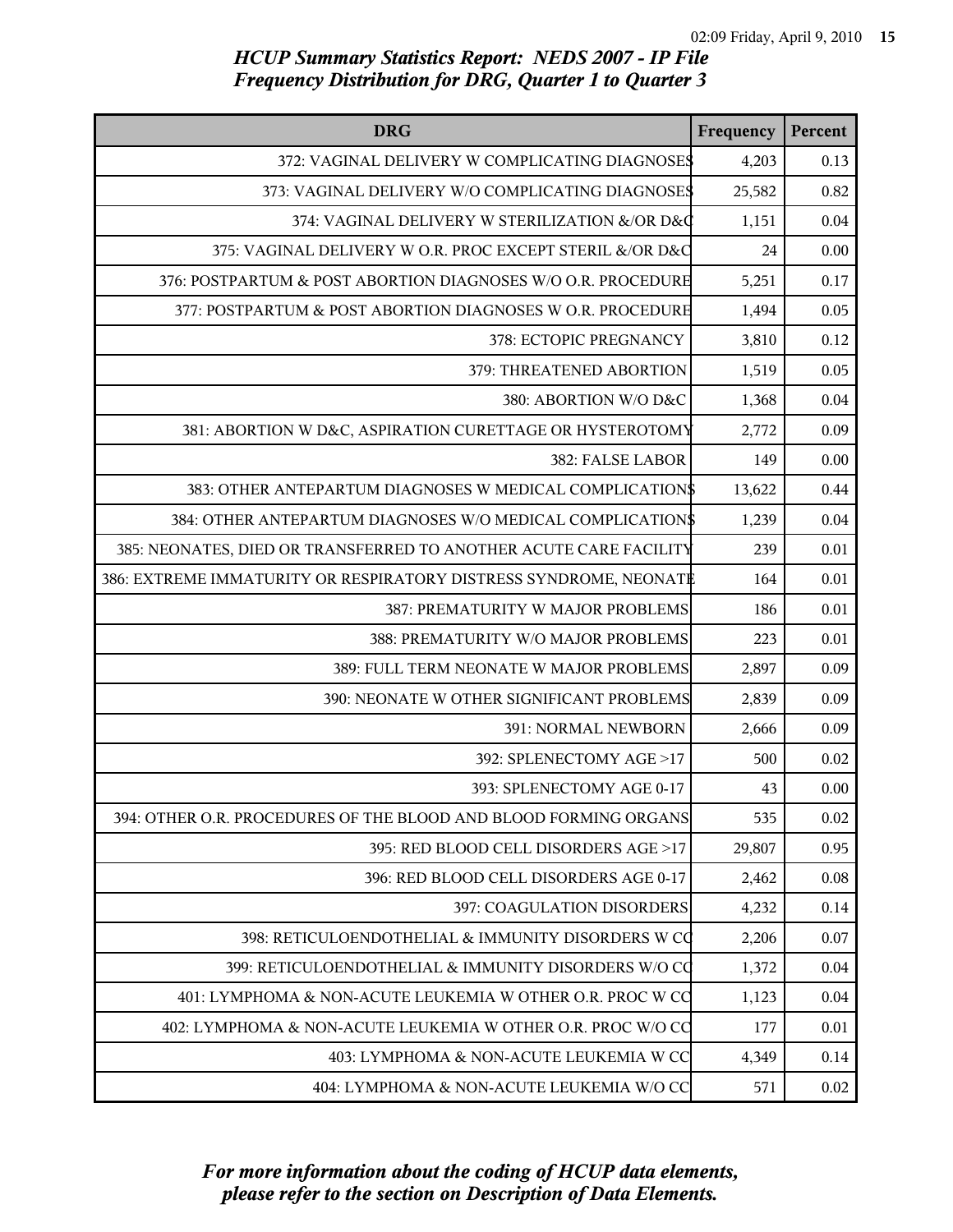| <b>DRG</b>                                                         | Frequency | Percent |
|--------------------------------------------------------------------|-----------|---------|
| 405: ACUTE LEUKEMIA W/O MAJOR O.R. PROCEDURE AGE 0-17              | 326       | 0.01    |
| 406: MYELOPROLIF DISORD OR POORLY DIFF NEOPL W MAJ O.R.PROC W CC   | 172       | 0.01    |
| 407: MYELOPROLIF DISORD OR POORLY DIFF NEOPL W MAJ O.R.PROC W/O CC | 16        | 0.00    |
| 408: MYELOPROLIF DISORD OR POORLY DIFF NEOPL W OTHER O.R.PROC      | 185       | 0.01    |
| 409: RADIOTHERAPY                                                  | 26        | 0.00    |
| 410: CHEMOTHERAPY W/O ACUTE LEUKEMIA AS SECONDARY DIAGNOSIS        | 322       | 0.01    |
| 411: HISTORY OF MALIGNANCY W/O ENDOSCOPY                           | $\leq 10$ | $***$   |
| 413: OTHER MYELOPROLIF DIS OR POORLY DIFF NEOPL DIAG W CC          | 1,035     | 0.03    |
| 414: OTHER MYELOPROLIF DIS OR POORLY DIFF NEOPL DIAG W/O CC        | 95        | 0.00    |
| 417: SEPTICEMIA AGE 0-17                                           | 1,605     | 0.05    |
| 418: POSTOPERATIVE & POST-TRAUMATIC INFECTIONS                     | 8,850     | 0.28    |
| 419: FEVER OF UNKNOWN ORIGIN AGE >17 W CC                          | 4,363     | 0.14    |
| 420: FEVER OF UNKNOWN ORIGIN AGE >17 W/O CC                        | 1,085     | 0.03    |
| 421: VIRAL ILLNESS AGE >17                                         | 4,077     | 0.13    |
| 422: VIRAL ILLNESS & FEVER OF UNKNOWN ORIGIN AGE 0-17              | 5,895     | 0.19    |
| 423: OTHER INFECTIOUS & PARASITIC DISEASES DIAGNOSE\$              | 3,246     | 0.10    |
| 424: O.R. PROCEDURE W PRINCIPAL DIAGNOSES OF MENTAL ILLNESS        | 312       | 0.01    |
| 425: ACUTE ADJUSTMENT REACTION & PSYCHOSOCIAL DYSFUNCTION          | 5,162     | 0.17    |
| <b>426: DEPRESSIVE NEUROSES</b>                                    | 11,477    | 0.37    |
| 427: NEUROSES EXCEPT DEPRESSIVE                                    | 4,342     | 0.14    |
| 428: DISORDERS OF PERSONALITY & IMPULSE CONTROL                    | 1,160     | 0.04    |
| 429: ORGANIC DISTURBANCES & MENTAL RETARDATION                     | 6,090     | 0.19    |
| 430: PSYCHOSES                                                     | 94,612    | 3.03    |
| 431: CHILDHOOD MENTAL DISORDERS                                    | 1,857     | 0.06    |
| 432: OTHER MENTAL DISORDER DIAGNOSES                               | 227       | 0.01    |
| 433: ALCOHOL/DRUG ABUSE OR DEPENDENCE, LEFT AMA                    | 3,956     | 0.13    |
| <b>439: SKIN GRAFTS FOR INJURIES</b>                               | 275       | 0.01    |
| 440: WOUND DEBRIDEMENTS FOR INJURIES                               | 1,171     | 0.04    |
| 441: HAND PROCEDURES FOR INJURIES                                  | 1,150     | 0.04    |
| 442: OTHER O.R. PROCEDURES FOR INJURIES W CC                       | 4,034     | 0.13    |
| 443: OTHER O.R. PROCEDURES FOR INJURIES W/O CC                     | 1,893     | 0.06    |
| 444: TRAUMATIC INJURY AGE >17 W CC                                 | 2,063     | 0.07    |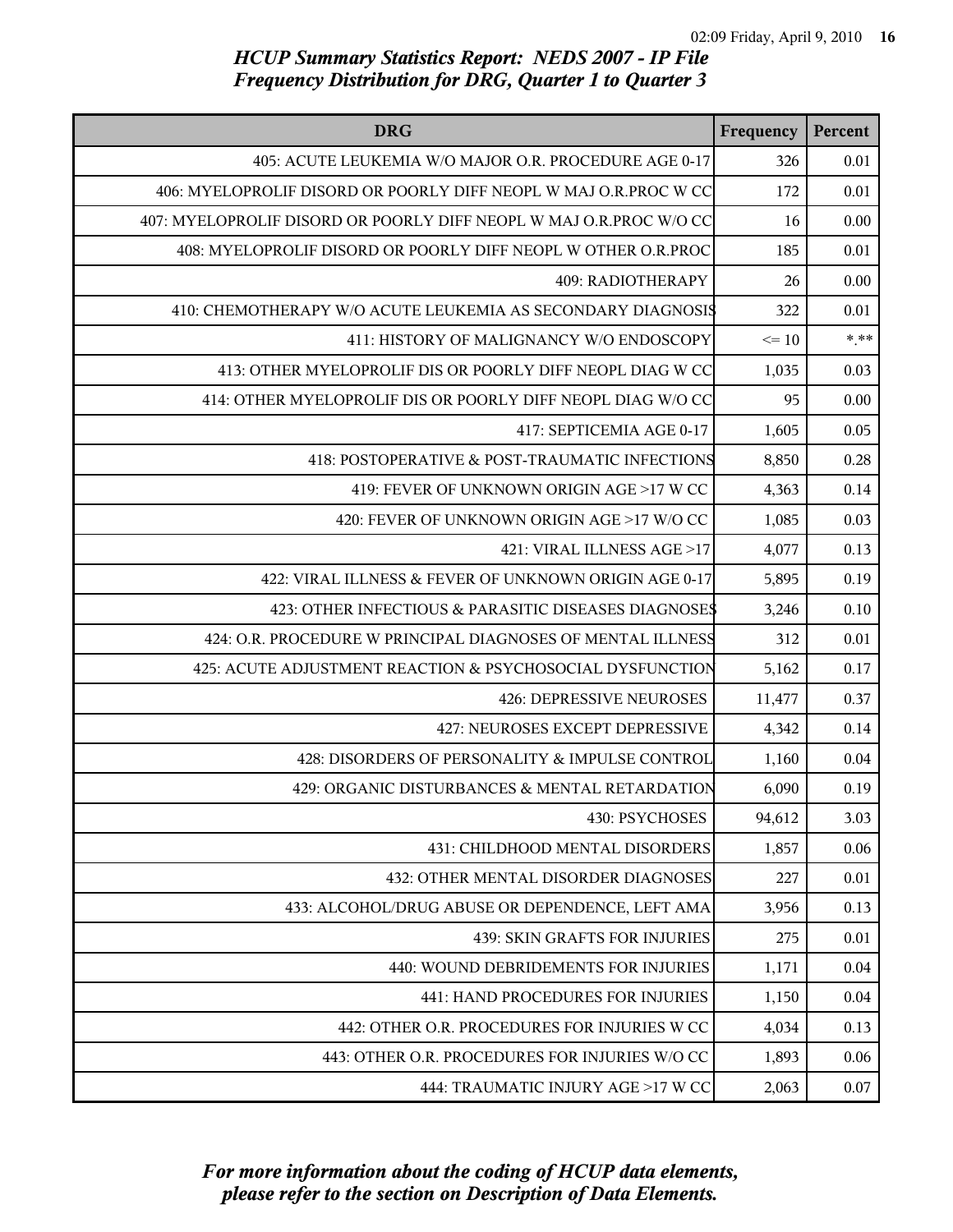| <b>DRG</b>                                                               | Frequency       | Percent  |
|--------------------------------------------------------------------------|-----------------|----------|
| 445: TRAUMATIC INJURY AGE >17 W/O CC                                     | 1,579           | 0.05     |
| 446: TRAUMATIC INJURY AGE 0-17                                           | 568             | 0.02     |
| 447: ALLERGIC REACTIONS AGE >17                                          | 3,199           | 0.10     |
| 448: ALLERGIC REACTIONS AGE 0-17                                         | 255             | 0.01     |
| 449: POISONING & TOXIC EFFECTS OF DRUGS AGE >17 W CC                     | 30,138          | 0.96     |
| 450: POISONING & TOXIC EFFECTS OF DRUGS AGE >17 W/O CC                   | 8,305           | 0.27     |
| 451: POISONING & TOXIC EFFECTS OF DRUGS AGE 0-17                         | 2,869           | 0.09     |
| 452: COMPLICATIONS OF TREATMENT W CC                                     | 7,240           | 0.23     |
| 453: COMPLICATIONS OF TREATMENT W/O CC                                   | 2,261           | 0.07     |
| 454: OTHER INJURY, POISONING & TOXIC EFFECT DIAG W CC                    | 2,496           | 0.08     |
| 455: OTHER INJURY, POISONING & TOXIC EFFECT DIAG W/O CO                  | 1,086           | 0.03     |
| 461: O.R. PROC W DIAGNOSES OF OTHER CONTACT W HEALTH SERVICES            | 366             | 0.01     |
| <b>462: REHABILITATION</b>                                               | 730             | $0.02\,$ |
| 463: SIGNS & SYMPTOMS W CC                                               | 13,159          | 0.42     |
| 464: SIGNS & SYMPTOMS W/O CC                                             | 4,268           | 0.14     |
| 465: AFTERCARE W HISTORY OF MALIGNANCY AS SECONDARY DIAGNOSI\$           | 12              | 0.00     |
| 466: AFTERCARE W/O HISTORY OF MALIGNANCY AS SECONDARY DIAGNOSI\$         | 187             | 0.01     |
| 467: OTHER FACTORS INFLUENCING HEALTH STATUS                             | 733             | $0.02\,$ |
| 468: EXTENSIVE O.R. PROCEDURE UNRELATED TO PRINCIPAL DIAGNOSIS           | 10,786          | 0.35     |
| 469: PRINCIPAL DIAGNOSIS INVALID AS DISCHARGE DIAGNOSIS                  | $\Leftarrow$ 10 | $***$    |
| 470: UNGROUPABLE                                                         | 848             | 0.03     |
| 471: BILATERAL OR MULTIPLE MAJOR JOINT PROCS OF LOWER EXTREMITY          | 176             | 0.01     |
| 473: ACUTE LEUKEMIA W/O MAJOR O.R. PROCEDURE AGE >17                     | 1,687           | 0.05     |
| 476: PROSTATIC O.R. PROCEDURE UNRELATED TO PRINCIPAL DIAGNOSIS           | 334             | 0.01     |
| 477: NON-EXTENSIVE O.R. PROCEDURE UNRELATED TO PRINCIPAL DIAGNOSIS       | 5,320           | 0.17     |
| 479: OTHER VASCULAR PROCEDURES W/O CC                                    | 785             | 0.03     |
| 480: LIVER TRANSPLANT AND/OR INTESTINAL TRANSPLANT                       | 220             | 0.01     |
| <b>481: BONE MARROW TRANSPLANT</b>                                       | 32              | 0.00     |
| 482: TRACHEOSTOMY FOR FACE, MOUTH & NECK DIAGNOSES                       | 551             | 0.02     |
| 484: CRANIOTOMY FOR MULTIPLE SIGNIFICANT TRAUMA                          | 623             | $0.02\,$ |
| 485: LIMB REATTACHMENT, HIP & FEMUR PROC FOR MULTIPLE SIGNIFICANT TRAUMA | 2,361           | 0.08     |
| 486: OTHER O.R. PROCEDURES FOR MULTIPLE SIGNIFICANT TRAUMA               | 5,078           | 0.16     |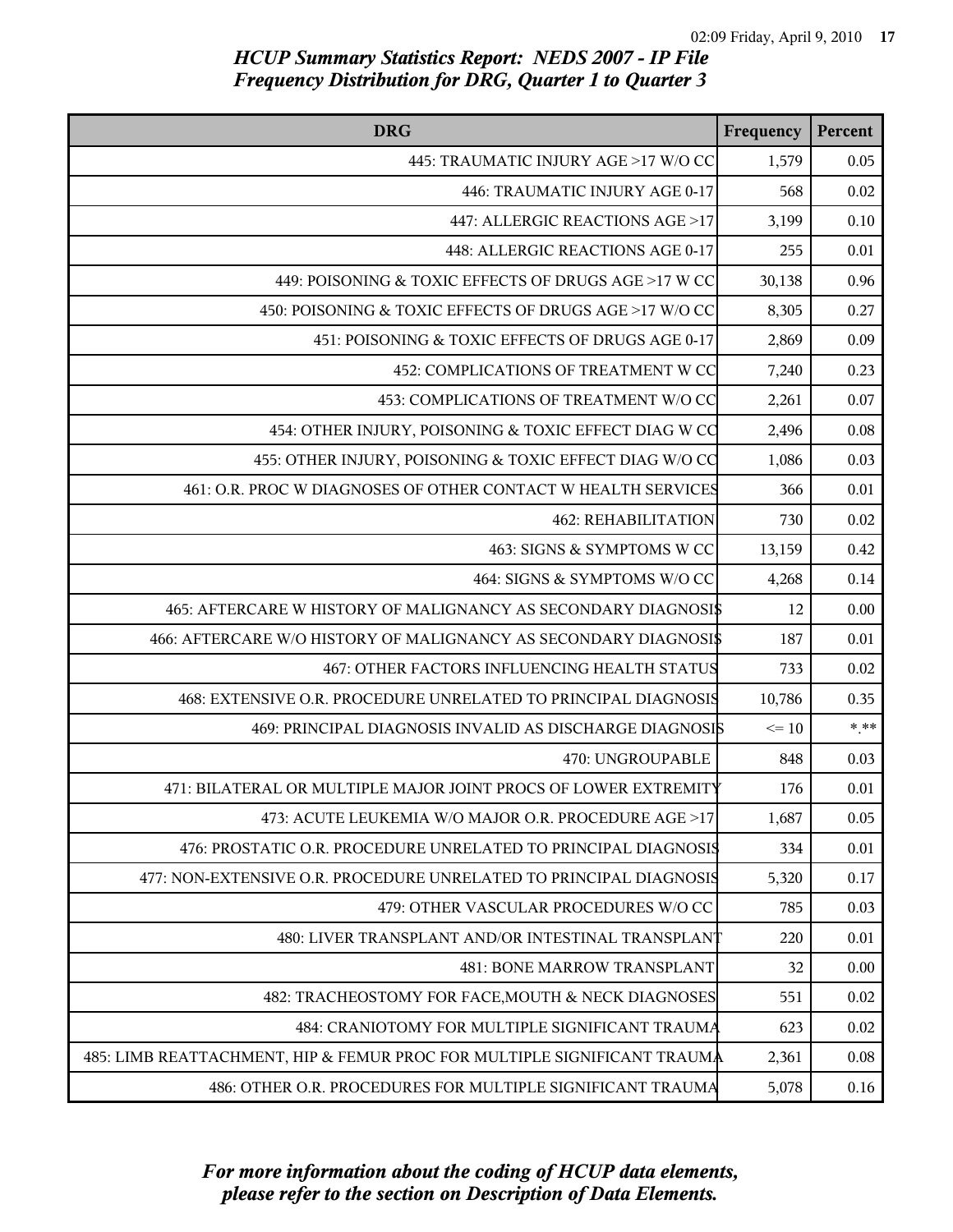| <b>DRG</b>                                                               | Frequency | Percent |
|--------------------------------------------------------------------------|-----------|---------|
| 487: OTHER MULTIPLE SIGNIFICANT TRAUMA                                   | 4,930     | 0.16    |
| 488: HIV W EXTENSIVE O.R. PROCEDURE                                      | 418       | 0.01    |
| 489: HIV W MAJOR RELATED CONDITION                                       | 9,607     | 0.31    |
| 490: HIV W OR W/O OTHER RELATED CONDITION                                | 2,655     | 0.09    |
| 491: MAJOR JOINT & LIMB REATTACHMENT PROCEDURES OF UPPER EXTREMITY       | 546       | 0.02    |
| 492: CHEMO W ACUTE LEUKEMIA AS SDX OR W USE OF HIGH DOSE CHEMO AGENT     | 62        | 0.00    |
| 493: LAPAROSCOPIC CHOLECYSTECTOMY W/O C.D.E. W CC                        | 19,173    | 0.61    |
| 494: LAPAROSCOPIC CHOLECYSTECTOMY W/O C.D.E. W/O CC                      | 17,388    | 0.56    |
| 495: LUNG TRANSPLANT                                                     | $\leq 10$ | $* * *$ |
| 496: COMBINED ANTERIOR/POSTERIOR SPINAL FUSION                           | 222       | 0.01    |
| 497: SPINAL FUSION EXCEPT CERVICAL W CC                                  | 885       | 0.03    |
| 498: SPINAL FUSION EXCEPT CERVICAL W/O CC                                | 347       | 0.01    |
| 499: BACK & NECK PROCEDURES EXCEPT SPINAL FUSION W CC                    | 1,261     | 0.04    |
| 500: BACK & NECK PROCEDURES EXCEPT SPINAL FUSION W/O CC                  | 1,328     | 0.04    |
| 501: KNEE PROCEDURES W PDX OF INFECTION W CC                             | 558       | 0.02    |
| 502: KNEE PROCEDURES W PDX OF INFECTION W/O CC                           | 213       | 0.01    |
| 503: KNEE PROCEDURES W/O PDX OF INFECTION                                | 949       | 0.03    |
| 504: EXTENSIVE BURNS OR FULL THICKNESS BURNS W MV 96+ HRS W SKIN GRAFT   | 113       | 0.00    |
| 505: EXTENSIVE BURNS OR FULL THICKNESS BURNS W MV 96+ HRS W/O SKIN GRAFT | 40        | 0.00    |
| 506: FULL THICKNESS BURN W SKIN GRAFT OR INHAL INJ W CC OR SIG TRAUMA    | 279       | 0.01    |
| 507: FULL THICKNESS BURN W SKIN GRFT OR INHAL INJ W/O CC OR SIG TRAUMA   | 167       | 0.01    |
| 508: FULL THICKNESS BURN W/O SKIN GRFT OR INHAL INJ W CC OR SIG TRAUMA   | 162       | 0.01    |
| 509: FULL THICKNESS BURN W/O SKIN GRFT OR INH INJ W/O CC OR SIG TRAUMA   | 149       | 0.00    |
| 510: NON-EXTENSIVE BURNS W CC OR SIGNIFICANT TRAUMA                      | 651       | 0.02    |
| 511: NON-EXTENSIVE BURNS W/O CC OR SIGNIFICANT TRAUMA                    | 1,031     | 0.03    |
| 512: SIMULTANEOUS PANCREAS/KIDNEY TRANSPLANT                             | 35        | 0.00    |
| 513: PANCREAS TRANSPLANT                                                 | 22        | 0.00    |
| 515: CARDIAC DEFIBRILLATOR IMPLANT W/O CARDIAC CATH                      | 3,037     | 0.10    |
| 518: PERCUTANEOUS CARDIOVASC PROC W/O CORONARY ARTERY STENT OR AM        | 2,483     | 0.08    |
| 519: CERVICAL SPINAL FUSION W CC                                         | 786       | 0.03    |
| 520: CERVICAL SPINAL FUSION W/O CC                                       | 541       | 0.02    |
| 521: ALCOHOL/DRUG ABUSE OR DEPENDENCE W CC                               | 20,208    | 0.65    |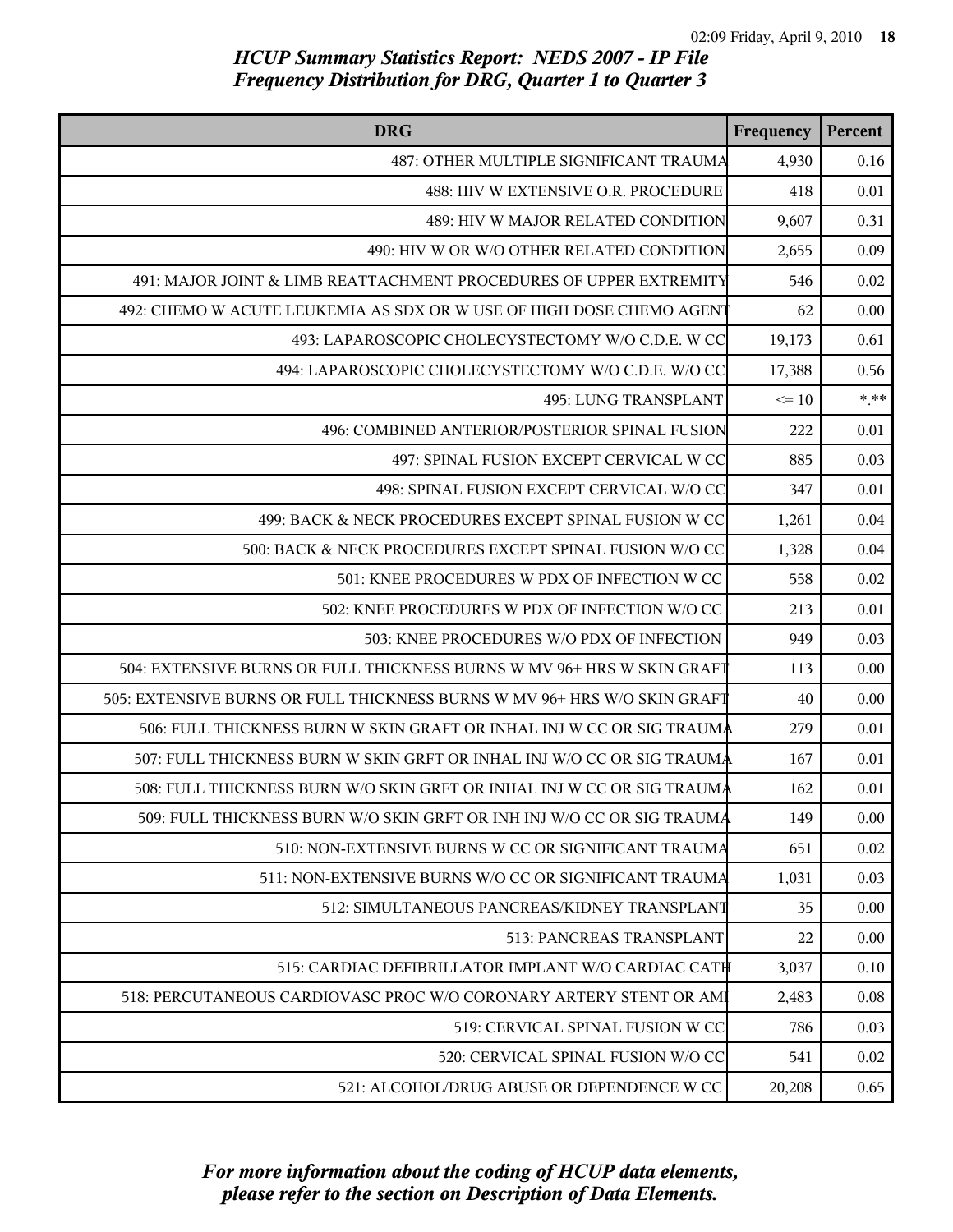| <b>DRG</b>                                                               | Frequency | Percent |
|--------------------------------------------------------------------------|-----------|---------|
| 522: ALCOHOL/DRUG ABUSE OR DEPENDENCE W REHABILITATION THERAPY W/O CO    | 1,104     | 0.04    |
| 523: ALCOHOL/DRUG ABUSE OR DEPENDENCE W/O REHABILITATION THERAPY W/O CO  | 18,038    | 0.58    |
| 524: TRANSIENT ISCHEMIA                                                  | 28,766    | 0.92    |
| 525: OTHER HEART ASSIST SYSTEM IMPLANT                                   | 20        | 0.00    |
| 528: INTRACRANIAL VASCULAR PROCEDURES W PDX HEMORRHAGE                   | 781       | 0.03    |
| 529: VENTRICULAR SHUNT PROCEDURES W CC                                   | 647       | 0.02    |
| 530: VENTRICULAR SHUNT PROCEDURES W/O CC                                 | 116       | 0.00    |
| 531: SPINAL PROCEDURES W CC                                              | 1,133     | 0.04    |
| 532: SPINAL PROCEDURES W/O CC                                            | 332       | 0.01    |
| 533: EXTRACRANIAL PROCEDURES W CC                                        | 1,521     | 0.05    |
| 534: EXTRACRANIAL PROCEDURES W/O CC                                      | 535       | 0.02    |
| 535: CARDIAC DEFIB IMPLANT W CARDIAC CATH W AMI/HF/SHOCK                 | 1,339     | 0.04    |
| 536: CARDIAC DEFIB IMPLANT W CARDIAC CATH W/O AMI/HF/SHOCK               | 1,121     | 0.04    |
| 537: LOCAL EXCISION & REMOVAL INT FIX DEVICES EXCEPT HIP & FEMUR W CC    | 924       | 0.03    |
| 538: LOCAL EXCISION & REMOVAL INT FIX DEVICES EXCEPT HIP & FEMUR W/O CC  | 392       | 0.01    |
| 539: LYMPHOMA & LEUKEMIA W MAJOR O.R. PROCEDURE W CC                     | 497       | 0.02    |
| 540: LYMPHOMA & LEUKEMIA W MAJOR O.R. PROCEDURE W/O CC                   | 62        | 0.00    |
| 541: ECMO OR TRACH W MV 96+ HRS OR PDX EXC FACE, MOUTH & NECK W MAJ O.R. | 6,472     | 0.21    |
| 542: TRACH W MV 96+ HRS OR PDX EXC FACE, MOUTH & NECK W/O MAJ O.R.       | 5,790     | 0.19    |
| 543: CRANIOTOMY W MAJOR DEVICE IMPLANT OR ACUTE COMPLEX CNS PDX          | 1,978     | 0.06    |
| 544: MAJOR JOINT REPLACEMENT OR REATTACHMENT OF LOWER EXTREMITY          | 15,539    | 0.50    |
| 545: REVISION OF HIP OR KNEE REPLACEMENT                                 | 1,238     | 0.04    |
| 546: SPINAL FUSION EXC CERV WITH CURVATURE OF THE SPINE OR MALIC         | 166       | 0.01    |
| 547: CORONARY BYPASS W CARDIAC CATH W MAJOR CV DX                        | 5,013     | 0.16    |
| 548: CORONARY BYPASS W CARDIAC CATH W/O MAJOR CV DX                      | 2,405     | 0.08    |
| 549: CORONARY BYPASS W/O CARDIAC CATH W MAJOR CV DX                      | 294       | 0.01    |
| 550: CORONARY BYPASS W/O CARDIAC CATH W/O MAJOR CV DX                    | 345       | 0.01    |
| 551: PERMANENT CARDIAC PACEMAKER IMPL W MAJ CV DX OR AICD LEAD OR GNRTR  | 6,038     | 0.19    |
| 552: OTHER PERMANENT CARDIAC PACEMAKER IMPLANT W/O MAJOR CV DX           | 8,696     | 0.28    |
| 553: OTHER VASCULAR PROCEDURES W CC W MAJOR CV DX                        | 4,899     | 0.16    |
| 554: OTHER VASCULAR PROCEDURES W CC W/O MAJOR CV DX                      | 5,388     | 0.17    |
| 555: PERCUTANEOUS CARDIOVASCULAR PROC W MAJOR CV DX                      | 13,686    | 0.44    |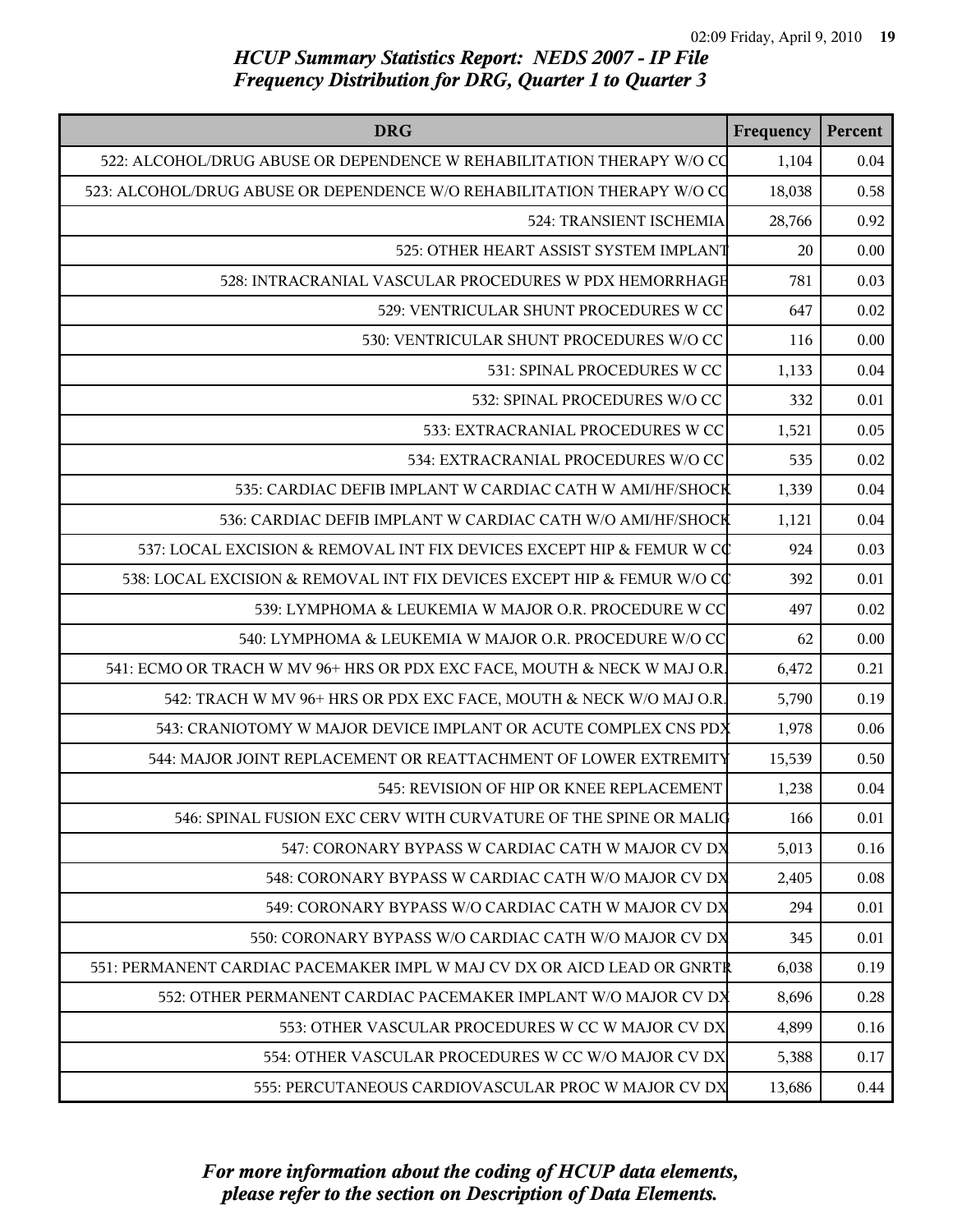| <b>DRG</b>                                                               | Frequency | Percent |
|--------------------------------------------------------------------------|-----------|---------|
| 556: PERCUTANEOUS CARDIOVASC PROC W NON-DRUG-ELUTING STENT W/O MAJ CV DX | 3,497     | 0.11    |
| 557: PERCUTANEOUS CARDIOVASCULAR PROC W DRUG-ELUTING STENT W MAJOR CV DX | 16,412    | 0.53    |
| 558: PERCUTANEOUS CARDIOVASCULAR PROC W DRUG-ELUTING STENT W/O MAJ CV DX | 9,672     | 0.31    |
| 559: ACUTE ISCHEMIC STROKE WITH USE OF THROMBOLYTIC AGENT                | 1,739     | 0.06    |
| 560: BACTERIAL & TUBERCULOUS INFECTIONS OF NERVOUS SYSTEM                | 1,638     | 0.05    |
| 561: NON-BACTERIAL INFECTIONS OF NERVOUS SYSTEM EXCEPT VIRAL MENINGITIS  | 1,415     | 0.05    |
| 562: SEIZURE AGE >17 W CC                                                | 18,254    | 0.58    |
| 563: SEIZURE AGE >17 W/O CC                                              | 8,764     | 0.28    |
| 564: HEADACHES AGE >17                                                   | 10,347    | 0.33    |
| 565: RESPIRATORY SYSTEM DIAGNOSIS WITH VENTILATOR SUPPORT 96+ HOUR\$     | 10,865    | 0.35    |
| 566: RESPIRATORY SYSTEM DIAGNOSIS WITH VENTILATOR SUPPORT <96 HOUR\$     | 20,773    | 0.67    |
| 567: STOMACH, ESOPHAGEAL & DUODENAL PROC AGE >17 W CC W MAJOR GI DX      | 2,791     | 0.09    |
| 568: STOMACH, ESOPHAGEAL & DUODENAL PROC AGE >17 W CC W/O MAJOR GI DX    | 1,106     | 0.04    |
| 569: MAJOR SMALL & LARGE BOWEL PROCEDURES W CC W MAJOR GI DX             | 15,009    | 0.48    |
| 570: MAJOR SMALL & LARGE BOWEL PROCEDURES W CC W/O MAJOR GI DX           | 4,621     | 0.15    |
| 571: MAJOR ESOPHAGEAL DISORDERS                                          | 4,391     | 0.14    |
| 572: MAJOR GASTROINTESTINAL DISORDERS AND PERITONEAL INFECTION\$         | 19,425    | 0.62    |
| 573: MAJOR BLADDER PROCEDURES                                            | 174       | 0.01    |
| 574: MAJOR HEMATOLOGIC/IMMUNOLOGIC DIAG EXC SICKLE CELL CRISIS & COAGUL  | 5,768     | 0.18    |
| 575: SEPTICEMIA W MV 96+ HOURS AGE >17                                   | 5,511     | 0.18    |
| 576: SEPTICEMIA W/O MV 96+ HOURS AGE >17                                 | 72,948    | 2.34    |
| 577: CAROTID ARTERY STENT PROCEDURE                                      | 197       | 0.01    |
| 578: INFECTIOUS & PARASITIC DISEASES W O.R. PROCEDURE                    | 10,480    | 0.34    |
| 579: POSTOPERATIVE OR POST-TRAUMATIC INFECTIONS W O.R. PROCEDURE         | 3,413     | 0.11    |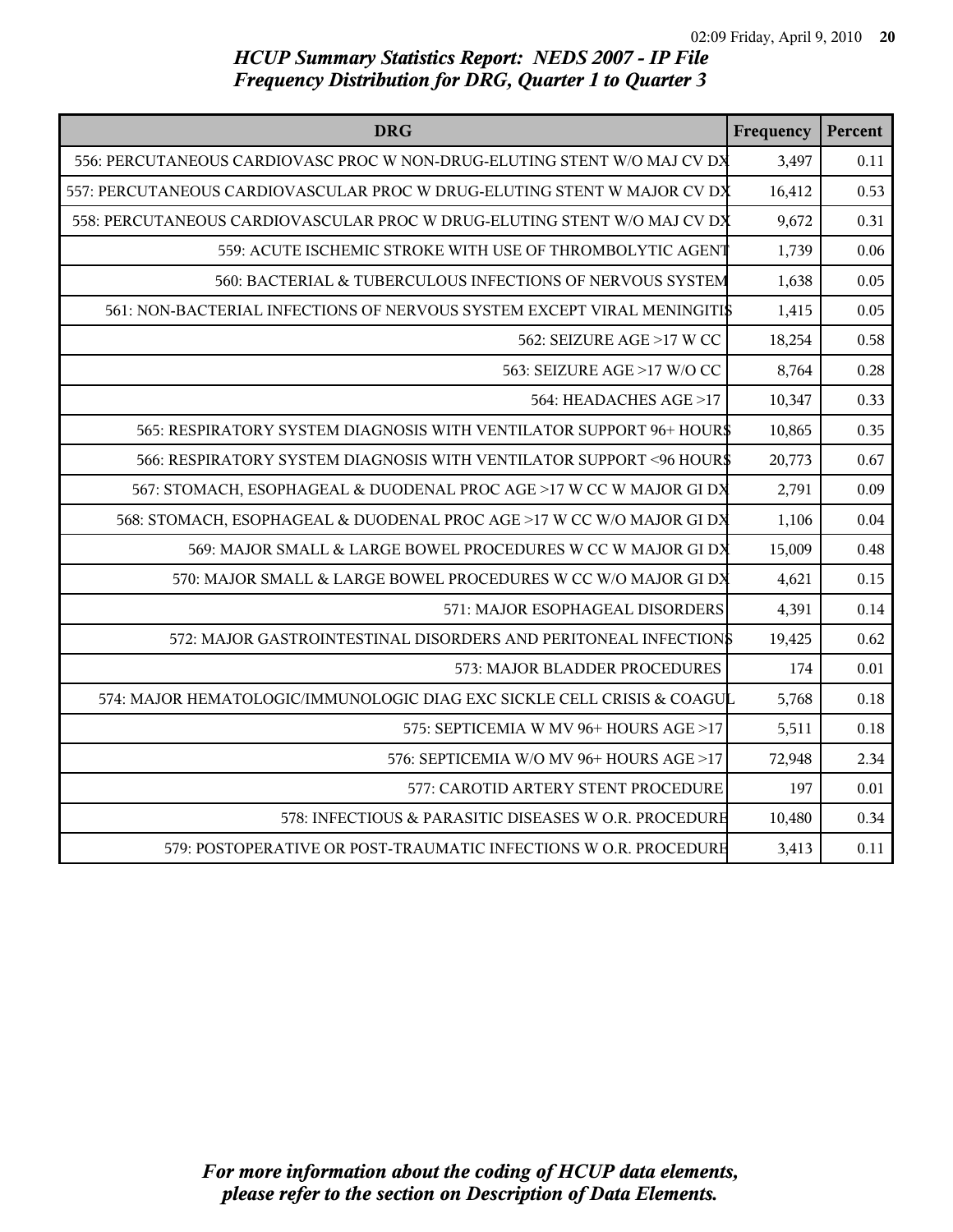| <b>DRG</b>                                                              | Frequency | Percent |
|-------------------------------------------------------------------------|-----------|---------|
| 1: HEART TRANSPLANT OR IMPLANT OF HEART ASSIST SYSTEM W MCC             | 19        | 0.00    |
| 2: HEART TRANSPLANT OR IMPLANT OF HEART ASSIST SYSTEM W/O MCC           | $\leq 10$ | $* * *$ |
| 3: ECMO OR TRACH W MV 96+ HRS OR PDX EXC FACE, MOUTH & NECK W MAJ O.R   | 2,057     | 0.20    |
| 4: TRACH W MV 96+ HRS OR PDX EXC FACE, MOUTH & NECK W/O MAJ O.R.        | 1,728     | 0.17    |
| 5: LIVER TRANSPLANT W MCC OR INTESTINAL TRANSPLANT                      | 59        | 0.01    |
| 6: LIVER TRANSPLANT W/O MCC                                             | 15        | 0.00    |
| 7: LUNG TRANSPLANT                                                      | $\leq 10$ | $***$   |
| 8: SIMULTANEOUS PANCREAS/KIDNEY TRANSPLANT                              | $\leq 10$ | $*.**$  |
| 9: BONE MARROW TRANSPLANT                                               | $\leq 10$ | $* * *$ |
| 10: PANCREAS TRANSPLANT                                                 | $\leq 10$ | $***$   |
| 11: TRACHEOSTOMY FOR FACE, MOUTH & NECK DIAGNOSES W MCC                 | 69        | 0.01    |
| 12: TRACHEOSTOMY FOR FACE, MOUTH & NECK DIAGNOSES W CC                  | 69        | 0.01    |
| 13: TRACHEOSTOMY FOR FACE, MOUTH & NECK DIAGNOSES W/O CC/MCC            | 49        | 0.00    |
| 20: INTRACRANIAL VASCULAR PROCEDURES W PDX HEMORRHAGE W MCC             | 146       | 0.01    |
| 21: INTRACRANIAL VASCULAR PROCEDURES W PDX HEMORRHAGE W CC              | 101       | 0.01    |
| 22: INTRACRANIAL VASCULAR PROCEDURES W PDX HEMORRHAGE W/O CC/MCQ        | 39        | 0.00    |
| 23: CRANIO W MAJOR DEV IMPL/ACUTE COMPLEX CNS PDX W MCC OR CHEMO IMPLAN | 501       | 0.05    |
| 24: CRANIO W MAJOR DEV IMPL/ACUTE COMPLEX CNS PDX W/O MCC               | 242       | 0.02    |
| 25: CRANIOTOMY & ENDOVASCULAR INTRACRANIAL PROCEDURES W MCC             | 763       | 0.07    |
| 26: CRANIOTOMY & ENDOVASCULAR INTRACRANIAL PROCEDURES W CC              | 710       | 0.07    |
| 27: CRANIOTOMY & ENDOVASCULAR INTRACRANIAL PROCEDURES W/O CC/MCC        | 573       | 0.06    |
| 28: SPINAL PROCEDURES W MCC                                             | 138       | 0.01    |
| 29: SPINAL PROCEDURES W CC OR SPINAL NEUROSTIMULATORS                   | 219       | 0.02    |
| 30: SPINAL PROCEDURES W/O CC/MCC                                        | 130       | 0.01    |
| 31: VENTRICULAR SHUNT PROCEDURES W MCC                                  | 127       | 0.01    |
| 32: VENTRICULAR SHUNT PROCEDURES W CC                                   | 259       | 0.03    |
| 33: VENTRICULAR SHUNT PROCEDURES W/O CC/MCC                             | 114       | 0.01    |
| 34: CAROTID ARTERY STENT PROCEDURE W MCC                                | 17        | 0.00    |
| 35: CAROTID ARTERY STENT PROCEDURE W CC                                 | 22        | 0.00    |
| 36: CAROTID ARTERY STENT PROCEDURE W/O CC/MCC                           | 20        | 0.00    |
| 37: EXTRACRANIAL PROCEDURES W MCC                                       | 149       | 0.01    |
| 38: EXTRACRANIAL PROCEDURES W CC                                        | 231       | 0.02    |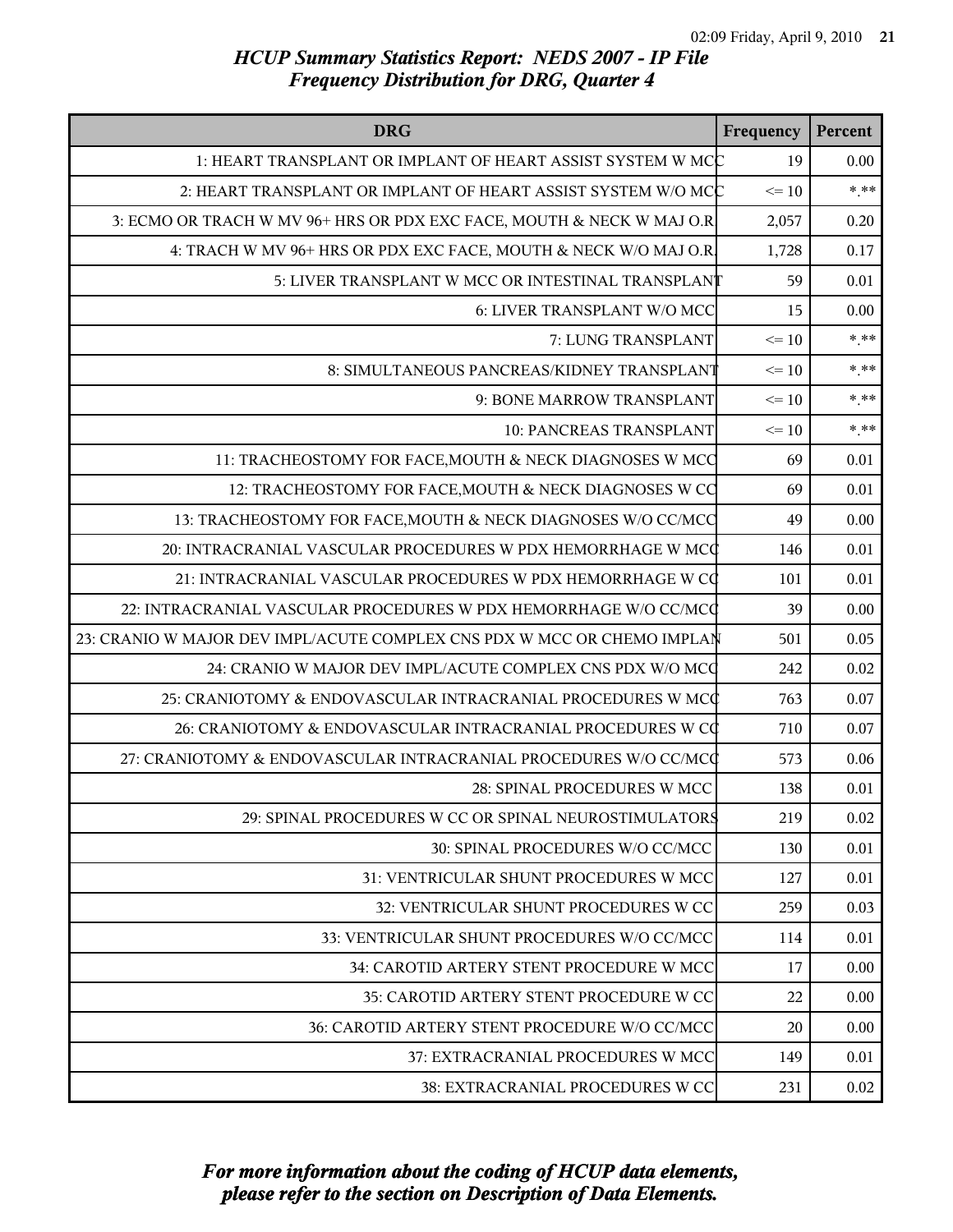| <b>DRG</b>                                                              | Frequency | Percent  |
|-------------------------------------------------------------------------|-----------|----------|
| 39: EXTRACRANIAL PROCEDURES W/O CC/MCC                                  | 245       | 0.02     |
| 40: PERIPH/CRANIAL NERVE & OTHER NERV SYST PROC W MCC                   | 361       | $0.04\,$ |
| 41: PERIPH/CRANIAL NERVE & OTHER NERV SYST PROC W CC OR PERIPH NEUROSTI | 509       | 0.05     |
| 42: PERIPH/CRANIAL NERVE & OTHER NERV SYST PROC W/O CC/MCC              | 145       | 0.01     |
| 52: SPINAL DISORDERS & INJURIES W CC/MCC                                | 124       | 0.01     |
| 53: SPINAL DISORDERS & INJURIES W/O CC/MCC                              | 125       | 0.01     |
| 54: NERVOUS SYSTEM NEOPLASMS W MCC                                      | 641       | 0.06     |
| 55: NERVOUS SYSTEM NEOPLASMS W/O MCC                                    | 1,371     | 0.13     |
| 56: DEGENERATIVE NERVOUS SYSTEM DISORDERS W MCC                         | 849       | 0.08     |
| 57: DEGENERATIVE NERVOUS SYSTEM DISORDERS W/O MCC                       | 3,756     | 0.37     |
| 58: MULTIPLE SCLEROSIS & CEREBELLAR ATAXIA W MCC                        | 104       | 0.01     |
| 59: MULTIPLE SCLEROSIS & CEREBELLAR ATAXIA W CC                         | 312       | 0.03     |
| 60: MULTIPLE SCLEROSIS & CEREBELLAR ATAXIA W/O CC/MCC                   | 460       | 0.04     |
| 61: ACUTE ISCHEMIC STROKE W USE OF THROMBOLYTIC AGENT W MCC             | 147       | 0.01     |
| 62: ACUTE ISCHEMIC STROKE W USE OF THROMBOLYTIC AGENT W CQ              | 309       | 0.03     |
| 63: ACUTE ISCHEMIC STROKE W USE OF THROMBOLYTIC AGENT W/O CC/MCQ        | 156       | 0.02     |
| 64: INTRACRANIAL HEMORRHAGE OR CEREBRAL INFARCTION W MCC                | 5,341     | 0.52     |
| 65: INTRACRANIAL HEMORRHAGE OR CEREBRAL INFARCTION W CQ                 | 9,395     | 0.91     |
| 66: INTRACRANIAL HEMORRHAGE OR CEREBRAL INFARCTION W/O CC/MCQ           | 7,499     | 0.73     |
| 67: NONSPECIFIC CVA & PRECEREBRAL OCCLUSION W/O INFARCT W MCC           | 138       | 0.01     |
| 68: NONSPECIFIC CVA & PRECEREBRAL OCCLUSION W/O INFARCT W/O MCC         | 830       | 0.08     |
| 69: TRANSIENT ISCHEMIA                                                  | 9,170     | 0.89     |
| 70: NONSPECIFIC CEREBROVASCULAR DISORDERS W MCC                         | 764       | 0.07     |
| 71: NONSPECIFIC CEREBROVASCULAR DISORDERS W CC                          | 859       | 0.08     |
| 72: NONSPECIFIC CEREBROVASCULAR DISORDERS W/O CC/MCC                    | 595       | 0.06     |
| 73: CRANIAL & PERIPHERAL NERVE DISORDERS W MCC                          | 919       | 0.09     |
| 74: CRANIAL & PERIPHERAL NERVE DISORDERS W/O MCC                        | 3,522     | 0.34     |
| 75: VIRAL MENINGITIS W CC/MCC                                           | 403       | 0.04     |
| 76: VIRAL MENINGITIS W/O CC/MCC                                         | 1,152     | 0.11     |
| 77: HYPERTENSIVE ENCEPHALOPATHY W MCC                                   | 149       | 0.01     |
| 78: HYPERTENSIVE ENCEPHALOPATHY W CC                                    | 178       | 0.02     |
| 79: HYPERTENSIVE ENCEPHALOPATHY W/O CC/MCC                              | 110       | 0.01     |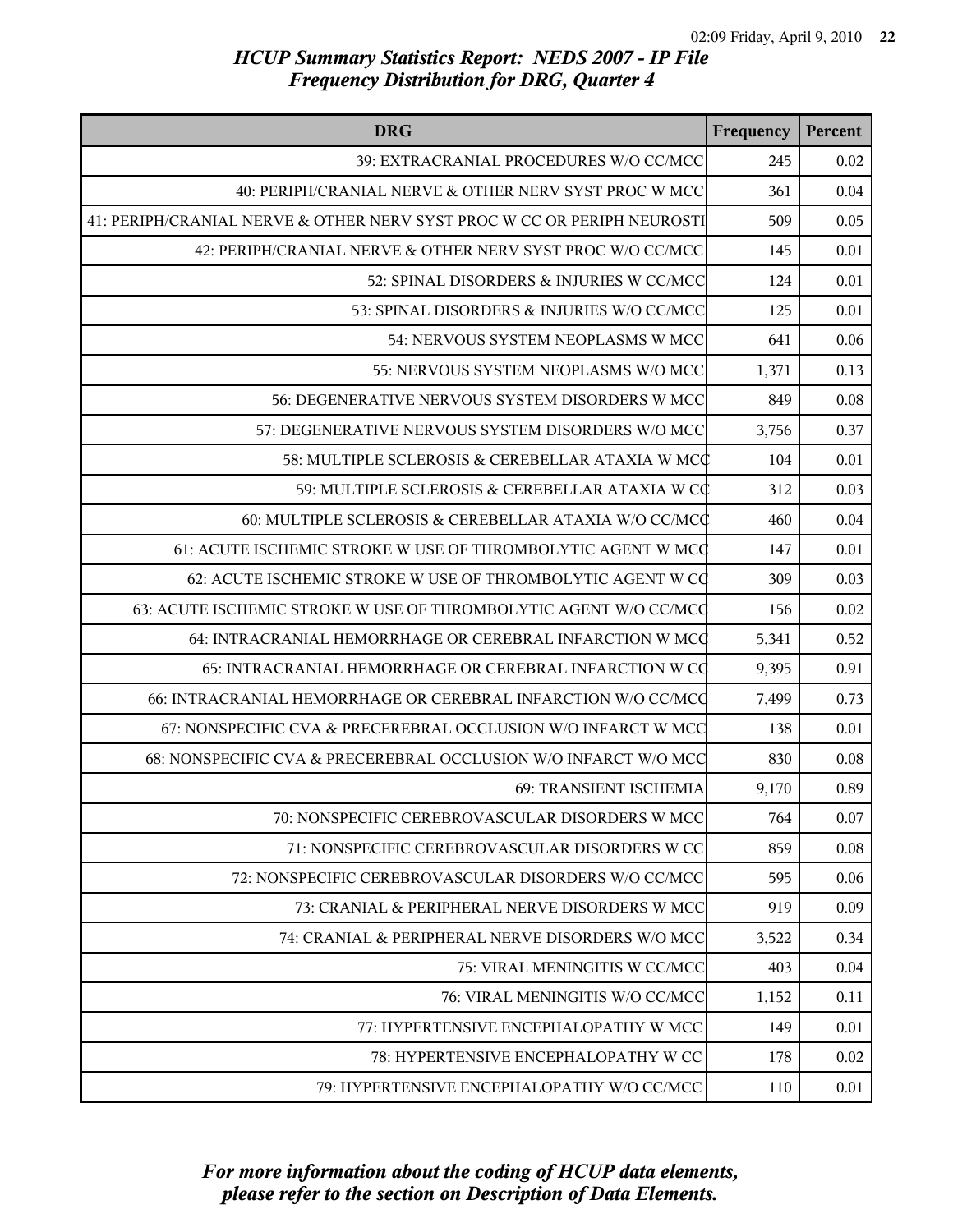| <b>DRG</b>                                                              | Frequency | Percent  |
|-------------------------------------------------------------------------|-----------|----------|
| 80: NONTRAUMATIC STUPOR & COMA W MCC                                    | 184       | $0.02\,$ |
| 81: NONTRAUMATIC STUPOR & COMA W/O MCC                                  | 618       | 0.06     |
| 82: TRAUMATIC STUPOR & COMA, COMA >1 HR W MCC                           | 304       | 0.03     |
| 83: TRAUMATIC STUPOR & COMA, COMA >1 HR W CO                            | 340       | 0.03     |
| 84: TRAUMATIC STUPOR & COMA, COMA >1 HR W/O CC/MCC                      | 588       | 0.06     |
| 85: TRAUMATIC STUPOR & COMA, COMA <1 HR W MCC                           | 614       | 0.06     |
| 86: TRAUMATIC STUPOR & COMA, COMA <1 HR W CO                            | 1,256     | 0.12     |
| 87: TRAUMATIC STUPOR & COMA, COMA <1 HR W/O CC/MCC                      | 2,178     | 0.21     |
| 88: CONCUSSION W MCC                                                    | 176       | 0.02     |
| 89: CONCUSSION W CC                                                     | 558       | 0.05     |
| 90: CONCUSSION W/O CC/MCC                                               | 1,217     | 0.12     |
| 91: OTHER DISORDERS OF NERVOUS SYSTEM W MCC                             | 806       | 0.08     |
| 92: OTHER DISORDERS OF NERVOUS SYSTEM W CC                              | 1,657     | 0.16     |
| 93: OTHER DISORDERS OF NERVOUS SYSTEM W/O CC/MCC                        | 1,958     | 0.19     |
| 94: BACTERIAL & TUBERCULOUS INFECTIONS OF NERVOUS SYSTEM W MCC          | 194       | 0.02     |
| 95: BACTERIAL & TUBERCULOUS INFECTIONS OF NERVOUS SYSTEM W CO           | 175       | 0.02     |
| 96: BACTERIAL & TUBERCULOUS INFECTIONS OF NERVOUS SYSTEM W/O CC/MCQ     | 203       | 0.02     |
| 97: NON-BACTERIAL INFECT OF NERVOUS SYS EXC VIRAL MENINGITIS W MCC      | 157       | 0.02     |
| 98: NON-BACTERIAL INFECT OF NERVOUS SYS EXC VIRAL MENINGITIS W CC       | 145       | 0.01     |
| 99: NON-BACTERIAL INFECT OF NERVOUS SYS EXC VIRAL MENINGITIS W/O CC/MCC | 208       | 0.02     |
| 100: SEIZURES W MCC                                                     | 2,201     | 0.21     |
| 101: SEIZURES W/O MCC                                                   | 8,943     | 0.87     |
| 102: HEADACHES W MCC                                                    | 235       | 0.02     |
| 103: HEADACHES W/O MCC                                                  | 3,486     | 0.34     |
| 113: ORBITAL PROCEDURES W CC/MCC                                        | 69        | 0.01     |
| 114: ORBITAL PROCEDURES W/O CC/MCC                                      | 81        | 0.01     |
| 115: EXTRAOCULAR PROCEDURES EXCEPT ORBIT                                | 115       | 0.01     |
| 116: INTRAOCULAR PROCEDURES W CC/MCC                                    | 28        | 0.00     |
| 117: INTRAOCULAR PROCEDURES W/O CC/MCC                                  | 87        | 0.01     |
| 121: ACUTE MAJOR EYE INFECTIONS W CC/MCC                                | 95        | 0.01     |
| 122: ACUTE MAJOR EYE INFECTIONS W/O CC/MCC                              | 163       | 0.02     |
| 123: NEUROLOGICAL EYE DISORDERS                                         | 385       | 0.04     |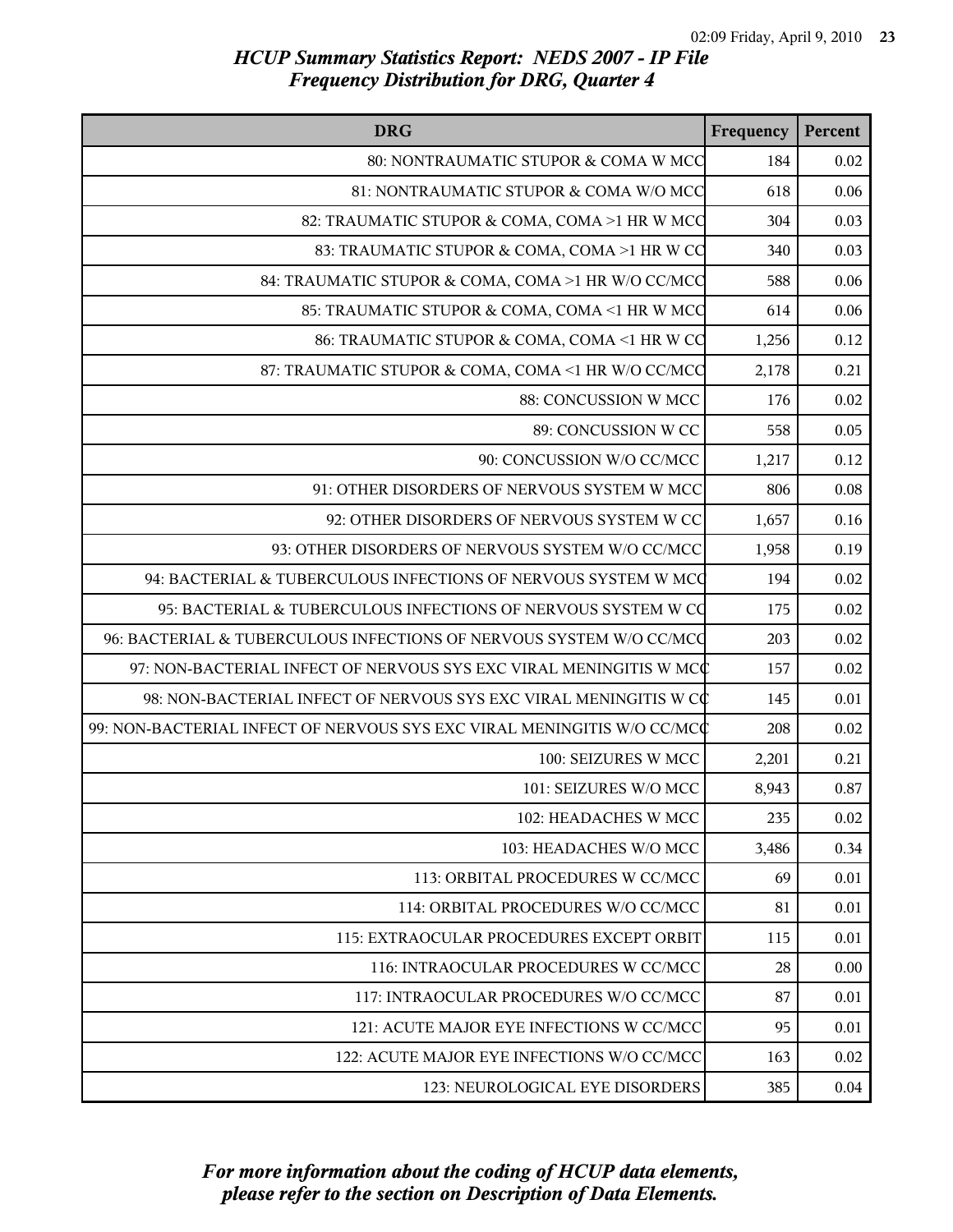| <b>DRG</b>                                                      | Frequency | Percent |
|-----------------------------------------------------------------|-----------|---------|
| 124: OTHER DISORDERS OF THE EYE W MCC                           | 92        | 0.01    |
| 125: OTHER DISORDERS OF THE EYE W/O MCC                         | 679       | 0.07    |
| 129: MAJOR HEAD & NECK PROCEDURES W CC/MCC OR MAJOR DEVICE      | $\leq 10$ | $* * *$ |
| 130: MAJOR HEAD & NECK PROCEDURES W/O CC/MCC                    | $\leq 10$ | $***$   |
| 131: CRANIAL/FACIAL PROCEDURES W CC/MCC                         | 249       | 0.02    |
| 132: CRANIAL/FACIAL PROCEDURES W/O CC/MCC                       | 350       | 0.03    |
| 133: OTHER EAR, NOSE, MOUTH & THROAT O.R. PROCEDURES W CC/MCC   | 212       | 0.02    |
| 134: OTHER EAR, NOSE, MOUTH & THROAT O.R. PROCEDURES W/O CC/MCC | 492       | 0.05    |
| 135: SINUS & MASTOID PROCEDURES W CC/MCC                        | 30        | 0.00    |
| 136: SINUS & MASTOID PROCEDURES W/O CC/MCC                      | 24        | 0.00    |
| 137: MOUTH PROCEDURES W CC/MCC                                  | 127       | 0.01    |
| 138: MOUTH PROCEDURES W/O CC/MCC                                | 102       | 0.01    |
| 139: SALIVARY GLAND PROCEDURES                                  | $\leq 10$ | $***$   |
| 146: EAR, NOSE, MOUTH & THROAT MALIGNANCY W MCC                 | 70        | 0.01    |
| 147: EAR, NOSE, MOUTH & THROAT MALIGNANCY W CO                  | 125       | 0.01    |
| 148: EAR, NOSE, MOUTH & THROAT MALIGNANCY W/O CC/MCC            | 54        | 0.01    |
| 149: DYSEQUILIBRIUM                                             | 3,711     | 0.36    |
| 150: EPISTAXIS W MCC                                            | 105       | 0.01    |
| 151: EPISTAXIS W/O MCC                                          | 613       | 0.06    |
| 152: OTITIS MEDIA & URI W MCC                                   | 350       | 0.03    |
| 153: OTITIS MEDIA & URI W/O MCC                                 | 4,109     | 0.40    |
| 154: NASAL TRAUMA & DEFORMITY W MCC                             | 264       | 0.03    |
| 155: NASAL TRAUMA & DEFORMITY W CC                              | 616       | 0.06    |
| 156: NASAL TRAUMA & DEFORMITY W/O CC/MCC                        | 836       | 0.08    |
| 157: DENTAL & ORAL DISEASES W MCC                               | 165       | 0.02    |
| 158: DENTAL & ORAL DISEASES W CC                                | 565       | 0.05    |
| 159: DENTAL & ORAL DISEASES W/O CC/MCC                          | 665       | 0.06    |
| 163: MAJOR CHEST PROCEDURES W MCC                               | 806       | 0.08    |
| 164: MAJOR CHEST PROCEDURES W CC                                | 358       | 0.03    |
| 165: MAJOR CHEST PROCEDURES W/O CC/MCC                          | 235       | 0.02    |
| 166: OTHER RESP SYSTEM O.R. PROCEDURES W MCC                    | 1,920     | 0.19    |
| 167: OTHER RESP SYSTEM O.R. PROCEDURES W CC                     | 1,408     | 0.14    |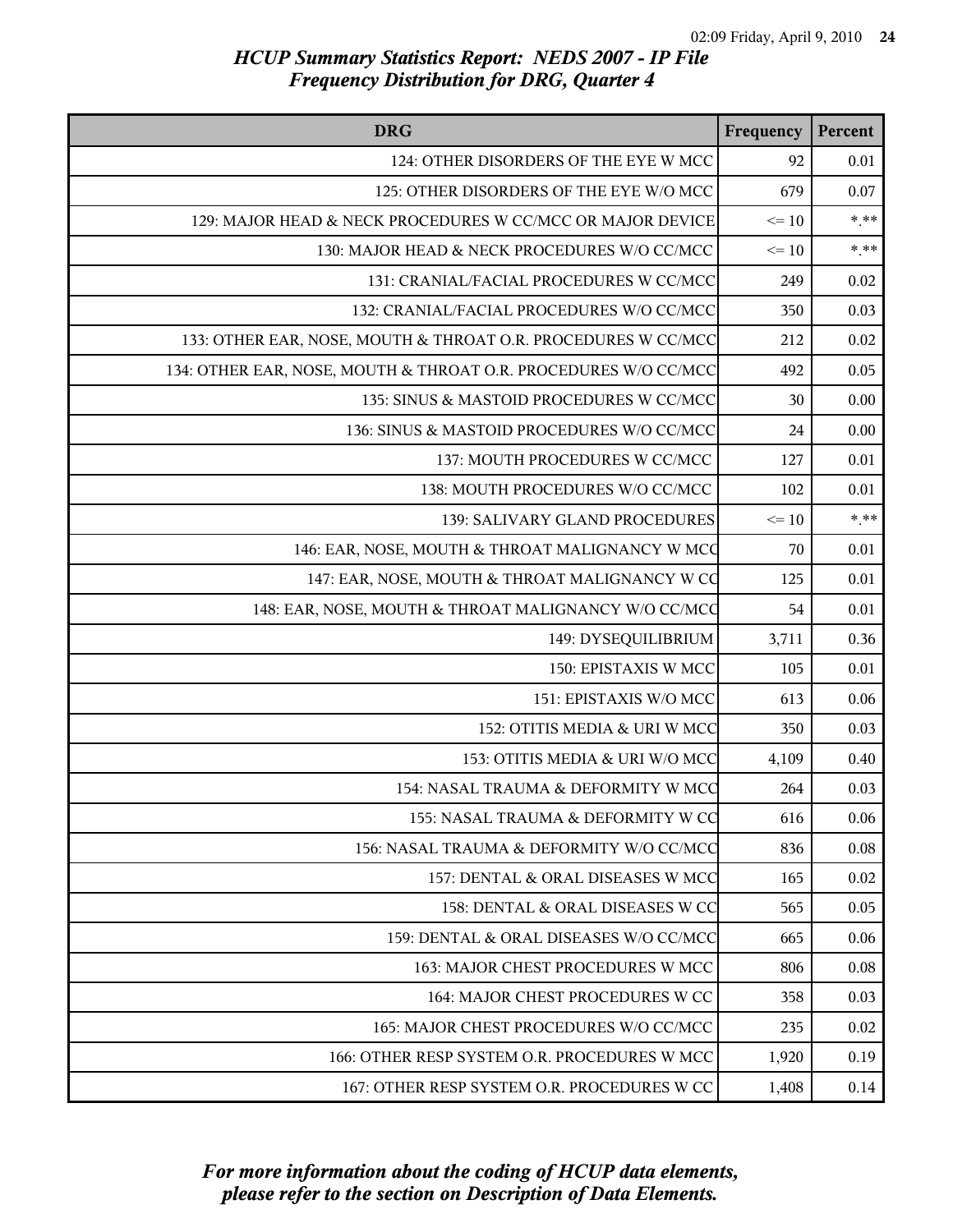| <b>DRG</b>                                             | Frequency | Percent  |
|--------------------------------------------------------|-----------|----------|
| 168: OTHER RESP SYSTEM O.R. PROCEDURES W/O CC/MCC      | 313       | 0.03     |
| 175: PULMONARY EMBOLISM W MCC                          | 1,411     | 0.14     |
| 176: PULMONARY EMBOLISM W/O MCC                        | 4,229     | 0.41     |
| 177: RESPIRATORY INFECTIONS & INFLAMMATIONS W MCC      | 5,301     | 0.52     |
| 178: RESPIRATORY INFECTIONS & INFLAMMATIONS W CO       | 4,552     | 0.44     |
| 179: RESPIRATORY INFECTIONS & INFLAMMATIONS W/O CC/MCC | 1,527     | 0.15     |
| 180: RESPIRATORY NEOPLASMS W MCC                       | 1,890     | 0.18     |
| 181: RESPIRATORY NEOPLASMS W CC                        | 2,180     | 0.21     |
| 182: RESPIRATORY NEOPLASMS W/O CC/MCC                  | 251       | 0.02     |
| 183: MAJOR CHEST TRAUMA W MCC                          | 332       | 0.03     |
| 184: MAJOR CHEST TRAUMA W CC                           | 632       | 0.06     |
| 185: MAJOR CHEST TRAUMA W/O CC/MCC                     | 312       | 0.03     |
| 186: PLEURAL EFFUSION W MCC                            | 831       | $0.08\,$ |
| 187: PLEURAL EFFUSION W CC                             | 791       | 0.08     |
| 188: PLEURAL EFFUSION W/O CC/MCC                       | 265       | 0.03     |
| 189: PULMONARY EDEMA & RESPIRATORY FAILURE             | 9,563     | 0.93     |
| 190: CHRONIC OBSTRUCTIVE PULMONARY DISEASE W MCC       | 8,375     | 0.81     |
| 191: CHRONIC OBSTRUCTIVE PULMONARY DISEASE W CC        | 9,760     | 0.95     |
| 192: CHRONIC OBSTRUCTIVE PULMONARY DISEASE W/O CC/MCC  | 13,291    | 1.29     |
| 193: SIMPLE PNEUMONIA & PLEURISY W MCC                 | 7,863     | 0.77     |
| 194: SIMPLE PNEUMONIA & PLEURISY W CC                  | 19,400    | 1.89     |
| 195: SIMPLE PNEUMONIA & PLEURISY W/O CC/MCC            | 13,046    | 1.27     |
| 196: INTERSTITIAL LUNG DISEASE W MCC                   | 519       | 0.05     |
| 197: INTERSTITIAL LUNG DISEASE W CC                    | 582       | 0.06     |
| 198: INTERSTITIAL LUNG DISEASE W/O CC/MCC              | 385       | 0.04     |
| 199: PNEUMOTHORAX W MCC                                | 402       | 0.04     |
| 200: PNEUMOTHORAX W CC                                 | 1,088     | 0.11     |
| 201: PNEUMOTHORAX W/O CC/MCC                           | 944       | 0.09     |
| 202: BRONCHITIS & ASTHMA W CC/MCC                      | 6,207     | 0.60     |
| 203: BRONCHITIS & ASTHMA W/O CC/MCC                    | 14,498    | 1.41     |
| 204: RESPIRATORY SIGNS & SYMPTOMS                      | 3,139     | 0.31     |
| 205: OTHER RESPIRATORY SYSTEM DIAGNOSES W MCC          | 657       | 0.06     |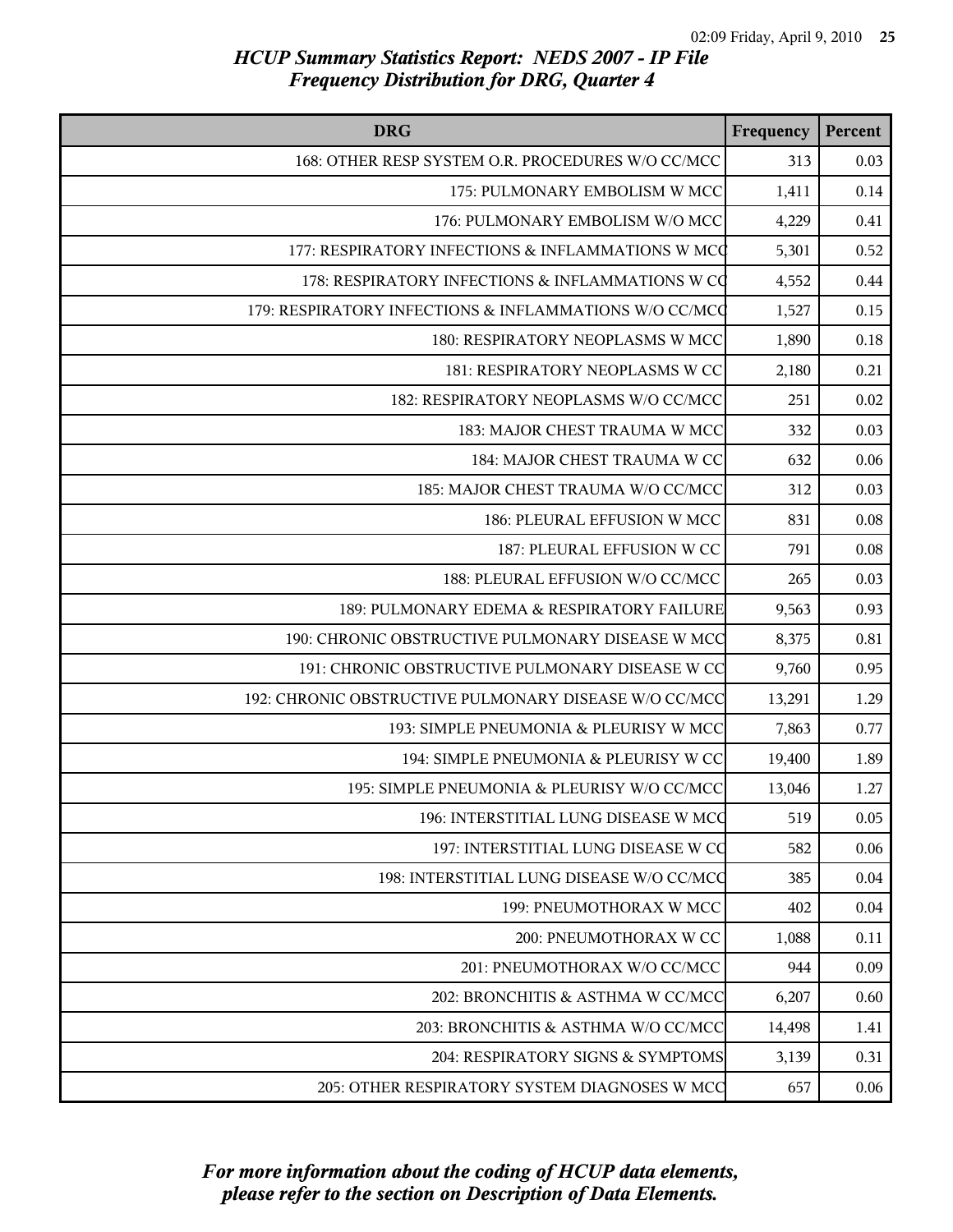| <b>DRG</b>                                                               | Frequency | Percent |
|--------------------------------------------------------------------------|-----------|---------|
| 206: OTHER RESPIRATORY SYSTEM DIAGNOSES W/O MCC                          | 2,643     | 0.26    |
| 207: RESPIRATORY SYSTEM DIAGNOSIS W VENTILATOR SUPPORT 96+ HOURS         | 3,091     | 0.30    |
| 208: RESPIRATORY SYSTEM DIAGNOSIS W VENTILATOR SUPPORT <96 HOURS         | 6,853     | 0.67    |
| 215: OTHER HEART ASSIST SYSTEM IMPLANT                                   | $\leq 10$ | $***$   |
| 216: CARDIAC VALVE & OTH MAJ CARDIOTHORACIC PROC W CARD CATH W MCC       | 451       | 0.04    |
| 217: CARDIAC VALVE & OTH MAJ CARDIOTHORACIC PROC W CARD CATH W CC        | 172       | 0.02    |
| 218: CARDIAC VALVE & OTH MAJ CARDIOTHORACIC PROC W CARD CATH W/O CC/MCC  | 37        | 0.00    |
| 219: CARDIAC VALVE & OTH MAJ CARDIOTHORACIC PROC W/O CARD CATH W MCC     | 126       | 0.01    |
| 220: CARDIAC VALVE & OTH MAJ CARDIOTHORACIC PROC W/O CARD CATH W CC      | 63        | 0.01    |
| 221: CARDIAC VALVE & OTH MAJ CARDIOTHORACIC PROC W/O CARD CATH W/O CC/MC | $\leq 10$ | $***$   |
| 222: CARDIAC DEFIB IMPLANT W CARDIAC CATH W AMI/HF/SHOCK W MCC           | 198       | 0.02    |
| 223: CARDIAC DEFIB IMPLANT W CARDIAC CATH W AMI/HF/SHOCK W/O MCC         | 207       | 0.02    |
| 224: CARDIAC DEFIB IMPLANT W CARDIAC CATH W/O AMI/HF/SHOCK W MCC         | 167       | 0.02    |
| 225: CARDIAC DEFIB IMPLANT W CARDIAC CATH W/O AMI/HF/SHOCK W/O MCC       | 227       | 0.02    |
| 226: CARDIAC DEFIBRILLATOR IMPLANT W/O CARDIAC CATH W MCC                | 325       | 0.03    |
| 227: CARDIAC DEFIBRILLATOR IMPLANT W/O CARDIAC CATH W/O MCC              | 582       | 0.06    |
| 228: OTHER CARDIOTHORACIC PROCEDURES W MCC                               | 120       | 0.01    |
| 229: OTHER CARDIOTHORACIC PROCEDURES W CC                                | 89        | 0.01    |
| 230: OTHER CARDIOTHORACIC PROCEDURES W/O CC/MCC                          | $\leq 10$ | $***$   |
| 231: CORONARY BYPASS W PTCA W MCC                                        | 108       | 0.01    |
| 232: CORONARY BYPASS W PTCA W/O MCC                                      | 104       | 0.01    |
| 233: CORONARY BYPASS W CARDIAC CATH W MCC                                | 940       | 0.09    |
| 234: CORONARY BYPASS W CARDIAC CATH W/O MCC                              | 1,421     | 0.14    |
| 235: CORONARY BYPASS W/O CARDIAC CATH W MCC                              | 82        | 0.01    |
| 236: CORONARY BYPASS W/O CARDIAC CATH W/O MCC                            | 109       | 0.01    |
| 237: MAJOR CARDIOVASC PROCEDURES W MCC OR THORACIC AORTIC ANUERYSM REPA  | 1,211     | 0.12    |
| 238: MAJOR CARDIOVASC PROCEDURES W/O MCC                                 | 857       | 0.08    |
| 239: AMPUTATION FOR CIRC SYS DISORDERS EXC UPPER LIMB & TOE W MCC        | 445       | 0.04    |
| 240: AMPUTATION FOR CIRC SYS DISORDERS EXC UPPER LIMB & TOE W CQ         | 318       | 0.03    |
| 241: AMPUTATION FOR CIRC SYS DISORDERS EXC UPPER LIMB & TOE W/O CC/MCC   | 46        | 0.00    |
| 242: PERMANENT CARDIAC PACEMAKER IMPLANT W MCC                           | 1,119     | 0.11    |
| 243: PERMANENT CARDIAC PACEMAKER IMPLANT W CO                            | 1,653     | 0.16    |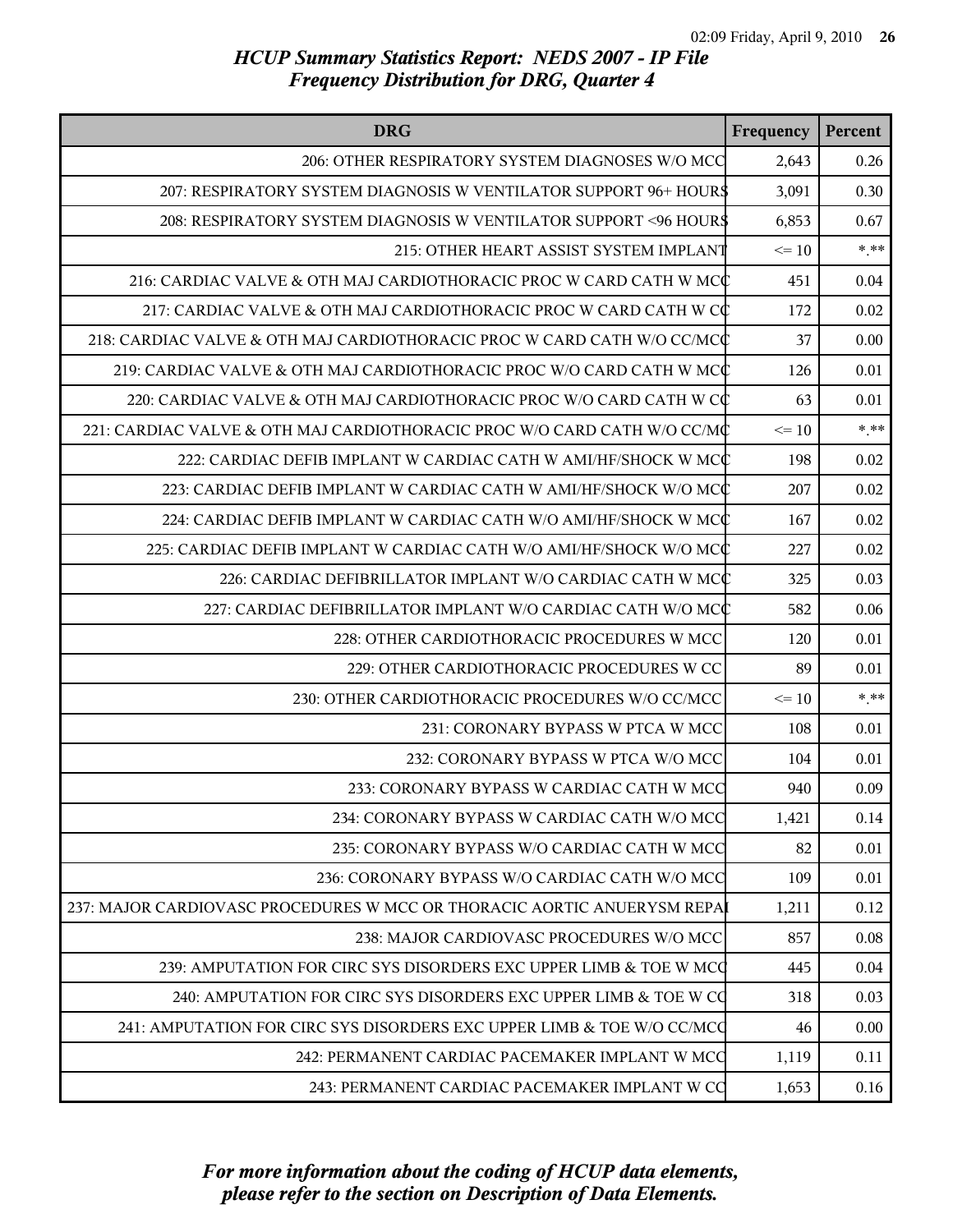| <b>DRG</b>                                                               | Frequency | Percent  |
|--------------------------------------------------------------------------|-----------|----------|
| 244: PERMANENT CARDIAC PACEMAKER IMPLANT W/O CC/MCC                      | 1,826     | 0.18     |
| 245: AICD LEAD & GENERATOR PROCEDURES                                    | 126       | 0.01     |
| 246: PERC CARDIOVASC PROC W DRUG-ELUTING STENT W MCC OR 4+ VESSELS/STENT | 1,324     | 0.13     |
| 247: PERC CARDIOVASC PROC W DRUG-ELUTING STENT W/O MCC                   | 6,299     | 0.61     |
| 248: PERC CARDIOVASC PROC W NON-DRUG-ELUTING STENT W MCC OR 4+ VES/STENT | 1,185     | 0.12     |
| 249: PERC CARDIOVASC PROC W NON-DRUG-ELUTING STENT W/O MCC               | 3,987     | 0.39     |
| 250: PERC CARDIOVASC PROC W/O CORONARY ARTERY STENT OR AMI W MCC         | 442       | 0.04     |
| 251: PERC CARDIOVASC PROC W/O CORONARY ARTERY STENT OR AMI W/O MCC       | 1,603     | 0.16     |
| 252: OTHER VASCULAR PROCEDURES W MCC                                     | 1,780     | 0.17     |
| 253: OTHER VASCULAR PROCEDURES W CC                                      | 1,267     | 0.12     |
| 254: OTHER VASCULAR PROCEDURES W/O CC/MCC                                | 576       | 0.06     |
| 255: UPPER LIMB & TOE AMPUTATION FOR CIRC SYSTEM DISORDERS W MCC         | 96        | 0.01     |
| 256: UPPER LIMB & TOE AMPUTATION FOR CIRC SYSTEM DISORDERS W CQ          | 133       | 0.01     |
| 257: UPPER LIMB & TOE AMPUTATION FOR CIRC SYSTEM DISORDERS W/O CC/MCQ    | $\leq 10$ | $***$    |
| 258: CARDIAC PACEMAKER DEVICE REPLACEMENT W MCC                          | 44        | 0.00     |
| 259: CARDIAC PACEMAKER DEVICE REPLACEMENT W/O MCC                        | 184       | 0.02     |
| 260: CARDIAC PACEMAKER REVISION EXCEPT DEVICE REPLACEMENT W MCC          | 72        | 0.01     |
| 261: CARDIAC PACEMAKER REVISION EXCEPT DEVICE REPLACEMENT W CC           | 96        | 0.01     |
| 262: CARDIAC PACEMAKER REVISION EXCEPT DEVICE REPLACEMENT W/O CC/MCC     | 64        | 0.01     |
| 263: VEIN LIGATION & STRIPPING                                           | 36        | 0.00     |
| 264: OTHER CIRCULATORY SYSTEM O.R. PROCEDURES                            | 1,129     | 0.11     |
| 280: ACUTE MYOCARDIAL INFARCTION, DISCHARGED ALIVE W MCC                 | 5,377     | 0.52     |
| 281: ACUTE MYOCARDIAL INFARCTION, DISCHARGED ALIVE W CO                  | 3,988     | 0.39     |
| 282: ACUTE MYOCARDIA INFARCTION, DISCHARGED ALIVE W/O CC/MCC             | 4,604     | 0.45     |
| 283: ACUTE MYOCARDIAL INFARCTION, EXPIRED W MCC                          | 1,080     | 0.11     |
| 284: ACUTE MYOCARDIAL INFARCTION, EXPIRED W CO                           | 240       | 0.02     |
| 285: ACUTE MYOCARDIAL INFARCTION, EXPIRED W/O CC/MCC                     | 112       | $0.01\,$ |
| 286: CIRCULATORY DISORDERS EXCEPT AMI, W CARD CATH W MCC                 | 1,935     | 0.19     |
| 287: CIRCULATORY DISORDERS EXCEPT AMI, W CARD CATH W/O MCC               | 13,057    | 1.27     |
| 288: ACUTE & SUBACUTE ENDOCARDITIS W MCC                                 | 261       | 0.03     |
| 289: ACUTE & SUBACUTE ENDOCARDITIS W CC                                  | 114       | 0.01     |
| 290: ACUTE & SUBACUTE ENDOCARDITIS W/O CC/MCC                            | 32        | 0.00     |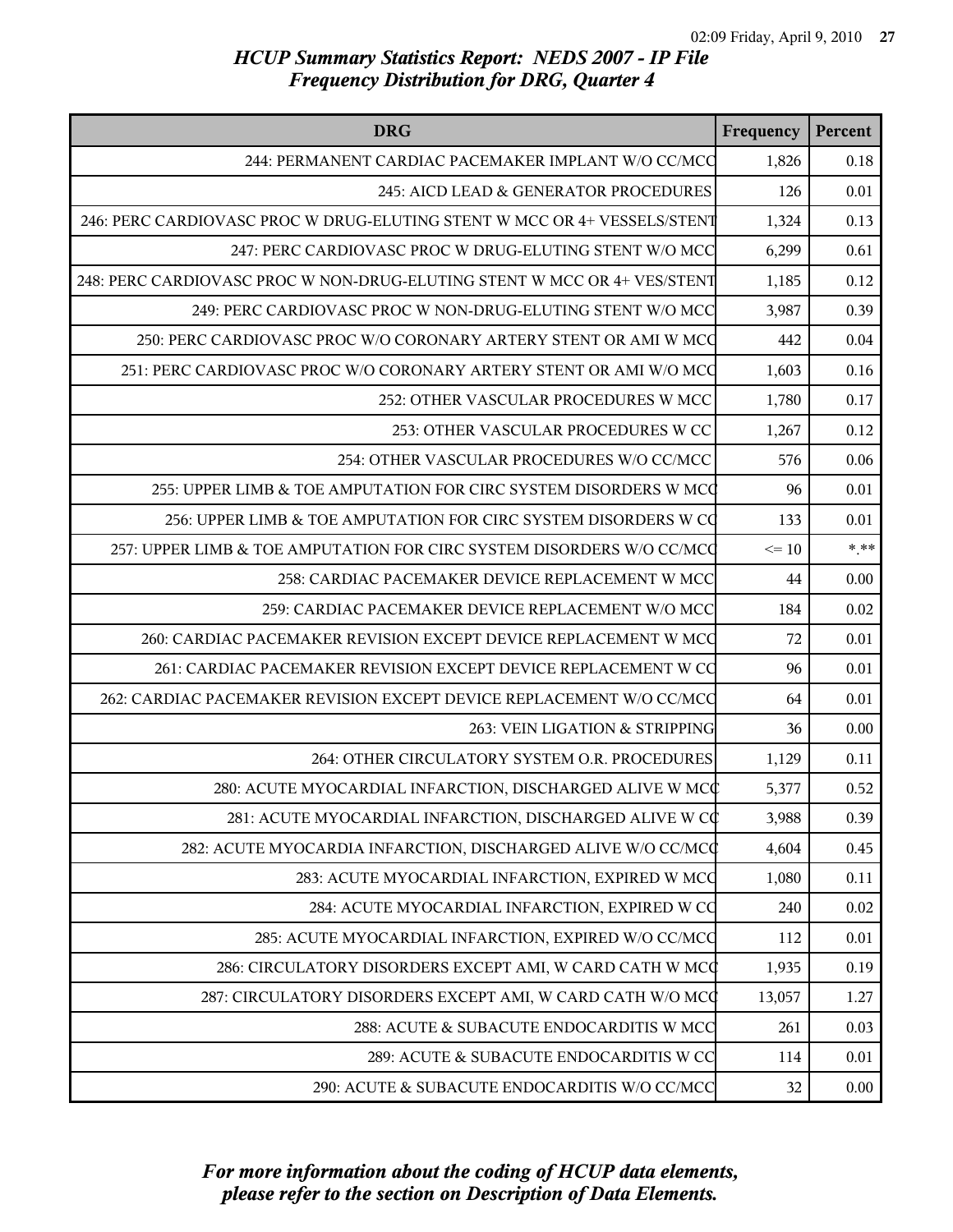| <b>DRG</b>                                                | Frequency | Percent  |
|-----------------------------------------------------------|-----------|----------|
| 291: HEART FAILURE & SHOCK W MCC                          | 14,216    | 1.38     |
| 292: HEART FAILURE & SHOCK W CC                           | 14,581    | 1.42     |
| 293: HEART FAILURE & SHOCK W/O CC/MCC                     | 11,538    | 1.12     |
| 294: DEEP VEIN THROMBOPHLEBITIS W CC/MCC                  | 128       | 0.01     |
| 295: DEEP VEIN THROMBOPHLEBITIS W/O CC/MCC                | 64        | $0.01\,$ |
| 296: CARDIAC ARREST, UNEXPLAINED W MCC                    | 206       | 0.02     |
| 297: CARDIAC ARREST, UNEXPLAINED W CC                     | 87        | 0.01     |
| 298: CARDIAC ARREST, UNEXPLAINED W/O CC/MCC               | 44        | $0.00\,$ |
| 299: PERIPHERAL VASCULAR DISORDERS W MCC                  | 1,782     | 0.17     |
| 300: PERIPHERAL VASCULAR DISORDERS W CC                   | 2,996     | 0.29     |
| 301: PERIPHERAL VASCULAR DISORDERS W/O CC/MCC             | 2,435     | 0.24     |
| 302: ATHEROSCLEROSIS W MCC                                | 650       | 0.06     |
| 303: ATHEROSCLEROSIS W/O MCC                              | 5,840     | 0.57     |
| 304: HYPERTENSION W MCC                                   | 360       | 0.04     |
| 305: HYPERTENSION W/O MCC                                 | 4,461     | 0.43     |
| 306: CARDIAC CONGENITAL & VALVULAR DISORDERS W MCC        | 191       | 0.02     |
| 307: CARDIAC CONGENITAL & VALVULAR DISORDERS W/O MCC      | 501       | 0.05     |
| 308: CARDIAC ARRHYTHMIA & CONDUCTION DISORDERS W MCC      | 3,681     | 0.36     |
| 309: CARDIAC ARRHYTHMIA & CONDUCTION DISORDERS W CO       | 6,903     | 0.67     |
| 310: CARDIAC ARRHYTHMIA & CONDUCTION DISORDERS W/O CC/MCC | 13,417    | 1.31     |
| 311: ANGINA PECTORIS                                      | 2,493     | 0.24     |
| 312: SYNCOPE & COLLAPSE                                   | 16,231    | 1.58     |
| 313: CHEST PAIN                                           | 32,149    | 3.13     |
| 314: OTHER CIRCULATORY SYSTEM DIAGNOSES W MCC             | 4,720     | 0.46     |
| 315: OTHER CIRCULATORY SYSTEM DIAGNOSES W CO              | 2,507     | 0.24     |
| 316: OTHER CIRCULATORY SYSTEM DIAGNOSES W/O CC/MCC        | 1,729     | 0.17     |
| 326: STOMACH, ESOPHAGEAL & DUODENAL PROC W MCC            | 812       | 0.08     |
| 327: STOMACH, ESOPHAGEAL & DUODENAL PROC W CC             | 467       | 0.05     |
| 328: STOMACH, ESOPHAGEAL & DUODENAL PROC W/O CC/MCC       | 660       | 0.06     |
| 329: MAJOR SMALL & LARGE BOWEL PROCEDURES W MCC           | 3,552     | 0.35     |
| 330: MAJOR SMALL & LARGE BOWEL PROCEDURES W CC            | 2,684     | 0.26     |
| 331: MAJOR SMALL & LARGE BOWEL PROCEDURES W/O CC/MCC      | 803       | 0.08     |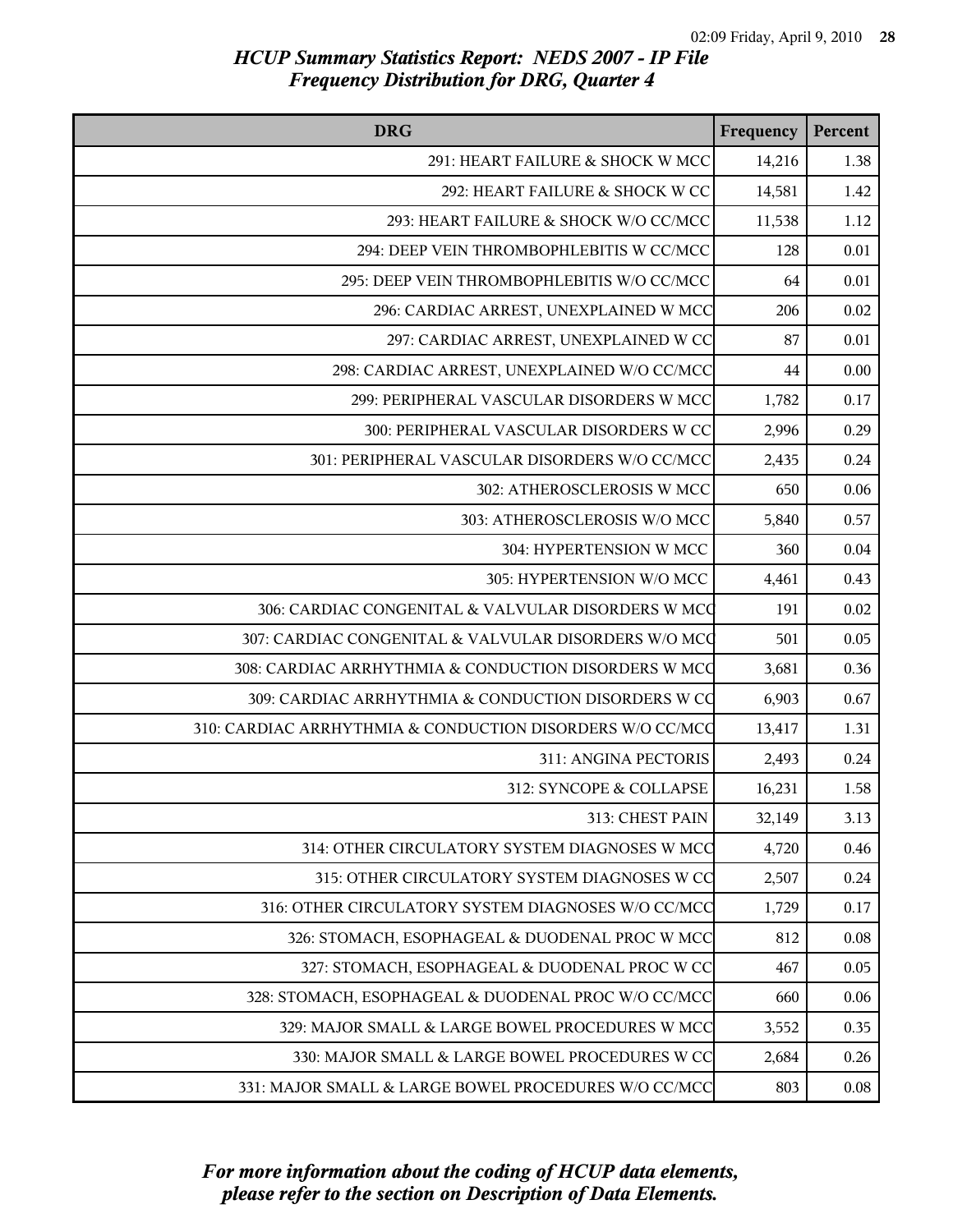| <b>DRG</b>                                                          | Frequency | Percent |
|---------------------------------------------------------------------|-----------|---------|
| 332: RECTAL RESECTION W MCC                                         | 55        | 0.01    |
| 333: RECTAL RESECTION W CC                                          | 71        | 0.01    |
| 334: RECTAL RESECTION W/O CC/MCC                                    | 20        | 0.00    |
| 335: PERITONEAL ADHESIOLYSIS W MCC                                  | 592       | 0.06    |
| 336: PERITONEAL ADHESIOLYSIS W CC                                   | 1,075     | 0.10    |
| 337: PERITONEAL ADHESIOLYSIS W/O CC/MCC                             | 852       | 0.08    |
| 338: APPENDECTOMY W COMPLICATED PRINCIPAL DIAG W MCC                | 261       | 0.03    |
| 339: APPENDECTOMY W COMPLICATED PRINCIPAL DIAG W CO                 | 846       | 0.08    |
| 340: APPENDECTOMY W COMPLICATED PRINCIPAL DIAG W/O CC/MCC           | 2,351     | 0.23    |
| 341: APPENDECTOMY W/O COMPLICATED PRINCIPAL DIAG W MCC              | 222       | 0.02    |
| 342: APPENDECTOMY W/O COMPLICATED PRINCIPAL DIAG W CO               | 920       | 0.09    |
| 343: APPENDECTOMY W/O COMPLICATED PRINCIPAL DIAG W/O CC/MCC         | 9,000     | 0.88    |
| 344: MINOR SMALL & LARGE BOWEL PROCEDURES W MCC                     | 26        | 0.00    |
| 345: MINOR SMALL & LARGE BOWEL PROCEDURES W CC                      | 55        | 0.01    |
| 346: MINOR SMALL & LARGE BOWEL PROCEDURES W/O CC/MCC                | 62        | 0.01    |
| 347: ANAL & STOMAL PROCEDURES W MCC                                 | 125       | 0.01    |
| 348: ANAL & STOMAL PROCEDURES W CC                                  | 395       | 0.04    |
| 349: ANAL & STOMAL PROCEDURES W/O CC/MCC                            | 666       | 0.06    |
| 350: INGUINAL & FEMORAL HERNIA PROCEDURES W MCC                     | 118       | 0.01    |
| 351: INGUINAL & FEMORAL HERNIA PROCEDURES W CC                      | 214       | 0.02    |
| 352: INGUINAL & FEMORAL HERNIA PROCEDURES W/O CC/MCC                | 529       | 0.05    |
| 353: HERNIA PROCEDURES EXCEPT INGUINAL & FEMORAL W MCC              | 172       | 0.02    |
| 354: HERNIA PROCEDURES EXCEPT INGUINAL & FEMORAL W CC               | 360       | 0.04    |
| 355: HERNIA PROCEDURES EXCEPT INGUINAL & FEMORAL W/O CC/MCC         | 599       | 0.06    |
| 356: OTHER DIGESTIVE SYSTEM O.R. PROCEDURES W MCC                   | 649       | 0.06    |
| 357: OTHER DIGESTIVE SYSTEM O.R. PROCEDURES W CC                    | 535       | 0.05    |
| 358: OTHER DIGESTIVE SYSTEM O.R. PROCEDURES W/O CC/MCC              | 307       | 0.03    |
| 368: MAJOR ESOPHAGEAL DISORDERS W MCC                               | 364       | 0.04    |
| 369: MAJOR ESOPHAGEAL DISORDERS W CC                                | 642       | 0.06    |
| 370: MAJOR ESOPHAGEAL DISORDERS W/O CC/MCC                          | 351       | 0.03    |
| 371: MAJOR GASTROINTESTINAL DISORDERS & PERITONEAL INFECTIONS W MCC | 2,118     | 0.21    |
| 372: MAJOR GASTROINTESTINAL DISORDERS & PERITONEAL INFECTIONS W CC  | 2,428     | 0.24    |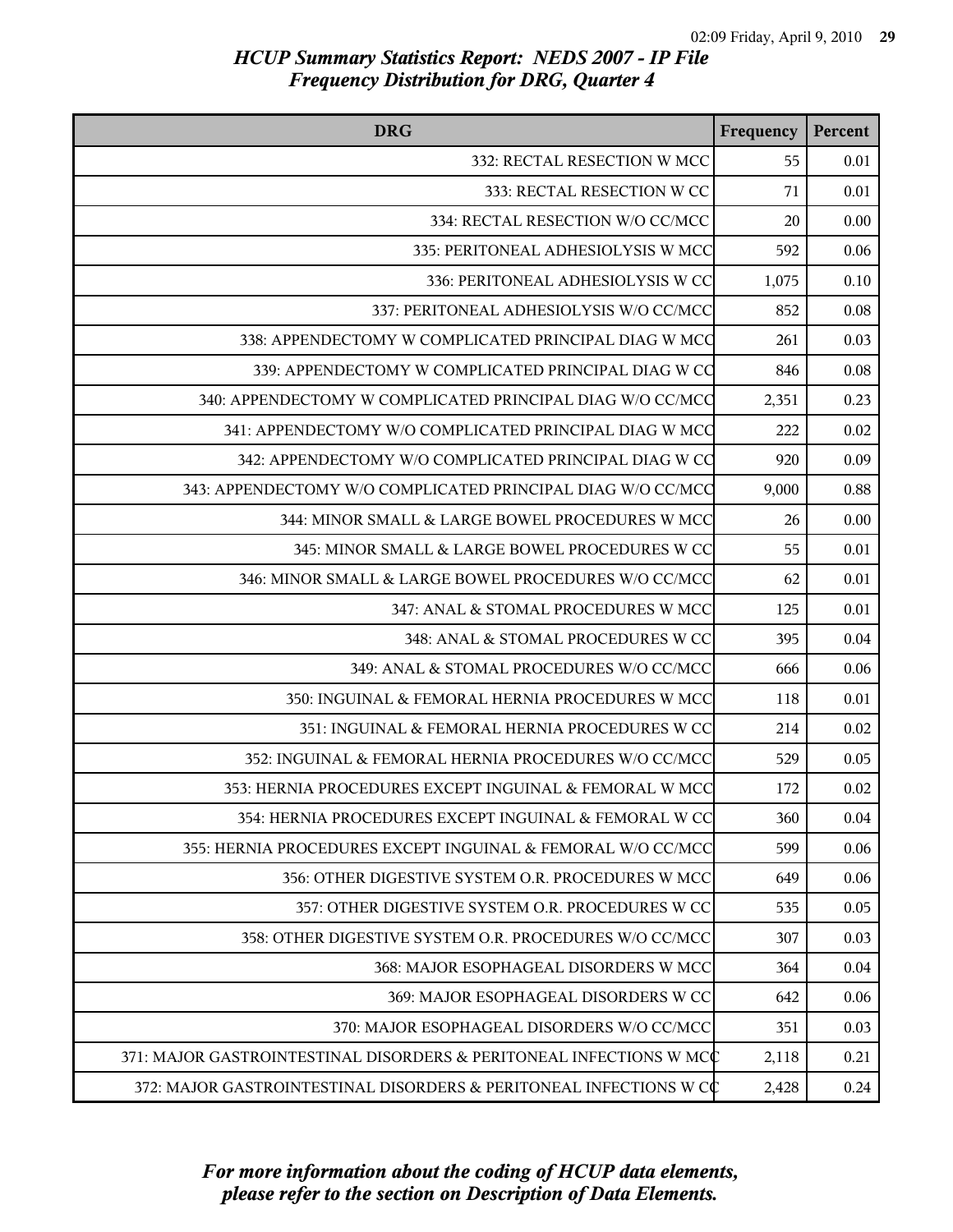| <b>DRG</b>                                                               | Frequency | Percent  |
|--------------------------------------------------------------------------|-----------|----------|
| 373: MAJOR GASTROINTESTINAL DISORDERS & PERITONEAL INFECTIONS W/O CC/MCC | 1,597     | 0.16     |
| 374: DIGESTIVE MALIGNANCY W MCC                                          | 784       | 0.08     |
| 375: DIGESTIVE MALIGNANCY W CC                                           | 1,366     | 0.13     |
| 376: DIGESTIVE MALIGNANCY W/O CC/MCC                                     | 224       | 0.02     |
| 377: G.I. HEMORRHAGE W MCC                                               | 4,573     | 0.44     |
| 378: G.I. HEMORRHAGE W CC                                                | 9,728     | 0.95     |
| 379: G.I. HEMORRHAGE W/O CC/MCC                                          | 6,642     | 0.65     |
| 380: COMPLICATED PEPTIC ULCER W MCC                                      | 262       | 0.03     |
| 381: COMPLICATED PEPTIC ULCER W CC                                       | 526       | 0.05     |
| 382: COMPLICATED PEPTIC ULCER W/O CC/MCC                                 | 398       | 0.04     |
| 383: UNCOMPLICATED PEPTIC ULCER W MCC                                    | 127       | 0.01     |
| 384: UNCOMPLICATED PEPTIC ULCER W/O MCC                                  | 910       | 0.09     |
| 385: INFLAMMATORY BOWEL DISEASE W MCC                                    | 304       | 0.03     |
| 386: INFLAMMATORY BOWEL DISEASE W CC                                     | 1,532     | 0.15     |
| 387: INFLAMMATORY BOWEL DISEASE W/O CC/MCC                               | 1,252     | 0.12     |
| 388: G.I. OBSTRUCTION W MCC                                              | 1,806     | $0.18\,$ |
| 389: G.I. OBSTRUCTION W CC                                               | 4,265     | 0.42     |
| 390: G.I. OBSTRUCTION W/O CC/MCC                                         | 5,585     | 0.54     |
| 391: ESOPHAGITIS, GASTROENT & MISC DIGEST DISORDERS W MCC                | 4,605     | 0.45     |
| 392: ESOPHAGITIS, GASTROENT & MISC DIGEST DISORDERS W/O MCC              | 35,722    | 3.48     |
| 393: OTHER DIGESTIVE SYSTEM DIAGNOSES W MCC                              | 2,059     | 0.20     |
| 394: OTHER DIGESTIVE SYSTEM DIAGNOSES W CC                               | 4,529     | 0.44     |
| 395: OTHER DIGESTIVE SYSTEM DIAGNOSES W/O CC/MCC                         | 3,050     | 0.30     |
| 405: PANCREAS, LIVER & SHUNT PROCEDURES W MCC                            | 262       | 0.03     |
| 406: PANCREAS, LIVER & SHUNT PROCEDURES W CC                             | 104       | 0.01     |
| 407: PANCREAS, LIVER & SHUNT PROCEDURES W/O CC/MCC                       | 51        | 0.00     |
| 408: BILIARY TRACT PROC EXCEPT ONLY CHOLECYST W OR W/O C.D.E. W MCC      | 81        | 0.01     |
| 409: BILIARY TRACT PROC EXCEPT ONLY CHOLECYST W OR W/O C.D.E. W CQ       | 73        | 0.01     |
| 410: BILIARY TRACT PROC EXCEPT ONLY CHOLECYST W OR W/O C.D.E. W/O CC/MCQ | 35        | 0.00     |
| 411: CHOLECYSTECTOMY W C.D.E. W MCC                                      | 80        | 0.01     |
| 412: CHOLECYSTECTOMY W C.D.E. W CC                                       | 83        | 0.01     |
| 413: CHOLECYSTECTOMY W C.D.E. W/O CC/MCC                                 | 89        | 0.01     |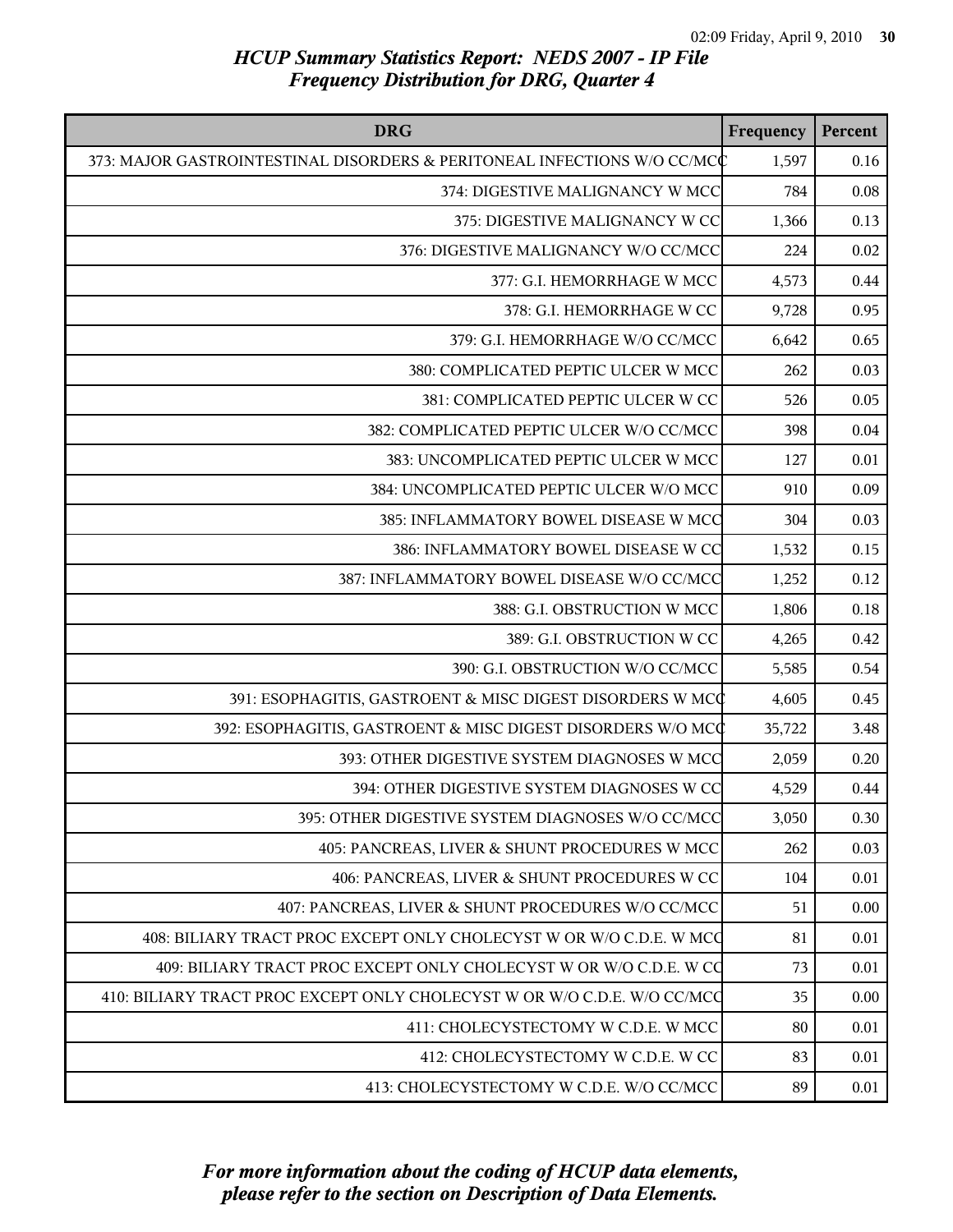| <b>DRG</b>                                                         | Frequency | Percent  |
|--------------------------------------------------------------------|-----------|----------|
| 414: CHOLECYSTECTOMY EXCEPT BY LAPAROSCOPE W/O C.D.E. W MCC        | 454       | 0.04     |
| 415: CHOLECYSTECTOMY EXCEPT BY LAPAROSCOPE W/O C.D.E. W CC         | 409       | 0.04     |
| 416: CHOLECYSTECTOMY EXCEPT BY LAPAROSCOPE W/O C.D.E. W/O CC/MCC   | 440       | $0.04\,$ |
| 417: LAPAROSCOPIC CHOLECYSTECTOMY W/O C.D.E. W MCC                 | 2,129     | 0.21     |
| 418: LAPAROSCOPIC CHOLECYSTECTOMY W/O C.D.E. W CC                  | 3,328     | 0.32     |
| 419: LAPAROSCOPIC CHOLECYSTECTOMY W/O C.D.E. W/O CC/MCC            | 7,022     | 0.68     |
| 420: HEPATOBILIARY DIAGNOSTIC PROCEDURES W MCC                     | 63        | 0.01     |
| 421: HEPATOBILIARY DIAGNOSTIC PROCEDURES W CC                      | 59        | 0.01     |
| 422: HEPATOBILIARY DIAGNOSTIC PROCEDURES W/O CC/MCC                | 25        | 0.00     |
| 423: OTHER HEPATOBILIARY OR PANCREAS O.R. PROCEDURES W MCC         | 107       | 0.01     |
| 424: OTHER HEPATOBILIARY OR PANCREAS O.R. PROCEDURES W CC          | 50        | 0.00     |
| 425: OTHER HEPATOBILIARY OR PANCREAS O.R. PROCEDURES W/O CC/MCC    | $\leq 10$ | $***$    |
| 432: CIRRHOSIS & ALCOHOLIC HEPATITIS W MCC                         | 2,367     | 0.23     |
| 433: CIRRHOSIS & ALCOHOLIC HEPATITIS W CO                          | 1,540     | 0.15     |
| 434: CIRRHOSIS & ALCOHOLIC HEPATITIS W/O CC/MCC                    | 144       | 0.01     |
| 435: MALIGNANCY OF HEPATOBILIARY SYSTEM OR PANCREAS W MCC          | 994       | 0.10     |
| 436: MALIGNANCY OF HEPATOBILIARY SYSTEM OR PANCREAS W CQ           | 1,007     | 0.10     |
| 437: MALIGNANCY OF HEPATOBILIARY SYSTEM OR PANCREAS W/O CC/MCQ     | 201       | $0.02\,$ |
| 438: DISORDERS OF PANCREAS EXCEPT MALIGNANCY W MCC                 | 2,080     | 0.20     |
| 439: DISORDERS OF PANCREAS EXCEPT MALIGNANCY W CC                  | 4,411     | 0.43     |
| 440: DISORDERS OF PANCREAS EXCEPT MALIGNANCY W/O CC/MCC            | 5,313     | 0.52     |
| 441: DISORDERS OF LIVER EXCEPT MALIG, CIRR, ALC HEPA W MCC         | 1,657     | 0.16     |
| 442: DISORDERS OF LIVER EXCEPT MALIG, CIRR, ALC HEPA W CO          | 1,935     | 0.19     |
| 443: DISORDERS OF LIVER EXCEPT MALIG, CIRR, ALC HEPA W/O CC/MCC    | 985       | 0.10     |
| 444: DISORDERS OF THE BILIARY TRACT W MCC                          | 1,196     | 0.12     |
| 445: DISORDERS OF THE BILIARY TRACT W CC                           | 1,596     | 0.16     |
| 446: DISORDERS OF THE BILIARY TRACT W/O CC/MCC                     | 2,326     | 0.23     |
| 453: COMBINED ANTERIOR/POSTERIOR SPINAL FUSION W MCC               | 21        | 0.00     |
| 454: COMBINED ANTERIOR/POSTERIOR SPINAL FUSION W CC                | 30        | 0.00     |
| 455: COMBINED ANTERIOR/POSTERIOR SPINAL FUSION W/O CC/MCC          | $\leq 10$ | $***$    |
| 456: SPINAL FUS EXC CERV W SPINAL CURV/MALIG/INFEC OR 9+ FUS W MCC | 29        | 0.00     |
| 457: SPINAL FUS EXC CERV W SPINAL CURV/MALIG/INFEC OR 9+ FUS W CO  | 38        | 0.00     |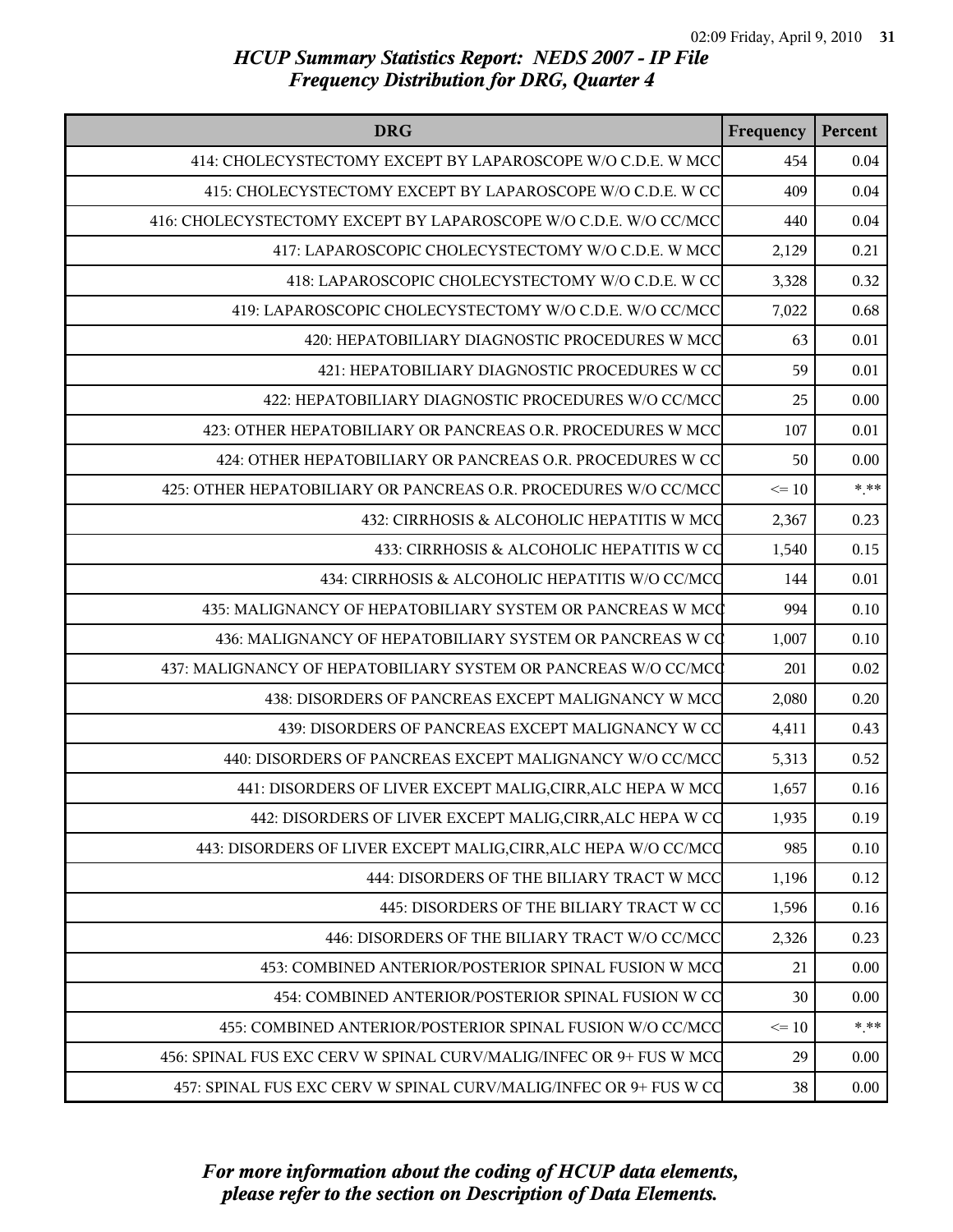| <b>DRG</b>                                                               | Frequency | Percent |
|--------------------------------------------------------------------------|-----------|---------|
| 458: SPINAL FUS EXC CERV W SPINAL CURV/MALIG/INFEC OR 9+ FUS W/O CC/MCQ  | $\leq 10$ | $***$   |
| 459: SPINAL FUSION EXCEPT CERVICAL W MCC                                 | 92        | 0.01    |
| 460: SPINAL FUSION EXCEPT CERVICAL W/O MCC                               | 310       | 0.03    |
| 461: BILATERAL OR MULTIPLE MAJOR JOINT PROCS OF LOWER EXTREMITY W MCC    | 16        | 0.00    |
| 462: BILATERAL OR MULTIPLE MAJOR JOINT PROCS OF LOWER EXTREMITY W/O MCC  | 52        | 0.01    |
| 463: WND DEBRID & SKN GRFT EXC HAND, FOR MUSCULO-CONN TISS DIS W MCQ     | 368       | 0.04    |
| 464: WND DEBRID & SKN GRFT EXC HAND, FOR MUSCULO-CONN TISS DIS W CQ      | 482       | 0.05    |
| 465: WND DEBRID & SKN GRFT EXC HAND, FOR MUSCULO-CONN TISS DIS W/O CC/MQ | 212       | 0.02    |
| 466: REVISION OF HIP OR KNEE REPLACEMENT W MCC                           | 115       | 0.01    |
| 467: REVISION OF HIP OR KNEE REPLACEMENT W CC                            | 205       | 0.02    |
| 468: REVISION OF HIP OR KNEE REPLACEMENT W/O CC/MCC                      | 118       | 0.01    |
| 469: MAJOR JOINT REPLACEMENT OR REATTACHMENT OF LOWER EXTREMITY W MCC    | 1,236     | 0.12    |
| 470: MAJOR JOINT REPLACEMENT OR REATTACHMENT OF LOWER EXTREMITY W/O MCC  | 4,097     | 0.40    |
| 471: CERVICAL SPINAL FUSION W MCC                                        | 83        | 0.01    |
| 472: CERVICAL SPINAL FUSION W CC                                         | 152       | 0.01    |
| 473: CERVICAL SPINAL FUSION W/O CC/MCC                                   | 190       | 0.02    |
| 474: AMPUTATION FOR MUSCULOSKELETAL SYS & CONN TISSUE DIS W MCC          | 108       | 0.01    |
| 475: AMPUTATION FOR MUSCULOSKELETAL SYS & CONN TISSUE DIS W CC           | 103       | 0.01    |
| 476: AMPUTATION FOR MUSCULOSKELETAL SYS & CONN TISSUE DIS W/O CC/MCC     | 22        | 0.00    |
| 477: BIOPSIES OF MUSCULOSKELETAL SYSTEM & CONNECTIVE TISSUE W MCC        | 181       | 0.02    |
| 478: BIOPSIES OF MUSCULOSKELETAL SYSTEM & CONNECTIVE TISSUE W CC         | 435       | 0.04    |
| 479: BIOPSIES OF MUSCULOSKELETAL SYSTEM & CONNECTIVE TISSUE W/O CC/MCC   | 220       | 0.02    |
| 480: HIP & FEMUR PROCEDURES EXCEPT MAJOR JOINT W MCC                     | 2,178     | 0.21    |
| 481: HIP & FEMUR PROCEDURES EXCEPT MAJOR JOINT W CC                      | 5,421     | 0.53    |
| 482: HIP & FEMUR PROCEDURES EXCEPT MAJOR JOINT W/O CC/MCC                | 3,774     | 0.37    |
| 483: MAJOR JOINT & LIMB REATTACHMENT PROC OF UPPER EXTREMITY W CC/MCQ    | 131       | 0.01    |
| 484: MAJOR JOINT & LIMB REATTACHMENT PROC OF UPPER EXTREMITY W/O CC/MCC  | 86        | 0.01    |
| 485: KNEE PROCEDURES W PDX OF INFECTION W MCC                            | 65        | 0.01    |
| 486: KNEE PROCEDURES W PDX OF INFECTION W CC                             | 115       | 0.01    |
| 487: KNEE PROCEDURES W PDX OF INFECTION W/O CC/MCC                       | 89        | 0.01    |
| 488: KNEE PROCEDURES W/O PDX OF INFECTION W CC/MCC                       | 129       | 0.01    |
| 489: KNEE PROCEDURES W/O PDX OF INFECTION W/O CC/MCC                     | 164       | 0.02    |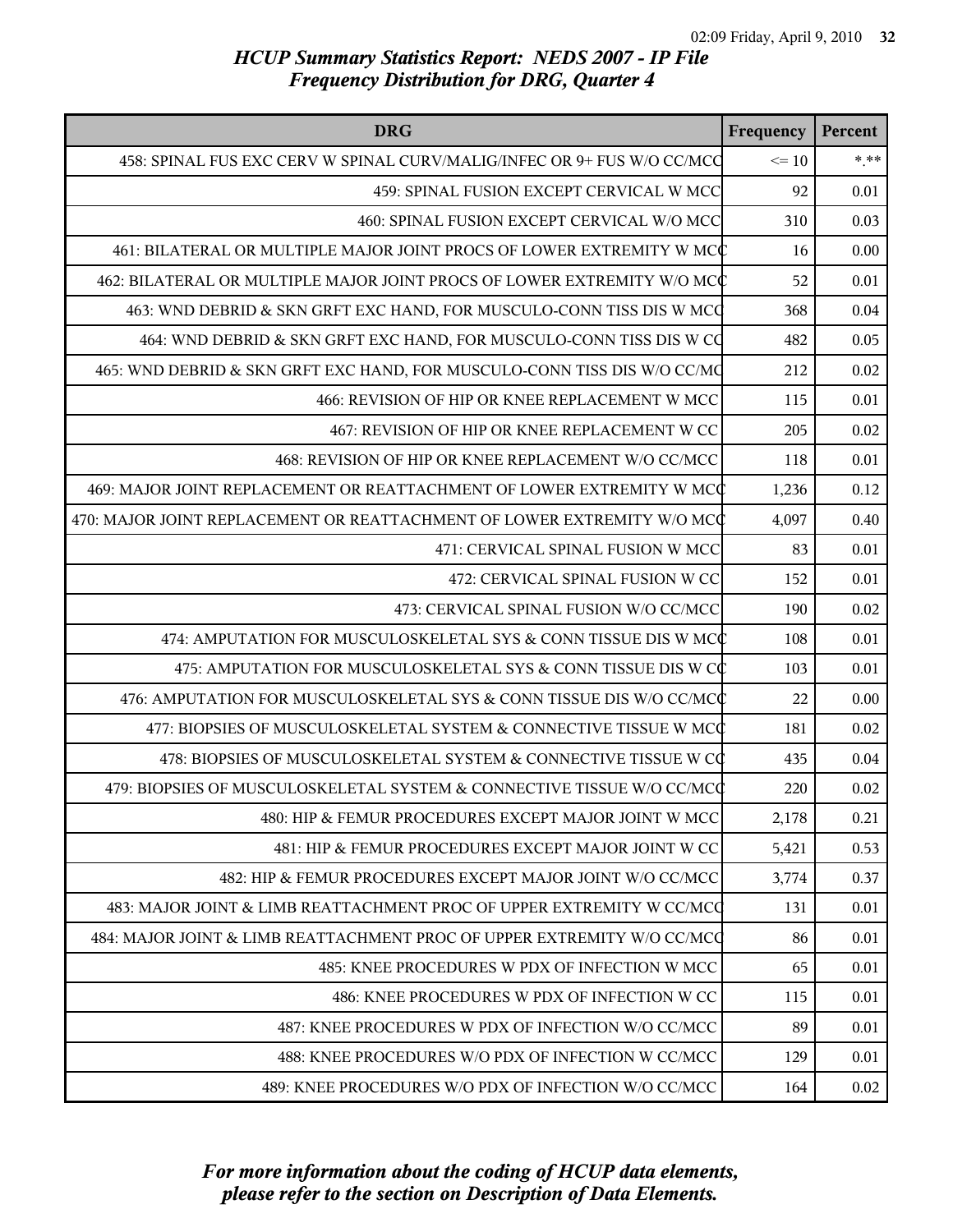| <b>DRG</b>                                                               | Frequency | Percent  |
|--------------------------------------------------------------------------|-----------|----------|
| 490: BACK & NECK PROC EXC SPINAL FUSION W CC/MCC OR DISC DEVICE/NEUROSTI | 391       | 0.04     |
| 491: BACK & NECK PROC EXC SPINAL FUSION W/O CC/MCC                       | 473       | 0.05     |
| 492: LOWER EXTREM & HUMER PROC EXCEPT HIP, FOOT, FEMUR W MCC             | 596       | 0.06     |
| 493: LOWER EXTREM & HUMER PROC EXCEPT HIP, FOOT, FEMUR W CC              | 1,921     | 0.19     |
| 494: LOWER EXTREM & HUMER PROC EXCEPT HIP, FOOT, FEMUR W/O CC/MCC        | 5,027     | 0.49     |
| 495: LOCAL EXCISION & REMOVAL INT FIX DEVICES EXC HIP & FEMUR W MCC      | 94        | 0.01     |
| 496: LOCAL EXCISION & REMOVAL INT FIX DEVICES EXC HIP & FEMUR W CC       | 207       | 0.02     |
| 497: LOCAL EXCISION & REMOVAL INT FIX DEVICES EXC HIP & FEMUR W/O CC/MCC | 147       | $0.01\,$ |
| 498: LOCAL EXCISION & REMOVAL INT FIX DEVICES OF HIP & FEMUR W CC/MCC    | 44        | 0.00     |
| 499: LOCAL EXCISION & REMOVAL INT FIX DEVICES OF HIP & FEMUR W/O CC/MCC  | 19        | 0.00     |
| 500: SOFT TISSUE PROCEDURES W MCC                                        | 141       | 0.01     |
| 501: SOFT TISSUE PROCEDURES W CC                                         | 423       | 0.04     |
| 502: SOFT TISSUE PROCEDURES W/O CC/MCC                                   | 352       | 0.03     |
| 503: FOOT PROCEDURES W MCC                                               | 56        | 0.01     |
| 504: FOOT PROCEDURES W CC                                                | 153       | 0.01     |
| 505: FOOT PROCEDURES W/O CC/MCC                                          | 286       | 0.03     |
| 506: MAJOR THUMB OR JOINT PROCEDURES                                     | 96        | 0.01     |
| 507: MAJOR SHOULDER OR ELBOW JOINT PROCEDURES W CC/MCC                   | 32        | 0.00     |
| 508: MAJOR SHOULDER OR ELBOW JOINT PROCEDURES W/O CC/MCC                 | 44        | 0.00     |
| 509: ARTHROSCOPY                                                         | 11        | 0.00     |
| 510: SHOULDER, ELBOW OR FOREARM PROC, EXC MAJOR JOINT PROC W MCC         | 102       | 0.01     |
| 511: SHOULDER, ELBOW OR FOREARM PROC, EXC MAJOR JOINT PROC W CC          | 424       | 0.04     |
| 512: SHOULDER, ELBOW OR FOREARM PROC, EXC MAJOR JOINT PROC W/O CC/MCC    | 1,246     | 0.12     |
| 513: HAND OR WRIST PROC, EXCEPT MAJOR THUMB OR JOINT PROC W CC/MCC       | 274       | 0.03     |
| 514: HAND OR WRIST PROC, EXCEPT MAJOR THUMB OR JOINT PROC W/O CC/MCC     | 343       | 0.03     |
| 515: OTHER MUSCULOSKELET SYS & CONN TISS O.R. PROC W MCC                 | 280       | 0.03     |
| 516: OTHER MUSCULOSKELET SYS & CONN TISS O.R. PROC W CC                  | 723       | 0.07     |
| 517: OTHER MUSCULOSKELET SYS & CONN TISS O.R. PROC W/O CC/MCC            | 547       | 0.05     |
| 533: FRACTURES OF FEMUR W MCC                                            | 91        | 0.01     |
| 534: FRACTURES OF FEMUR W/O MCC                                          | 383       | 0.04     |
| 535: FRACTURES OF HIP & PELVIS W MCC                                     | 659       | 0.06     |
| 536: FRACTURES OF HIP & PELVIS W/O MCC                                   | 2,809     | 0.27     |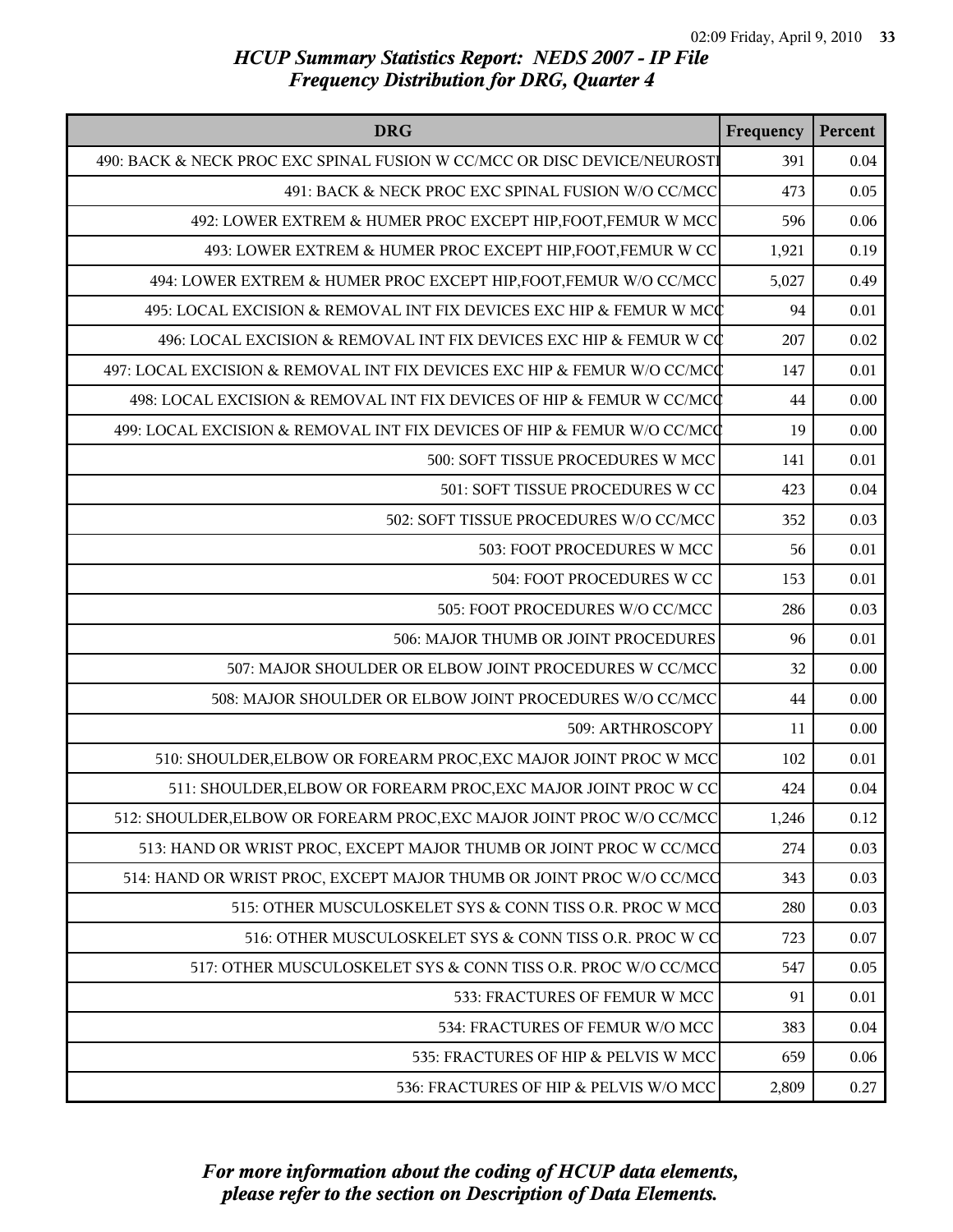| <b>DRG</b>                                                               | Frequency | Percent |
|--------------------------------------------------------------------------|-----------|---------|
| 537: SPRAINS, STRAINS, & DISLOCATIONS OF HIP, PELVIS & THIGH W CC/MCC    | 78        | 0.01    |
| 538: SPRAINS, STRAINS, & DISLOCATIONS OF HIP, PELVIS & THIGH W/O CC/MCC  | 123       | 0.01    |
| 539: OSTEOMYELITIS W MCC                                                 | 253       | 0.02    |
| 540: OSTEOMYELITIS W CC                                                  | 373       | 0.04    |
| 541: OSTEOMYELITIS W/O CC/MCC                                            | 156       | 0.02    |
| 542: PATHOLOGICAL FRACTURES & MUSCULOSKELET & CONN TISS MALIG W MCC      | 459       | 0.04    |
| 543: PATHOLOGICAL FRACTURES & MUSCULOSKELET & CONN TISS MALIG W CC       | 1,198     | 0.12    |
| 544: PATHOLOGICAL FRACTURES & MUSCULOSKELET & CONN TISS MALIG W/O CC/MCC | 588       | 0.06    |
| 545: CONNECTIVE TISSUE DISORDERS W MCC                                   | 481       | 0.05    |
| 546: CONNECTIVE TISSUE DISORDERS W CC                                    | 585       | 0.06    |
| 547: CONNECTIVE TISSUE DISORDERS W/O CC/MCC                              | 620       | 0.06    |
| 548: SEPTIC ARTHRITIS W MCC                                              | 56        | 0.01    |
| 549: SEPTIC ARTHRITIS W CC                                               | 112       | 0.01    |
| 550: SEPTIC ARTHRITIS W/O CC/MCC                                         | 112       | 0.01    |
| 551: MEDICAL BACK PROBLEMS W MCC                                         | 1,026     | 0.10    |
| 552: MEDICAL BACK PROBLEMS W/O MCC                                       | 8,691     | 0.85    |
| 553: BONE DISEASES & ARTHROPATHIES W MCC                                 | 291       | 0.03    |
| 554: BONE DISEASES & ARTHROPATHIES W/O MCC                               | 1,425     | 0.14    |
| 555: SIGNS & SYMPTOMS OF MUSCULOSKELETAL SYSTEM & CONN TISSUE W MCC      | 189       | 0.02    |
| 556: SIGNS & SYMPTOMS OF MUSCULOSKELETAL SYSTEM & CONN TISSUE W/O MCC    | 1,860     | 0.18    |
| 557: TENDONITIS, MYOSITIS & BURSITIS W MCC                               | 551       | 0.05    |
| 558: TENDONITIS, MYOSITIS & BURSITIS W/O MCC                             | 1,877     | 0.18    |
| 559: AFTERCARE, MUSCULOSKELETAL SYSTEM & CONNECTIVE TISSUE W MCC         | 148       | 0.01    |
| 560: AFTERCARE, MUSCULOSKELETAL SYSTEM & CONNECTIVE TISSUE W CC          | 344       | 0.03    |
| 561: AFTERCARE, MUSCULOSKELETAL SYSTEM & CONNECTIVE TISSUE W/O CC/MCQ    | 471       | 0.05    |
| 562: FX, SPRN, STRN & DISL EXCEPT FEMUR, HIP, PELVIS & THIGH W MCC       | 574       | 0.06    |
| 563: FX, SPRN, STRN & DISL EXCEPT FEMUR, HIP, PELVIS & THIGH W/O MCC     | 4,260     | 0.41    |
| 564: OTHER MUSCULOSKELETAL SYS & CONNECTIVE TISSUE DIAGNOSES W MCC       | 162       | 0.02    |
| 565: OTHER MUSCULOSKELETAL SYS & CONNECTIVE TISSUE DIAGNOSES W CC        | 374       | 0.04    |
| 566: OTHER MUSCULOSKELETAL SYS & CONNECTIVE TISSUE DIAGNOSES W/O CC/MCC  | 298       | 0.03    |
| 573: SKIN GRAFT &/OR DEBRID FOR SKN ULCER OR CELLULITIS W MCC            | 338       | 0.03    |
| 574: SKIN GRAFT &/OR DEBRID FOR SKN ULCER OR CELLULITIS W CO             | 583       | 0.06    |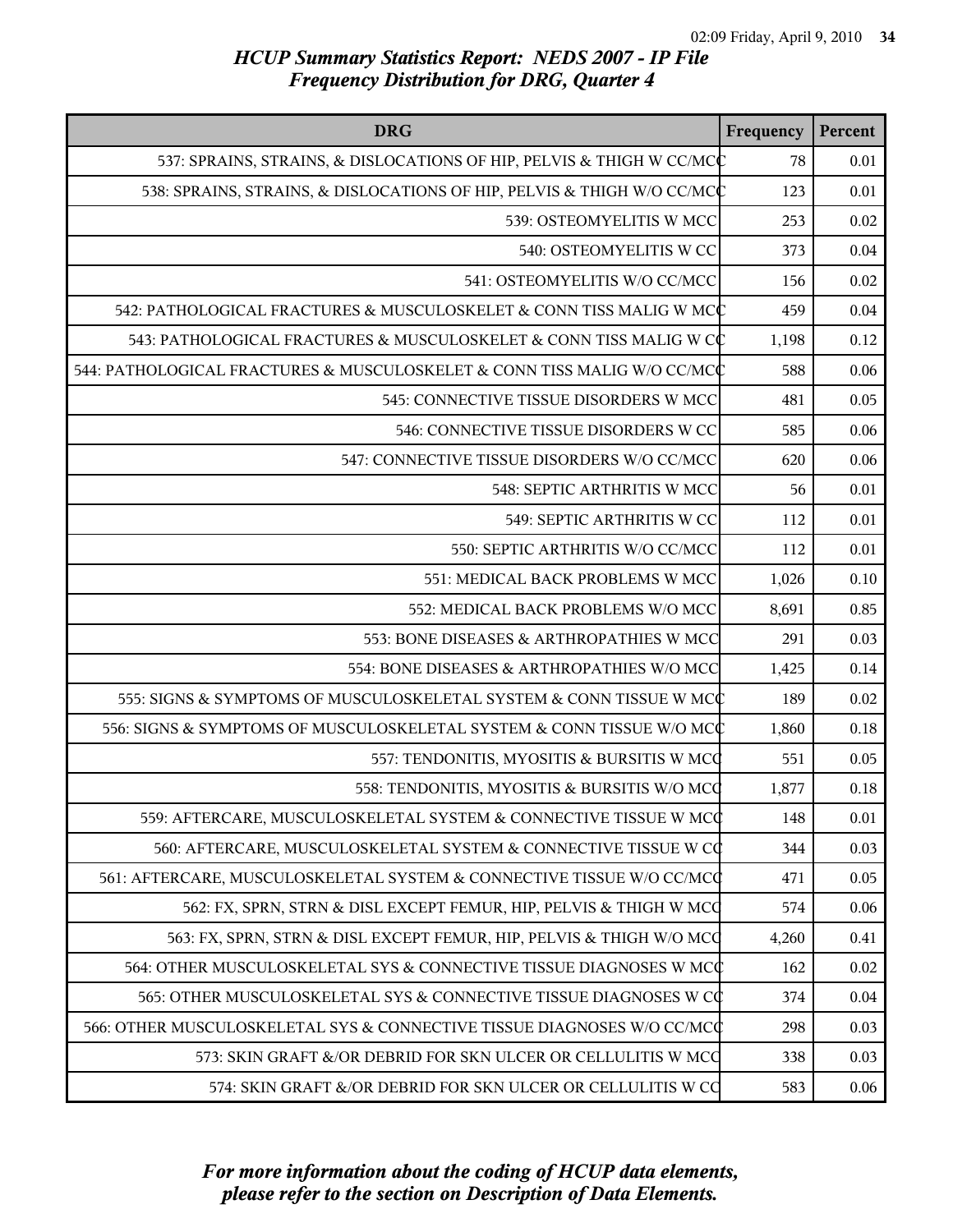| <b>DRG</b>                                                                 | Frequency       | Percent |
|----------------------------------------------------------------------------|-----------------|---------|
| 575: SKIN GRAFT &/OR DEBRID FOR SKN ULCER OR CELLULITIS W/O CC/MCC         | 547             | 0.05    |
| 576: SKIN GRAFT &/OR DEBRID EXC FOR SKIN ULCER OR CELLULITIS W MCC         | 36              | 0.00    |
| 577: SKIN GRAFT &/OR DEBRID EXC FOR SKIN ULCER OR CELLULITIS W CQ          | 95              | 0.01    |
| 578: SKIN GRAFT &/OR DEBRID EXC FOR SKIN ULCER OR CELLULITIS W/O CC/MCQ    | 117             | 0.01    |
| 579: OTHER SKIN, SUBCUT TISS & BREAST PROC W MCC                           | 278             | 0.03    |
| 580: OTHER SKIN, SUBCUT TISS & BREAST PROC W CC                            | 660             | 0.06    |
| 581: OTHER SKIN, SUBCUT TISS & BREAST PROC W/O CC/MCC                      | 672             | 0.07    |
| 582: MASTECTOMY FOR MALIGNANCY W CC/MCC                                    | $\leq 10$       | $* * *$ |
| 583: MASTECTOMY FOR MALIGNANCY W/O CC/MCC                                  | $\Leftarrow$ 10 | $***$   |
| 584: BREAST BIOPSY, LOCAL EXCISION & OTHER BREAST PROCEDURES W CC/MCQ      | 28              | 0.00    |
| 585: BREAST BIOPSY, LOCAL EXCISION & OTHER BREAST PROCEDURES W/O CC/MCQ    | 54              | 0.01    |
| 592: SKIN ULCERS W MCC                                                     | 296             | 0.03    |
| 593: SKIN ULCERS W CC                                                      | 833             | 0.08    |
| 594: SKIN ULCERS W/O CC/MCC                                                | 139             | 0.01    |
| 595: MAJOR SKIN DISORDERS W MCC                                            | 93              | 0.01    |
| 596: MAJOR SKIN DISORDERS W/O MCC                                          | 513             | 0.05    |
| 597: MALIGNANT BREAST DISORDERS W MCC                                      | 73              | 0.01    |
| 598: MALIGNANT BREAST DISORDERS W CC                                       | 133             | 0.01    |
| 599: MALIGNANT BREAST DISORDERS W/O CC/MCC                                 | 19              | 0.00    |
| 600: NON-MALIGNANT BREAST DISORDERS W CC/MCC                               | 96              | 0.01    |
| 601: NON-MALIGNANT BREAST DISORDERS W/O CC/MCC                             | 275             | 0.03    |
| 602: CELLULITIS W MCC                                                      | 2,177           | 0.21    |
| 603: CELLULITIS W/O MCC                                                    | 18,291          | 1.78    |
| 604: TRAUMA TO THE SKIN, SUBCUT TISS & BREAST W MCC                        | 308             | 0.03    |
| 605: TRAUMA TO THE SKIN, SUBCUT TISS & BREAST W/O MCC                      | 3,008           | 0.29    |
| 606: MINOR SKIN DISORDERS W MCC                                            | 149             | 0.01    |
| 607: MINOR SKIN DISORDERS W/O MCC                                          | 1,043           | 0.10    |
| 614: ADRENAL & PITUITARY PROCEDURES W CC/MCC                               | 39              | 0.00    |
| 615: ADRENAL & PITUITARY PROCEDURES W/O CC/MCC                             | 14              | 0.00    |
| 616: AMPUTAT OF LOWER LIMB FOR ENDOCRINE, NUTRIT, & METABOL DIS W MCC      | 84              | 0.01    |
| 617: AMPUTAT OF LOWER LIMB FOR ENDOCRINE, NUTRIT, & METABOL DIS W CC       | 428             | 0.04    |
| 618: AMPUTAT OF LOWER LIMB FOR ENDOCRINE, NUTRIT, & METABOL DIS W/O CC/MCC | $\leq 10$       | $* * *$ |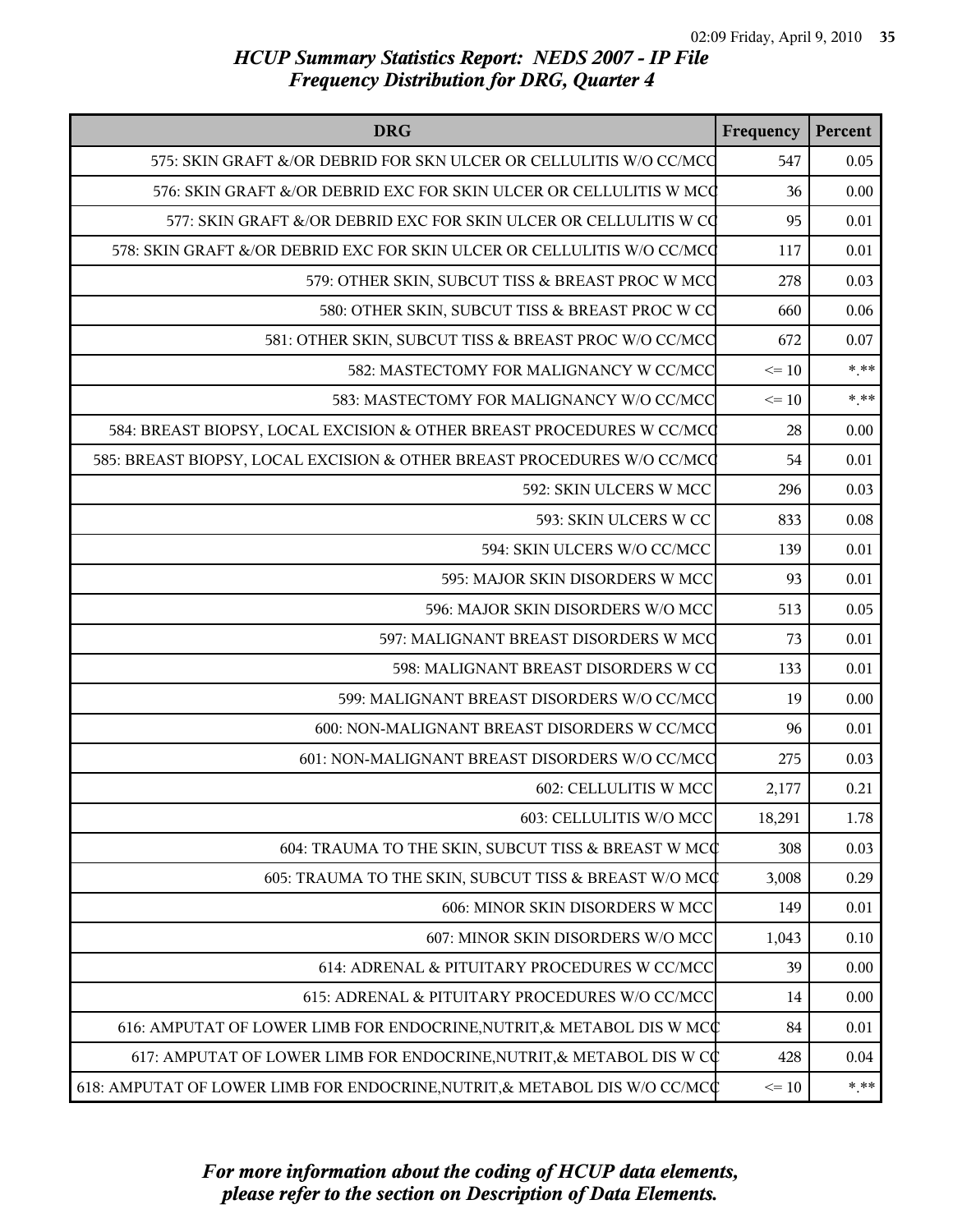| <b>DRG</b>                                                               | Frequency | Percent |
|--------------------------------------------------------------------------|-----------|---------|
| 619: O.R. PROCEDURES FOR OBESITY W MCC                                   | 11        | 0.00    |
| 620: O.R. PROCEDURES FOR OBESITY W CC                                    | $\leq 10$ | $* * *$ |
| 621: O.R. PROCEDURES FOR OBESITY W/O CC/MCC                              | $\leq 10$ | $* * *$ |
| 622: SKIN GRAFTS & WOUND DEBRID FOR ENDOC, NUTRIT & METAB DIS W MCC      | 88        | 0.01    |
| 623: SKIN GRAFTS & WOUND DEBRID FOR ENDOC, NUTRIT & METAB DIS W CO       | 192       | 0.02    |
| 624: SKIN GRAFTS & WOUND DEBRID FOR ENDOC, NUTRIT & METAB DIS W/O CC/MCC | 27        | 0.00    |
| 625: THYROID, PARATHYROID & THYROGLOSSAL PROCEDURES W MCC                | 21        | 0.00    |
| 626: THYROID, PARATHYROID & THYROGLOSSAL PROCEDURES W CO                 | 20        | 0.00    |
| 627: THYROID, PARATHYROID & THYROGLOSSAL PROCEDURES W/O CC/MCC           | 39        | 0.00    |
| 628: OTHER ENDOCRINE, NUTRIT & METAB O.R. PROC W MCC                     | 202       | 0.02    |
| 629: OTHER ENDOCRINE, NUTRIT & METAB O.R. PROC W CC                      | 244       | 0.02    |
| 630: OTHER ENDOCRINE, NUTRIT & METAB O.R. PROC W/O CC/MCC                | 19        | 0.00    |
| 637: DIABETES W MCC                                                      | 2,964     | 0.29    |
| 638: DIABETES W CC                                                       | 5,866     | 0.57    |
| 639: DIABETES W/O CC/MCC                                                 | 7,173     | 0.70    |
| 640: NUTRITIONAL & MISC METABOLIC DISORDERS W MCC                        | 4,826     | 0.47    |
| 641: NUTRITIONAL & MISC METABOLIC DISORDERS W/O MCC                      | 15,749    | 1.53    |
| 642: INBORN ERRORS OF METABOLISM                                         | 263       | 0.03    |
| 643: ENDOCRINE DISORDERS W MCC                                           | 527       | 0.05    |
| 644: ENDOCRINE DISORDERS W CC                                            | 1,090     | 0.11    |
| 645: ENDOCRINE DISORDERS W/O CC/MCC                                      | 811       | 0.08    |
| 652: KIDNEY TRANSPLANT                                                   | 51        | 0.00    |
| 653: MAJOR BLADDER PROCEDURES W MCC                                      | 35        | 0.00    |
| 654: MAJOR BLADDER PROCEDURES W CC                                       | 21        | 0.00    |
| 655: MAJOR BLADDER PROCEDURES W/O CC/MCC                                 | $\leq 10$ | $* * *$ |
| 656: KIDNEY & URETER PROCEDURES FOR NEOPLASM W MCC                       | 68        | 0.01    |
| 657: KIDNEY & URETER PROCEDURES FOR NEOPLASM W CC                        | 59        | 0.01    |
| 658: KIDNEY & URETER PROCEDURES FOR NEOPLASM W/O CC/MCC                  | 18        | 0.00    |
| 659: KIDNEY & URETER PROCEDURES FOR NON-NEOPLASM W MCC                   | 255       | 0.02    |
| 660: KIDNEY & URETER PROCEDURES FOR NON-NEOPLASM W CC                    | 291       | 0.03    |
| 661: KIDNEY & URETER PROCEDURES FOR NON-NEOPLASM W/O CC/MCC              | 67        | 0.01    |
| 662: MINOR BLADDER PROCEDURES W MCC                                      | 50        | 0.00    |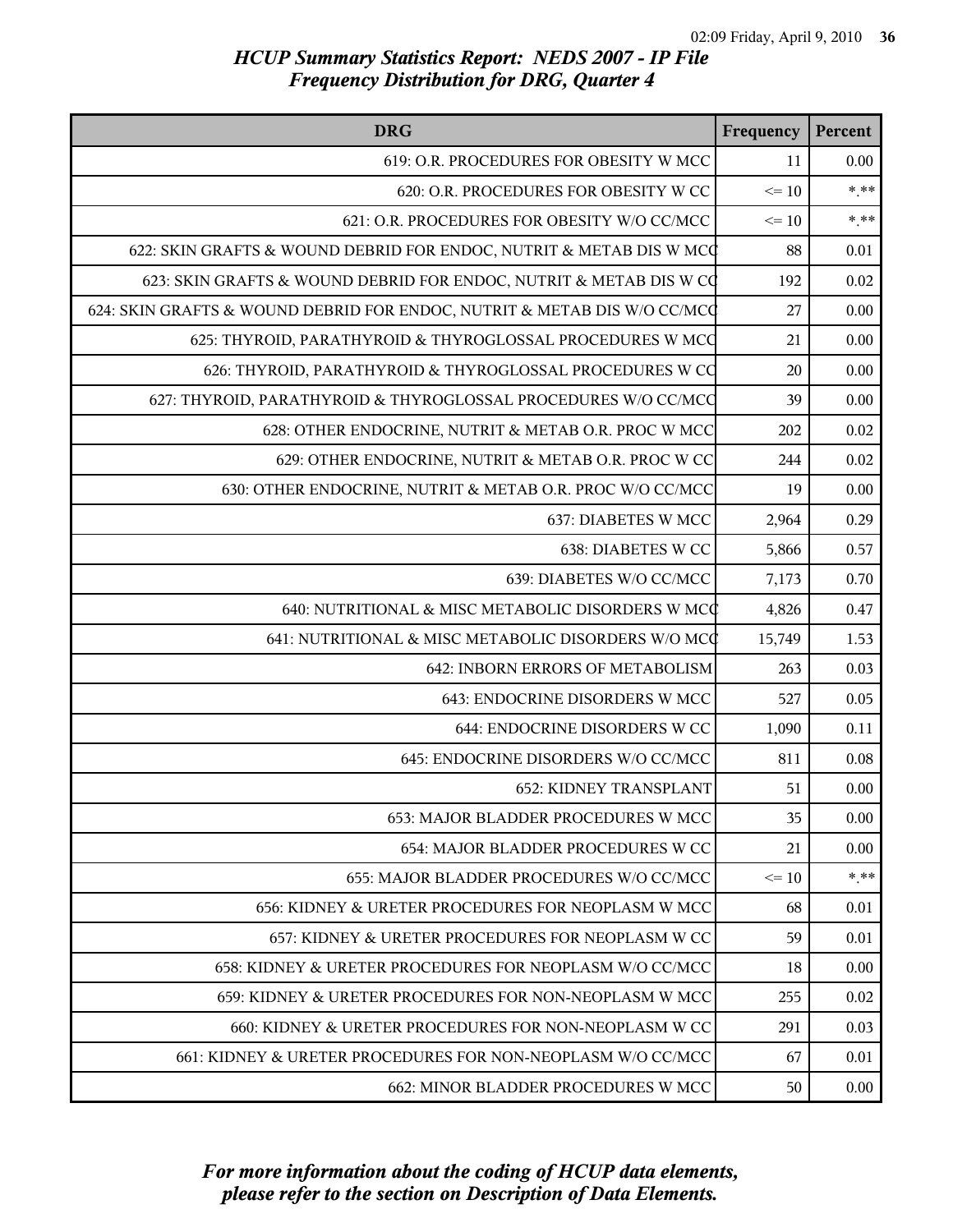| <b>DRG</b>                                              | Frequency | Percent |
|---------------------------------------------------------|-----------|---------|
| 663: MINOR BLADDER PROCEDURES W CC                      | 71        | 0.01    |
| 664: MINOR BLADDER PROCEDURES W/O CC/MCC                | 39        | 0.00    |
| 665: PROSTATECTOMY W MCC                                | 49        | 0.00    |
| <b>666: PROSTATECTOMY W CC</b>                          | 74        | 0.01    |
| 667: PROSTATECTOMY W/O CC/MCC                           | 43        | 0.00    |
| 668: TRANSURETHRAL PROCEDURES W MCC                     | 312       | 0.03    |
| 669: TRANSURETHRAL PROCEDURES W CC                      | 1,418     | 0.14    |
| 670: TRANSURETHRAL PROCEDURES W/O CC/MCC                | 603       | 0.06    |
| 671: URETHRAL PROCEDURES W CC/MCC                       | 43        | 0.00    |
| 672: URETHRAL PROCEDURES W/O CC/MCC                     | 17        | 0.00    |
| 673: OTHER KIDNEY & URINARY TRACT PROCEDURES W MCC      | 629       | 0.06    |
| 674: OTHER KIDNEY & URINARY TRACT PROCEDURES W CC       | 430       | 0.04    |
| 675: OTHER KIDNEY & URINARY TRACT PROCEDURES W/O CC/MCC | 74        | 0.01    |
| <b>682: RENAL FAILURE W MCC</b>                         | 7,462     | 0.73    |
| 683: RENAL FAILURE W CC                                 | 9,019     | 0.88    |
| 684: RENAL FAILURE W/O CC/MCC                           | 2,784     | 0.27    |
| <b>685: ADMIT FOR RENAL DIALYSIS</b>                    | 104       | 0.01    |
| 686: KIDNEY & URINARY TRACT NEOPLASMS W MCC             | 152       | 0.01    |
| 687: KIDNEY & URINARY TRACT NEOPLASMS W CC              | 222       | 0.02    |
| 688: KIDNEY & URINARY TRACT NEOPLASMS W/O CC/MCC        | 84        | 0.01    |
| 689: KIDNEY & URINARY TRACT INFECTIONS W MCC            | 5,440     | 0.53    |
| 690: KIDNEY & URINARY TRACT INFECTIONS W/O MCC          | 18,886    | 1.84    |
| 691: URINARY STONES W ESW LITHOTRIPSY W CC/MCC          | 144       | 0.01    |
| 692: URINARY STONES W ESW LITHOTRIPSY W/O CC/MCC        | 73        | 0.01    |
| 693: URINARY STONES W/O ESW LITHOTRIPSY W MCC           | 354       | 0.03    |
| 694: URINARY STONES W/O ESW LITHOTRIPSY W/O MCC         | 3,851     | 0.37    |
| 695: KIDNEY & URINARY TRACT SIGNS & SYMPTOMS W MCC      | 94        | 0.01    |
| 696: KIDNEY & URINARY TRACT SIGNS & SYMPTOMS W/O MCC    | 859       | 0.08    |
| <b>697: URETHRAL STRICTURE</b>                          | 42        | 0.00    |
| 698: OTHER KIDNEY & URINARY TRACT DIAGNOSES W MCC       | 1,717     | 0.17    |
| 699: OTHER KIDNEY & URINARY TRACT DIAGNOSES W CO        | 1,959     | 0.19    |
| 700: OTHER KIDNEY & URINARY TRACT DIAGNOSES W/O CC/MCC  | 974       | 0.09    |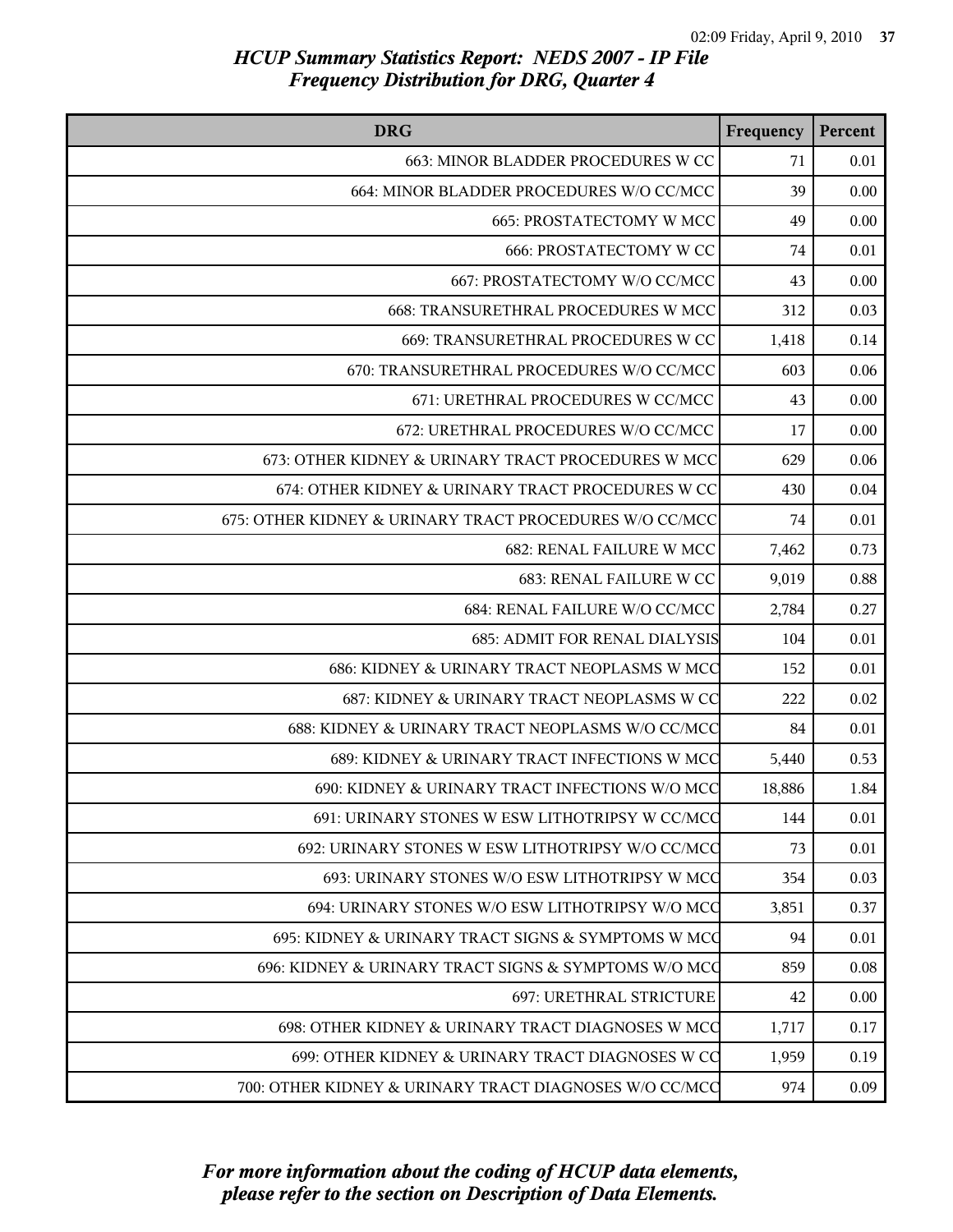| <b>DRG</b>                                                              | Frequency | Percent |
|-------------------------------------------------------------------------|-----------|---------|
| 707: MAJOR MALE PELVIC PROCEDURES W CC/MCC                              | $\leq 10$ | $* * *$ |
| 708: MAJOR MALE PELVIC PROCEDURES W/O CC/MCC                            | 11        | 0.00    |
| 709: PENIS PROCEDURES W CC/MCC                                          | 46        | 0.00    |
| 710: PENIS PROCEDURES W/O CC/MCC                                        | 51        | 0.00    |
| 711: TESTES PROCEDURES W CC/MCC                                         | 75        | 0.01    |
| 712: TESTES PROCEDURES W/O CC/MCC                                       | 159       | 0.02    |
| 713: TRANSURETHRAL PROSTATECTOMY W CC/MCC                               | 159       | 0.02    |
| 714: TRANSURETHRAL PROSTATECTOMY W/O CC/MCC                             | 80        | 0.01    |
| 715: OTHER MALE REPRODUCTIVE SYSTEM O.R. PROC FOR MALIGNANCY W CC/MCC   | 18        | 0.00    |
| 716: OTHER MALE REPRODUCTIVE SYSTEM O.R. PROC FOR MALIGNANCY W/O CC/MCC | $\leq 10$ | $***$   |
| 717: OTHER MALE REPRODUCTIVE SYSTEM O.R. PROC EXC MALIGNANCY W CC/MCC   | 46        | 0.00    |
| 718: OTHER MALE REPRODUCTIVE SYSTEM O.R. PROC EXC MALIGNANCY W/O CC/MCC | 20        | 0.00    |
| 722: MALIGNANCY, MALE REPRODUCTIVE SYSTEM W MCC                         | 61        | 0.01    |
| 723: MALIGNANCY, MALE REPRODUCTIVE SYSTEM W CO                          | 137       | 0.01    |
| 724: MALIGNANCY, MALE REPRODUCTIVE SYSTEM W/O CC/MCC                    | 17        | 0.00    |
| 725: BENIGN PROSTATIC HYPERTROPHY W MCC                                 | 77        | 0.01    |
| 726: BENIGN PROSTATIC HYPERTROPHY W/O MCC                               | 232       | 0.02    |
| 727: INFLAMMATION OF THE MALE REPRODUCTIVE SYSTEM W MCC                 | 156       | 0.02    |
| 728: INFLAMMATION OF THE MALE REPRODUCTIVE SYSTEM W/O MCC               | 862       | 0.08    |
| 729: OTHER MALE REPRODUCTIVE SYSTEM DIAGNOSES W CC/MCC                  | 84        | 0.01    |
| 730: OTHER MALE REPRODUCTIVE SYSTEM DIAGNOSES W/O CC/MCC                | 85        | 0.01    |
| 734: PELVIC EVISCERATION, RAD HYSTERECTOMY & RAD VULVECTOMY W CC/MCQ    | 23        | 0.00    |
| 735: PELVIC EVISCERATION, RAD HYSTERECTOMY & RAD VULVECTOMY W/O CC/MCQ  | $\leq 10$ | $***$   |
| 736: UTERINE & ADNEXA PROC FOR OVARIAN OR ADNEXAL MALIGNANCY W MCC      | 23        | 0.00    |
| 737: UTERINE & ADNEXA PROC FOR OVARIAN OR ADNEXAL MALIGNANCY W CC       | 54        | 0.01    |
| 738: UTERINE & ADNEXA PROC FOR OVARIAN OR ADNEXAL MALIGNANCY W/O CC/MCC | 11        | 0.00    |
| 739: UTERINE, ADNEXA PROC FOR NON-OVARIAN/ADNEXAL MALIG W MCC           | 20        | 0.00    |
| 740: UTERINE, ADNEXA PROC FOR NON-OVARIAN/ADNEXAL MALIG W CQ            | 18        | 0.00    |
| 741: UTERINE, ADNEXA PROC FOR NON-OVARIAN/ADNEXAL MALIG W/O CC/MCC      | 11        | 0.00    |
| 742: UTERINE & ADNEXA PROC FOR NON-MALIGNANCY W CC/MCC                  | 613       | 0.06    |
| 743: UTERINE & ADNEXA PROC FOR NON-MALIGNANCY W/O CC/MCC                | 827       | 0.08    |
| 744: D&C, CONIZATION, LAPARASCOPY & TUBAL INTERRUPTION W CC/MCC         | 206       | 0.02    |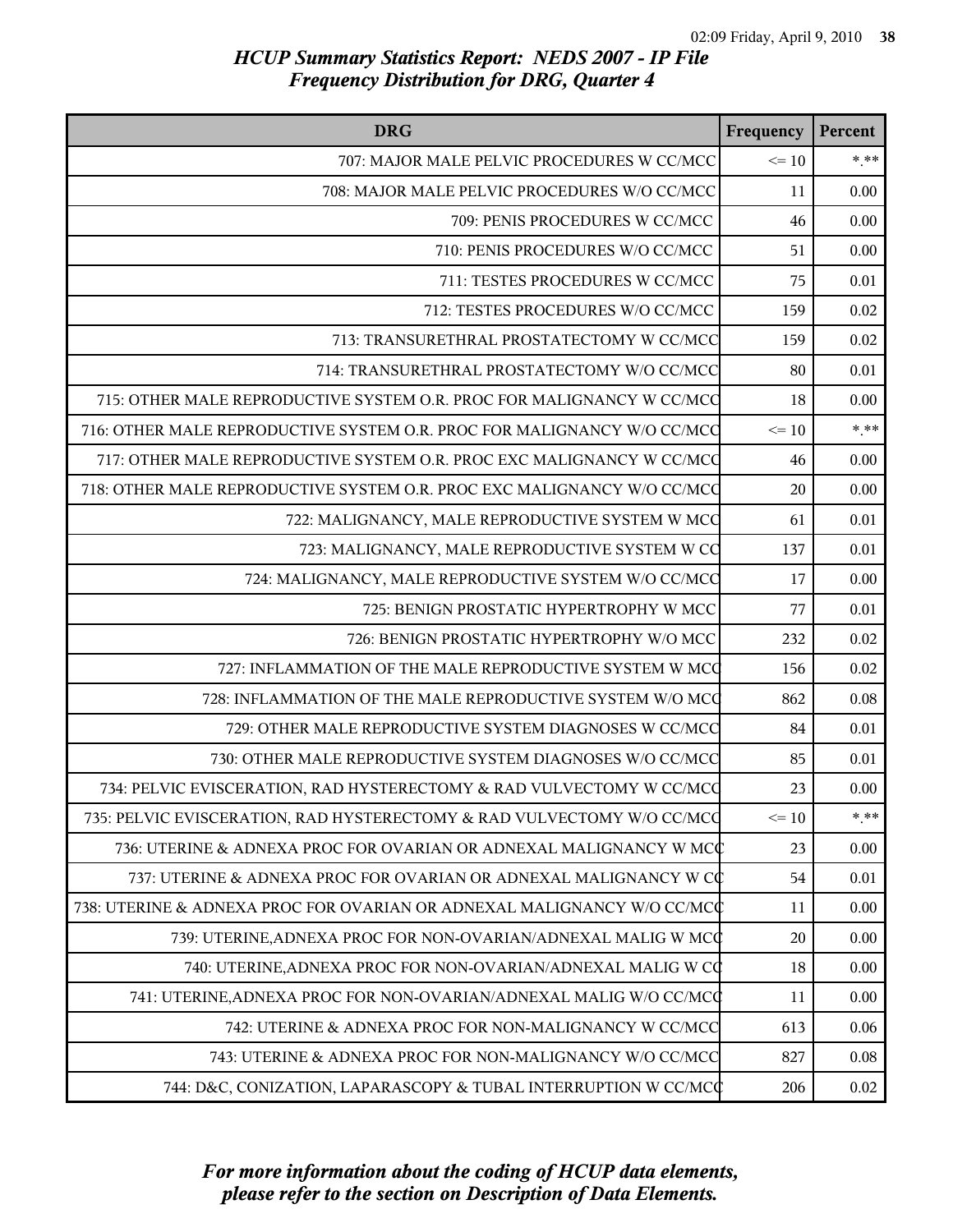| <b>DRG</b>                                                             | Frequency | Percent |
|------------------------------------------------------------------------|-----------|---------|
| 745: D&C, CONIZATION, LAPARASCOPY & TUBAL INTERRUPTION W/O CC/MCC      | 292       | 0.03    |
| 746: VAGINA, CERVIX & VULVA PROCEDURES W CC/MCC                        | 91        | 0.01    |
| 747: VAGINA, CERVIX & VULVA PROCEDURES W/O CC/MCC                      | 171       | 0.02    |
| 748: FEMALE REPRODUCTIVE SYSTEM RECONSTRUCTIVE PROCEDURES              | $\leq 10$ | $***$   |
| 749: OTHER FEMALE REPRODUCTIVE SYSTEM O.R. PROCEDURES W CC/MCC         | 63        | 0.01    |
| 750: OTHER FEMALE REPRODUCTIVE SYSTEM O.R. PROCEDURES W/O CC/MCC       | 57        | 0.01    |
| 754: MALIGNANCY, FEMALE REPRODUCTIVE SYSTEM W MCC                      | 101       | 0.01    |
| 755: MALIGNANCY, FEMALE REPRODUCTIVE SYSTEM W CO                       | 281       | 0.03    |
| 756: MALIGNANCY, FEMALE REPRODUCTIVE SYSTEM W/O CC/MCC                 | 46        | 0.00    |
| 757: INFECTIONS, FEMALE REPRODUCTIVE SYSTEM W MCC                      | 184       | 0.02    |
| 758: INFECTIONS, FEMALE REPRODUCTIVE SYSTEM W CC                       | 348       | 0.03    |
| 759: INFECTIONS, FEMALE REPRODUCTIVE SYSTEM W/O CC/MCC                 | 724       | 0.07    |
| 760: MENSTRUAL & OTHER FEMALE REPRODUCTIVE SYSTEM DISORDERS W CC/MCC   | 409       | 0.04    |
| 761: MENSTRUAL & OTHER FEMALE REPRODUCTIVE SYSTEM DISORDERS W/O CC/MCC | 938       | 0.09    |
| 765: CESAREAN SECTION W CC/MCC                                         | 1,743     | 0.17    |
| 766: CESAREAN SECTION W/O CC/MCC                                       | 2,324     | 0.23    |
| 767: VAGINAL DELIVERY W STERILIZATION &/OR D&Q                         | 351       | 0.03    |
| 768: VAGINAL DELIVERY W O.R. PROC EXCEPT STERIL &/OR D&C               | $\leq 10$ | $* * *$ |
| 769: POSTPARTUM & POST ABORTION DIAGNOSES W O.R. PROCEDURE             | 502       | 0.05    |
| 770: ABORTION W D&C, ASPIRATION CURETTAGE OR HYSTEROTOMY               | 887       | 0.09    |
| 774: VAGINAL DELIVERY W COMPLICATING DIAGNOSES                         | 1,395     | 0.14    |
| 775: VAGINAL DELIVERY W/O COMPLICATING DIAGNOSES                       | 8,661     | 0.84    |
| 776: POSTPARTUM & POST ABORTION DIAGNOSES W/O O.R. PROCEDURE           | 1,783     | 0.17    |
| 777: ECTOPIC PREGNANCY                                                 | 1,189     | 0.12    |
| 778: THREATENED ABORTION                                               | 519       | 0.05    |
| 779: ABORTION W/O D&C                                                  | 453       | 0.04    |
| 780: FALSE LABOR                                                       | 42        | 0.00    |
| 781: OTHER ANTEPARTUM DIAGNOSES W MEDICAL COMPLICATION\$               | 4,138     | 0.40    |
| 782: OTHER ANTEPARTUM DIAGNOSES W/O MEDICAL COMPLICATION\$             | 393       | 0.04    |
| 789: NEONATES, DIED OR TRANSFERRED TO ANOTHER ACUTE CARE FACILITY      | 80        | 0.01    |
| 790: EXTREME IMMATURITY OR RESPIRATORY DISTRESS SYNDROME, NEONATE      | 39        | 0.00    |
| 791: PREMATURITY W MAJOR PROBLEMS                                      | 43        | 0.00    |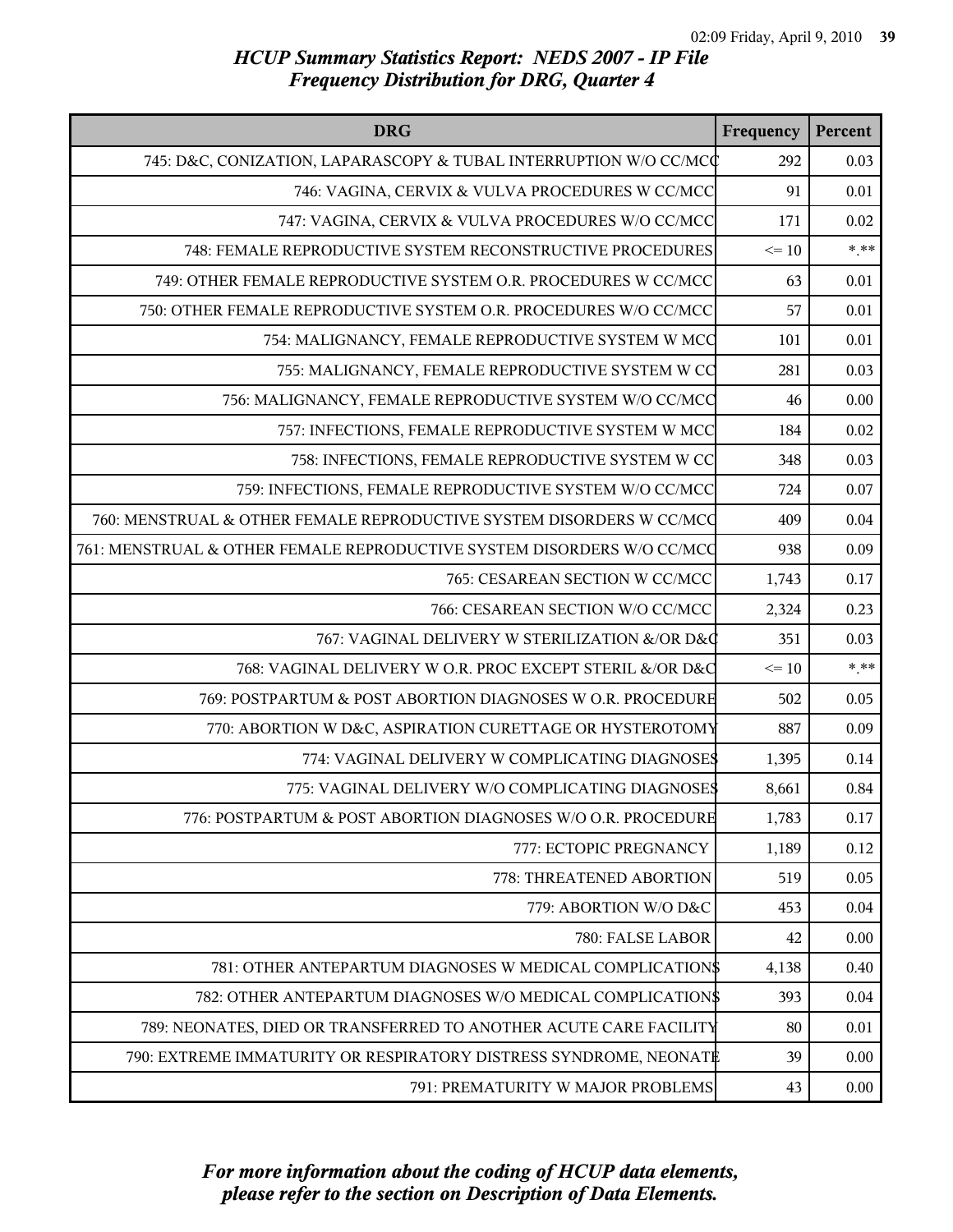| <b>DRG</b>                                                               | Frequency | Percent  |
|--------------------------------------------------------------------------|-----------|----------|
| 792: PREMATURITY W/O MAJOR PROBLEMS                                      | 58        | 0.01     |
| 793: FULL TERM NEONATE W MAJOR PROBLEMS                                  | 939       | 0.09     |
| 794: NEONATE W OTHER SIGNIFICANT PROBLEMS                                | 936       | 0.09     |
| 795: NORMAL NEWBORN                                                      | 770       | 0.07     |
| 799: SPLENECTOMY W MCC                                                   | 77        | 0.01     |
| 800: SPLENECTOMY W CC                                                    | 51        | 0.00     |
| 801: SPLENECTOMY W/O CC/MCC                                              | 39        | 0.00     |
| 802: OTHER O.R. PROC OF THE BLOOD & BLOOD FORMING ORGANS W MCC           | 66        | 0.01     |
| 803: OTHER O.R. PROC OF THE BLOOD & BLOOD FORMING ORGANS W CC            | 67        | 0.01     |
| 804: OTHER O.R. PROC OF THE BLOOD & BLOOD FORMING ORGANS W/O CC/MCC      | 71        | 0.01     |
| 808: MAJOR HEMATOL/IMMUN DIAG EXC SICKLE CELL CRISIS & COAGUL W MCC      | 550       | 0.05     |
| 809: MAJOR HEMATOL/IMMUN DIAG EXC SICKLE CELL CRISIS & COAGUL W CC       | 1,165     | 0.11     |
| 810: MAJOR HEMATOL/IMMUN DIAG EXC SICKLE CELL CRISIS & COAGUL W/O CC/MCC | 277       | 0.03     |
| 811: RED BLOOD CELL DISORDERS W MCC                                      | 2,194     | 0.21     |
| 812: RED BLOOD CELL DISORDERS W/O MCC                                    | 8,683     | 0.84     |
| 813: COAGULATION DISORDERS                                               | 1,337     | 0.13     |
| 814: RETICULOENDOTHELIAL & IMMUNITY DISORDERS W MCC                      | 165       | 0.02     |
| 815: RETICULOENDOTHELIAL & IMMUNITY DISORDERS W CO                       | 486       | 0.05     |
| 816: RETICULOENDOTHELIAL & IMMUNITY DISORDERS W/O CC/MCQ                 | 564       | 0.05     |
| 820: LYMPHOMA & LEUKEMIA W MAJOR O.R. PROCEDURE W MCC                    | 87        | 0.01     |
| 821: LYMPHOMA & LEUKEMIA W MAJOR O.R. PROCEDURE W CC                     | 70        | 0.01     |
| 822: LYMPHOMA & LEUKEMIA W MAJOR O.R. PROCEDURE W/O CC/MCC               | 15        | 0.00     |
| 823: LYMPHOMA & NON-ACUTE LEUKEMIA W OTHER O.R. PROC W MCC               | 157       | 0.02     |
| 824: LYMPHOMA & NON-ACUTE LEUKEMIA W OTHER O.R. PROC W CC                | 159       | 0.02     |
| 825: LYMPHOMA & NON-ACUTE LEUKEMIA W OTHER O.R. PROC W/O CC/MCC          | 73        | 0.01     |
| 826: MYELOPROLIF DISORD OR POORLY DIFF NEOPL W MAJ O.R. PROC W MCC       | 32        | 0.00     |
| 827: MYELOPROLIF DISORD OR POORLY DIFF NEOPL W MAJ O.R. PROC W CC        | 26        | 0.00     |
| 828: MYELOPROLIF DISORD OR POORLY DIFF NEOPL W MAJ O.R. PROC W/O CC/MCC  | $\leq 10$ | $*$ $**$ |
| 829: MYELOPROLIF DISORD OR POORLY DIFF NEOPL W OTHER O.R. PROC W CC/MCC  | 62        | 0.01     |
| 830: MYELOPROLIF DISORD OR POORLY DIFF NEOPL W OTHER O.R. PROC W/O CC/MC | $\leq 10$ | $*$ **   |
| 834: ACUTE LEUKEMIA W/O MAJOR O.R. PROCEDURE W MCC                       | 297       | 0.03     |
| 835: ACUTE LEUKEMIA W/O MAJOR O.R. PROCEDURE W CC                        | 228       | 0.02     |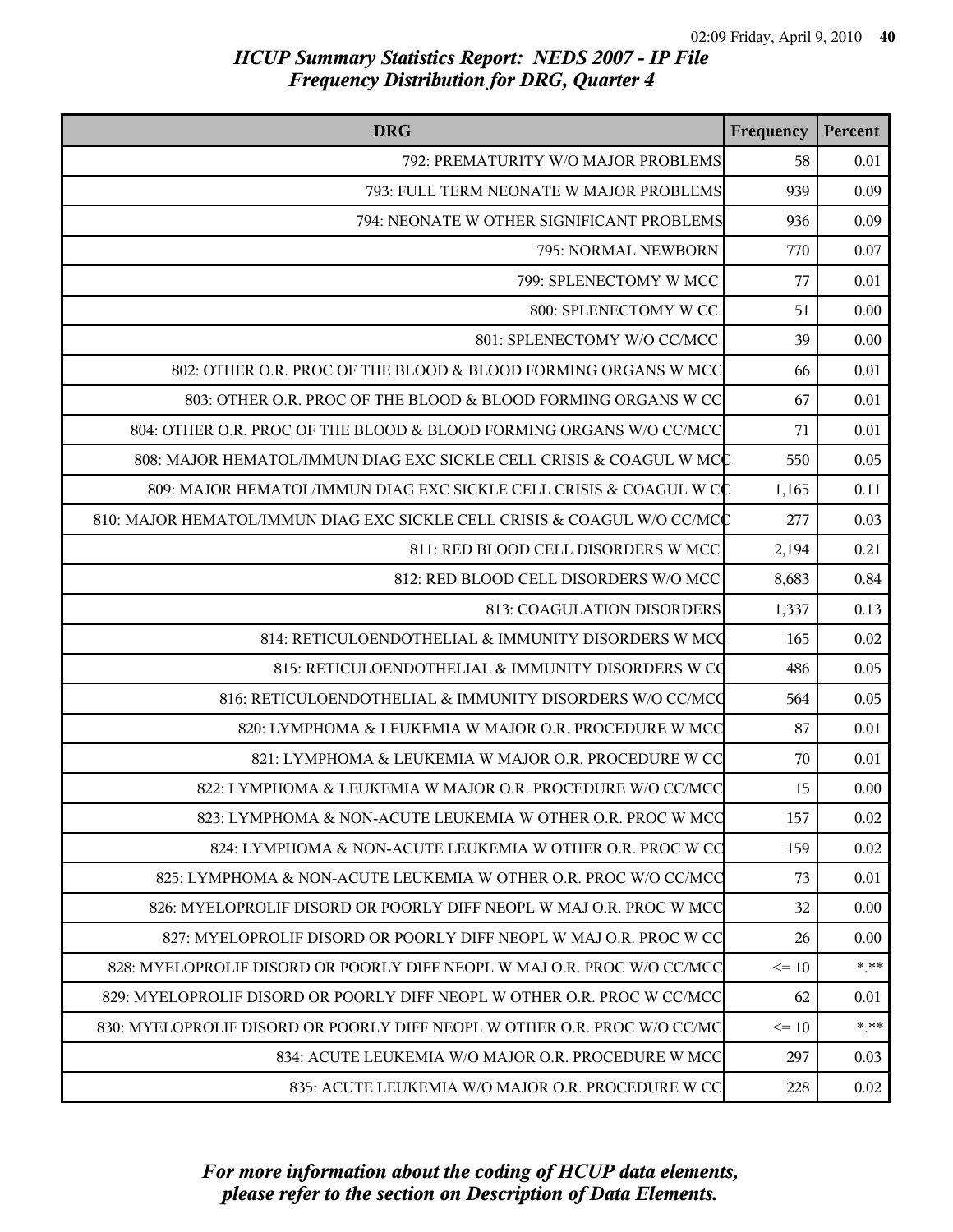| <b>DRG</b>                                                             | Frequency | Percent |
|------------------------------------------------------------------------|-----------|---------|
| 836: ACUTE LEUKEMIA W/O MAJOR O.R. PROCEDURE W/O CC/MCC                | 142       | 0.01    |
| 837: CHEMO W ACUTE LEUKEMIA AS SDX OR W HIGH DOSE CHEMO AGENT W MCC    | $\leq 10$ | $*$ **  |
| 838: CHEMO W ACUTE LEUKEMIA AS SDX W CC OR HIGH DOSE CHEMO AGENT       | $\leq 10$ | $***$   |
| 839: CHEMO W ACUTE LEUKEMIA AS SDX W/O CC/MCC                          | $\leq 10$ | $***$   |
| 840: LYMPHOMA & NON-ACUTE LEUKEMIA W MCC                               | 678       | 0.07    |
| 841: LYMPHOMA & NON-ACUTE LEUKEMIA W CC                                | 636       | 0.06    |
| 842: LYMPHOMA & NON-ACUTE LEUKEMIA W/O CC/MCC                          | 311       | 0.03    |
| 843: OTHER MYELOPROLIF DIS OR POORLY DIFF NEOPL DIAG W MCC             | 166       | 0.02    |
| 844: OTHER MYELOPROLIF DIS OR POORLY DIFF NEOPL DIAG W CC              | 219       | 0.02    |
| 845: OTHER MYELOPROLIF DIS OR POORLY DIFF NEOPL DIAG W/O CC/MCC        | 68        | 0.01    |
| 846: CHEMOTHERAPY W/O ACUTE LEUKEMIA AS SECONDARY DIAGNOSIS W MCC      | $\leq 10$ | $***$   |
| 847: CHEMOTHERAPY W/O ACUTE LEUKEMIA AS SECONDARY DIAGNOSIS W CC       | 71        | 0.01    |
| 848: CHEMOTHERAPY W/O ACUTE LEUKEMIA AS SECONDARY DIAGNOSIS W/O CC/MCC | 19        | 0.00    |
| 849: RADIOTHERAPY                                                      | $\leq 10$ | $***$   |
| 853: INFECTIOUS & PARASITIC DISEASES W O.R. PROCEDURE W MCC            | 3,032     | 0.30    |
| 854: INFECTIOUS & PARASITIC DISEASES W O.R. PROCEDURE W CO             | 578       | 0.06    |
| 855: INFECTIOUS & PARASITIC DISEASES W O.R. PROCEDURE W/O CC/MCQ       | 27        | 0.00    |
| 856: POSTOPERATIVE OR POST-TRAUMATIC INFECTIONS W O.R. PROC W MCC      | 410       | 0.04    |
| 857: POSTOPERATIVE OR POST-TRAUMATIC INFECTIONS W O.R. PROC W CO       | 630       | 0.06    |
| 858: POSTOPERATIVE OR POST-TRAUMATIC INFECTIONS W O.R. PROC W/O CC/MCQ | 147       | 0.01    |
| 862: POSTOPERATIVE & POST-TRAUMATIC INFECTIONS W MCC                   | 906       | 0.09    |
| 863: POSTOPERATIVE & POST-TRAUMATIC INFECTIONS W/O MCC                 | 2,218     | 0.22    |
| 864: FEVER OF UNKNOWN ORIGIN                                           | 2,551     | 0.25    |
| 865: VIRAL ILLNESS W MCC                                               | 264       | 0.03    |
| 866: VIRAL ILLNESS W/O MCC                                             | 2,061     | 0.20    |
| 867: OTHER INFECTIOUS & PARASITIC DISEASES DIAGNOSES W MCC             | 468       | 0.05    |
| 868: OTHER INFECTIOUS & PARASITIC DISEASES DIAGNOSES W CC              | 277       | 0.03    |
| 869: OTHER INFECTIOUS & PARASITIC DISEASES DIAGNOSES W/O CC/MCC        | 182       | 0.02    |
| 870: SEPTICEMIA W MV 96+ HOURS                                         | 1,918     | 0.19    |
| 871: SEPTICEMIA W/O MV 96+ HOURS W MCC                                 | 19,389    | 1.89    |
| 872: SEPTICEMIA W/O MV 96+ HOURS W/O MCC                               | 7,086     | 0.69    |
| 876: O.R. PROCEDURE W PRINCIPAL DIAGNOSES OF MENTAL ILLNESS            | 102       | 0.01    |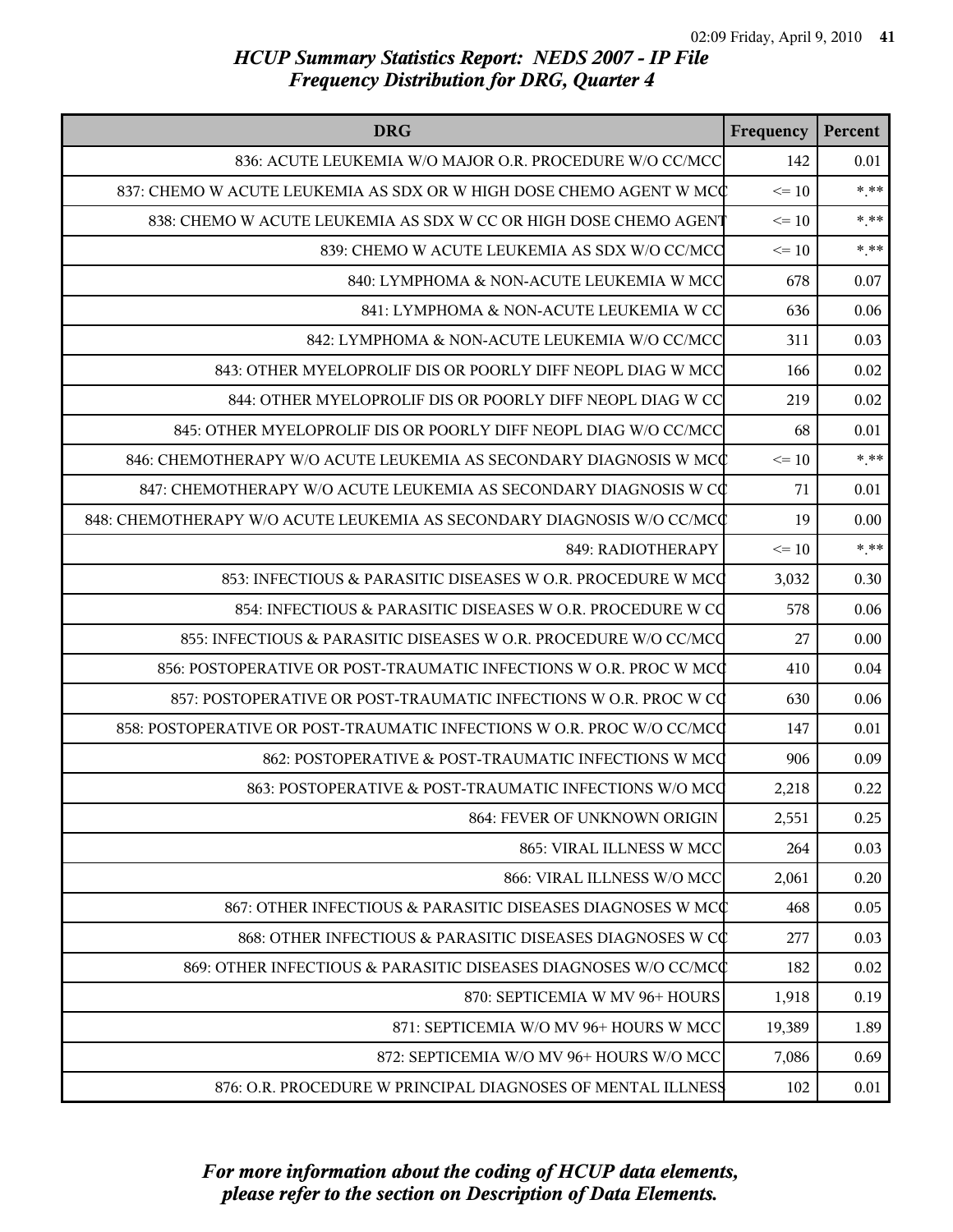| <b>DRG</b>                                                               | Frequency | Percent  |
|--------------------------------------------------------------------------|-----------|----------|
| 880: ACUTE ADJUSTMENT REACTION & PSYCHOSOCIAL DYSFUNCTION                | 1,739     | 0.17     |
| 881: DEPRESSIVE NEUROSES                                                 | 3,659     | 0.36     |
| 882: NEUROSES EXCEPT DEPRESSIVE                                          | 1,499     | 0.15     |
| 883: DISORDERS OF PERSONALITY & IMPULSE CONTROL                          | 379       | 0.04     |
| 884: ORGANIC DISTURBANCES & MENTAL RETARDATION                           | 1,984     | 0.19     |
| 885: PSYCHOSES                                                           | 31,021    | 3.02     |
| 886: BEHAVIORAL & DEVELOPMENTAL DISORDERS                                | 563       | 0.05     |
| 887: OTHER MENTAL DISORDER DIAGNOSES                                     | 94        | 0.01     |
| 894: ALCOHOL/DRUG ABUSE OR DEPENDENCE, LEFT AMA                          | 1,255     | 0.12     |
| 895: ALCOHOL/DRUG ABUSE OR DEPENDENCE W REHABILITATION THERAPY           | 577       | 0.06     |
| 896: ALCOHOL/DRUG ABUSE OR DEPENDENCE W/O REHABILITATION THERAPY W MCC   | 1,330     | 0.13     |
| 897: ALCOHOL/DRUG ABUSE OR DEPENDENCE W/O REHABILITATION THERAPY W/O MCC | 10,821    | 1.05     |
| 901: WOUND DEBRIDEMENTS FOR INJURIES W MCC                               | 67        | 0.01     |
| 902: WOUND DEBRIDEMENTS FOR INJURIES W CC                                | 129       | 0.01     |
| 903: WOUND DEBRIDEMENTS FOR INJURIES W/O CC/MCC                          | 132       | $0.01\,$ |
| 904: SKIN GRAFTS FOR INJURIES W CC/MCC                                   | 88        | $0.01\,$ |
| 905: SKIN GRAFTS FOR INJURIES W/O CC/MCC                                 | 29        | 0.00     |
| 906: HAND PROCEDURES FOR INJURIES                                        | 353       | 0.03     |
| 907: OTHER O.R. PROCEDURES FOR INJURIES W MCC                            | 606       | 0.06     |
| 908: OTHER O.R. PROCEDURES FOR INJURIES W CC                             | 653       | 0.06     |
| 909: OTHER O.R. PROCEDURES FOR INJURIES W/O CC/MCC                       | 630       | 0.06     |
| 913: TRAUMATIC INJURY W MCC                                              | 106       | 0.01     |
| 914: TRAUMATIC INJURY W/O MCC                                            | 1,115     | 0.11     |
| 915: ALLERGIC REACTIONS W MCC                                            | 159       | 0.02     |
| 916: ALLERGIC REACTIONS W/O MCC                                          | 959       | 0.09     |
| 917: POISONING & TOXIC EFFECTS OF DRUGS W MCC                            | 3,560     | 0.35     |
| 918: POISONING & TOXIC EFFECTS OF DRUGS W/O MCC                          | 10,050    | 0.98     |
| 919: COMPLICATIONS OF TREATMENT W MCC                                    | 932       | 0.09     |
| 920: COMPLICATIONS OF TREATMENT W CC                                     | 1,352     | 0.13     |
| 921: COMPLICATIONS OF TREATMENT W/O CC/MCC                               | 1,034     | 0.10     |
| 922: OTHER INJURY, POISONING & TOXIC EFFECT DIAG W MCC                   | 196       | 0.02     |
| 923: OTHER INJURY, POISONING & TOXIC EFFECT DIAG W/O MCC                 | 620       | 0.06     |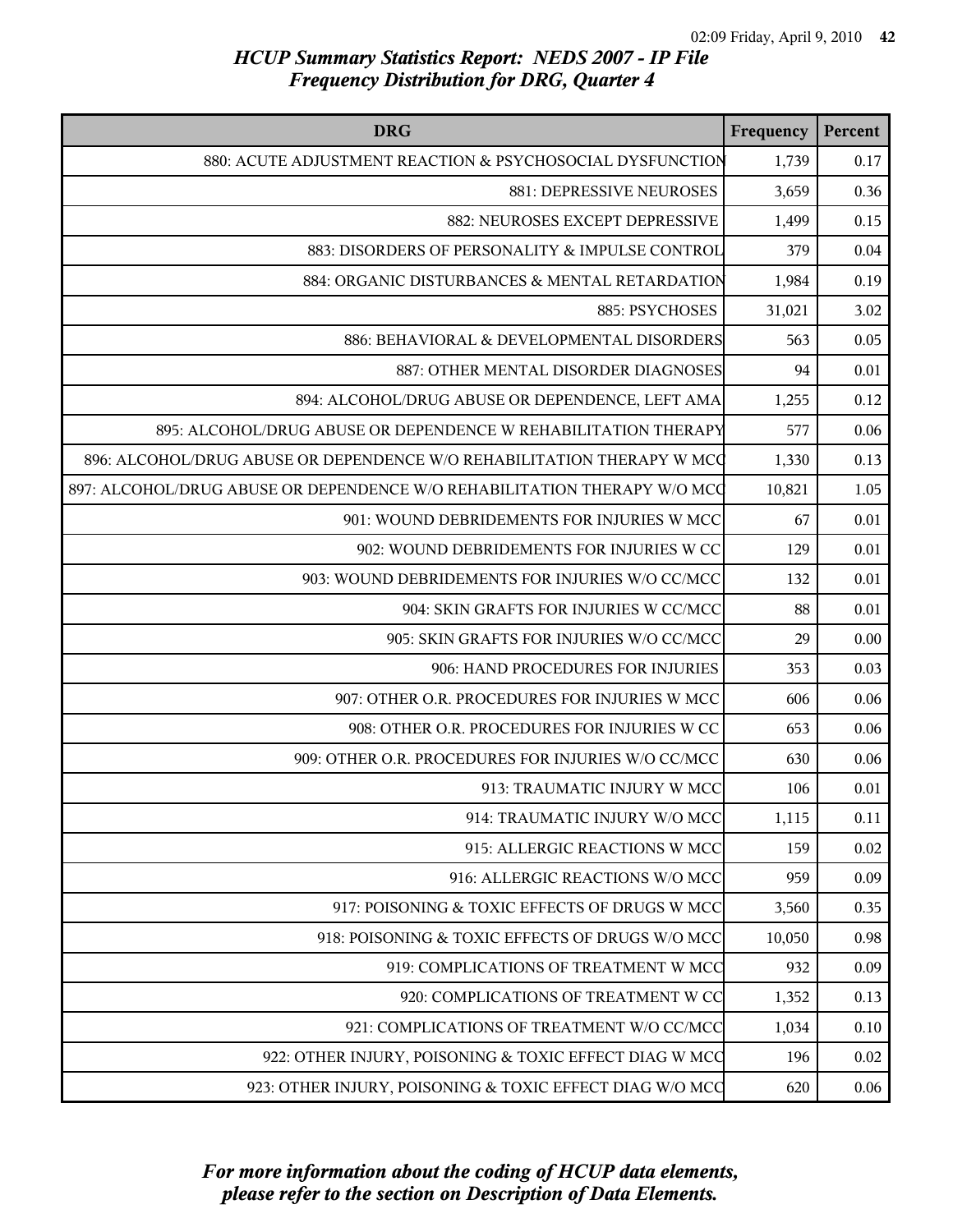| <b>DRG</b>                                                               | Frequency | Percent |
|--------------------------------------------------------------------------|-----------|---------|
| 927: EXTENSIVE BURNS OR FULL THICKNESS BURNS W MV 96+ HRS W SKIN GRAFT   | 41        | 0.00    |
| 928: FULL THICKNESS BURN W SKIN GRAFT OR INHAL INJ W CC/MCQ              | 75        | 0.01    |
| 929: FULL THICKNESS BURN W SKIN GRAFT OR INHAL INJ W/O CC/MCQ            | 68        | 0.01    |
| 933: EXTENSIVE BURNS OR FULL THICKNESS BURNS W MV 96+ HRS W/O SKIN GRAFT | 12        | 0.00    |
| 934: FULL THICKNESS BURN W/O SKIN GRFT OR INHAL INJ                      | 88        | 0.01    |
| 935: NON-EXTENSIVE BURNS                                                 | 512       | 0.05    |
| 939: O.R. PROC W DIAGNOSES OF OTHER CONTACT W HEALTH SERVICES W MCC      | 41        | 0.00    |
| 940: O.R. PROC W DIAGNOSES OF OTHER CONTACT W HEALTH SERVICES W CQ       | 48        | 0.00    |
| 941: O.R. PROC W DIAGNOSES OF OTHER CONTACT W HEALTH SERVICES W/O CC/MCQ | 25        | 0.00    |
| 945: REHABILITATION W CC/MCC                                             | 132       | 0.01    |
| 946: REHABILITATION W/O CC/MCC                                           | 66        | 0.01    |
| 947: SIGNS & SYMPTOMS W MCC                                              | 1,057     | 0.10    |
| 948: SIGNS & SYMPTOMS W/O MCC                                            | 4,975     | 0.48    |
| 949: AFTERCARE W CC/MCC                                                  | 35        | 0.00    |
| 950: AFTERCARE W/O CC/MCC                                                | 26        | 0.00    |
| 951: OTHER FACTORS INFLUENCING HEALTH STATUS                             | 281       | 0.03    |
| 955: CRANIOTOMY FOR MULTIPLE SIGNIFICANT TRAUMA                          | 168       | 0.02    |
| 956: LIMB REATTACHMENT, HIP & FEMUR PROC FOR MULTIPLE SIGNIFICANT TRAUMA | 834       | 0.08    |
| 957: OTHER O.R. PROCEDURES FOR MULTIPLE SIGNIFICANT TRAUMA W MCC         | 629       | 0.06    |
| 958: OTHER O.R. PROCEDURES FOR MULTIPLE SIGNIFICANT TRAUMA W CQ          | 744       | 0.07    |
| 959: OTHER O.R. PROCEDURES FOR MULTIPLE SIGNIFICANT TRAUMA W/O CC/MCQ    | 243       | 0.02    |
| 963: OTHER MULTIPLE SIGNIFICANT TRAUMA W MCC                             | 369       | 0.04    |
| 964: OTHER MULTIPLE SIGNIFICANT TRAUMA W CO                              | 882       | 0.09    |
| 965: OTHER MULTIPLE SIGNIFICANT TRAUMA W/O CC/MCC                        | 404       | 0.04    |
| 969: HIV W EXTENSIVE O.R. PROCEDURE W MCC                                | 105       | 0.01    |
| 970: HIV W EXTENSIVE O.R. PROCEDURE W/O MCC                              | 15        | 0.00    |
| 974: HIV W MAJOR RELATED CONDITION W MCC                                 | 1,199     | 0.12    |
| 975: HIV W MAJOR RELATED CONDITION W CC                                  | 1,206     | 0.12    |
| 976: HIV W MAJOR RELATED CONDITION W/O CC/MCC                            | 627       | 0.06    |
| 977: HIV W OR W/O OTHER RELATED CONDITION                                | 748       | 0.07    |
| 981: EXTENSIVE O.R. PROCEDURE UNRELATED TO PRINCIPAL DIAGNOSIS W MCC     | 2,037     | 0.20    |
| 982: EXTENSIVE O.R. PROCEDURE UNRELATED TO PRINCIPAL DIAGNOSIS W CQ      | 1,452     | 0.14    |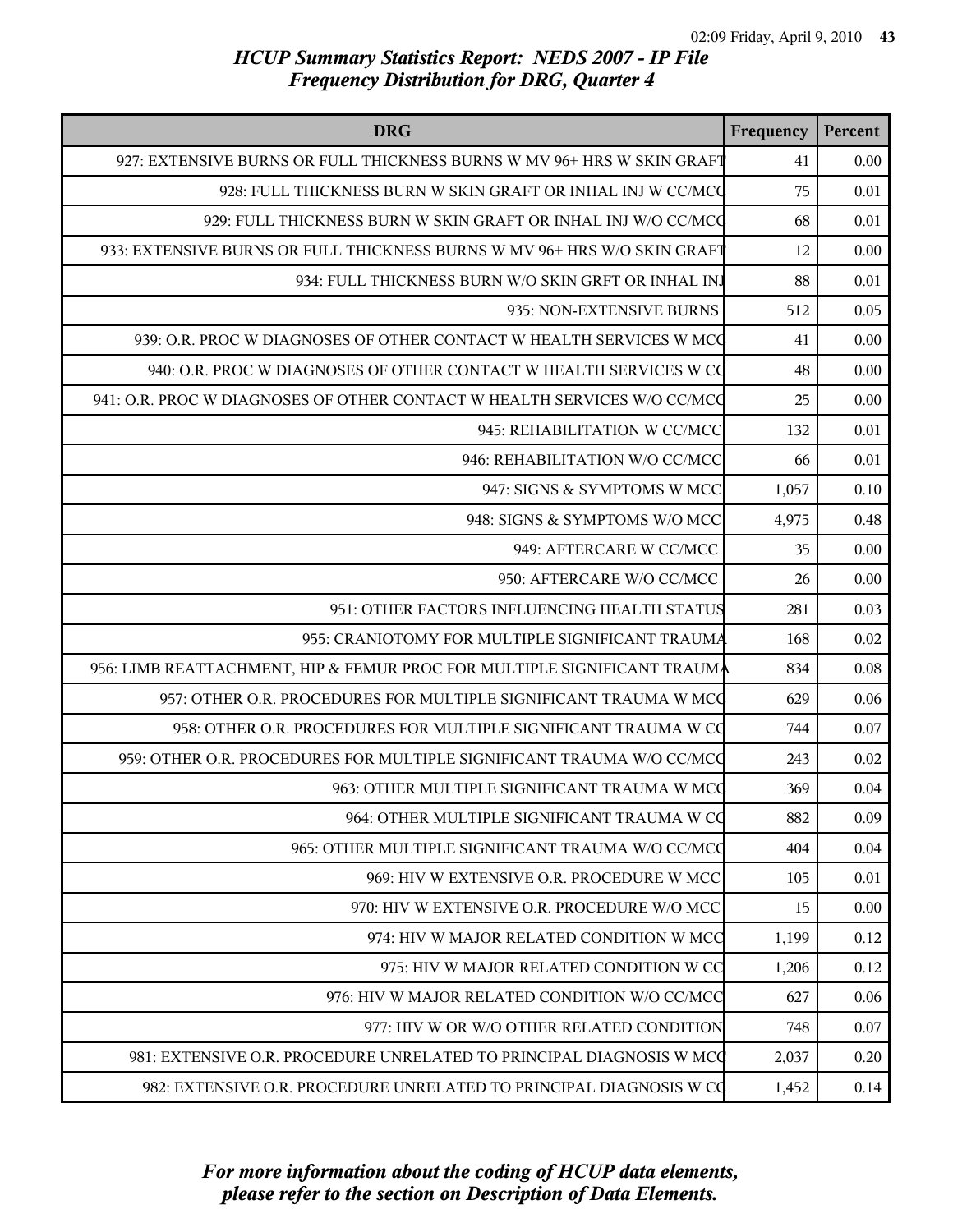| <b>DRG</b>                                                               |     | Percent |
|--------------------------------------------------------------------------|-----|---------|
| 983: EXTENSIVE O.R. PROCEDURE UNRELATED TO PRINCIPAL DIAGNOSIS W/O CC/MC | 410 | 0.04    |
| 984: PROSTATIC O.R. PROCEDURE UNRELATED TO PRINCIPAL DIAGNOSIS W MCC     | 43  | 0.00    |
| 985: PROSTATIC O.R. PROCEDURE UNRELATED TO PRINCIPAL DIAGNOSIS W CO      | 45  | 0.00    |
| 986: PROSTATIC O.R. PROCEDURE UNRELATED TO PRINCIPAL DIAGNOSIS W/O CC/MC | 17  | 0.00    |
| 987: NON-EXTENSIVE O.R. PROC UNRELATED TO PRINCIPAL DIAGNOSIS W MCC      | 603 | 0.06    |
| 988: NON-EXTENSIVE O.R. PROC UNRELATED TO PRINCIPAL DIAGNOSIS W CO       | 796 | 0.08    |
| 989: NON-EXTENSIVE O.R. PROC UNRELATED TO PRINCIPAL DIAGNOSIS W/O CC/MCC | 363 | 0.04    |
| 999: UNGROUPABLE                                                         | 208 | 0.02    |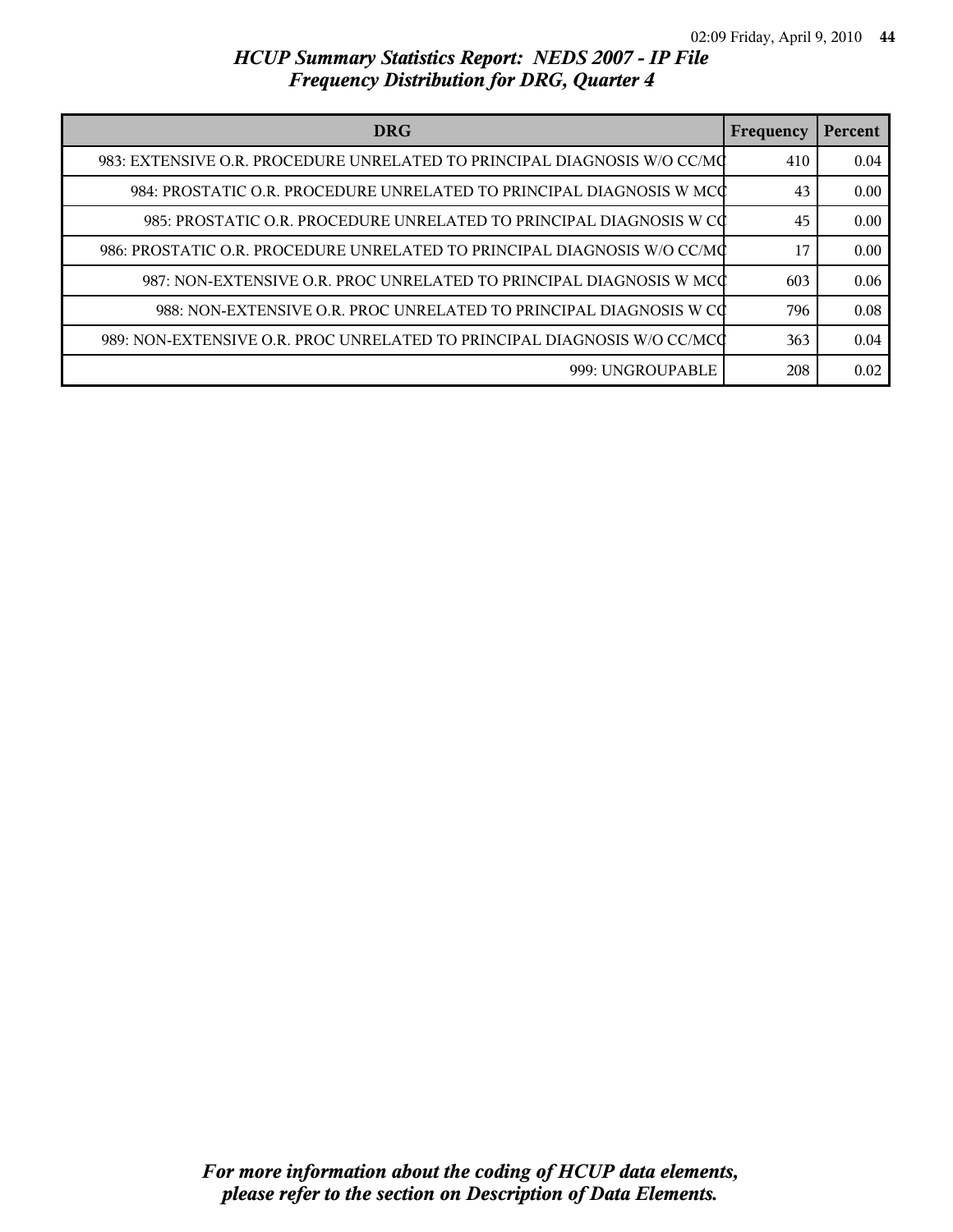| <b>DRGVER</b>            | Frequency | Percent |
|--------------------------|-----------|---------|
| 24: Effective 10/01/2006 | 3,123,526 | 75.24   |
| 25: Effective 10/01/2007 | 1,027,658 | 24.76   |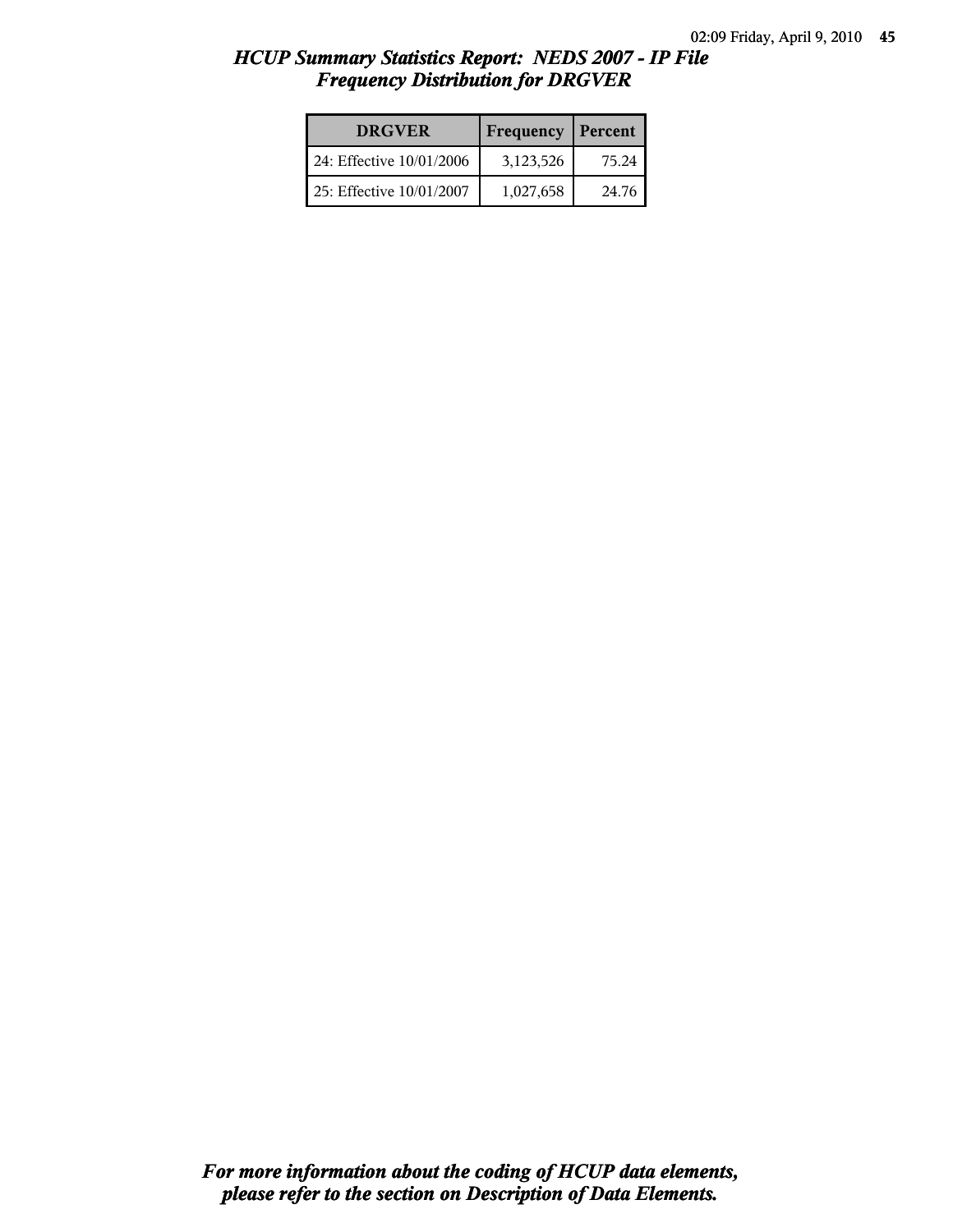| <b>HCUPFILE</b>   Frequency   Percent |             |        |
|---------------------------------------|-------------|--------|
| <b>SID</b>                            | 4, 151, 184 | 100.00 |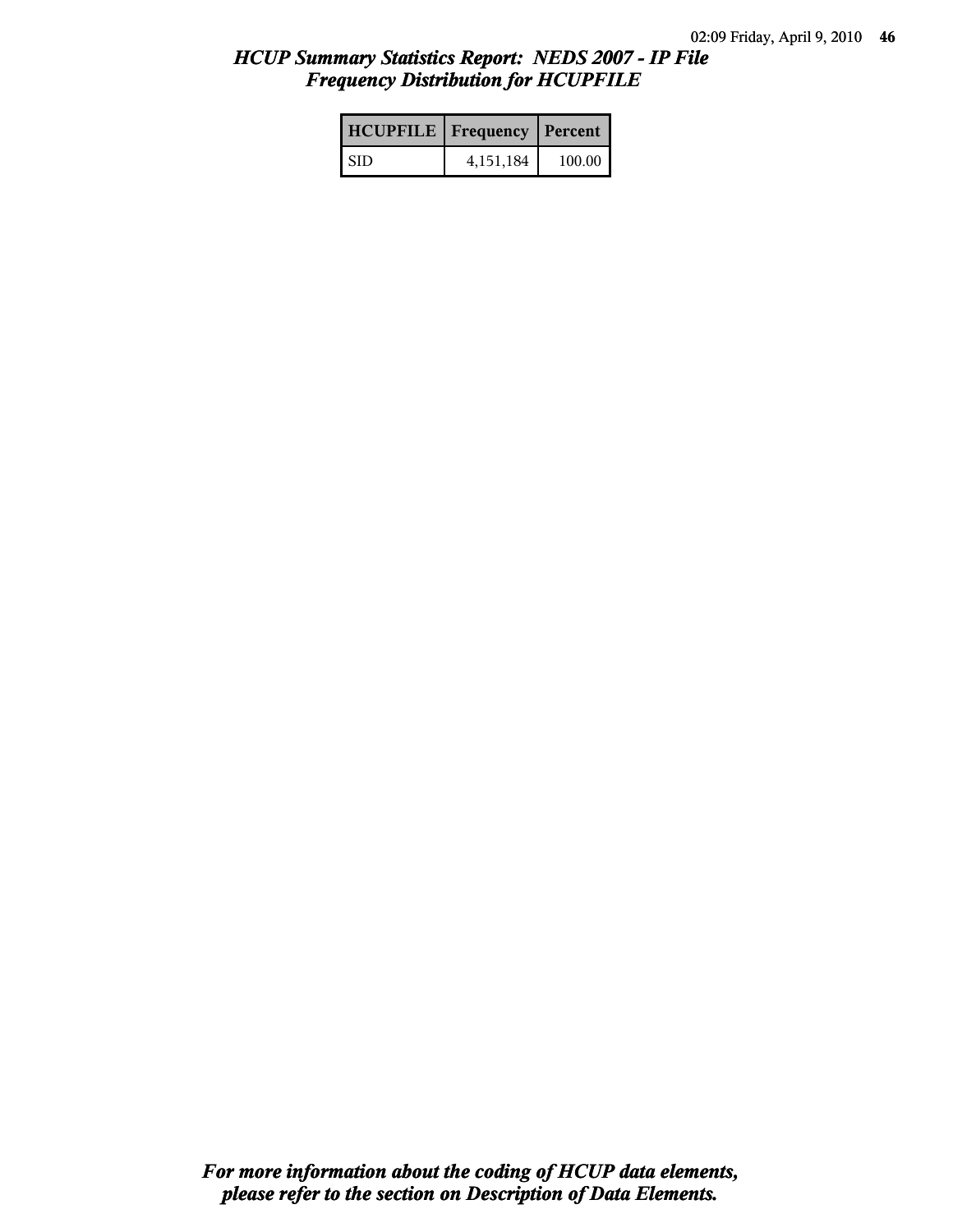| <b>LOS IP</b>       | Frequency | Percent |
|---------------------|-----------|---------|
| .C: Inconsistent    | 60        | 0.00    |
| 0 days              | 121,163   | 2.92    |
| $1$ day             | 628,840   | 15.15   |
| 2 days              | 785,462   | 18.92   |
| 3 days              | 670,282   | 16.15   |
| 4 days              | 482,807   | 11.63   |
| 5 days              | 341,694   | 8.23    |
| 6 days              | 248,575   | 5.99    |
| 7 days              | 184,647   | 4.45    |
| 8 days              | 133,813   | 3.22    |
| 9 days              | 99,472    | 2.40    |
| 10 days             | 76,967    | 1.85    |
| $11 -$<br>30 days   | 340,466   | 8.20    |
| $31 -$<br>60 days   | 30,436    | 0.73    |
| $61 -$<br>90 days   | 4,289     | 0.10    |
| $91 -$<br>120 days  | 1,192     | 0.03    |
| $121 -$<br>150 days | 473       | 0.01    |
| $151 -$<br>180 days | 230       | 0.01    |
| $181 -$<br>210 days | 122       | 0.00    |
| 211 - 240 days      | 69        | 0.00    |
| 241 -<br>270 days   | 44        | 0.00    |
| 271 - 300 days      | 26        | 0.00    |
| 301 - 330 days      | 19        | 0.00    |
| $331 -$<br>365 days | 36        | 0.00    |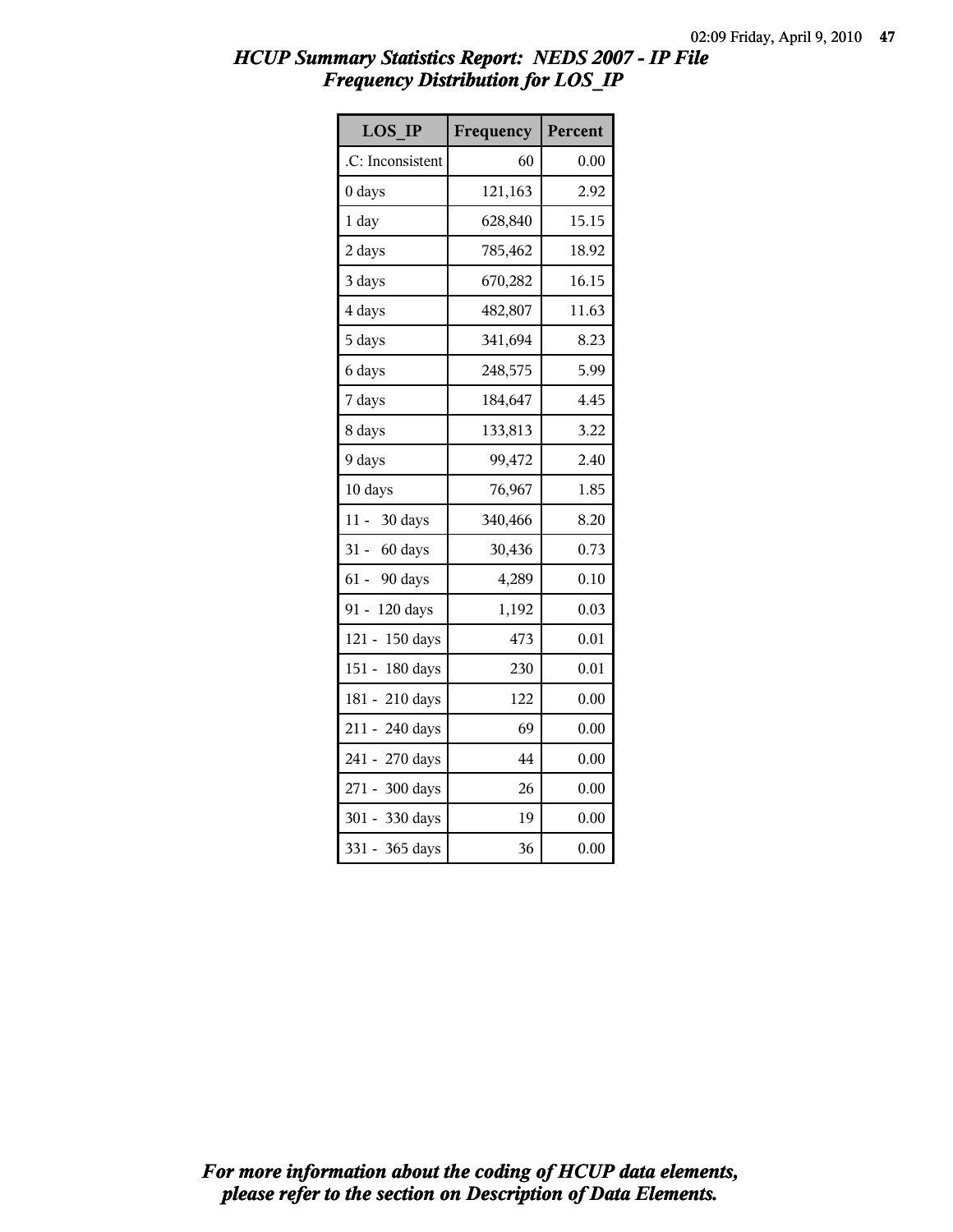| <b>MDC</b>                                                               | Frequency | Percent |
|--------------------------------------------------------------------------|-----------|---------|
| 0: PRINCIPAL DX CAN NOT BE ASSIGNED TO MDC                               | 1,056     | 0.03    |
| 1: DISEASES & DISORDERS OF THE NERVOUS SYSTEM                            | 337,759   | 8.14    |
| 2: DISEASES & DISORDERS OF THE EYE                                       | 7,543     | 0.18    |
| 3: DISEASES & DISORDERS OF THE EAR, NOSE, MOUTH & THROAT                 | 56,102    | 1.35    |
| 4: DISEASES & DISORDERS OF THE RESPIRATORY SYSTEM                        | 611,404   | 14.73   |
| 5: DISEASES & DISORDERS OF THE CIRCULATORY SYSTEM                        | 856,850   | 20.64   |
| 6: DISEASES & DISORDERS OF THE DIGESTIVE SYSTEM                          | 532,356   | 12.82   |
| 7: DISEASES & DISORDERS OF THE HEPATOBILIARY SYSTEM & PANCREAS           | 170,336   | 4.10    |
| 8: DISEASES & DISORDERS OF THE MUSCULOSKELETAL SYSTEM & CONN TISSUE      | 268,233   | 6.46    |
| 9: DISEASES & DISORDERS OF THE SKIN, SUBCUTANEOUS TISSUE & BREAST        | 126,694   | 3.05    |
| 10: ENDOCRINE, NUTRITIONAL & METABOLIC DISEASES & DISORDERS              | 172,110   | 4.15    |
| 11: DISEASES & DISORDERS OF THE KIDNEY & URINARY TRACT                   | 242,549   | 5.84    |
| 12: DISEASES & DISORDERS OF THE MALE REPRODUCTIVE SYSTEM                 | 9,776     | 0.24    |
| 13: DISEASES & DISORDERS OF THE FEMALE REPRODUCTIVE SYSTEM               | 22,400    | 0.54    |
| 14: PREGNANCY, CHILDBIRTH & THE PUERPERIUM                               | 98,315    | 2.37    |
| 15: NEWBORNS & OTHER NEONATES WITH CONDTN ORIG IN PERINATAL PERIOD       | 12,097    | 0.29    |
| 16: DISEASES & DISORDERS OF BLOOD, BLOOD FORMING ORGANS, IMMUNOLOG DISOR | 63,843    | 1.54    |
| 17: MYELOPROLIFERATIVE DISEASES & DISORDERS, POORLY DIFFERENTIATED NEOPL | 14,367    | 0.35    |
| 18: INFECTIOUS & PARASITIC DISEASES, SYSTEMIC OR UNSPECIFIED SITES       | 165,516   | 3.99    |
| 19: MENTAL DISEASES & DISORDERS                                          | 166,283   | 4.01    |
| 20: ALCOHOL/DRUG USE & ALCOHOL/DRUG INDUCED ORGANIC MENTAL DISORDERS     | 57,595    | 1.39    |
| 21: INJURIES, POISONINGS & TOXIC EFFECTS OF DRUGS                        | 94,389    | 2.27    |
| 22: BURNS                                                                | 3,498     | 0.08    |
| 23: FACTORS INFLUENCING HLTH STAT & OTHR CONTACTS WITH HLTH SERVCS       | 26,156    | 0.63    |
| 24: MULTIPLE SIGNIFICANT TRAUMA                                          | 17,284    | 0.42    |
| 25: HUMAN IMMUNODEFICIENCY VIRUS INFECTIONS                              | 16,673    | 0.40    |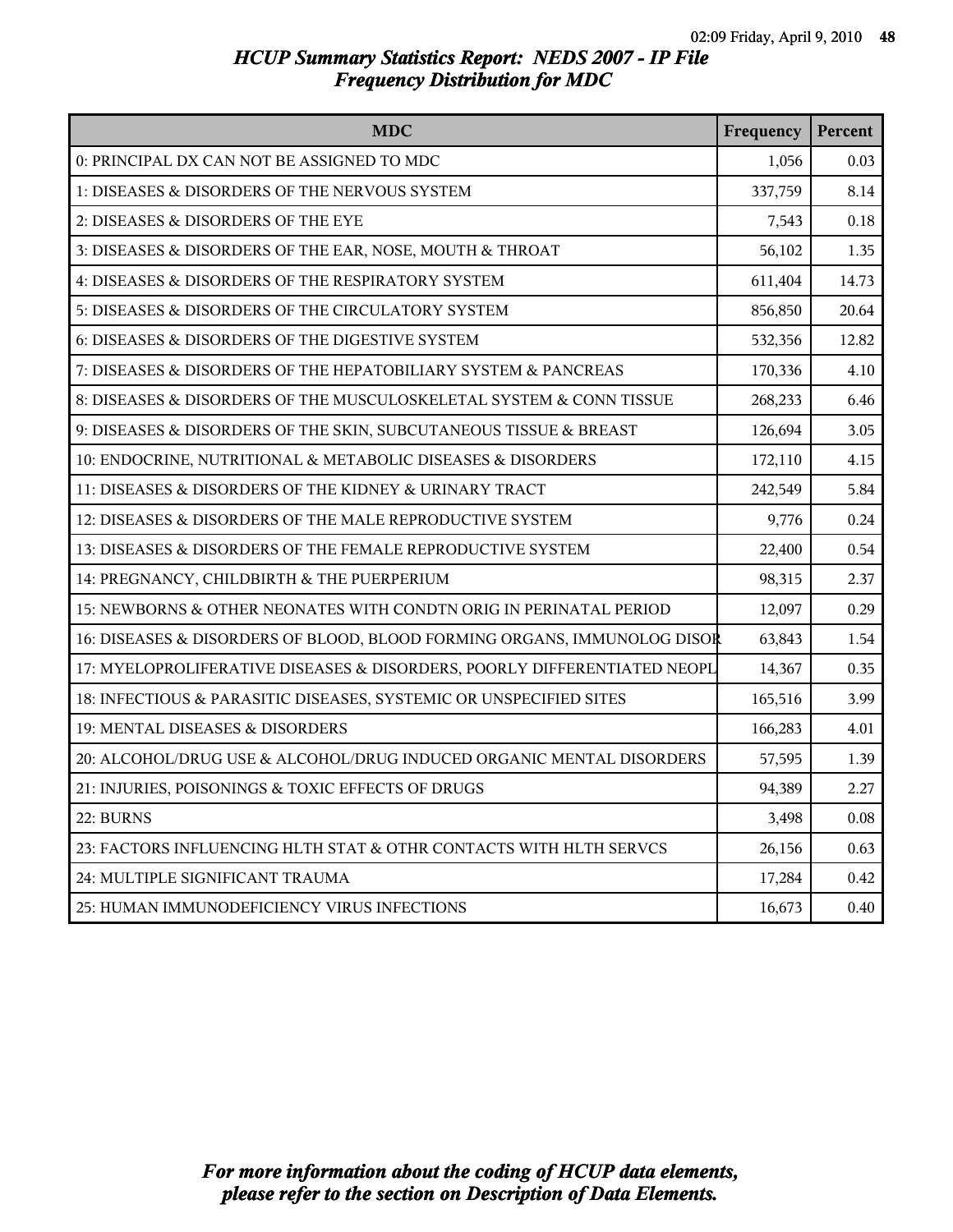| <b>NPR IP</b>           | Frequency | Percent |
|-------------------------|-----------|---------|
| 0                       | 2,081,992 | 50.15   |
| 1                       | 877,169   | 21.13   |
| $\overline{\mathbf{c}}$ | 461,724   | 11.12   |
| 3                       | 282,184   | 6.80    |
| 4                       | 144,037   | 3.47    |
| 5                       | 83,694    | 2.02    |
| 6                       | 80,815    | 1.95    |
| 7                       | 41,233    | 0.99    |
| 8                       | 36,494    | 0.88    |
| 9                       | 22,740    | 0.55    |
| 10                      | 12,000    | 0.29    |
| 11                      | 6,723     | 0.16    |
| 12                      | 5,076     | 0.12    |
| 13                      | 3,903     | 0.09    |
| 14                      | 2,985     | 0.07    |
| 15                      | 4,974     | 0.12    |
| 16 or greater           | 3,441     | 0.08    |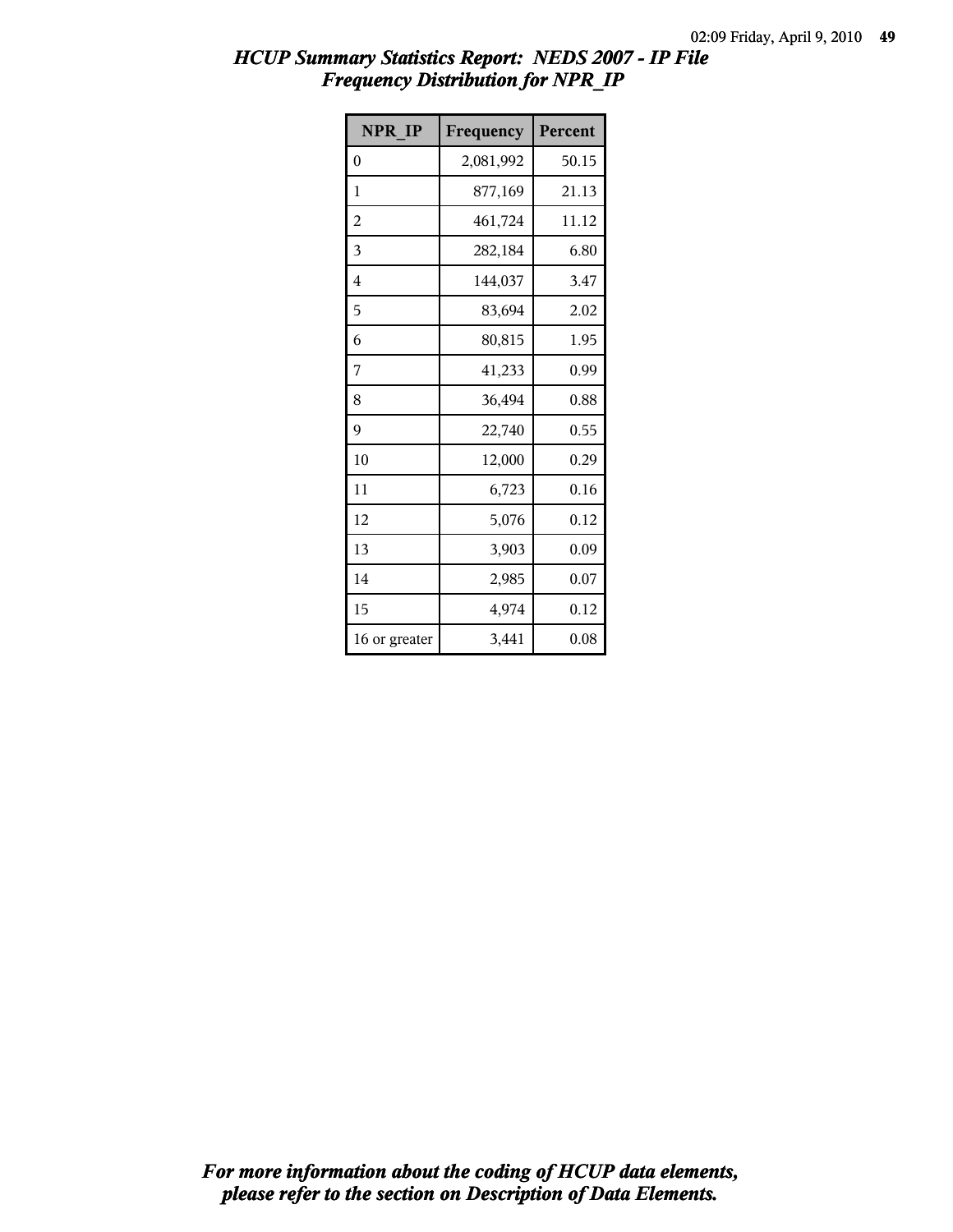| PCLASS IP1                                                       | Frequency | Percent  |
|------------------------------------------------------------------|-----------|----------|
| $\therefore$ Missing                                             | 2,082,065 | 50.16    |
| A: Invalid                                                       | 55        | 0.00     |
| .C: Inconsistent                                                 | $\leq$ 10 | $*$ $**$ |
| 1: Minor Diagnostic - Non-operating room diagnostic procedures   | 538,807   | 12.98    |
| 2: Minor Therapeutic - Non-operating room therapeutic procedures | 887,327   | 21.38    |
| 3: Major Diagnostic - Operating room diagnostic procedures       | 25,577    | 0.62     |
| 4: Major Therapeutic - Operating room therapeutic procedures     | 617,348   | 14.87    |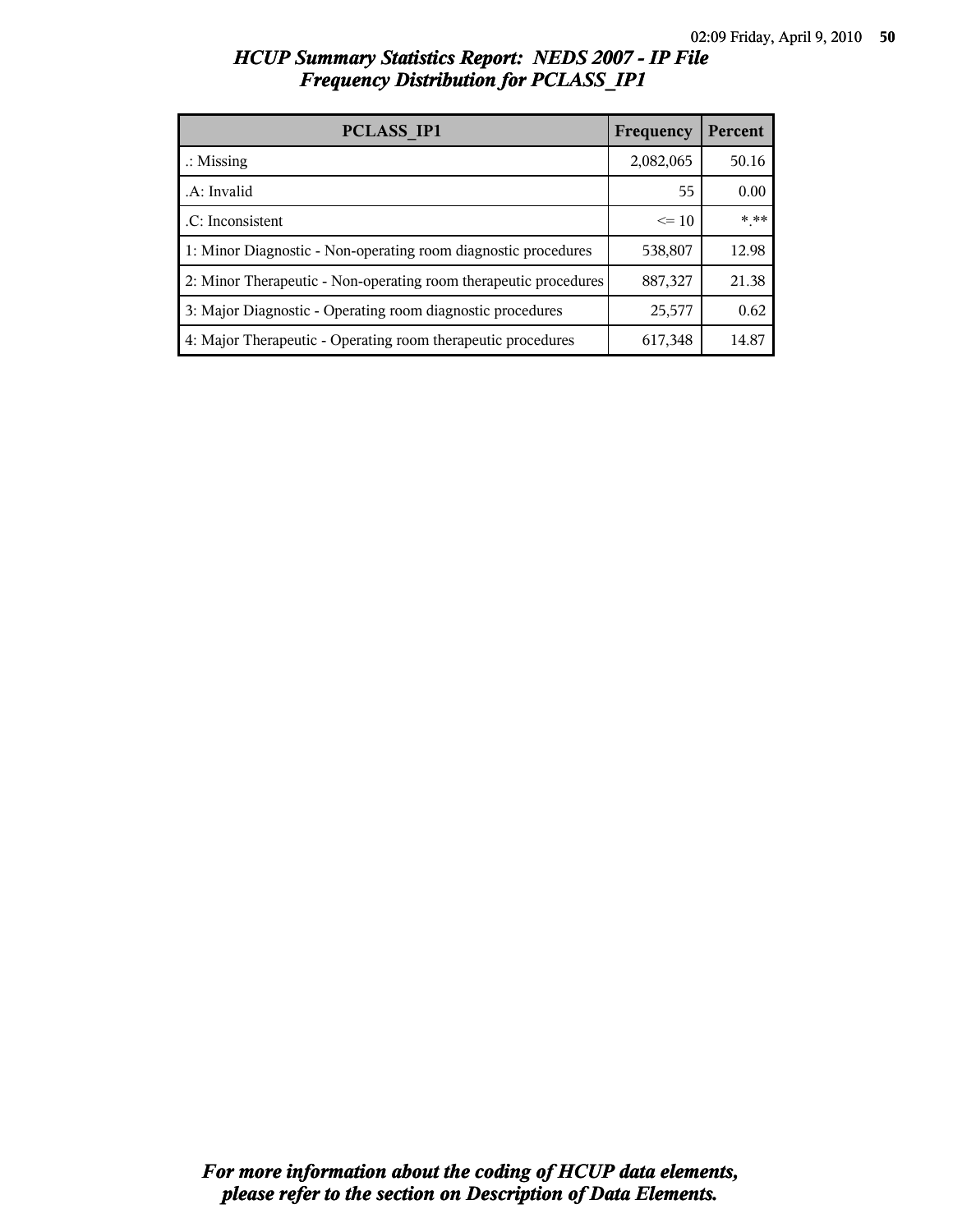| PRCCS IP1                                                                     | Frequency | Percent  |
|-------------------------------------------------------------------------------|-----------|----------|
| $\therefore$ Missing                                                          | 2,082,065 | 50.16    |
| A: Invalid procedure                                                          | 55        | 0.00     |
| C: Inconsistent                                                               | $\leq 10$ | $***$    |
| 1: Incision and excision of CNS                                               | 9,662     | 0.23     |
| 2: Insertion; replacement; or removal of extracranial ventricular shunt       | 2,311     | 0.06     |
| 3: Laminectomy; excision intervertebral disc                                  | 4,425     | 0.11     |
| 4: Diagnostic spinal tap                                                      | 40,324    | 0.97     |
| 5: Insertion of catheter or spinal stimulator and injection into spinal canal | 4,936     | 0.12     |
| 6: Decompression peripheral nerve                                             | 218       | 0.01     |
| 7: Other diagnostic nervous system procedures                                 | 1,586     | 0.04     |
| 8: Other non-OR or closed therapeutic nervous system procedures               | 1,690     | 0.04     |
| 9: Other OR therapeutic nervous system procedures                             | 5,591     | 0.13     |
| 10: Thyroidectomy; partial or complete                                        | 291       | 0.01     |
| 11: Diagnostic endocrine procedures                                           | 591       | 0.01     |
| 12: Other therapeutic endocrine procedures                                    | 655       | 0.02     |
| 13: Corneal transplant                                                        | $\leq 10$ | $***$    |
| 14: Glaucoma procedures                                                       | 17        | 0.00     |
| 15: Lens and cataract procedures                                              | 64        | 0.00     |
| 16: Repair of retinal tear; detachment                                        | 54        | 0.00     |
| 17: Destruction of lesion of retina and choroid                               | $\leq 10$ | $***$    |
| 18: Diagnostic procedures on eye                                              | 67        | 0.00     |
| 19: Other therapeutic procedures on eyelids; conjunctiva; cornea              | 2,721     | 0.07     |
| 20: Other intraocular therapeutic procedures                                  | 250       | 0.01     |
| 21: Other extraocular muscle and orbit therapeutic procedures                 | 521       | 0.01     |
| 22: Tympanoplasty                                                             | $\leq 10$ | $***$    |
| 23: Myringotomy                                                               | 330       | 0.01     |
| 24: Mastoidectomy                                                             | 66        | 0.00     |
| 25: Diagnostic procedures on ear                                              | 52        | 0.00     |
| 26: Other therapeutic ear procedures                                          | 1,041     | 0.03     |
| 27: Control of epistaxis                                                      | 3,544     | 0.09     |
| 28: Plastic procedures on nose                                                | 610       | 0.01     |
| 29: Dental procedures                                                         | 919       | $0.02\,$ |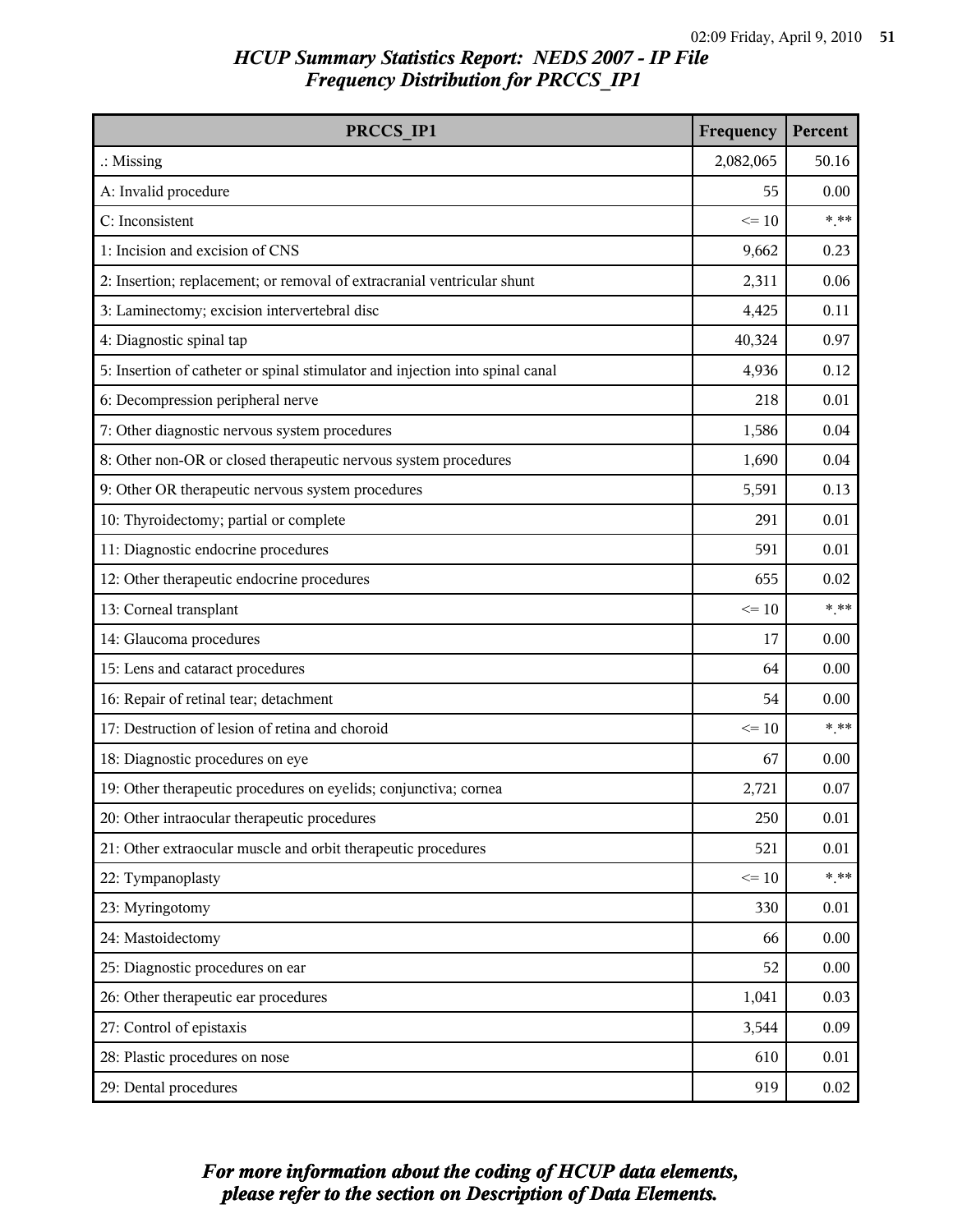| PRCCS IP1                                                                                        | Frequency | Percent |
|--------------------------------------------------------------------------------------------------|-----------|---------|
| 30: Tonsillectomy and/or adenoidectomy                                                           | 979       | 0.02    |
| 31: Diagnostic procedures on nose; mouth and pharynx                                             | 1,108     | 0.03    |
| 32: Other non-OR therapeutic procedures on nose; mouth and pharynx                               | 1,919     | 0.05    |
| 33: Other OR therapeutic procedures on nose; mouth and pharynx                                   | 3,991     | 0.10    |
| 34: Tracheostomy; temporary and permanent                                                        | 9,531     | 0.23    |
| 35: Tracheoscopy and laryngoscopy with biopsy                                                    | 2,464     | 0.06    |
| 36: Lobectomy or pneumonectomy                                                                   | 1,888     | 0.05    |
| 37: Diagnostic bronchoscopy and biopsy of bronchus                                               | 23,195    | 0.56    |
| 38: Other diagnostic procedures on lung and bronchus                                             | 808       | 0.02    |
| 39: Incision of pleura; thoracentesis; chest drainage                                            | 32,519    | 0.78    |
| 40: Other diagnostic procedures of respiratory tract and mediastinum                             | 1,885     | 0.05    |
| 41: Other non-OR therapeutic procedures on respiratory system                                    | 1,992     | 0.05    |
| 42: Other OR Rx procedures on respiratory system and mediastinum                                 | 4,883     | 0.12    |
| 43: Heart valve procedures                                                                       | 3,220     | 0.08    |
| 44: Coronary artery bypass graft (CABG)                                                          | 11,916    | 0.29    |
| 45: Percutaneous transluminal coronary angioplasty (PTCA)                                        | 57,163    | 1.38    |
| 46: Coronary thrombolysis                                                                        | 12        | 0.00    |
| 47: Diagnostic cardiac catheterization; coronary arteriography                                   | 87,563    | 2.11    |
| 48: Insertion; revision; replacement; removal of cardiac pacemaker or cardioverter/defibrillator | 31,761    | 0.77    |
| 49: Other OR heart procedures                                                                    | 8,890     | 0.21    |
| 50: Extracorporeal circulation auxiliary to open heart procedures                                | 71        | 0.00    |
| 51: Endarterectomy; vessel of head and neck                                                      | 2,473     | 0.06    |
| 52: Aortic resection; replacement or anastomosis                                                 | 2,684     | 0.06    |
| 53: Varicose vein stripping; lower limb                                                          | 32        | 0.00    |
| 54: Other vascular catheterization; not heart                                                    | 89,251    | 2.15    |
| 55: Peripheral vascular bypass                                                                   | 1,889     | 0.05    |
| 56: Other vascular bypass and shunt; not heart                                                   | 507       | 0.01    |
| 57: Creation; revision and removal of arteriovenous fistula or vessel-to-vessel cannula for di a | 4,776     | 0.12    |
| 58: Hemodialysis                                                                                 | 56,940    | 1.37    |
| 59: Other OR procedures on vessels of head and neck                                              | 1,759     | 0.04    |
| 60: Embolectomy and endarterectomy of lower limbs                                                | 1,346     | 0.03    |
| 61: Other OR procedures on vessels other than head and neck                                      | 28,484    | 0.69    |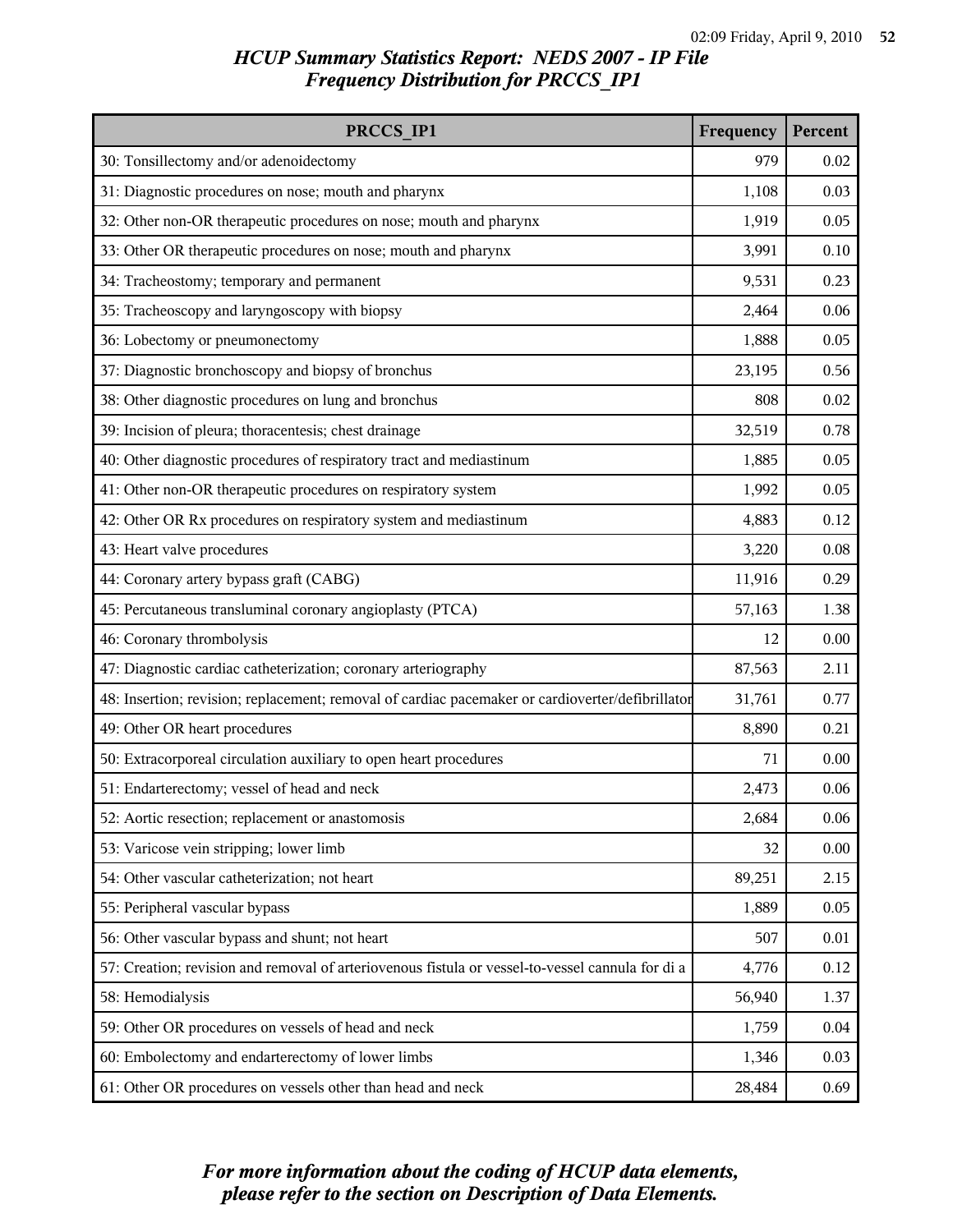| PRCCS IP1                                                     | Frequency | Percent |
|---------------------------------------------------------------|-----------|---------|
| 62: Other diagnostic cardiovascular procedures                | 3,105     | 0.07    |
| 63: Other non-OR therapeutic cardiovascular procedures        | 11,123    | 0.27    |
| 64: Bone marrow transplant                                    | 39        | 0.00    |
| 65: Bone marrow biopsy                                        | 5,433     | 0.13    |
| 66: Procedures on spleen                                      | 1,799     | 0.04    |
| 67: Other therapeutic procedures; hemic and lymphatic system  | 3,637     | 0.09    |
| 68: Injection or ligation of esophageal varices               | 28        | 0.00    |
| 69: Esophageal dilatation                                     | 2,676     | 0.06    |
| 70: Upper gastrointestinal endoscopy; biopsy                  | 122,547   | 2.95    |
| 71: Gastrostomy; temporary and permanent                      | 12,845    | 0.31    |
| 72: Colostomy; temporary and permanent                        | 879       | 0.02    |
| 73: Ileostomy and other enterostomy                           | 611       | 0.01    |
| 74: Gastrectomy; partial and total                            | 1,073     | 0.03    |
| 75: Small bowel resection                                     | 8,386     | 0.20    |
| 76: Colonoscopy and biopsy                                    | 43,255    | 1.04    |
| 77: Proctoscopy and anorectal biopsy                          | 2,452     | 0.06    |
| 78: Colorectal resection                                      | 19,218    | 0.46    |
| 79: Local excision of large intestine lesion (not endoscopic) | 59        | 0.00    |
| 80: Appendectomy                                              | 57,498    | 1.39    |
| 81: Hemorrhoid procedures                                     | 1,026     | 0.02    |
| 82: Endoscopic retrograde cannulation of pancreas (ERCP)      | 2,512     | 0.06    |
| 83: Biopsy of liver                                           | 3,692     | 0.09    |
| 84: Cholecystectomy and common duct exploration               | 59,348    | 1.43    |
| 85: Inguinal and femoral hernia repair                        | 4,026     | 0.10    |
| 86: Other hernia repair                                       | 5,882     | 0.14    |
| 87: Laparoscopy (GI only)                                     | 1,699     | 0.04    |
| 88: Abdominal paracentesis                                    | 18,631    | 0.45    |
| 89: Exploratory laparotomy                                    | 2,089     | 0.05    |
| 90: Excision; lysis peritoneal adhesions                      | 10,720    | 0.26    |
| 91: Peritoneal dialysis                                       | 2,605     | 0.06    |
| 92: Other bowel diagnostic procedures                         | 662       | 0.02    |
| 93: Other non-OR upper GI therapeutic procedures              | 17,432    | 0.42    |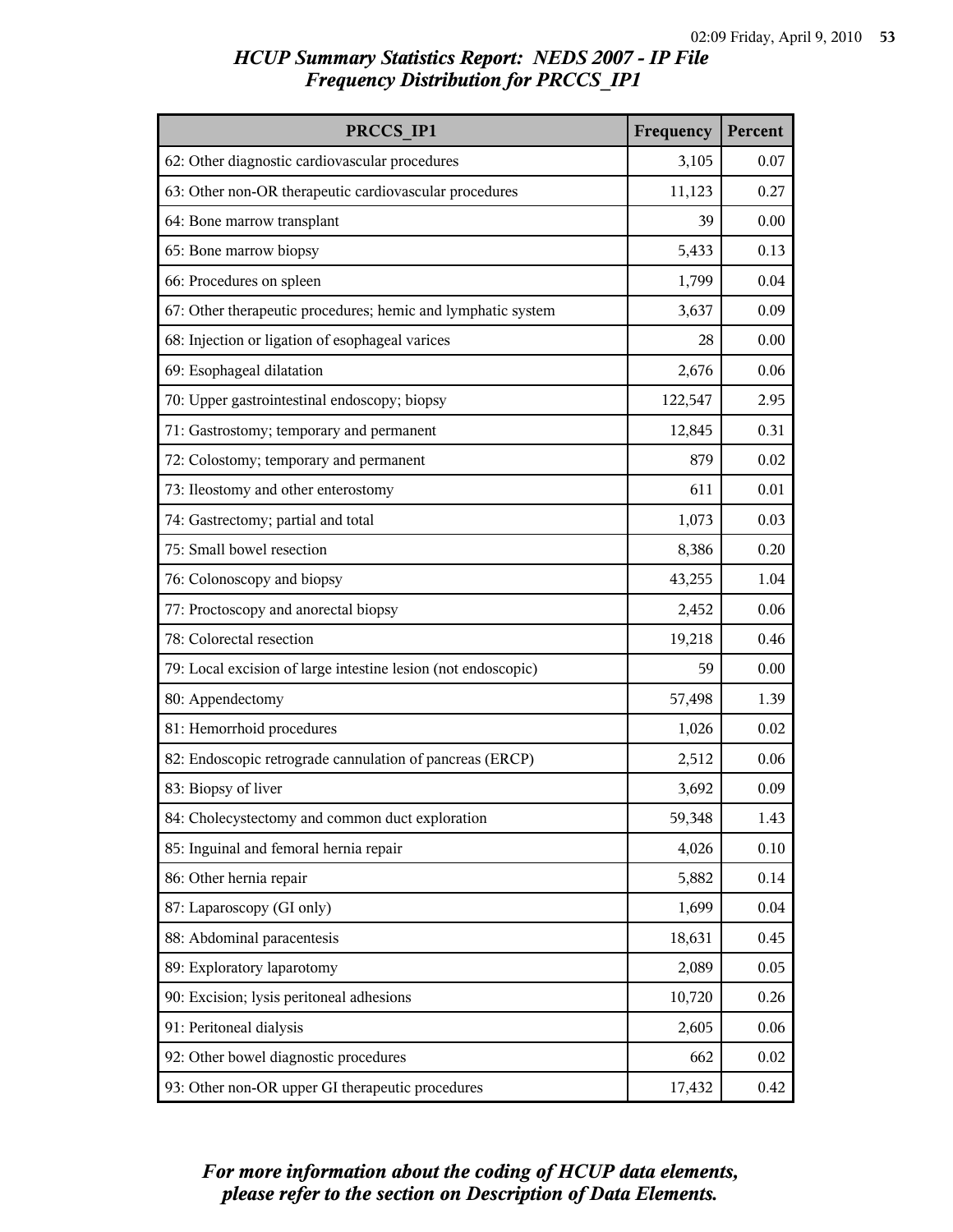| PRCCS IP1                                                             | Frequency | Percent  |
|-----------------------------------------------------------------------|-----------|----------|
| 94: Other OR upper GI therapeutic procedures                          | 6,765     | 0.16     |
| 95: Other non-OR lower GI therapeutic procedures                      | 13,954    | 0.34     |
| 96: Other OR lower GI therapeutic procedures                          | 10,194    | 0.25     |
| 97: Other gastrointestinal diagnostic procedures                      | 1,959     | 0.05     |
| 98: Other non-OR gastrointestinal therapeutic procedures              | 10,952    | 0.26     |
| 99: Other OR gastrointestinal therapeutic procedures                  | 7,633     | 0.18     |
| 100: Endoscopy and endoscopic biopsy of the urinary tract             | 4,489     | 0.11     |
| 101: Transurethral excision; drainage; or removal urinary obstruction | 11,211    | 0.27     |
| 102: Ureteral catheterization                                         | 8,743     | 0.21     |
| 103: Nephrotomy and nephrostomy                                       | 3,296     | 0.08     |
| 104: Nephrectomy; partial or complete                                 | 750       | 0.02     |
| 105: Kidney transplant                                                | 250       | 0.01     |
| 106: Genitourinary incontinence procedures                            | 44        | 0.00     |
| 107: Extracorporeal lithotripsy; urinary                              | 1,098     | 0.03     |
| 108: Indwelling catheter                                              | 10,750    | 0.26     |
| 109: Procedures on the urethra                                        | 1,302     | 0.03     |
| 110: Other diagnostic procedures of urinary tract                     | 1,768     | 0.04     |
| 111: Other non-OR therapeutic procedures of urinary tract             | 3,474     | 0.08     |
| 112: Other OR therapeutic procedures of urinary tract                 | 1,827     | 0.04     |
| 113: Transurethral resection of prostate (TURP)                       | 2,106     | 0.05     |
| 114: Open prostatectomy                                               | 103       | 0.00     |
| 115: Circumcision                                                     | 851       | 0.02     |
| 116: Diagnostic procedures; male genital                              | 259       | $0.01\,$ |
| 117: Other non-OR therapeutic procedures; male genital                | 1,130     | 0.03     |
| 118: Other OR therapeutic procedures; male genital                    | 1,867     | 0.04     |
| 119: Oophorectomy; unilateral and bilateral                           | 2,098     | 0.05     |
| 120: Other operations on ovary                                        | 1,776     | 0.04     |
| 121: Ligation or occlusion of fallopian tubes                         | 937       | 0.02     |
| 122: Removal of ectopic pregnancy                                     | 3,199     | 0.08     |
| 123: Other operations on fallopian tubes                              | 757       | 0.02     |
| 124: Hysterectomy; abdominal and vaginal                              | 2,389     | 0.06     |
| 125: Other excision of cervix and uterus                              | 705       | $0.02\,$ |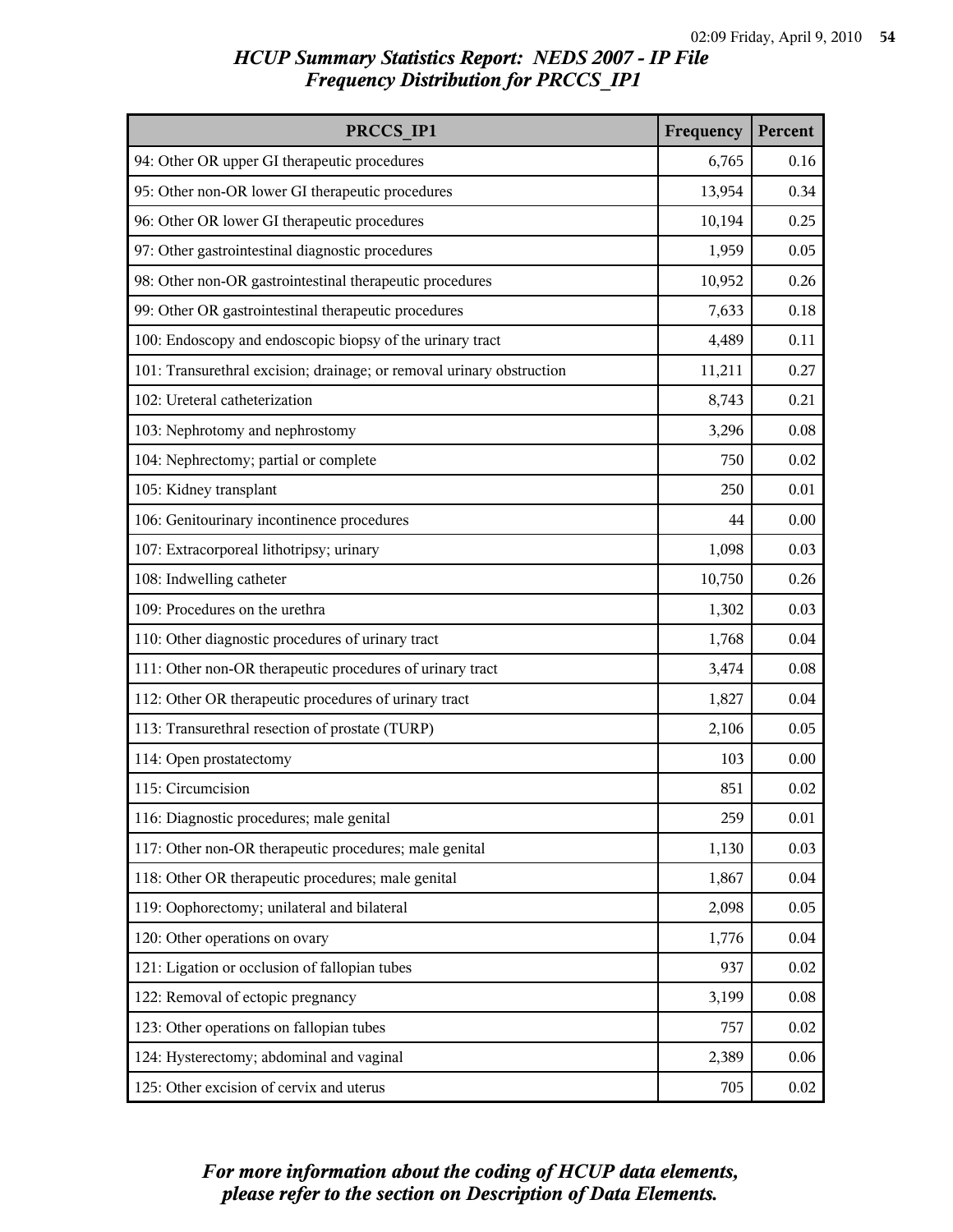| PRCCS IP1                                                                            | Frequency | Percent |
|--------------------------------------------------------------------------------------|-----------|---------|
| 126: Abortion (termination of pregnancy)                                             | 174       | 0.00    |
| 127: Dilatation and curettage (D&C); aspiration after delivery or abortion           | 4,259     | 0.10    |
| 128: Diagnostic dilatation and curettage (D&C)                                       | 1,535     | 0.04    |
| 129: Repair of cystocele and rectocele; obliteration of vaginal vault                | 44        | 0.00    |
| 130: Other diagnostic procedures; female organs                                      | 1,054     | 0.03    |
| 131: Other non-OR therapeutic procedures; female organs                              | 606       | 0.01    |
| 132: Other OR therapeutic procedures; female organs                                  | 2,120     | 0.05    |
| 133: Episiotomy                                                                      | 2,504     | 0.06    |
| 134: Cesarean section                                                                | 15,729    | 0.38    |
| 135: Forceps; vacuum; and breech delivery                                            | 2,407     | 0.06    |
| 136: Artificial rupture of membranes to assist delivery                              | 458       | 0.01    |
| 137: Other procedures to assist delivery                                             | 23,647    | 0.57    |
| 138: Diagnostic amniocentesis                                                        | 67        | 0.00    |
| 139: Fetal monitoring                                                                | 1,681     | 0.04    |
| 140: Repair of current obstetric laceration                                          | 10,635    | 0.26    |
| 141: Other therapeutic obstetrical procedures                                        | 402       | 0.01    |
| 142: Partial excision bone                                                           | 2,664     | 0.06    |
| 143: Bunionectomy or repair of toe deformities                                       | 20        | 0.00    |
| 144: Treatment; facial fracture or dislocation                                       | 3,844     | 0.09    |
| 145: Treatment; fracture or dislocation of radius and ulna                           | 9,650     | 0.23    |
| 146: Treatment; fracture or dislocation of hip and femur                             | 50,372    | 1.21    |
| 147: Treatment; fracture or dislocation of lower extremity (other than hip or femur) | 28,655    | 0.69    |
| 148: Other fracture and dislocation procedure                                        | 12,646    | 0.30    |
| 149: Arthroscopy                                                                     | 111       | 0.00    |
| 150: Division of joint capsule; ligament or cartilage                                | 57        | 0.00    |
| 151: Excision of semilunar cartilage of knee                                         | 288       | 0.01    |
| 152: Arthroplasty knee                                                               | 1,504     | 0.04    |
| 153: Hip replacement; total and partial                                              | 22,483    | 0.54    |
| 154: Arthroplasty other than hip or knee                                             | 1,113     | 0.03    |
| 155: Arthrocentesis                                                                  | 6,262     | 0.15    |
| 156: Injections and aspirations of muscles; tendons; bursa; joints and soft tissue   | 972       | 0.02    |
| 157: Amputation of lower extremity                                                   | 10,198    | 0.25    |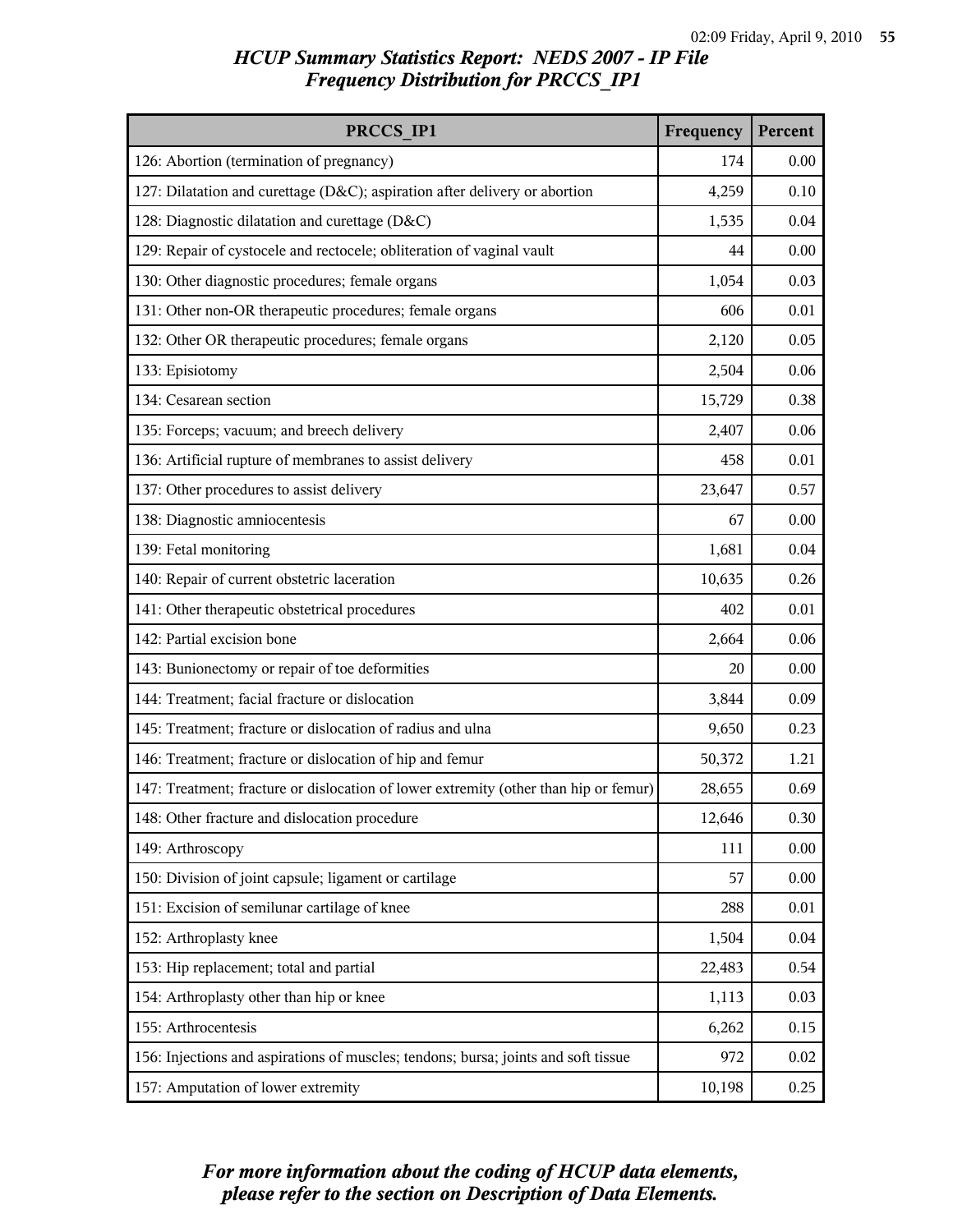| PRCCS IP1                                                          | Frequency | Percent |
|--------------------------------------------------------------------|-----------|---------|
| 158: Spinal fusion                                                 | 4,826     | 0.12    |
| 159: Other diagnostic procedures on musculoskeletal system         | 5,661     | 0.14    |
| 160: Other therapeutic procedures on muscles and tendons           | 10,945    | 0.26    |
| 161: Other OR therapeutic procedures on bone                       | 6,236     | 0.15    |
| 162: Other OR therapeutic procedures on joints                     | 5,034     | 0.12    |
| 163: Other non-OR therapeutic procedures on musculoskeletal system | 2,826     | 0.07    |
| 164: Other OR therapeutic procedures on musculoskeletal system     | 1,597     | 0.04    |
| 165: Breast biopsy and other diagnostic procedures on breast       | 604       | 0.01    |
| 166: Lumpectomy; quadrantectomy of breast                          | 385       | 0.01    |
| 167: Mastectomy                                                    | 239       | 0.01    |
| 168: Incision and drainage; skin and subcutaneous tissue           | 24,188    | 0.58    |
| 169: Debridement of wound; infection or burn                       | 25,405    | 0.61    |
| 170: Excision of skin lesion                                       | 1,075     | 0.03    |
| 171: Suture of skin and subcutaneous tissue                        | 17,674    | 0.43    |
| 172: Skin graft                                                    | 2,907     | 0.07    |
| 173: Other diagnostic procedures on skin and subcutaneous tissue   | 1,933     | 0.05    |
| 174: Other non-OR therapeutic procedures on skin and breast        | 14,003    | 0.34    |
| 175: Other OR therapeutic procedures on skin and breast            | 825       | 0.02    |
| 176: Other organ transplantation                                   | 417       | 0.01    |
| 177: Computerized axial tomography (CT) scan head                  | 23,127    | 0.56    |
| 178: CT scan chest                                                 | 10,559    | 0.25    |
| 179: CT scan abdomen                                               | 14,952    | 0.36    |
| 180: Other CT scan                                                 | 2,549     | 0.06    |
| 181: Myelogram                                                     | 457       | 0.01    |
| 182: Mammography                                                   | 28        | 0.00    |
| 183: Routine chest X-ray                                           | 155       | 0.00    |
| 184: Intraoperative cholangiogram                                  | 69        | 0.00    |
| 185: Upper gastrointestinal X-ray                                  | 287       | 0.01    |
| 186: Lower gastrointestinal X-ray                                  | 43        | 0.00    |
| 187: Intravenous pyelogram                                         | 392       | 0.01    |
| 188: Cerebral arteriogram                                          | 6,191     | 0.15    |
| 189: Contrast aortogram                                            | 1,211     | 0.03    |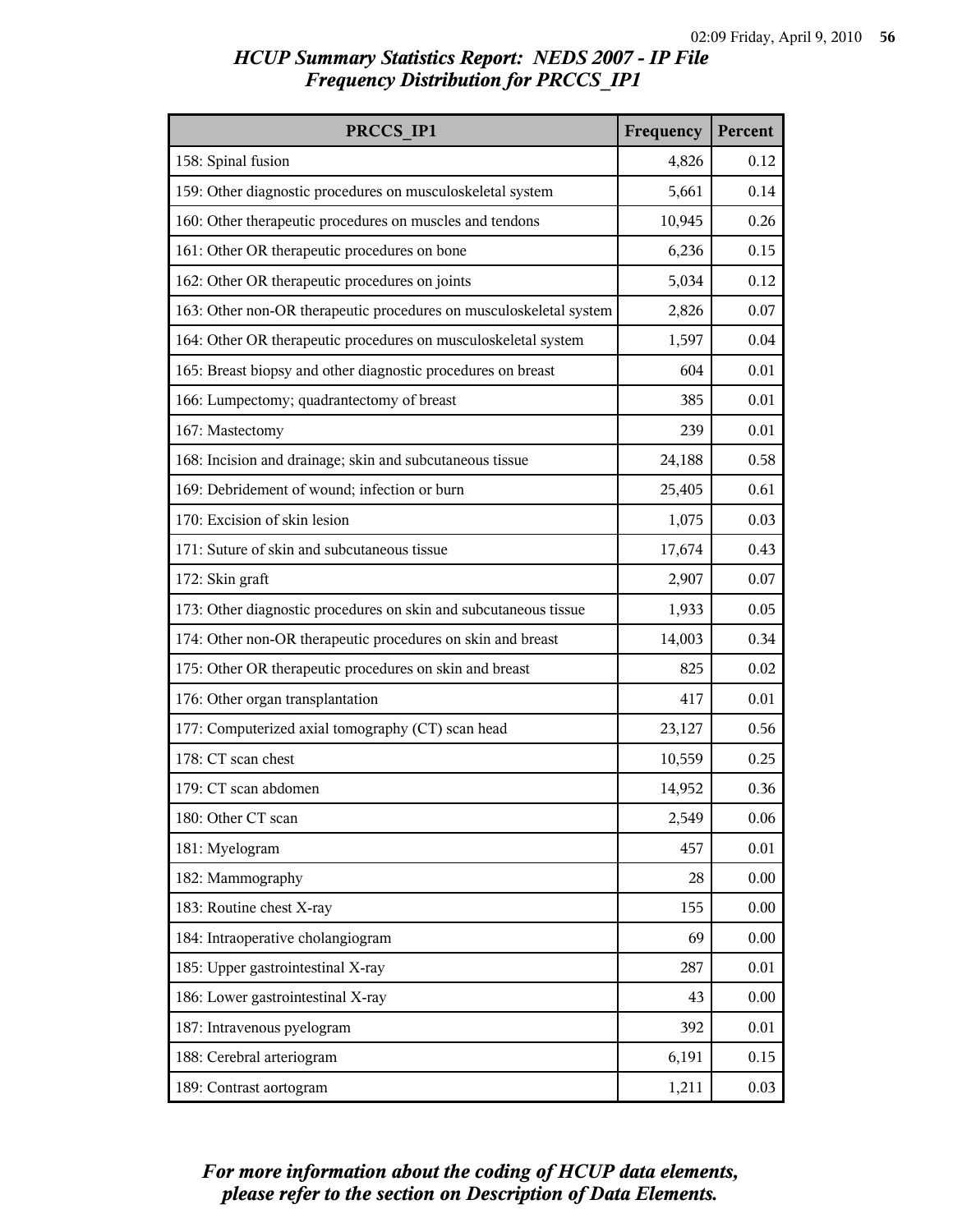| PRCCS IP1                                                           | Frequency | Percent  |
|---------------------------------------------------------------------|-----------|----------|
| 190: Contrast arteriogram of femoral and lower extremity arteries   | 774       | 0.02     |
| 191: Arterio- or venogram (not heart and head)                      | 5,197     | 0.13     |
| 192: Diagnostic ultrasound of head and neck                         | 1,842     | 0.04     |
| 193: Diagnostic ultrasound of heart (echocardiogram)                | 37,307    | 0.90     |
| 194: Diagnostic ultrasound of gastrointestinal tract                | 291       | 0.01     |
| 195: Diagnostic ultrasound of urinary tract                         | 1,215     | 0.03     |
| 196: Diagnostic ultrasound of abdomen or retroperitoneum            | 2,620     | 0.06     |
| 197: Other diagnostic ultrasound                                    | 4,268     | 0.10     |
| 198: Magnetic resonance imaging                                     | 23,456    | 0.57     |
| 199: Electroencephalogram (EEG)                                     | 3,201     | 0.08     |
| 200: Nonoperative urinary system measurements                       | 143       | 0.00     |
| 201: Cardiac stress tests                                           | 11,780    | 0.28     |
| 202: Electrocardiogram                                              | 6,876     | 0.17     |
| 203: Electrographic cardiac monitoring                              | 8,603     | 0.21     |
| 204: Swan-Ganz catheterization for monitoring                       | 297       | 0.01     |
| 205: Arterial blood gases                                           | 3,338     | 0.08     |
| 206: Microscopic examination (bacterial smear; culture; toxicology) | 102       | 0.00     |
| 207: Radioisotope bone scan                                         | 488       | 0.01     |
| 208: Radioisotope pulmonary scan                                    | 1,385     | 0.03     |
| 209: Radioisotope scan and function studies                         | 2,449     | 0.06     |
| 210: Other radioisotope scan                                        | 155       | 0.00     |
| 211: Therapeutic radiology for cancer treatment                     | 3,820     | 0.09     |
| 212: Diagnostic physical therapy                                    | 396       | 0.01     |
| 213: Physical therapy exercises; manipulation; and other procedures | 4,169     | 0.10     |
| 214: Traction; splints; and other wound care                        | 6,363     | 0.15     |
| 215: Other physical therapy and rehabilitation                      | 1,814     | 0.04     |
| 216: Respiratory intubation and mechanical ventilation              | 115,373   | 2.78     |
| 217: Other respiratory therapy                                      | 13,196    | 0.32     |
| 218: Psychological and psychiatric evaluation and therapy           | 13,202    | 0.32     |
| 219: Alcohol and drug rehabilitation/detoxification                 | 40,096    | 0.97     |
| 220: Ophthalmologic and otologic diagnosis and treatment            | 229       | 0.01     |
| 221: Nasogastric tube                                               | 7,384     | $0.18\,$ |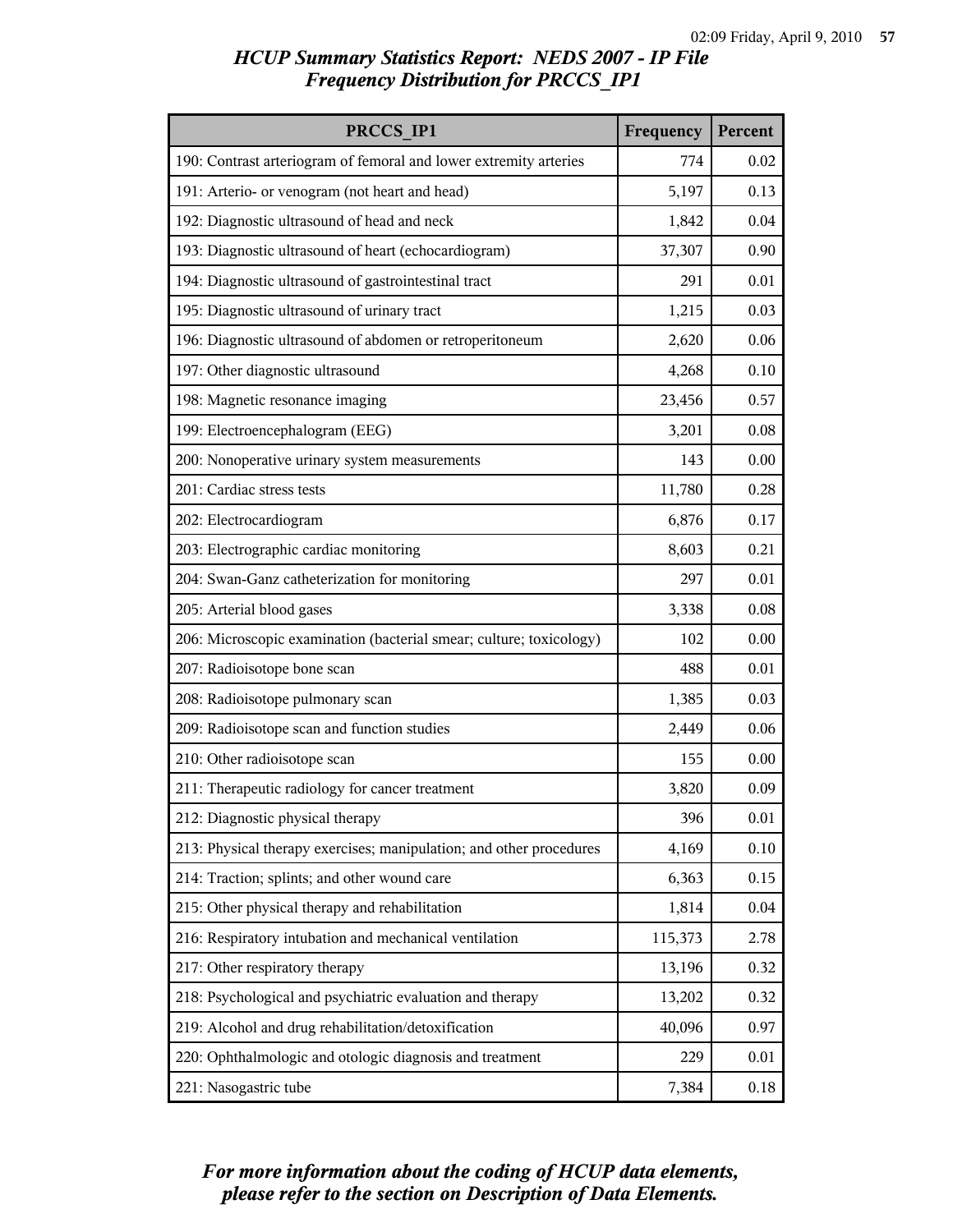| PRCCS IP1                                                              | Frequency | Percent |
|------------------------------------------------------------------------|-----------|---------|
| 222: Blood transfusion                                                 | 111,993   | 2.70    |
| 223: Enteral and parenteral nutrition                                  | 12,953    | 0.31    |
| 224: Cancer chemotherapy                                               | 3,068     | 0.07    |
| 225: Conversion of cardiac rhythm                                      | 10,809    | 0.26    |
| 226: Other diagnostic radiology and related techniques                 | 4,670     | 0.11    |
| 227: Other diagnostic procedures (interview; evaluation; consultation) | 12,645    | 0.30    |
| 228: Prophylactic vaccinations and inoculations                        | 12,363    | 0.30    |
| 229: Nonoperative removal of foreign body                              | 1,081     | 0.03    |
| 230: Extracorporeal shock wave other than urinary                      | $\leq 10$ | $***$   |
| 231: Other therapeutic procedures                                      | 66,605    | 1.60    |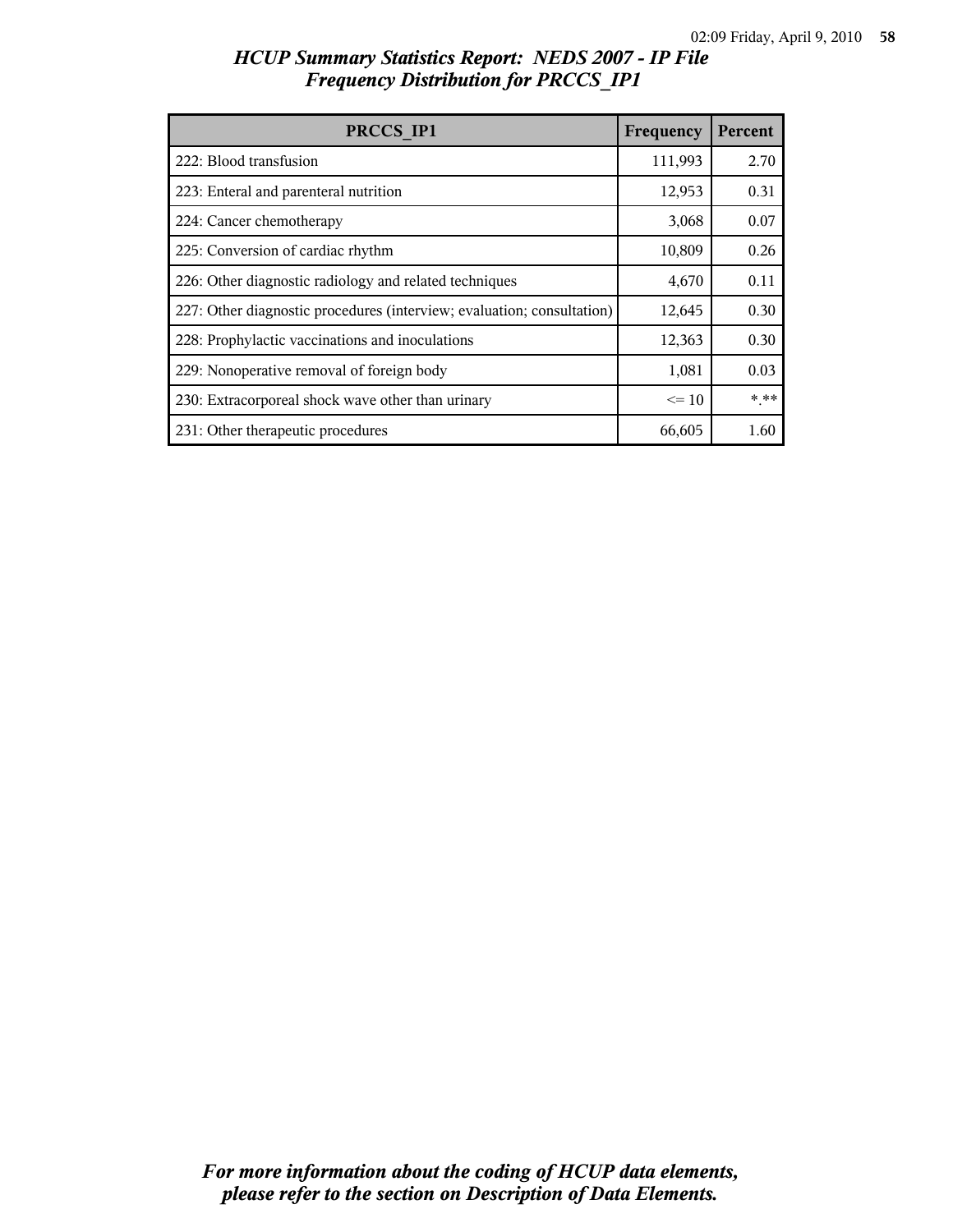| PR IP1                 | Frequency | Percent |
|------------------------|-----------|---------|
| <b>Blank</b>           | 2,082,065 | 50.16   |
| Valid PR               | 2,069,059 | 49.84   |
| Inconsistent PR (incn) | $\leq$ 10 | * **    |
| Invalid PR (invl)      | 55        | 0.00    |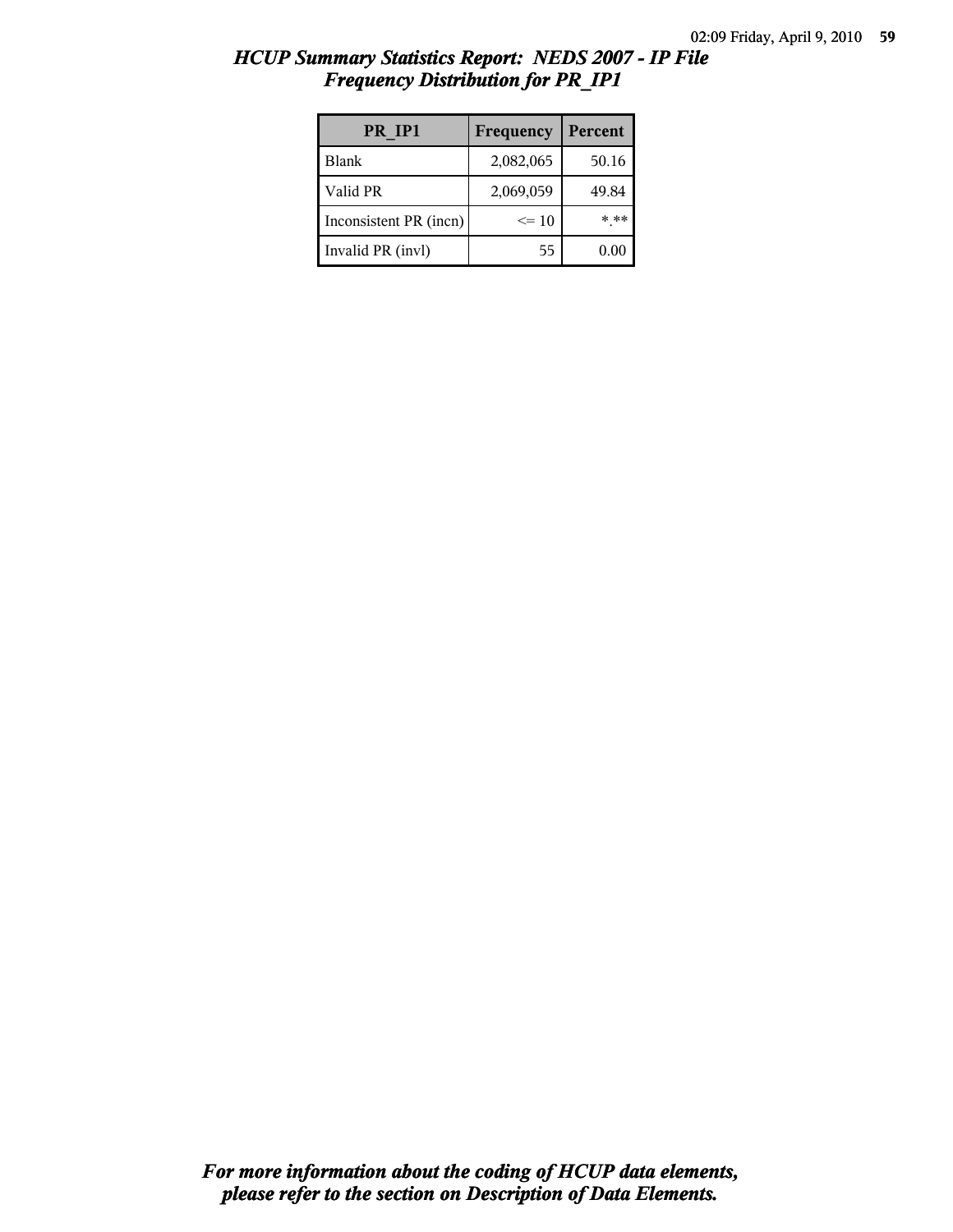| <b>TOTCHG IP</b>      | Frequency | Percent |
|-----------------------|-----------|---------|
| $\therefore$ Missing  | 28,714    | 0.69    |
| .A: Invalid           | 13        | 0.00    |
| .C: Inconsistent      | 791       | 0.02    |
| \$100-<br>\$1,000     | 4,245     | 0.10    |
| $$1,001 - $5,000$     | 334,130   | 8.05    |
| \$5,001- \$10,000     | 846,079   | 20.38   |
| \$10,001- \$50,000    | 2,394,737 | 57.69   |
| \$50,001-\$100,000    | 365,475   | 8.80    |
| \$100,001-\$200,000   | 127,136   | 3.06    |
| \$200,001- \$300,000  | 28,237    | 0.68    |
| \$300,001-\$400,000   | 10,181    | 0.25    |
| \$400,001- \$500,000  | 4,794     | 0.12    |
| \$500,001-\$1,000,000 | 5,815     | 0.14    |
| Over \$1,000,000      | 837       | 0.02    |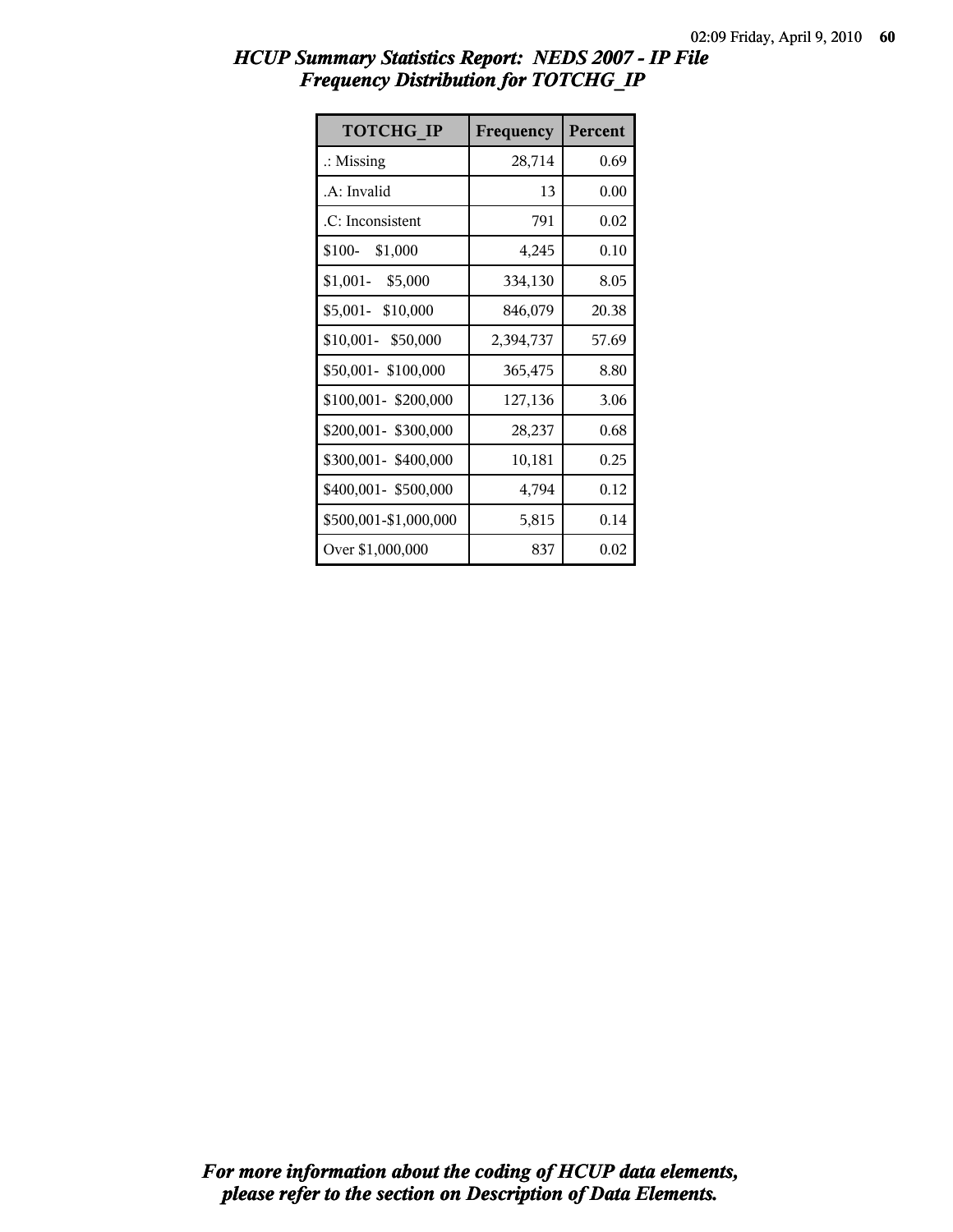| <b>Moments</b>         |            |                         |            |
|------------------------|------------|-------------------------|------------|
| N                      | 4151184    | <b>Sum Weights</b>      | 4151184    |
| Mean                   | 4.5827903  | <b>Sum Observations</b> | 19024005.8 |
| <b>Std Deviation</b>   | 1.35124043 | Variance                | 1.8258507  |
| <b>Skewness</b>        | 4.37097788 | <b>Kurtosis</b>         | 55.6802531 |
| <b>Uncorrected SS</b>  | 94762469.3 | <b>Corrected SS</b>     | 7579440.4  |
| <b>Coeff Variation</b> | 29.4851028 | <b>Std Error Mean</b>   | 0.0006632  |

### *Variable: DISCWT (Weight to ED Visits in AHA universe)*

| <b>Basic Statistical Measures</b> |          |                                 |          |
|-----------------------------------|----------|---------------------------------|----------|
| Location<br><b>Variability</b>    |          |                                 |          |
| Mean                              | 4.582790 | <b>Std Deviation</b><br>1.35124 |          |
| <b>Median</b>                     | 4.558561 | <b>Variance</b>                 | 1.82585  |
| Mode                              | 3.574315 | Range                           | 26.49940 |
|                                   |          | <b>Interquartile Range</b>      | 1.52450  |

| Tests for Location: Mu0=0 |                             |          |               |         |  |
|---------------------------|-----------------------------|----------|---------------|---------|--|
| Test                      | <b>Statistic</b><br>p Value |          |               |         |  |
| Student's t               |                             | 6910.084 | Pr >  t       | < 0.001 |  |
| <b>Sign</b>               | M<br>2075592                |          | $Pr \geq  M $ | < 0001  |  |
| <b>Signed Rank</b>        | S                           | 4.308E12 | $ Pr \ge  S $ | < 0.001 |  |

| <b>Quantiles (Definition 5)</b> |                 |  |
|---------------------------------|-----------------|--|
| Quantile                        | <b>Estimate</b> |  |
| 100% Max                        | 27.52544        |  |
| 99%                             | 8.42528         |  |
| 95%<br>6.34021                  |                 |  |
| 90%<br>5.86047                  |                 |  |
| 75% Q3<br>5.11979               |                 |  |
| 50% Median<br>4.55856           |                 |  |
| 25% Q1<br>3.59529               |                 |  |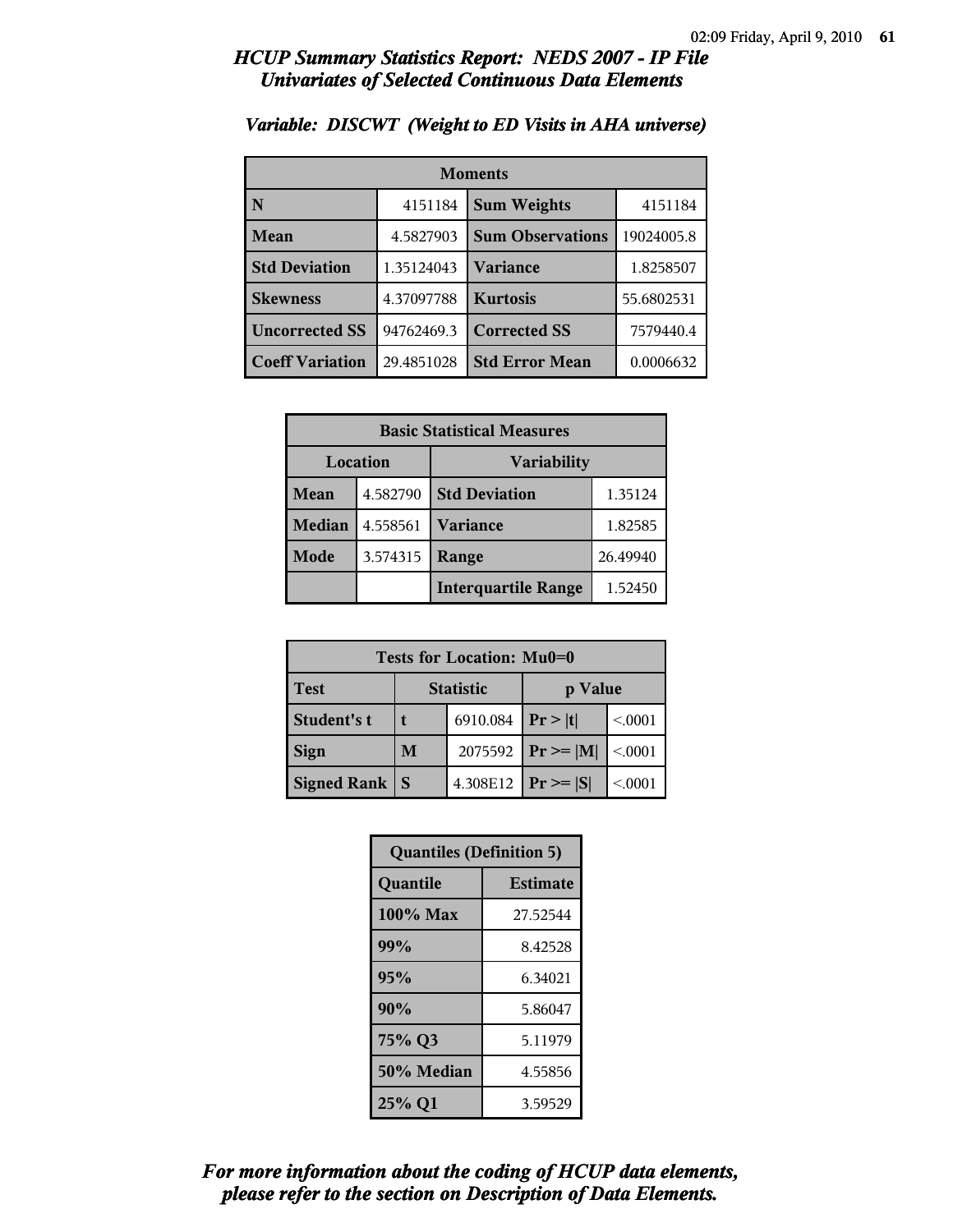| <b>Quantiles (Definition 5)</b> |         |  |
|---------------------------------|---------|--|
| <b>Estimate</b><br>Quantile     |         |  |
| 10%<br>3.29778                  |         |  |
| 5%<br>3.08031                   |         |  |
| 1%<br>2.15949                   |         |  |
| 0% Min                          | 1.02604 |  |

*Variable: DISCWT (Weight to ED Visits in AHA universe)*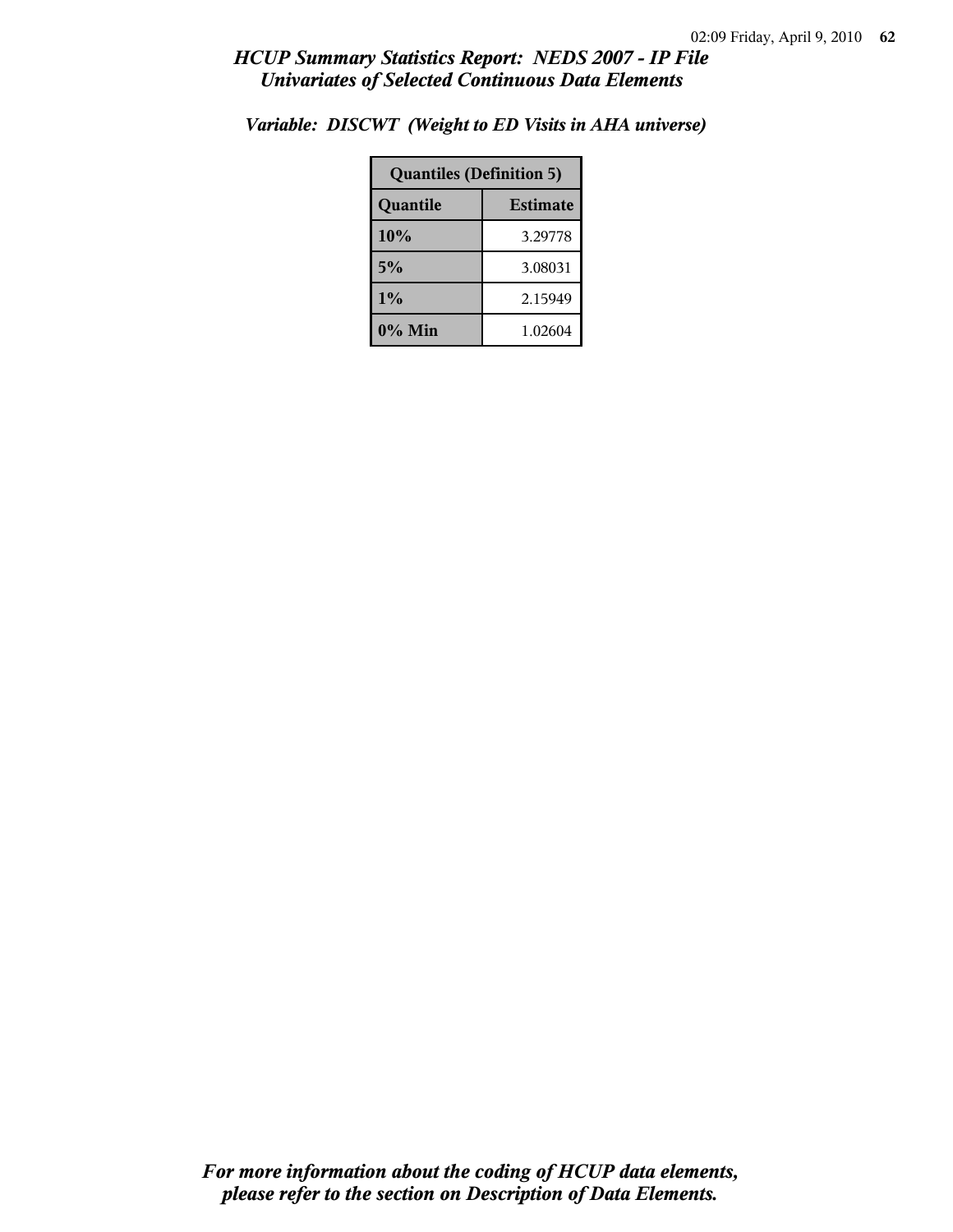| <b>Moments</b>         |            |                         |            |
|------------------------|------------|-------------------------|------------|
| N                      | 4151124    | <b>Sum Weights</b>      | 4151124    |
| Mean                   | 4.95518322 | <b>Sum Observations</b> | 20569580   |
| <b>Std Deviation</b>   | 6.56681803 | Variance                | 43.123099  |
| <b>Skewness</b>        | 9.86411087 | <b>Kurtosis</b>         | 249.185211 |
| <b>Uncorrected SS</b>  | 280935326  | <b>Corrected SS</b>     | 179009288  |
| <b>Coeff Variation</b> | 132.524222 | <b>Std Error Mean</b>   | 0.00322309 |

### *Variable: LOS\_IP (Length of stay (cleaned) from IP)*

| <b>Basic Statistical Measures</b> |          |                            |           |  |
|-----------------------------------|----------|----------------------------|-----------|--|
| Location<br><b>Variability</b>    |          |                            |           |  |
| Mean                              | 4.955183 | <b>Std Deviation</b>       | 6.56682   |  |
| Median                            | 3.000000 | <b>Variance</b>            | 43.12310  |  |
| Mode                              | 2.000000 | Range                      | 365.00000 |  |
|                                   |          | <b>Interquartile Range</b> | 4.00000   |  |

| Tests for Location: Mu0=0 |                             |          |               |         |  |
|---------------------------|-----------------------------|----------|---------------|---------|--|
| <b>Test</b>               | <b>Statistic</b><br>p Value |          |               |         |  |
| Student's t               | t                           | 1537.403 | Pr >  t       | < 0001  |  |
| <b>Sign</b>               | 2014981<br>M                |          | $Pr \ge  M $  | < 0.001 |  |
| <b>Signed Rank</b>        | S                           | 4.06E12  | $Pr \geq  S $ | < 0001  |  |

| <b>Quantiles (Definition 5)</b> |                 |  |
|---------------------------------|-----------------|--|
| Quantile                        | <b>Estimate</b> |  |
| $100\%$ Max                     | 365             |  |
| 99%                             | 29              |  |
| 95%                             |                 |  |
| 90%                             | 10              |  |
| 75% Q3<br>6                     |                 |  |
| 50% Median                      | 3               |  |
| 25% Q1<br>2                     |                 |  |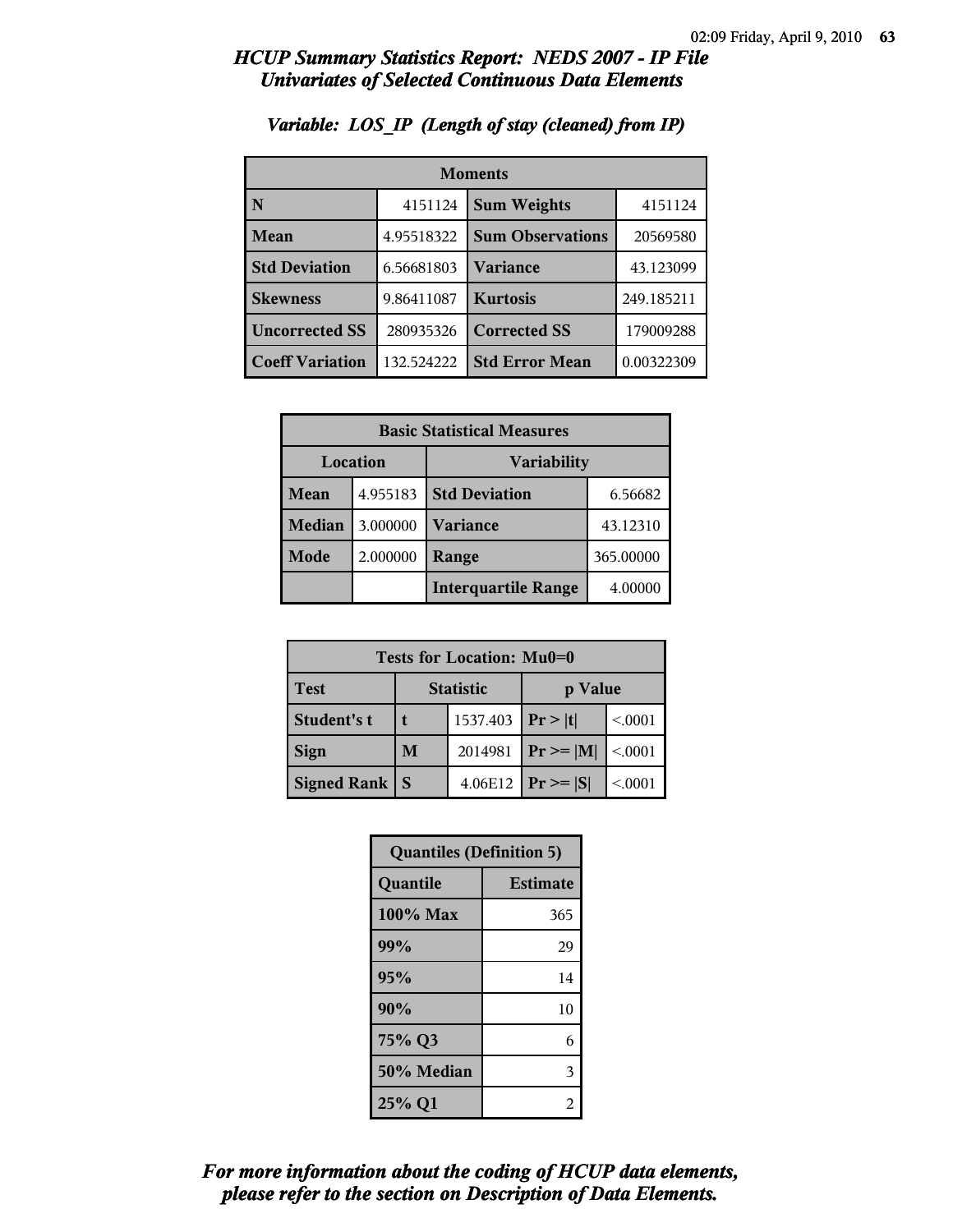| <b>Quantiles (Definition 5)</b> |  |  |
|---------------------------------|--|--|
| <b>Estimate</b><br>Quantile     |  |  |
| 10%                             |  |  |
| 5%                              |  |  |
| 1%                              |  |  |
| 0% Min                          |  |  |

*Variable: LOS\_IP (Length of stay (cleaned) from IP)*

| <b>Missing Values</b>          |       |                   |                       |  |
|--------------------------------|-------|-------------------|-----------------------|--|
|                                |       | <b>Percent Of</b> |                       |  |
| <b>Missing</b><br><b>Value</b> | Count | All Obs           | <b>Missing</b><br>Obs |  |
| ſ.                             | 60    | 0.00              | 100.00                |  |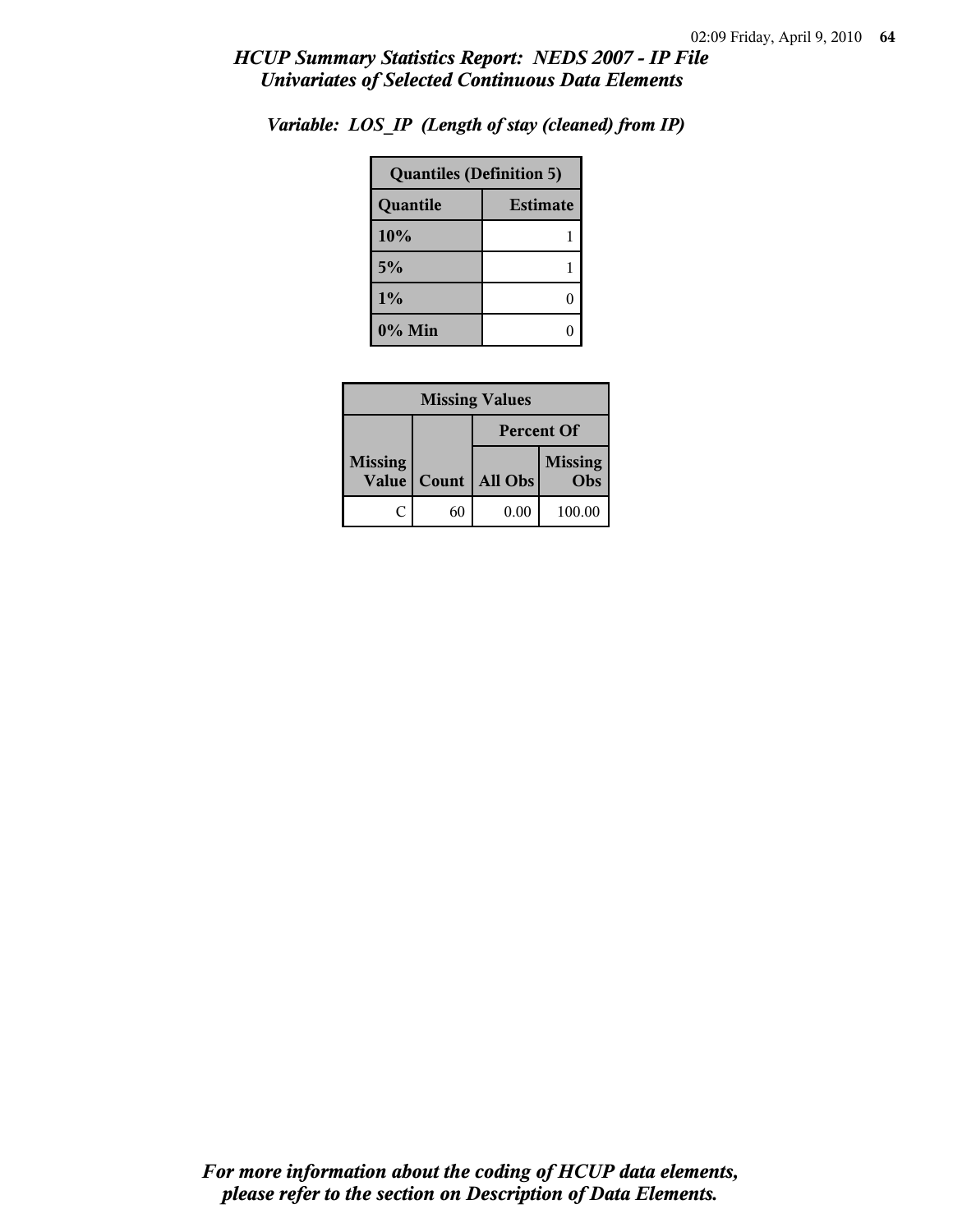| <b>Moments</b>         |            |                         |            |
|------------------------|------------|-------------------------|------------|
| N                      | 4121666    | <b>Sum Weights</b>      | 4121666    |
| Mean                   | 29322.2837 | <b>Sum Observations</b> | 1.20857E11 |
| <b>Std Deviation</b>   | 48804.8785 | Variance                | 2381916163 |
| <b>Skewness</b>        | 8.71021622 | <b>Kurtosis</b>         | 133.036667 |
| <b>Uncorrected SS</b>  | 1.33613E16 | <b>Corrected SS</b>     | 9.81746E15 |
| <b>Coeff Variation</b> | 166.442965 | <b>Std Error Mean</b>   | 24.0395779 |

### *Variable: TOTCHG\_IP (Total charge for ED and inpatient services)*

| <b>Basic Statistical Measures</b> |          |                            |            |
|-----------------------------------|----------|----------------------------|------------|
| Location                          |          | <b>Variability</b>         |            |
| Mean                              | 29322.28 | <b>Std Deviation</b>       | 48805      |
| <b>Median</b>                     | 16426.00 | <b>Variance</b>            | 2381916163 |
| Mode                              | 8769.00  | Range                      | 1499747    |
|                                   |          | <b>Interquartile Range</b> | 22308      |

| Tests for Location: Mu0=0 |                  |                   |               |         |
|---------------------------|------------------|-------------------|---------------|---------|
| <b>Test</b>               | <b>Statistic</b> |                   | p Value       |         |
| Student's t               |                  | 1219.75 $ Pr> t $ |               | < 0001  |
| <b>Sign</b>               | M                | 2060833           | $Pr \geq  M $ | < 0.001 |
| <b>Signed Rank</b>        | <sup>S</sup>     | 4.247E12          | $ Pr \ge  S $ | < 0.001 |

| <b>Quantiles (Definition 5)</b> |                 |  |
|---------------------------------|-----------------|--|
| Quantile                        | <b>Estimate</b> |  |
| 100% Max                        | 1499847         |  |
| 99%                             | 220252          |  |
| 95%                             | 91419           |  |
| 90%                             | 59790           |  |
| 75% Q3                          | 31386           |  |
| 50% Median                      | 16426           |  |
| 25% Q1                          | 9078            |  |